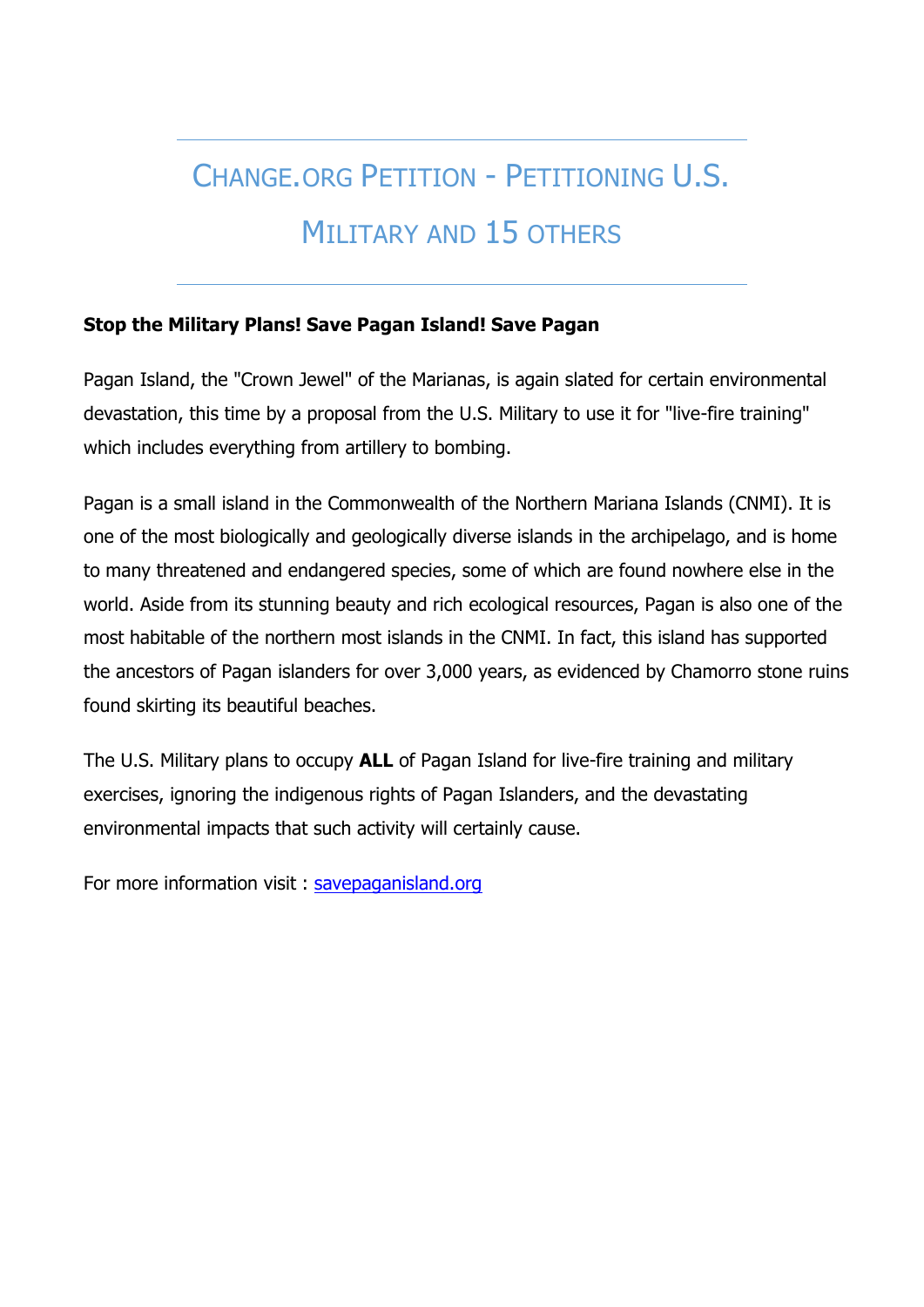#### LETTER TO

U.S. Military Naval Facilities Engineering Command, Pacific United States Congressman Gregorio Kilili Camacho Sablan CNMI Governor Eloy S. Inos CNMI Lt. Governor Torres, Ralph DLG CNMI Senator Ray N. Yumul CNMI Senator Pete P Reyes CNMI Senator Francisco Q. Cruz CNMI Senator Joaquin H. Borja CNMI Senator Francisco M. Borja, CNMI Senator Jovita M Taimanao CNMI Senator Victor B. Hocog CNMI Senator Jude U. Hofschneider CNMI Senator Juan M. Ayuyu CNMI Congressman Francisco S. Dela Cruz CNMI Congressman Joseph Pinaula Deleon Guerrero,

Pagan is a small island in the Commonwealth of the Northern Mariana Islands (CNMI). It is one of the most biologically and geologically diverse islands in the archipelago, and is home to many threatened and endangered species, some of which are found nowhere else in the world. Aside from its stunning beauty and rich ecological resources, Pagan is also one of the most habitable of the northern most islands in the CNMI. In fact, this island has supported the ancestors of Pagan islanders for over 3,000 years, as evidenced by Chamorro stone ruins found skirting her beautiful beaches.

The U.S. Military plans to occupy ALL of Pagan Island for live-fire training and military exercises, ignoring the indigenous rights of Pagan Islanders, and the devastating environmental impacts that such activity will certainly cause.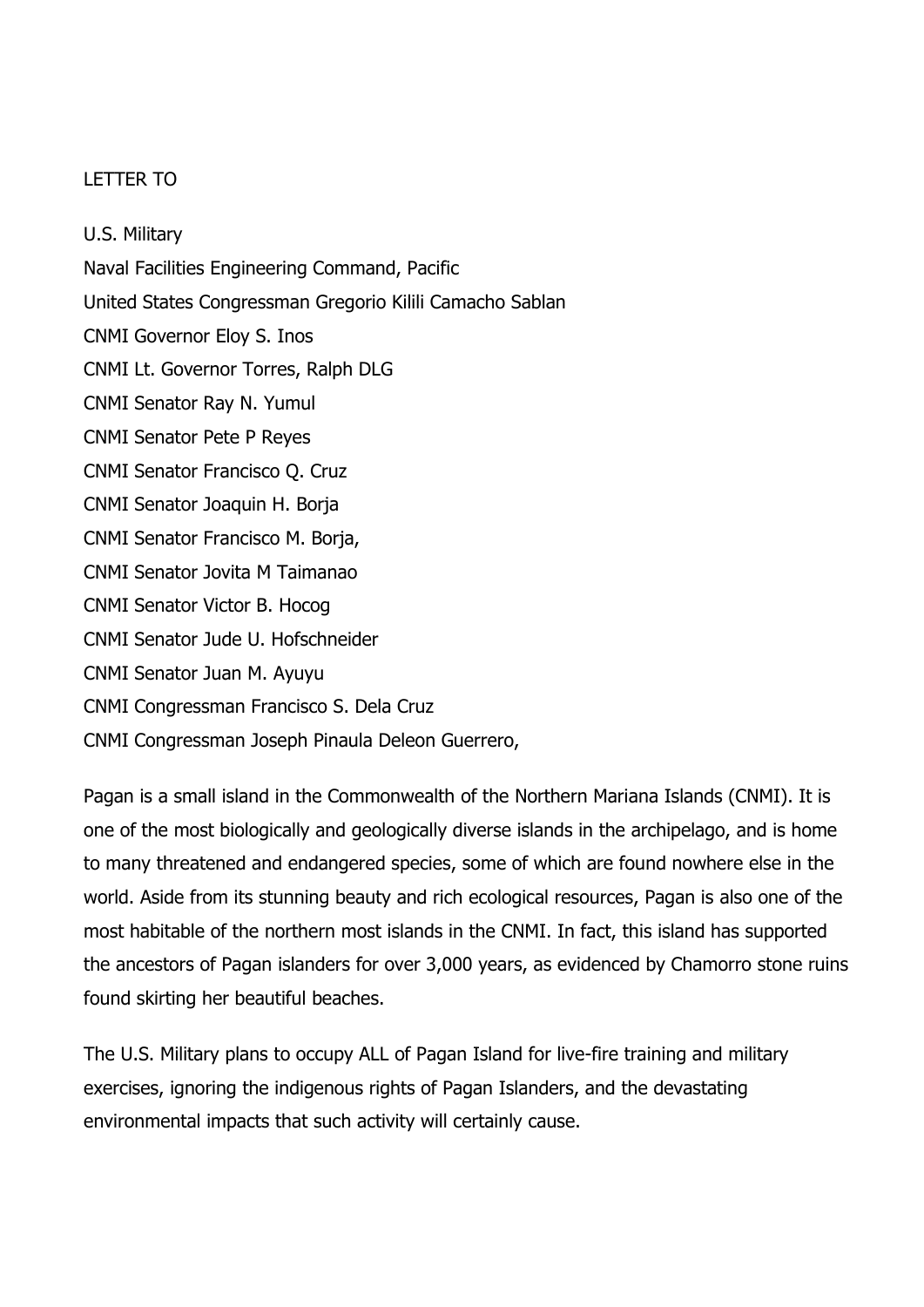The clearing required for live-fire training, and the ballistic disturbances resulting from such actions (which could include everything from artillery to bombing) will most certainly jeopardize Pagan and cause, disturbances to its rich agriculturally and ecologically valuable topsoil, an increased risk of fire during dry summers, erosion and consequent destruction of Pagan's coral reefs, and would risk extinction of Pagan's unique flora and fauna. These disturbances, combined with the unexploded ordinance and toxins that are sure to be left behind, will render this island uninhabitable for centuries to come. This is unacceptable.

The US military has a long history of destroying Pacific islands. U.S. atomic testing on and around Bikini rendered numerous Pacific islands uninhabitable until today. Kaho`olawe, an island of comparable size and environmental sensitivity in Hawai`i, was used for "live-fire training exercises" (predominantly bombing) and was left barren and littered with unexploded ordinance. Essentially all of the unique flora and fauna of Kaho`olawe are gone forever.

The U.S. Military has already destroyed Farallon de Medinilla, another island in the CNMI, which it used for bombing and military exercises. In addition, large portions of Guam and Tinian are currently occupied for Military purposes.

This U.S. Military's Proposal to use Pagan Island is unethical on all accounts. We will not allow the destruction of another island and the consequent disenfranchisement of more indigenous people of the Pacific.

Pagan is a small island in the Commonwealth of the Northern Mariana Islands (CNMI). It is one of the most biologically and geologically diverse islands in the archipelago, and is home to many threatened and endangered species, some of which are found nowhere else in the world. Aside from its stunning beauty and rich ecological resources, Pagan is also one of the most habitable of the northern most islands in the CNMI. In fact, this island has supported the ancestors of Pagan islanders for over 3,000 years, as evidenced by Chamorro stone ruins found skirting her beautiful beaches.

The U.S. Military plans to occupy ALL of Pagan Island for live-fire training and military exercises, ignoring the indigenous rights of Pagan Islanders, and the devastating environmental impacts that such activity will certainly cause.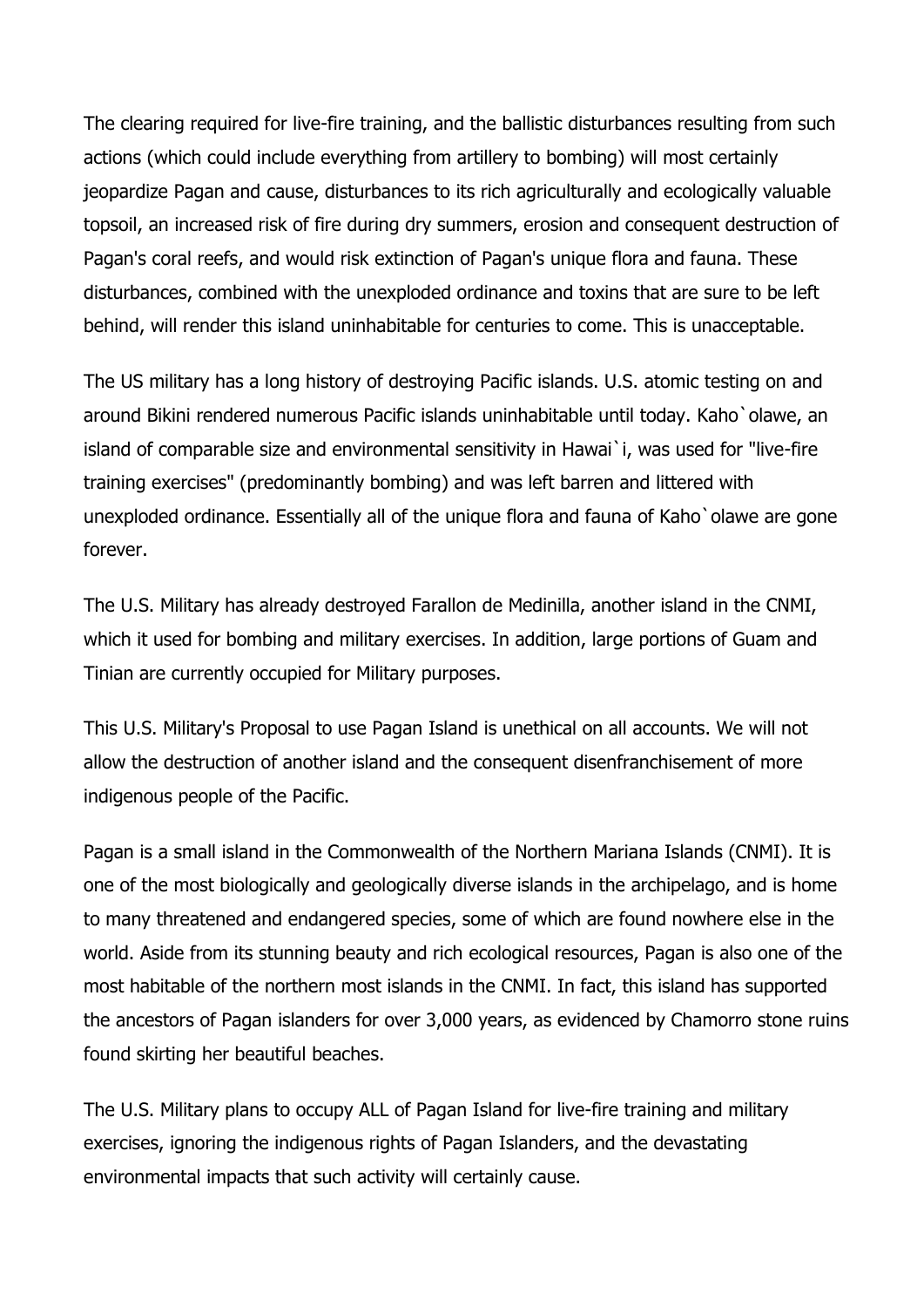The clearing required for live-fire training, and the ballistic disturbances resulting from such actions (which could include everything from artillery to bombing) will most certainly jeopardize Pagan and cause, disturbances to its rich agriculturally and ecologically valuable topsoil, an increased risk of fire during dry summers, erosion and consequent destruction of Pagan's coral reefs, and would risk extinction of Pagan's unique flora and fauna. These disturbances, combined with the unexploded ordinance and toxins that are sure to be left behind, will render this island uninhabitable for centuries to come. This is unacceptable.

The US military has a long history of destroying Pacific islands. U.S. atomic testing on and around Bikini rendered numerous Pacific islands uninhabitable until today. Kaho`olawe, an island of comparable size and environmental sensitivity in Hawai`i, was used for "live-fire training exercises" (predominantly bombing) and was left barren and littered with unexploded ordinance. Essentially all of the unique flora and fauna of Kaho`olawe are gone forever.

The U.S. Military has already destroyed Farallon de Medinilla, another island in the CNMI, which it used for bombing and military exercises. In addition, large portions of Guam and Tinian are currently occupied for Military purposes.

This U.S. Military's Proposal to use Pagan Island is unethical on all accounts. We will not allow the destruction of another island and the consequent disenfranchisement of more indigenous people of the Pacific.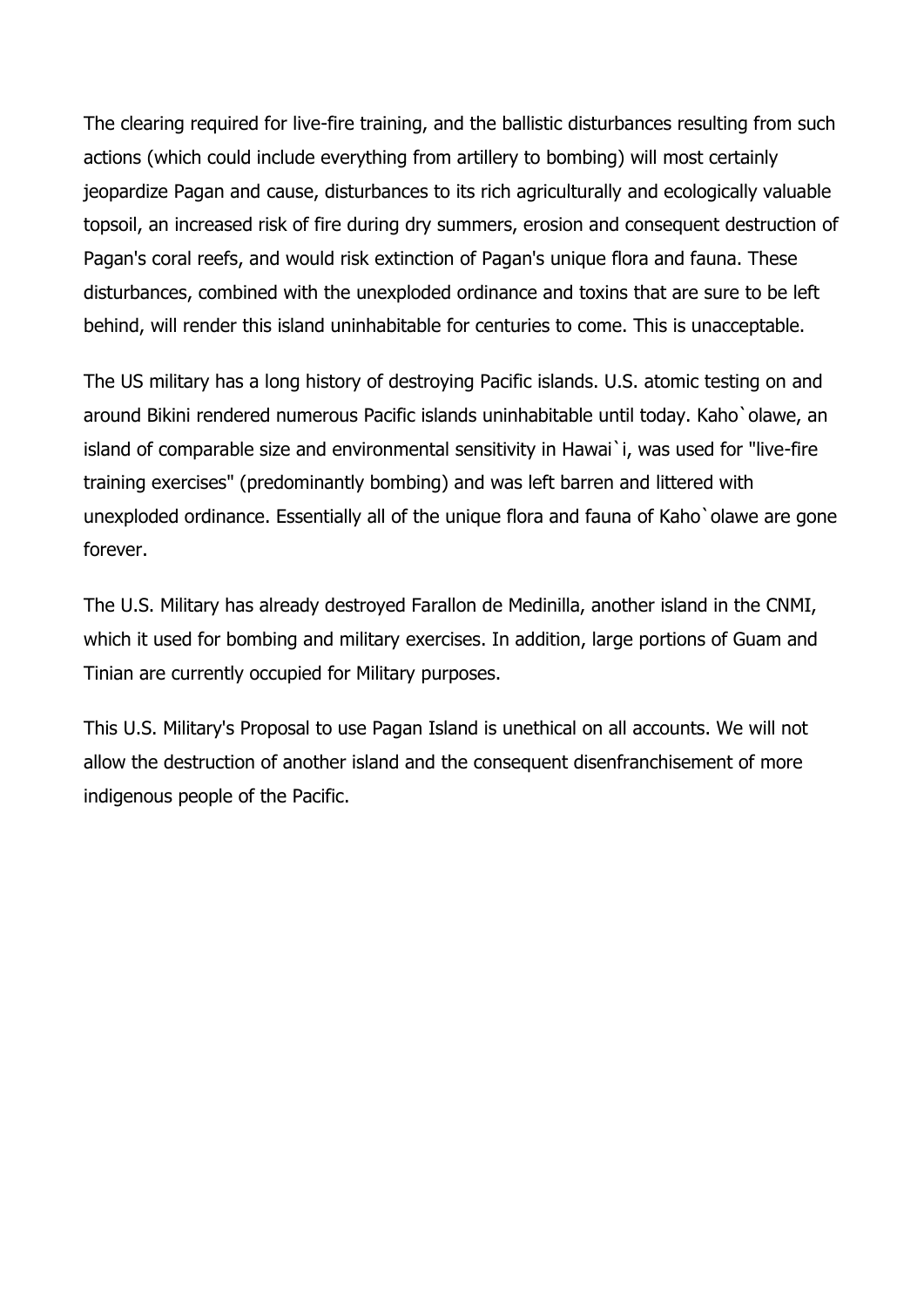### **Petition Signers**

The petition closed with 6,528 supporters.

When signing, petitioners were asked the question, "Why is this issue important to you?"

- "In Mariana Islands, land is scarce. Saving it means everything to the people. Please help me Stop the Military Plans! Save Pagan Island!" - Gus M. Kaipat, May 15, 2013
- "Pagan is my childhood home. Allowing the military to destroy this beautiful island and deprive the former residents and their descendants from ever returning home is unacceptable. Free Pagan from the Miliatary. Return her to her people NOW!" - Cinta Kaipat, May 15, 2013
- "Because this is part of Northern Marianas Island.and It belongs to some of my families out there.keep pagan alive and leave it as it is.I ask this in a repectful way and peace.this Island is so beautiful.so please leave it as it is.thanks for your understanding." - 0, May 15, 2013
- "It's important to me for a lot of reasons; first of Ask yourself this question. What are the values of Chamorro and Carolinian? Our land and Pagan is part of us, our land where our ancestors came from, second value is our c ulture, Pagan has all the culture that our future generation will see and learn from it and the list can go on and on." - Angelina Fitial, May 15, 2013
- "Enough with FMD, Tinian, Marianas Trench and the other 2 precious islands way up north. Leave Pagan alone." - gus litulumar, May 15, 2013
- "Respect us all and leave Pagan Island.why not use the states? you got bigger Lands to do your thing." - Martin Nepaial, May 15, 2013
- "It is my families home island and my ancestors then." alex mettao, May 15, 2013
- "We need ALL our Northern Islands protected. Are they not enough with one island that is left barren already?" - Victor Cabrera, May 15, 2013
- "No island should be a dumping groud." Fedora Camacho, May 15, 2013
- "We need to protect whats ours and it natural beauty. For a country that so wants to preserve the natural resources yet wants to destroy an island, is unacceptable. As long as it's not within the 52 states of the U.S., then it does not matter." - dora taitingfong, May 15, 2013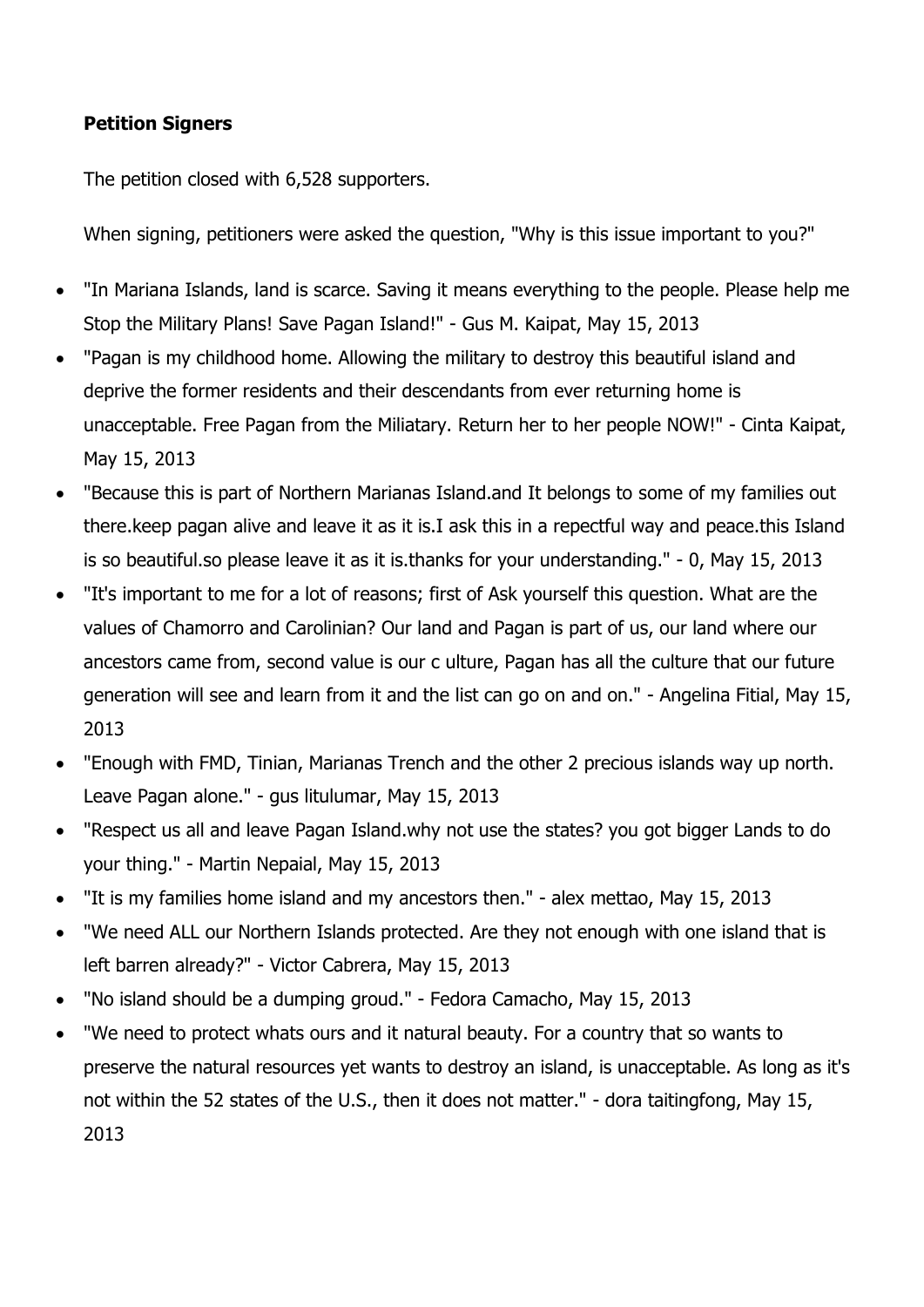- "If the U.S. wants to trial run their bombs, they should use their own territory!! Arizona has an abundance of deserts use those areas!!!!" - Celine Orsini, May 15, 2013
- "Land is at a premium in the Mariana Islands, and any desecration of the islands will further destroy their culture and the land where their ancestors came from. No to a military site!" - Pam Sypniewski, May 15, 2013
- "Haven't we destroyed enough of our natural environment, devastated enough of our wildlife. Leave this stunning island in peace. I'm sure there is somewhere else we can go to"practice" bombing and shooting at other people." - Kelly Peters, May 15, 2013
- "I fear this island could become another Kahoolawe and ask the question,"Why do we have to use live fire for training?" Surely our military can find a way to fire same weight blanks that are numbered to see how well their troops perform. Also, surely there are other places this could be done besides Pagan where we have such cultural and ecological richness." - Charlotte Vick, May 15, 2013
- "Our military should not be destroying other people's lands. if they must do this, do it in California or Better yet, Texas" - Richard Litvin, May 15, 2013
- "This land is cherished by my dear friend and her dear friends and the family of them all. Save this island from violence; save the Earth from violence." - Cherie Nick, May 15, 2013
- "The beauty of the Northern Islands and it does mean a lot to the people of the Northern Mariana Island and the future young children." - Bernard Taitano, May 15, 2013
- "IMPORTANT TO US N OUR FUTURE GENERATION.... NGIRCHONGOR beongirchongor@gmail.com, May 15, 2013
- "It's unbelievable to me that the military needs to continue practicing how to drop munitions. You have drones now, practice on terrorists, not Pagan!" - Kiko Oliver, May 15, 2013
- "I have been to Pagan and it is such a great place. It is an island that should be available to everyone and not restricted due to military control." - F. Matthew Smith, May 15, 2013
- "First and foremost? Because I have complete distaste in strong arm tactics usually adopted by the federal government. Second? Because it violates the Covenant. Third? Because WE need to develop this island while keeping its natural beauty as it ought to remain! Fourth? IT IS OURS! The list goes on and not necessarily in either ascending or descending order." - Juanita Mendiola, May 16, 2013
- "Destruction is easy; construction is hard" Nadine Harrach, May 16, 2013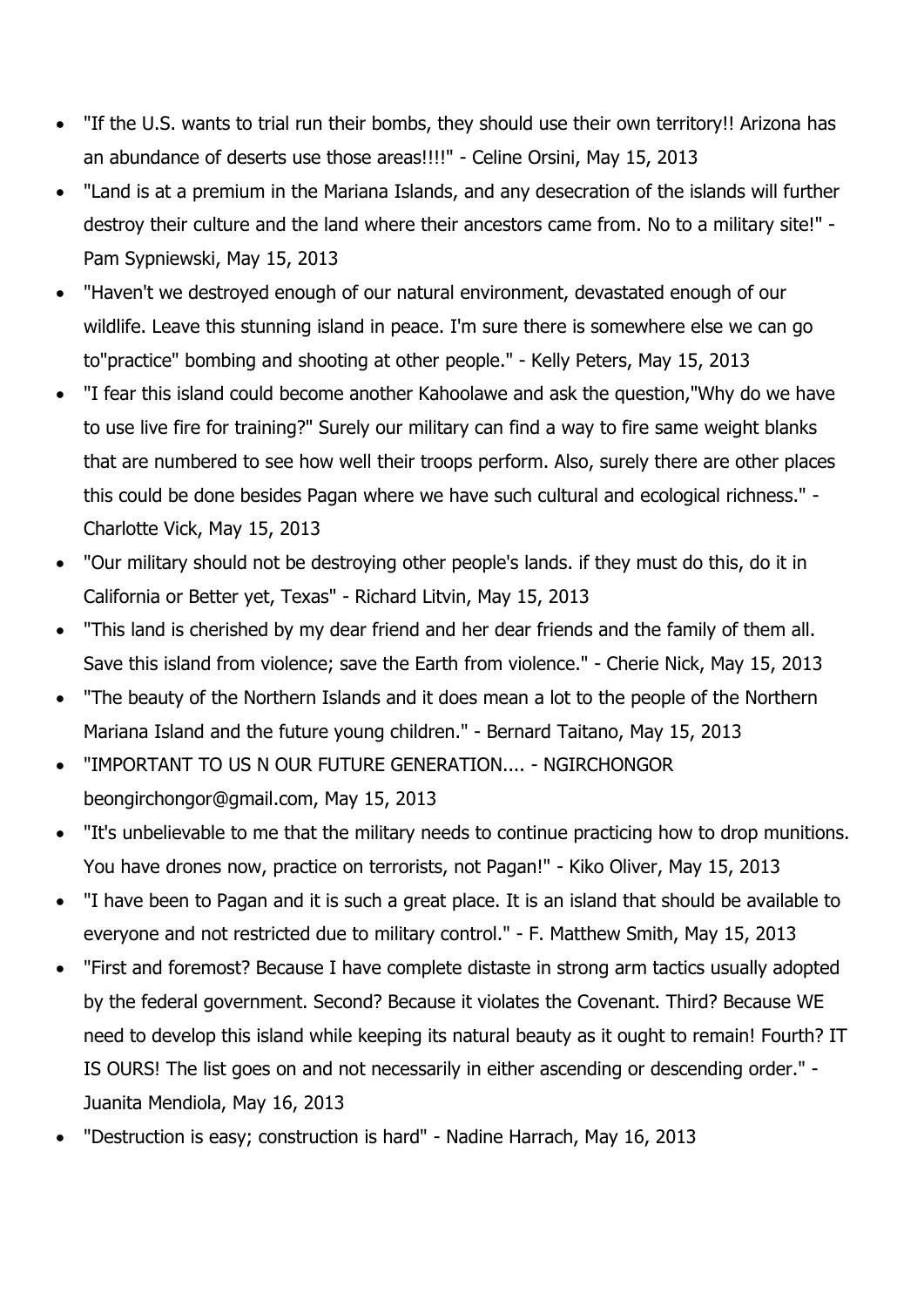- "The poor and few people of our small islands are falling prey to U.S.A. from the T.T times to becoming Commonwealth times. It's in their blood to deceive and take over. Know their history and you will know them well. What, United States of America is not big enough place for your training area? Leave Pagan alone!!!" - Alfred Teregeyo, May 16, 2013
- "I also have a home on Saipan and am Chamorro. I fought long and hard over three years to protect Pagan island from environmental damage from strip-mining. Pagan has a community that wants to move back home. It is also a treasure - the most beautiful place I've ever been. It's value as a home to the Pagan residents and as a homeland to the Chamorro people is far more important than the US Military's interest in finding a target for their practice bombs." - Pete Perez, May 16, 2013
- "Duh! Important to anyone that is concerned about our natural resources." George Fiedler, May 16, 2013
- "Let's stop destroying pristine areas. Protect our planet and think of the next generation. We are lucky to be in such a beautiful place but we need to respect the needs of all other living species." - Pollyanna Fisher-Pool, May 16, 2013
- "It is unacceptable that the US military will devastate pristine land in order to train! Kaho'olawe in Hawaii is still suffering from military bombing decades ago. Do not continue this pattern on other islands please!" - mette erbs, May 16, 2013
- "because i was born in themarianas islands and that is my home." Arthur Sanicolas, May 16, 2013
- "Because these islands are all that we have left to call ours in this world." Alvin Aloysius Tagabuel, May 16, 2013
- "its home to families and friends." jose saures, May 16, 2013
- "The United States should be protecting our environment, not destroying it. Come on Uncle Sam. Leave our beautiful, pristine Northern Islands alone." - Edwin Propst, May 16, 2013
- "I think that this is awful. I had no idea that this goes on, I guess like the article says"out of sight out of mind." What makes the US think that it is ok to just come in and take over? Maybe americans should look at putting more money into preserving eco systems and endagered species, than training warriors." - Shauna Sober, May 16, 2013
- "We have only so many pristine places left in this world and they should be protected rather than demolished. Just look at what live firing exercises did to Kahoolawe in Hawaii!" - Angela Woolliams, May 16, 2013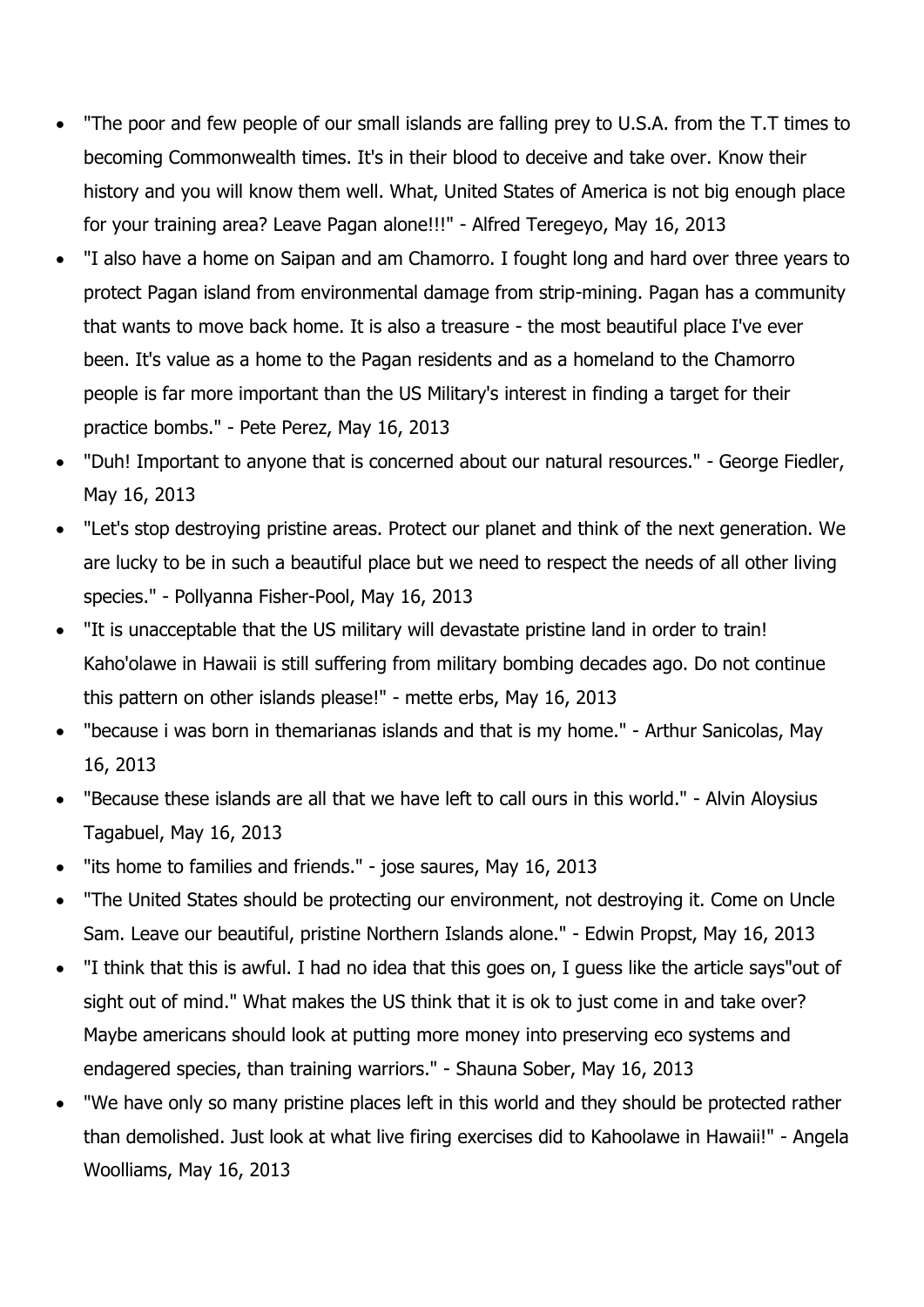- "I am from Pagan and my family are from Pagan. I just cannot sit and watch my beautiful island taken away when even us as people from there are being deprived of going back. I just don't understand why the CNMI Government may want to entertain the military proposal when it hasn't even cleaned up it's own backyard. To say that the residents can't go back to live the way of life they know best and now for the military to just come in and destroy it is an injustice. If it is not safe for us residents to live there then what makes it safe for the military presence. Governor and Lt. Governor do the right thing! work with the military with what they got already Tinian, Farallon and portion of Tanapag Saipan and build on that. Let's stop giving our islands away in an easy fashion just so that a few deficits could be resolved at an instant manner. Do the right thing!" - Jerome Aldan, May 16, 2013
- "It's important to my friends who live in this area!" Jo Manning, May 16, 2013
- "why?...cause it's unquestionable to not care for peoples hardship,and growth of the island meaning the peoples safety,peoples worries of contamination to air,water,land,sea...and mostly animals...what i think to all this is what you might have think is right but deeply it isn't cause us northern island people are well standed to fight for what we have build since way back and we are not gona stop till it ends...cause you guys might say that you went to all the procedures of safety reasons for pagan and other islands but what really is the main idea for all this inhabitants of explosive materials....of radiations!!!!!!!!!" - jenny santos, May 16, 2013
- "Pagan was made for the indigenous people. Do not take their pride and joy away. Who signed and what agreement was made that gave Pagan Island to the military? God gave us the Indigenous people the stewardship of Pagan Island, so get your"Pitchfork" ready and stand strong! Mr. Someone told me the other day that since we became Americans we have lost our rights to our islands and we are owned. I am happy to be an American but I am forever proud I am 1st a Chamorro. Leave Pagan to the Indigenous People!!" - Susana Blas-DeLeonGuerrero, May 16, 2013
- "Let's keep our planet beautiful especially remote barely touched places why ruin such beauty to test the atrocities of war??" - Kristen Harley, May 16, 2013
- "Pagan Island is beautiful; let's leave it that way." James Freund, May 16, 2013
- "doesn't seem right to destroy nature" angela guy, May 16, 2013
- "iam againts the use of pagan for military..my family are from there..and i lived there and hoping to return..." - steven lee, May 16, 2013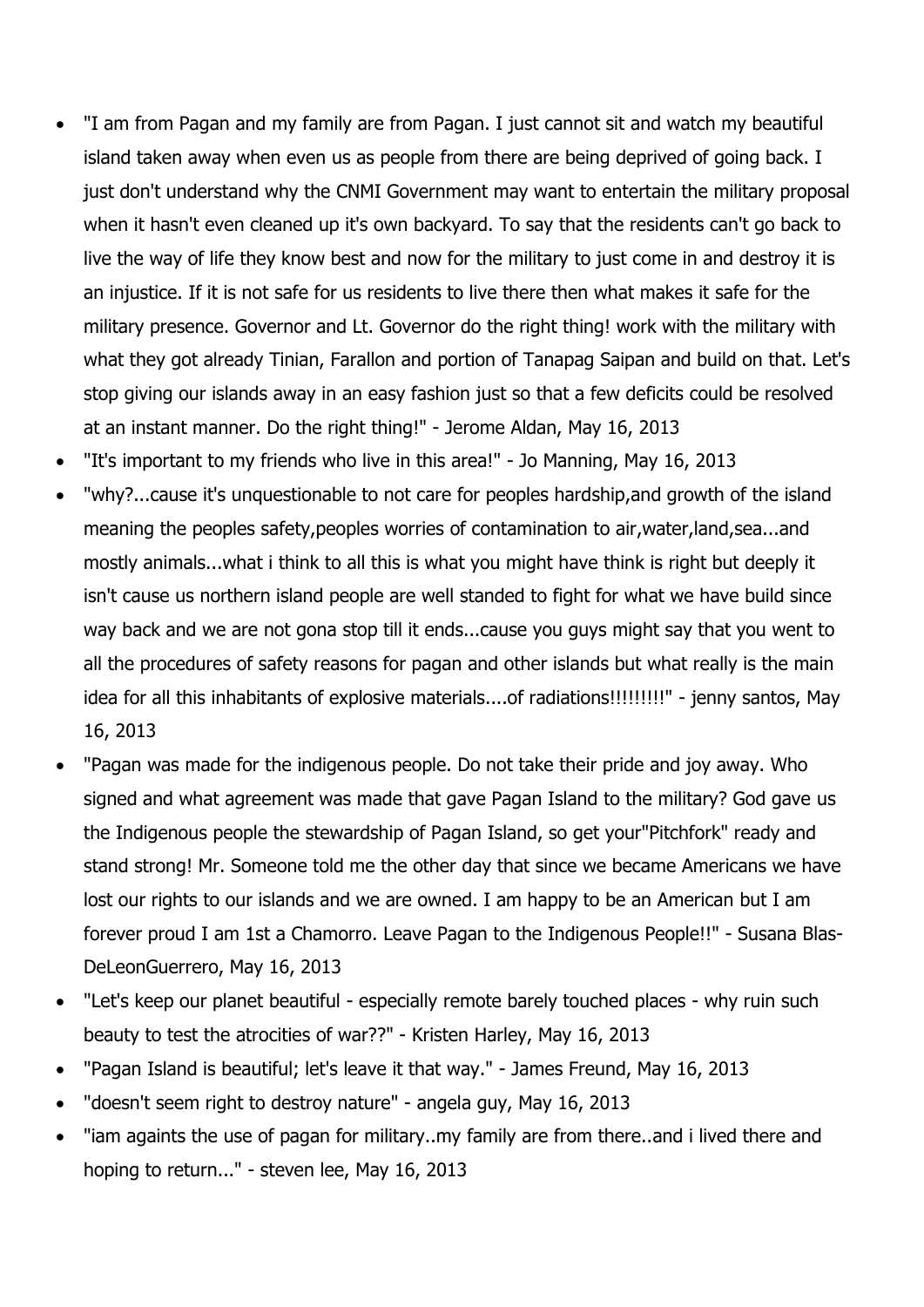- "My husband and I served in the Peace Corps as teachers on this island. It is beautiful and does not deserve to be an ammunition target." - Cindy Burrell, May 16, 2013
- "Not many people know of the island of Saipan where I was born. You can't find another island like it. I've never been to Pagan, but I believe that it is just as unique and should be cherished." - Janene King-Sablan, May 16, 2013
- "CONSERVATION" Bonnie Young, May 17, 2013
- "It is unfair to the people of the Mariana Islands..this is their home" Nancy Rego, May 17, 2013
- "The Pacific Islands are home to some of the most diverse flora and fauna on the planet. Sadly, it is among the most threatened. Allowing this to happen will be a tragedy and crime against the animals with which we share the planet." - Kenneth Hayes, May 17, 2013
- "From artillery to bombing on Pagan Island will kill or wipe out the biological and geological diversity of Micronesian's threatened and endangered species which can not be found anywhere in the world. Help save our Future Generations of Pagan for today and tomorrow kids!!!" - Iakop Ioanis, May 17, 2013
- "I trained on Saipan Island in 1970 for Peace Corps and later wrked for the U.S. Federal Government and for a short while Saipan was my duty station...I had the chance to visit the Island and it would be such a tragic loss to the people of the Marianas Islands. There is much culture and history embedded in that land...it should remain availalbe in all its quiet beauty for the generations to come." - John Kelly, May 17, 2013
- "Use some other Island already wasted." Gary Wuchner, May 17, 2013
- "This island is a place where i have grown to love. It was the home of my late grandparents whom could not fulfill their wish of returning before their death. I pretty much grew up there and I am currently a residing resident on Pagan. The island has enough scars of war and does not need anymore. I strongly stand against said plans, i understand military need to train to better themselves, be mission ready, and continue to protect our freedom, but the people of Northern Islands have been displaced for far too long and have lost enough islands." - Daniel Kaipat, May 17, 2013
- "jst coz derr" Irene Funkugub, May 17, 2013
- "I see no reason for the islands north of Saipan, Tinian, and Rota to be put to such use. They should continue to be preserved and protected." - Edward Hofschneider, May 17, 2013
- "I'm from the nmi" Marce King, May 17, 2013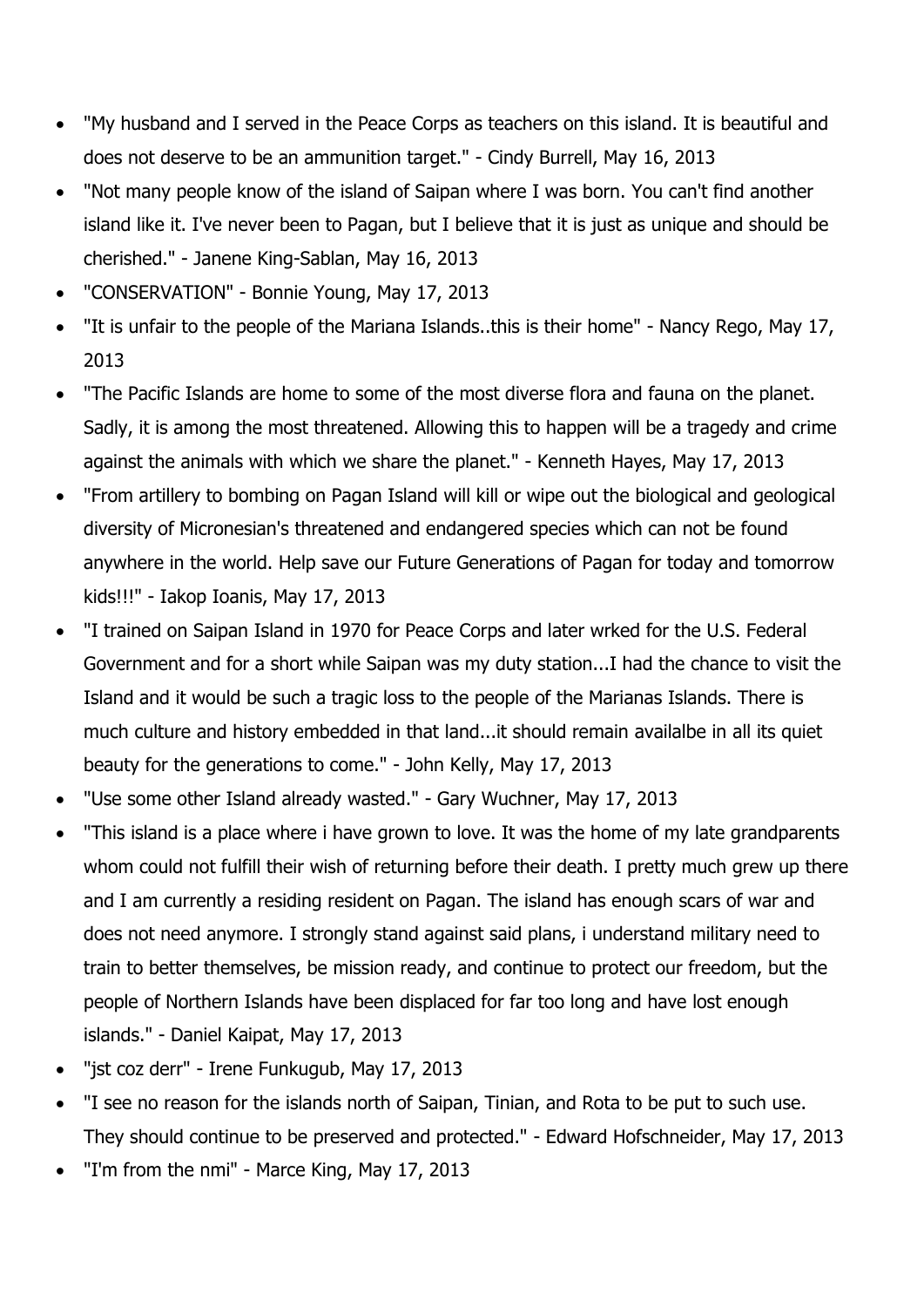- "Military playgrounds are always devastating for nature and useless." Andreas Fröbius, May 17, 2013
- "The indigenous people of Gani Islands (real name for the N. Islands) deserve to be given the first priority for resettlement and redevelopment for sustainable living on their ancestral land." - lee torres, May 17, 2013
- "This is extremely important because the military and U.S. government ruined kaho'olawe, don't want to clean it up and now they are going to ruin another amazing island to train. This is absurd!" - John Fitzpatrick, May 17, 2013
- "Natives wanted to resettle the islands where they called home." Cynthia Taitano-Saures, May 17, 2013
- "It is important to me to preserve biodiversity and wild places." John Zardus, May 17, 2013
- "What do you think?, we don't want to turn like Guam.. It's our future." Gabriel Manglona, May 17, 2013
- "To help save the endangered species living on the island." Sheera Cruz, May 17, 2013
- "What will we have for our children and thier children? Just stories? It's not right and it's not fair!!! Please don't destroy where our ancestors once were and not to mention the wild life and the beauty to create"test sites"" - Donna Gonzalez , May 17, 2013
- "PROTECT OUR NATURAL RESOURCES OF THE CNMI." DAVID ATALIG, May 17, 2013
- "This is important because this place is one of the only remaining instruments left, that we have to be connected to our Chamorro ancestors, our history, and further, our identity. We have lost much of our culture because of imperialism. Thankful as we are for the rights we are given, even through all the hardships of imperialism, it is extremely saddening that much of our language and culture has been lost due to outsiders taking over. It is imperative that this island stays the way it is, and that it is always protected from colonialism." - Tatiana Perez, May 17, 2013
- "The EIS done for the MIRC made it very clear that there are things on and around Pagan that are unique in the Marianas, and even unique on the planet. Pagan has the potential to help sustain the CNMI and the Chamorro people in the future, and we owe it to future generations not to hand it over for destruction." - Therese Terlaje, May 17, 2013
- "The environment and indigenous cultures of the Pacific are priceless and will continue to be a resource for generations to come. Military spending is short term, destructive and only benefits the few. Save Pagan!" - Christine Lipat, May 17, 2013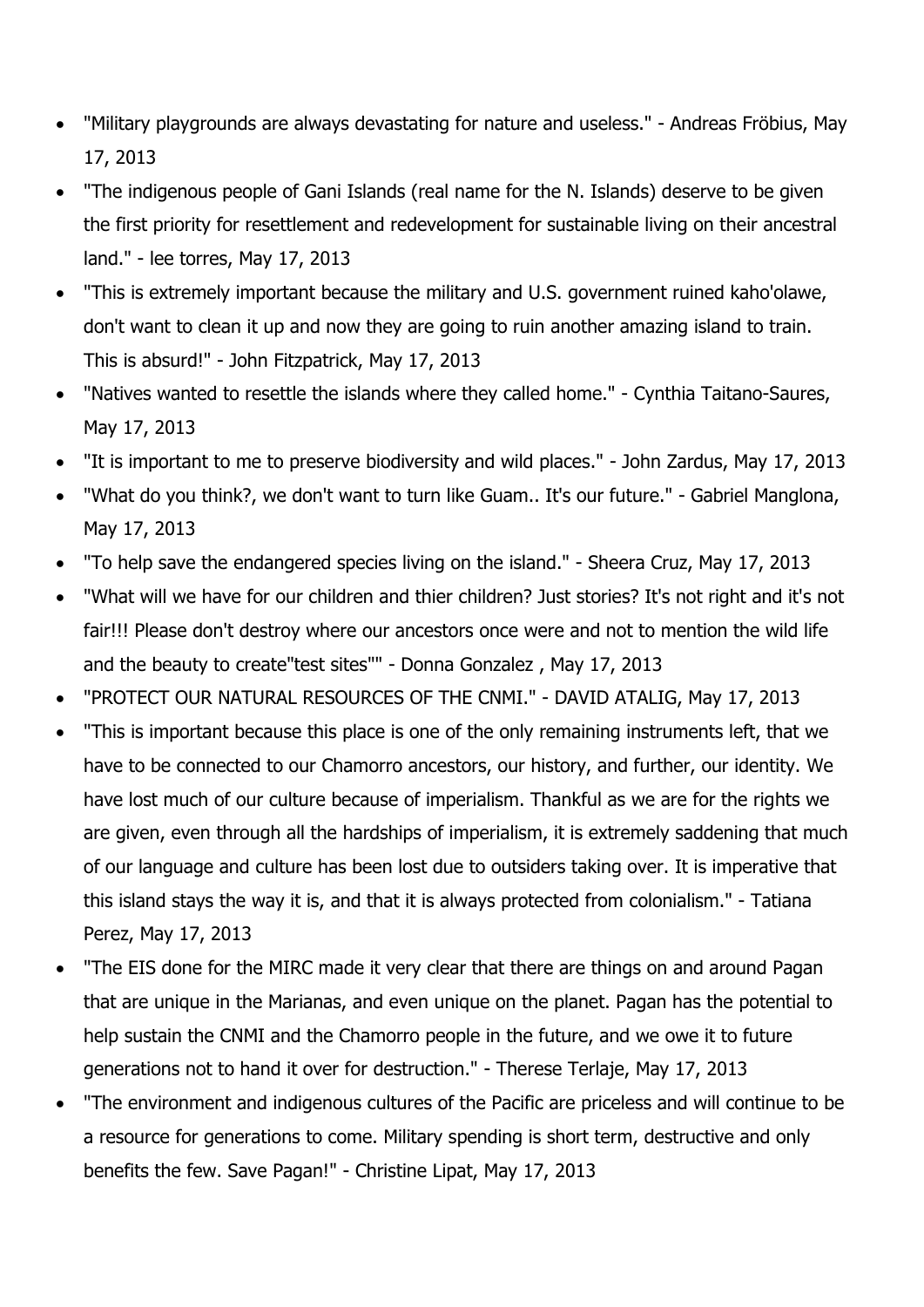- "My wife is chamorro and we have seen enough ecological destruction due to US military on Guam. Coral reefs on Guam used to be stunning 20 years ago, but now they are completely devastated. This has to stop, do not let US military invade and destroy another ecological jewel. Save beautiful Pagan. Every signature count." - Xavier Pochon, May 17, 2013
- "This is part of my home! This is still one of the purest islands in the Northern Marianas chain of islands! It should remain one with nature, you have no right to use it and abuse it (US Military)" - Charlyn Techur, May 17, 2013
- "This is our Island!" James Guerrero, May 17, 2013
- "As a citizen of the State of Hawai'i, I am mindful of the devastation wrought by the US military's use of Kaho'olawe for live fire training. Do not make the same mistake. Pagan Island is sacred to the Chamorro people and precious to the citizens of the Marianas. The U.S. should not use others' land, especially where land is to scarce and so pristine, in this destructive way." - Linda Krieger, May 17, 2013
- "Is it not enough that the Chamorro people are already sacrificial lambs of the Pacific? What have we done to deserve all this destruction to our islands and culture?" - Bernard Punzalan, May 17, 2013
- "Live fire exercises have no place in the Marianas (including live bombing on FDM). Makes no logical sense for the military to destroy a beautiful island. Imagine the thriving, rich underwater environment that will also be destroyed in the process. Although there is never a right time for"live fire" exercises in the Marianas, the current plans come at an extremely bad time. Our tourism industry is on the upswing and the Northern Islands hold great potential for Ecotourism related activities. Any"live fire" exercises on any island in the Marianas could also effect commercial airline activity. Imagine how much effort has gone into promoting the CNMI and asking airlines to fly to the CNMI and now that airline companies have committed we will have to go back to them and apologize and ask them to work around"live fire" exercises or even cancel flights. Makes no logical sense." - William Hunter, May 17, 2013
- "Because pagan is part of our home, the marianas" victor torres, May 17, 2013
- "I'm born and was raised in Guam. I love my islands dearly." Aileen Bivens, May 17, 2013
- "I have family there, and if they use Pagan, where would they go?" Audrea Blas, May 17, 2013
- "Save Pågan from exploitation and contamination due to more militarization of our islands. Keep our pacific free of war and nuclear arms" - Jessica Nangauta, May 17, 2013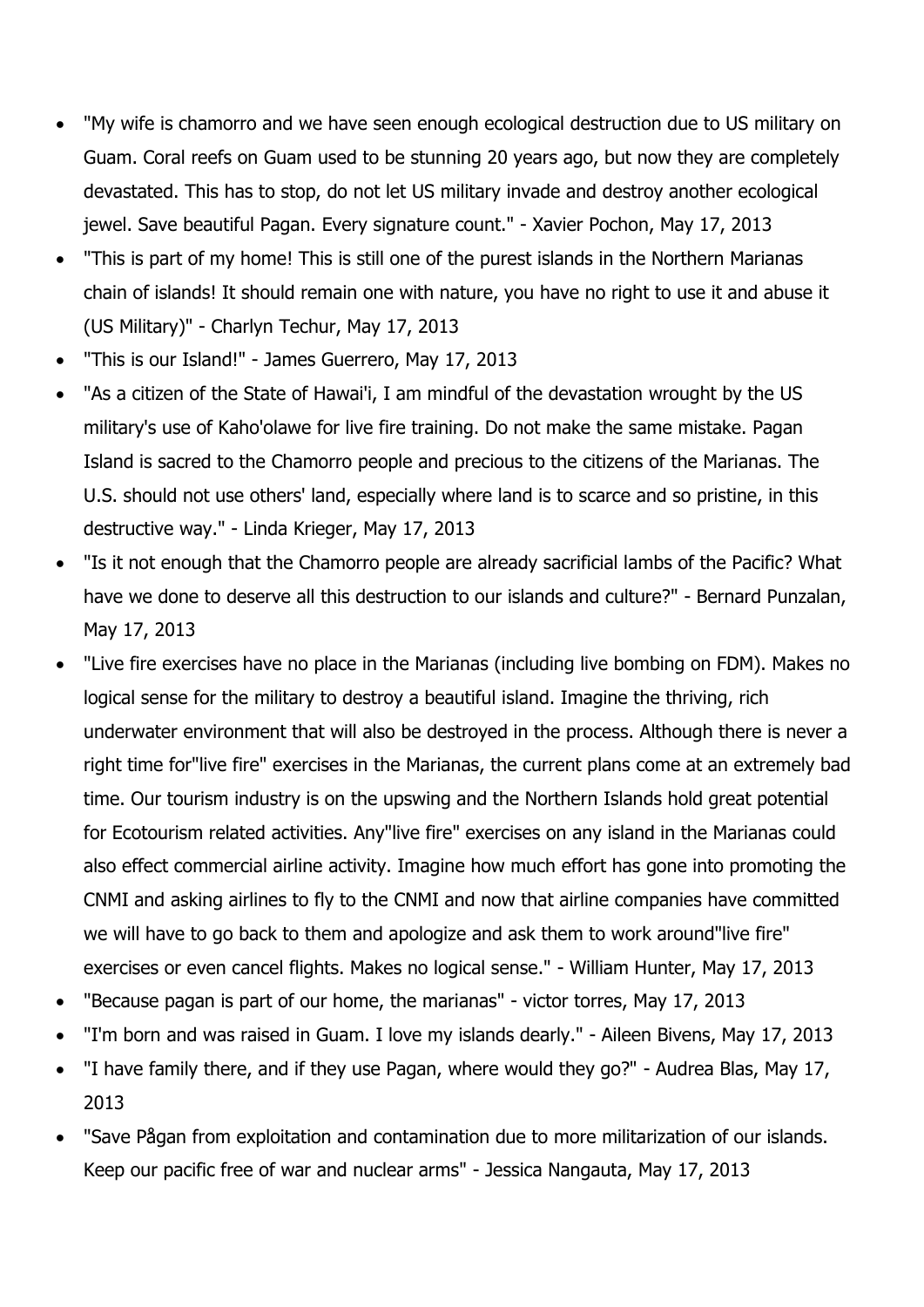- "Why Pagan island? It has so much to offer with it's biological diversity and cultural history. Thou I am against the destruction of any land mass just for the purpose of some target practice, I do understand the military needs to practice some where. Why couldn't they pick some place with a lot less beauty and diversity?" - clyde watarai, May 17, 2013
- "Because they already ruined our island of guam. Everywhere they go becomes infected and destroyed" - Wolford James quintanilla, May 17, 2013
- "Enough is enough. We don't need any more military muscle flexing. In this region especially where tensions can run high. Think of the planet for once..." - Mark Thorpe, May 17, 2013
- "The US military doesn't need another beautiful island to destroy. It needs reform instead. They need to destroy that part of themselves that is the greatest threat to what they claim to protect instead." - George Lujan, May 17, 2013
- "Pagan Island can be described" 0, May 17, 2013
- "Pagan is a place that deserves to stay natural for seafaring natives and the local people of Guam and C.N.M.I. especially the Chamorro people. Pagan needs to stay free from military influence do to the environmentally un-conscience, wasteful, unsanitary, dishonest, and unnecessary exploitation of a location that military and imperialistic and democratic countries force upon small population distributions such as Guam where over 1/3 of the land of Guam has been already taken for military use." - Robert Alexander, May 18, 2013
- "We have seen what they did to Kaho'olawe, sacred navigation island of Hawai'i (devastation!) & what they are doing to Muana Kea at Pohakuloa"bombing range". The US Military can not be trusted with wild areas! Period." - BZ Burnbridge, May 18, 2013
- "Because its just not right for the military to do such a thing." Vernon-Lee Manglona, May 18, 2013
- "I was born and raised in the Hawaiian Islands. I have been to Kaho'olawe and seen first hand the total destruction of that island from live fire training done there by the U.S. military. This must not happen again! It's absolutely crazy that something like this is even being considered!" - Seana Walsh, May 18, 2013"CNMI" - Charles Manglona, May 18, 2013
- "it's important to me because it's part of my Island sister heart. this land is beautiful & all natural beauty with lot's of different plants & Wild Life. especially with our nature so called coconut crab, fruit bat & beautiful for future tourist attraction. I don't know why the military is not establishing their destruction else where like for example Goat Island (Faralon Demendemila)" - Cecile O. Blas-Taimanao, May 18, 2013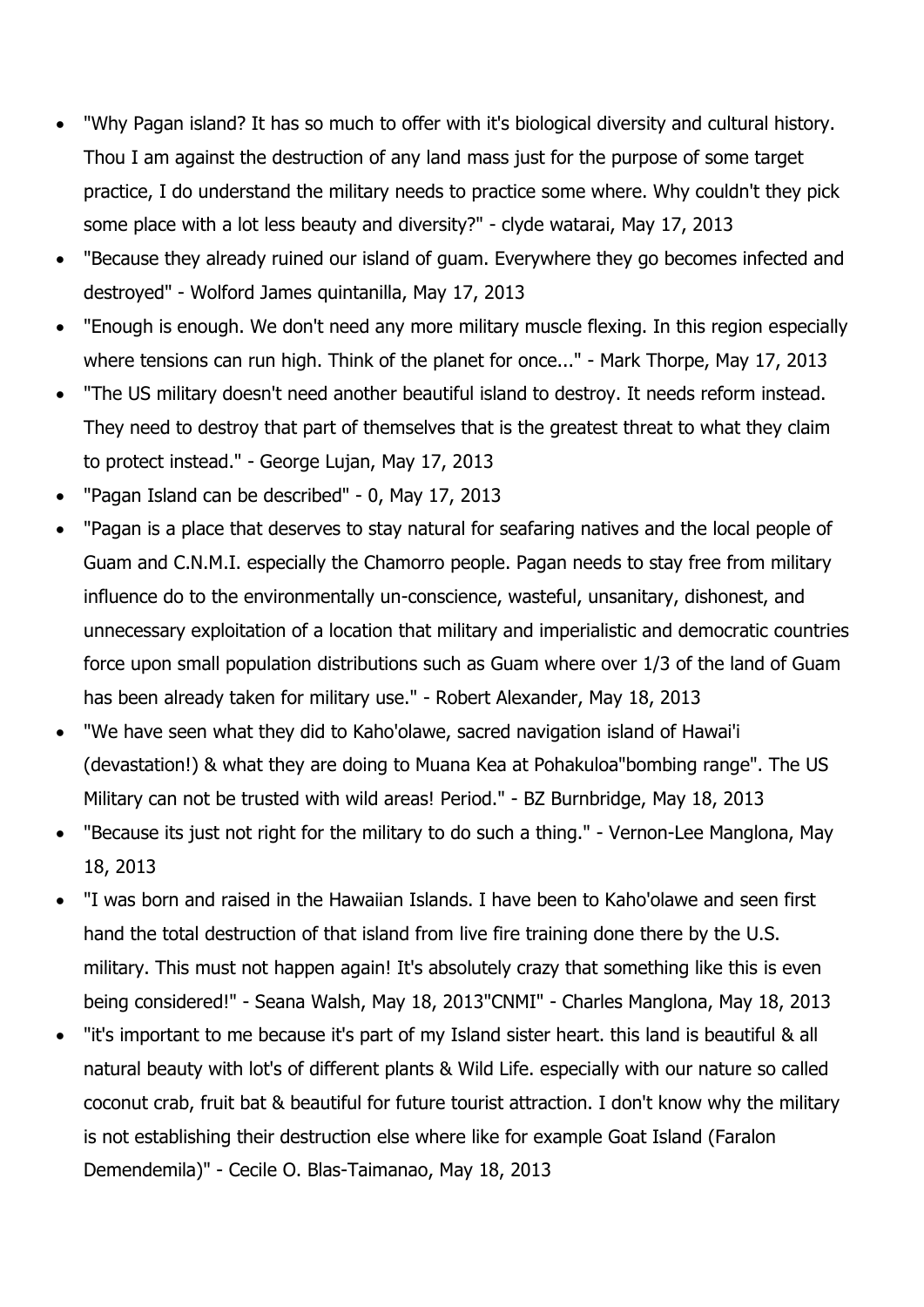- "I'm tired of losing so much of our history and culture because of leaders who are only worrying about their own money. We've lost so much already for such a small group of people. The US has so much bombing areas already. Why destroy more homes of others?" - LUIS MANGLONA, May 18, 2013
- "Lots of people I know used to call Pagan home, and I too would love to one day visit Pagan and see for myself the natural beauty of that island. I would like my children to have the chance to see it too one day." - Maria Manahane, May 18, 2013
- "because it is my home" matthew concepcion, May 18, 2013
- "I am against environmental atrocities!" Lauren Chou, May 18, 2013
- "The South Pacific has already endured our unnecessary habit of conventional warfare practice and toxic waste dumping. Ancient cultures, beautiful earth and seascapes, and agent orange just don't mix and are a discredit to the human spirit." - Daniel Williams, May 18, 2013
- "Porque hay que preservar el Planeta en cada uno de sus rincones." Alexis López Tapia, May 18, 2013
- "why? EEUU does not occupy the locations of Israel, in that place no matter what the species is destroyed .. which means that once again attack these people leaderless nature!!!!!!" - Sonia Castillo, May 18, 2013
- "It's important preserve the nature" Alvaro Henriquez, May 18, 2013
- "I have good friends and family from the island. Its there home, and they don't these activities there any longer." - Bobby Rawlings II, May 18, 2013
- "Go fire train somewhere ugly, stop ruining the beauty we still have left." Mario Martinez, May 18, 2013
- "We must protect our sacred island of Pagan!" Eva Cruz, May 19, 2013
- "So dumb. There are plenty of spaces in America that are nearly deserted with few animals lurking about. Instead of butting in to yet another culture that doesn't want us there, how about we just use our own land?" - Kaitlin Magee, May 19, 2013
- "Let's not have another Kaho?olawe, an island in Hawaii rendered uninhabitable and very difficult to restore." - Russ Wells, May 19, 2013
- "Stop destroying nature's havens!" Kristin Newton, May 20, 2013
- "A prominent attorney on island once said,"To us non-indigenous, land is just a commodity, but to the indigenous people, land is their heritage". I understand the need for military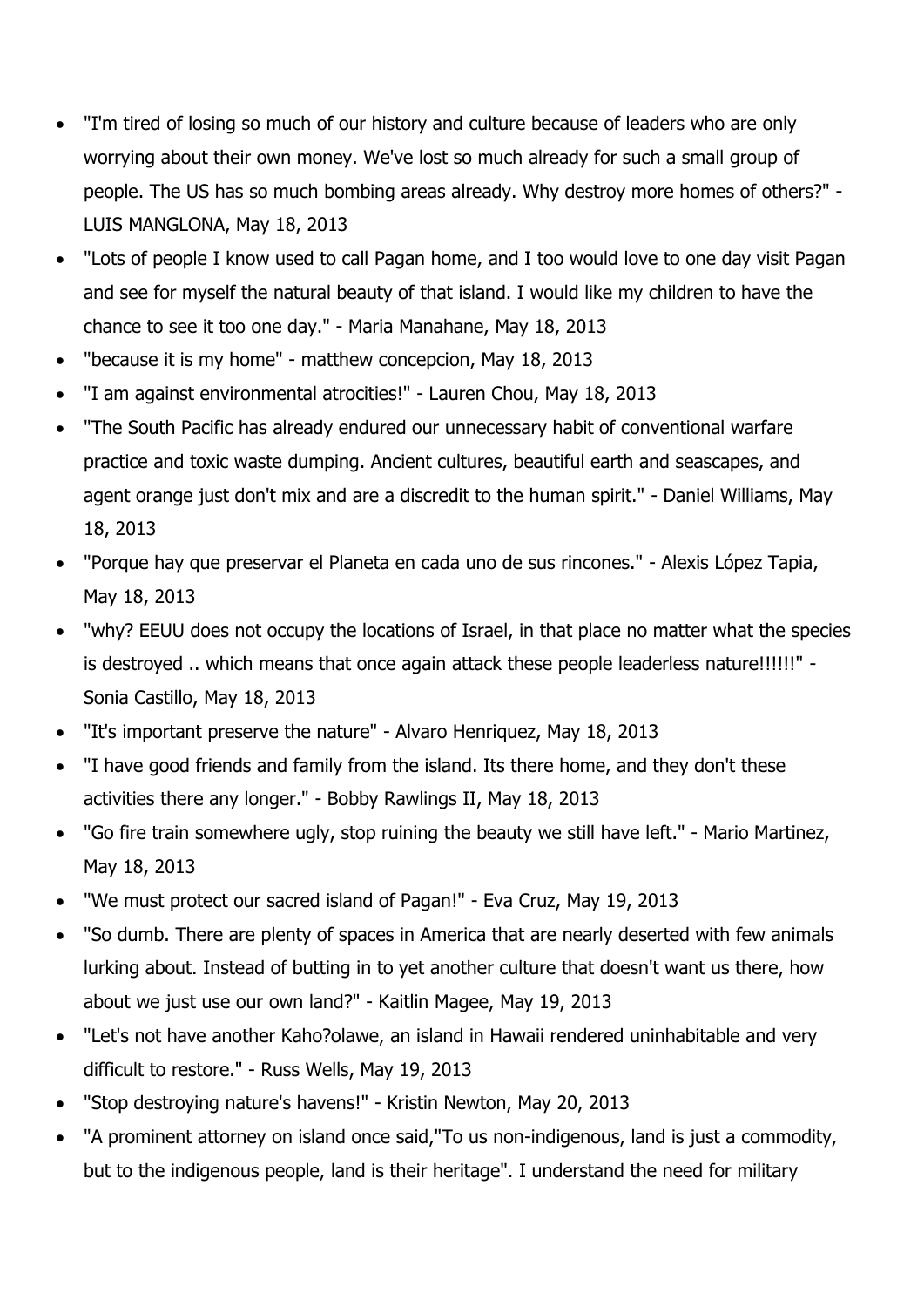enhancement for global security. But does it have to be at the expense of the natives of Pagan or the CNMI as a whole? Pagan is betrothed to the People of Pagan, and the U.S Military should just continue to look elsewhere." - Jimmy Sablan, May 20, 2013

- "Any harm to the environment, harms our home." Elizabeth Furey, May 20, 2013
- "This is my home." Ana Tenorio, May 20, 2013
- "The ocean is the life blood of this planet. We have destroyed enough of these pristine islands. Wasn't WWII in the Pacific enough?" - Greg Carter, May 20, 2013
- "Cultural and Ecological importance" Ryan Camacho, May 20, 2013
- "We should be reducing the size and scope of our military while promoting biodiversity. This proposal would be extremely harmful and disrespectful to any and all inhabitants of the island." - Jordan Solomonic, May 20, 2013
- "I am a native to Hawai'i. I ask the US Military to humble themselves. To think first for the eco-system because it's too precious. To also think first for the native people of the Islands. Including our lands and Islands that goes back to our Ancestors. Do not forget the damage the US Military has done thru out history and continues today thru out the Pacific Islands. Just imagine what your military training will greatly ruin." - momilani thomas, May 20, 2013
- "Stop all wars, it is time to convert military budgets to peaceful purposes." Rene Gariepy, May 20, 2013
- "Question? Why does the United States of America need Kaneohe, Hawaii? What? For target practice? For reason(s) that address the immediate & future demands for military plan(s)?? What?? The U.S. say"To defend & protect citizens & foreign allegiance w/the U.S.A." Why will they not work on preserving families...not destroying families. Military plans from out of the United States, expressing constant demand for Hawaiian island military use has gone too far. STOP!! Back OFF U.S.A.!!! BACK OFF from your future plans. YOU'RE ONLY INVITING MORE TOXIC NEED TO TARGET HAWAII!! STOP now...please!!!" - MaryAnn Faitau, May 20, 2013
- "Environmentally. There are plenty of places in the desert that can be used where they can use for training. Why destroy and island that has rare animal and plant life. Haven't we done enough of that in the Amazon." - Dawn Gray Giani, May 21, 2013
- "My roots of human existance.........." Dave Salas, May 21, 2013
- "My mother's side comes from Guam. While we cannot afford the cost of visiting often I have on one occasion and been to the islands and I can say with much confidence that is was life-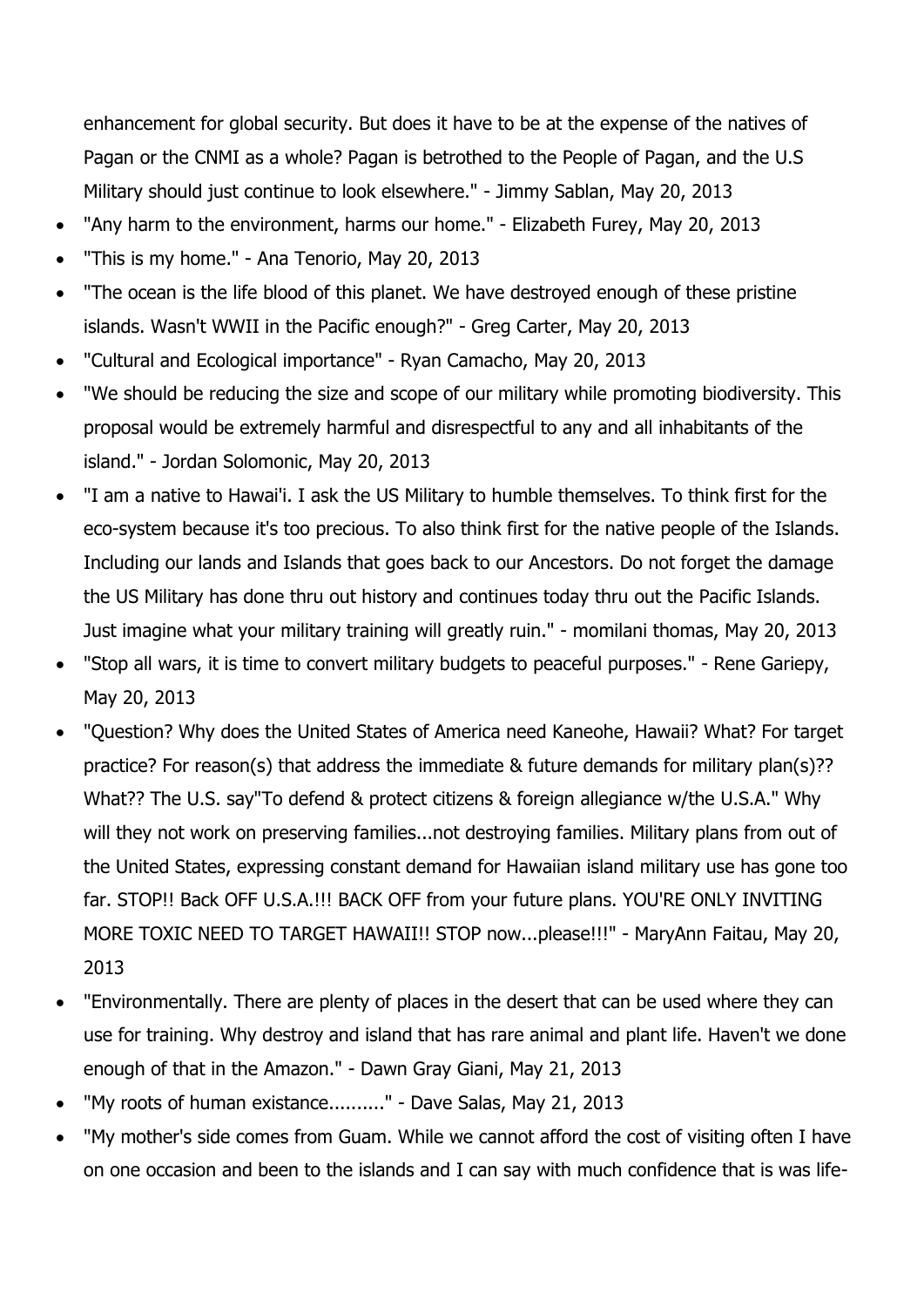changing. So many animals and plants. Please dont destroy this place just to test things that hurt more life!" - Henry Duclos, May 21, 2013

- "I had had the extraordinary opportunity to visit the island of Pagan many years ago. It is one of the most beautiful places in the world and it would be tragic to have it turned into a military dumping ground." - leslie beck, May 22, 2013
- "I am Chamorro. Pagan island is virtually untouched by Western Man. To use it as a firing range or training ground for War is not a purpose I approve of." - James Gaminde, May 22, 2013
- "There are so many endangered species there. Plant and animal. We cannot keep destroying the earth. We DO have to live here." - Annette Collins, May 22, 2013
- "It is time to start preserving these Pacific islands and the Cultures that were established there long ago." - Maggie Curtin, May 22, 2013
- "Want to protect my heritage." Anita Dobbins, May 23, 2013
- "Not another Kahoolawe; Learning to Live more important than Killing with Accuracy" Kersten Johnson, May 23, 2013
- "Nature needs to be protected not destroyed.!" Robert Grzesik, May 23, 2013
- "My Home should never be mistreated especially by outsiders. Respect" Richard Ogumoro, May 24, 2013
- "To preserve the natural and cultural beauties of pagan.I understand that not many have visited the island and don't care for it but I wouldn't want any island being destroyed. The northern islands are like our secret treasure and I don't want anyone to take it away" - Henry HOFSCHNEIDER, May 24, 2013
- "Pagan's beauty has been here even before my ancestor's time. Why should it be destroyed within one's lifetime?" - Joel Flores, May 24, 2013
- "This is an important resource for biological conservation and should be protected." Dan Barshis, May 25, 2013
- "Preservation for the Island" John Hernandez, May 26, 2013
- "First of all , think about the people of the CNMI before thinking of money. I am only 16 years old. I love my home. My language and my culture means the utmost importance to me. Its enough that our way of life is slowly fading, What happens to the future generations when already the present generations like myself is struggling to sustain our intellectual and moral faculties. Pagan Island is sacred just like any of the northern marianas islands; it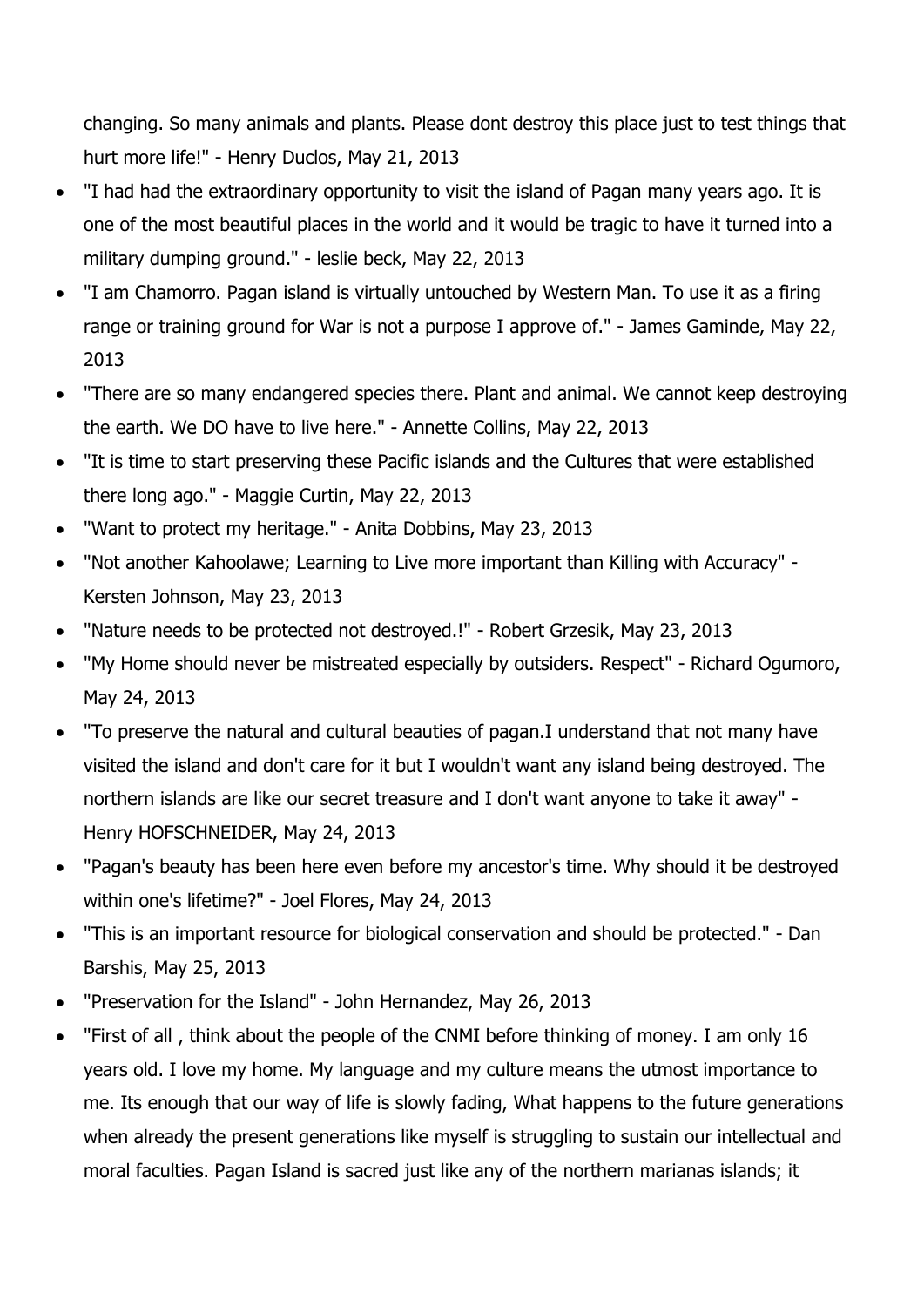homes beautiful living things-- turning it into a training ground will destroy everything the chamorro/carolinian people hold dearly. Just thinkg about giving one of our beautiful islands that contains our important historical values will take away all the knowledge we have to keep our culture continuing from ceasing. Destroying life on Pagan by turning it into a military field will destroy the heart of the people. We have laws that preserves wildlife and endangered species, and that law has been passed. Pagan and the rest of the islands in the CNMI should be left alone and be protected, not turned into training ground!" - Mary Grace Atalig, May 27, 2013

- "It is inexcusable to allow the destruction, regardless of what representatives from the military promise or say, of Pagan. What's worse is proposing the use of Pagan for military purpose in exchange for money. No money can ever replace the cultural significance or natural beauty that has been enjoyed for thousands of years. They claim they will not destroy but look to Hawai'i, FDM, Vieques, Diego Garcia, Marshall Islands and so on." - Lynyrd Puyat, May 27, 2013
- "As a born and raised Chamorro from the CNMI, I refuse to allow the exploitation of culturally sacred and environmentally invaluable land for the sake of training to end life. The U.S. is exponentially larger than this island; I'm pretty sure they can use their own land. I hear the local Chihuahuan Desert is perfect - empty and barren as the U.S. consideration of Chamorro land." - Aldrin Evangelista, May 27, 2013
- "You can't undo this once it's destroyed. It is also completely unfair to the indigenous people and their history." - Kathleen Caine, May 28, 2013
- "This action will destroy this magnificent island; once gone, it won't be restored." Cecilia Quick, May 28, 2013
- "My best friend is from Guam, and presented the facts of this cause to me. After reviewing it for merit, I agree, and have decided to endorse it." - Ronald Gilbert, May 28, 2013
- "we need it for our future generations.,,it is a treasure to us...we need to guard it!!" kiperly aiken, May 28, 2013
- "My ancestors came from the Northern Mariana Islands. I do not want to see this beautiful island destroyed." - Stephanie Roberts, May 28, 2013
- "save it for our future children to use for eco friendly tourist attraction" keli tenorio, May 28, 2013
- "Pagan is my grandparents' home!" Lupe Kaipat, May 29, 2013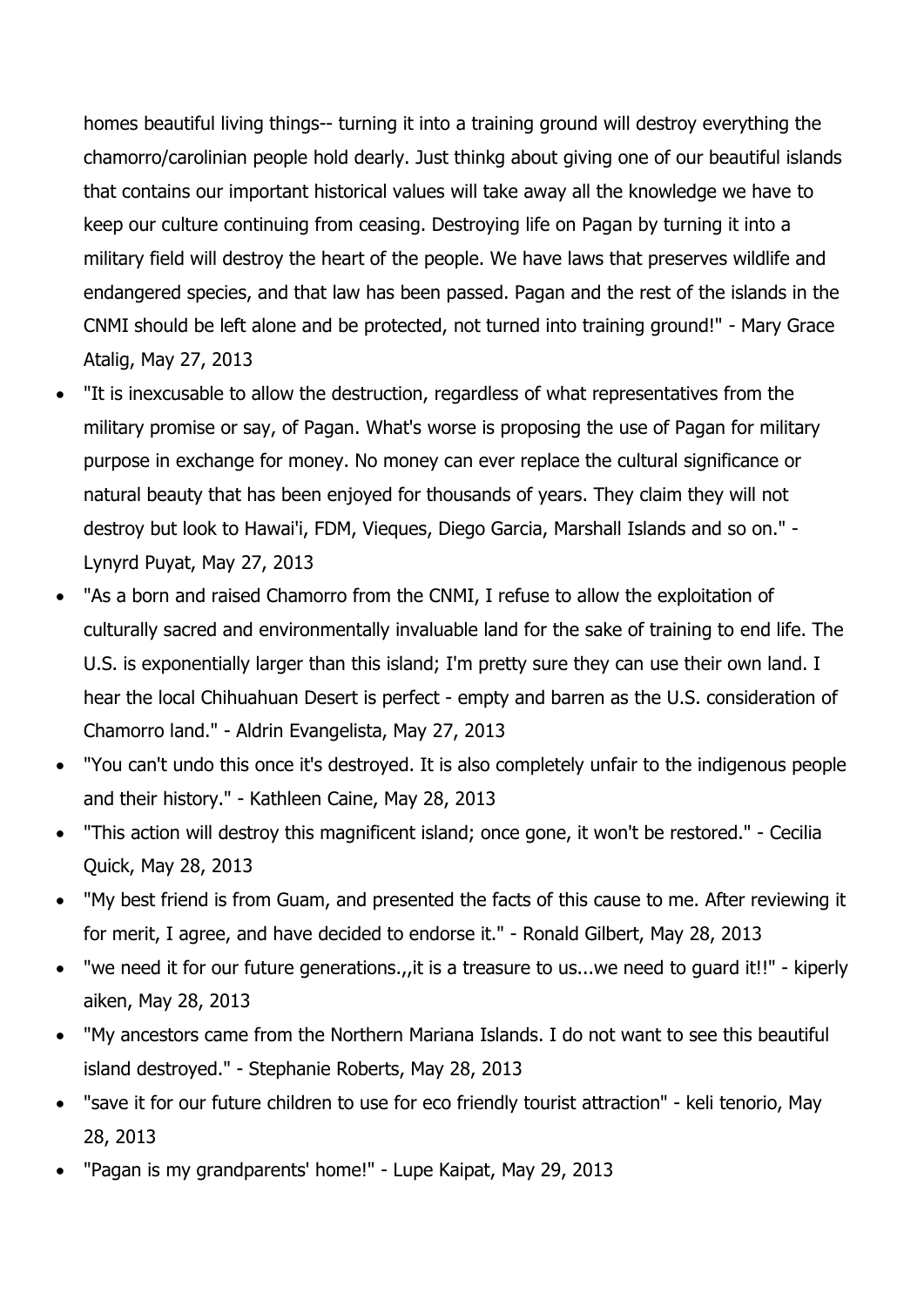- "Signing this petition is important to me because my family is from the Northern Islands. My great grandmother was buried on the island of Pagan as well as my grand mothers sisters. My grandmother was forced to move to Saipan during WWII and was never able to return. I also lived on Pagan last year(2012) and fell in love with not only the land but the waters and animals as well. I know for a fact that there are endangered species that live in the waters and land of Pagan. Shouldn't we be protecting our environment? How will we be able to preserve our environment when the military is trying to destroy it? Our environment will be at great risk if this proposal is approved. One day I hope to bring my children to Pagan and show them where our family is from as well as the history that sits all over the island. I want my kids to learn and enjoy the history that I was able to experience. Pagan is a place I can now call home. If we the people were to lose our island, we would all be heart broken and there will be no hope for our future in the Northern Islands. I am 100% against the military proposal. Many residents wish to return to Pagan. Please don't take away that opportunity from us. Give us our land that is rightfully ours and protect our environment." - Rica Concepcion, May 29, 2013
- "Don't allow this island jewel to be destroyed and ruined by the military." Jenna Sablan Hall , May 29, 2013
- "Leave it alone for its home sweet home" Vince Kaipat, May 29, 2013
- "It's a special place. I've been there several times and it is ,in fact, a jewel of an island." Brian McMahon, May 29, 2013
- "As a former Marine Corps infantry man, I know first hand the damage that will come to this beautiful island." - derrick aughenbaugh, May 29, 2013
- "oh my gosh, she is a beauty! do we want to let them destroy it? Hell no! Culture is a value that is unique and should be passed down to our generation, so let this beautiful island alone-Save Pagan!" - kimberly tebuteb, May 30, 2013
- "To destroy mother nature is against my common instinct. There is not much left on this earth. Help keep some for our children." - Gisela Guile, May 30, 2013
- "Because pangan island is part of our ancestors." julia nekaifes, May 30, 2013
- "BECAUSE, THE U.S. DON'T GIVE RESPECT TO OUR ISLANDS, OUR CULTURE, OUR LANDMARK, OUR CHILDREN AND THEIR CHILDREN'S FUTURE. THEY WENT TO WAR IN IRAQ AND THEY GIVE RESPECT TO THE IRAQIS ANCIENT AND HISTORICAL LANDMARK WHICH INCLUDES THE WOMEN AND THEIR CHILDREN AND OTHER HUMANITARIAN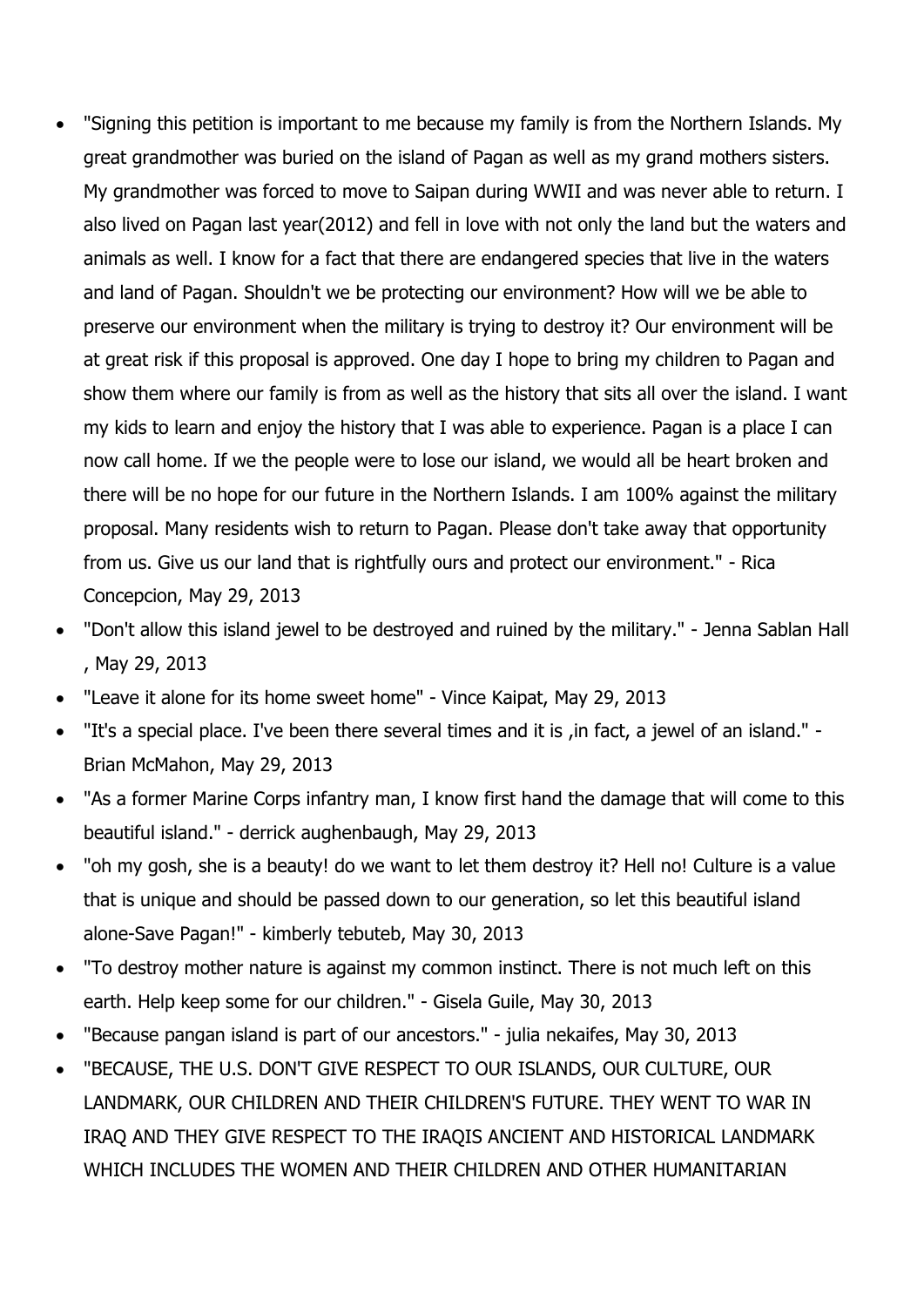ISSUES. THE U.S. SHOULD SIMPLY FIND AN ALTERNATIVE PLACE TO CONDUCT THEIR NATIONAL INTEREST WHERE IT DON'T INTERFERE WITH OUR SMALL ISLAND WAYS." - EDWARD DUENAS, May 30, 2013

- "Guam and the associated Islands are a 2nd home to my Wife and I. As well, we are blessed to have so many 2nd Families there. The military mission is very important and should not be diminished Perhaps an alternate location can be found........ How about North Korea! Land and culture there and all over the Northern Marianas is a very limited resource!" - Mark Brown, May 30, 2013
- "The use of this island is an abuse of power. It is, quite simply, not right." Miles Perez, May 30, 2013
- "This is important to me because I am an islander; born and raised island style. The Commonwealth of the Northern Mariana Islands is my home, for me my families and friends. Every island is precious to us, which is why it broke our hearts to hear that the Military damaged Farallon de Mendinilla beyond repair. Now the military wants to destroy Pagan? UNACCEPTABLE! North America is a big continent surely they must have large mass of land that is not inhabitant of humans. Why can't they do that instead of using our islands. Find a better way Unku Sam our islands is not your solution to your problems." - Lee Robin Kaipat, May 30, 2013
- "It is being preserved for our future generations. Pagan will provide tourism jobs, fishes, meat, vegetables and fruits and is certainly able to feed and provide jobs for the future populations of the CNMI." - Gerhard Sword, May 30, 2013
- "That goes for our CNMI Government just stop already, just stop finding ways to get solutions that continues to make us suffer. Pagan is not the answer, just because your casino plan is going down does not mean you have to take Pagan down with it." - Lee Robin Kaipat, May 30, 2013
- "These islands took millions and millions of years to form and with man made weapons it can easily take them away in matter of minutes. My bloodline started out from the island of Agrihan and my grandparents made it their home. My father was born on Agrihan but was raised in Pagan, where he made it his home. I want to join the cause to stop this foolish military plan, if it were the other way around I guarantee they would do the same on trying to stop us from destroying their home. The military took FDM, parts of Tinian and Saipan and now they want Pagan? This is downright unfair! North America is like what?...A HUGE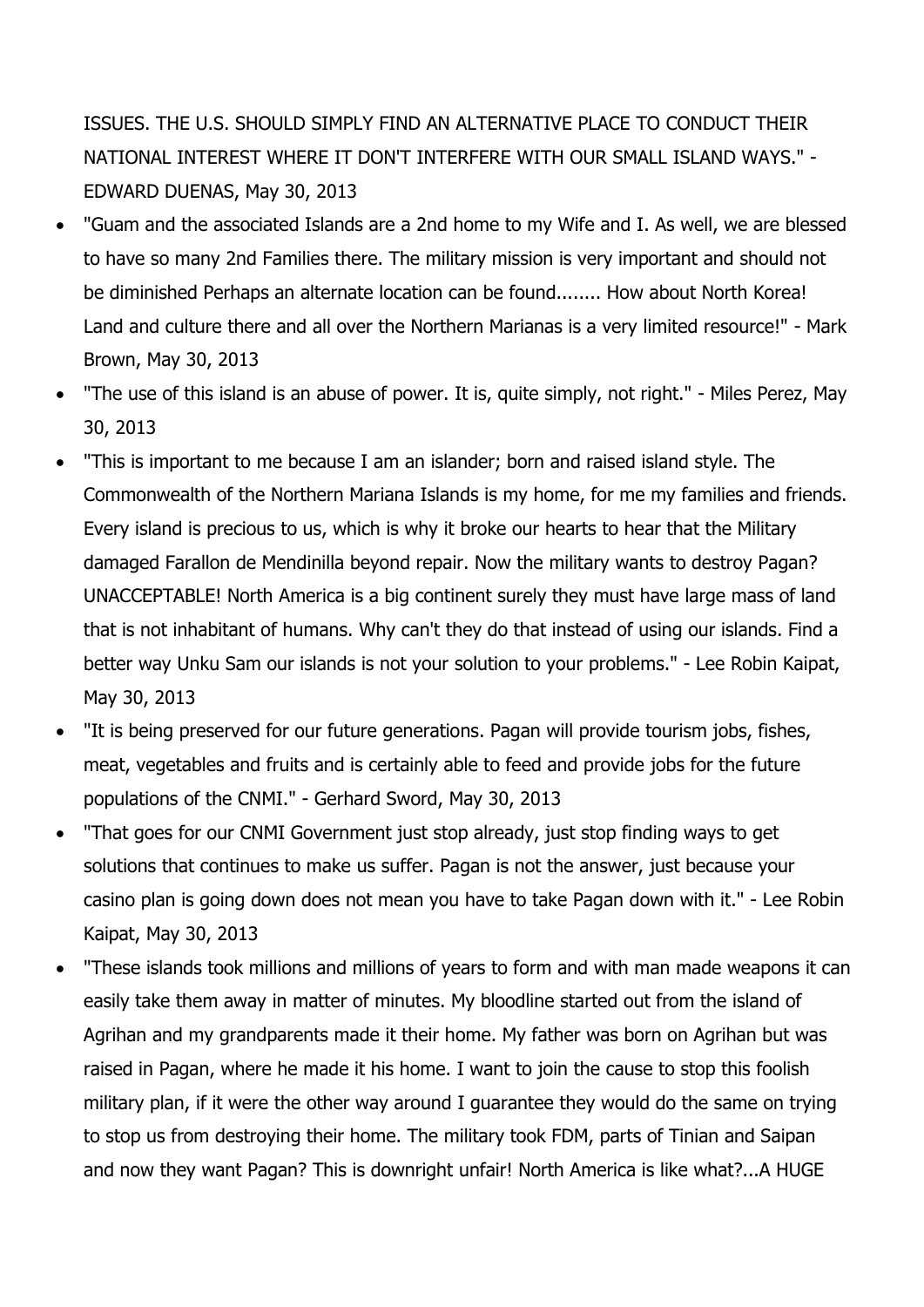continent compare to us, we are but a speck...surely they can find a large mass of land to do their military practices. STOP UNKU SAM JUST STOP!!! Go find another solution because our islands is not one of them.

- "In a time of budgetary cuts, it is completely unnecessary to spend money to destroy a beautiful island that is very important to its original inhabitants. It would be shameful for the United States to do this." - John Sloan, May 31, 2013
- "The unique culture of the Mariana islands is very valuable. To damage this community would do a great disservice to human culture" - William Caine, May 31, 2013
- "Pagan is apart of our beautiful island chain in the Marianas, it does not need to be bothered by any military use" - 1, May 31, 2013
- "As a Chamorro I cannot allow this to happen without making a contribution. A lot has happend to the Pacific Islands for strategic reasons. We cannot allow this to happen without a fight." - Antonia Fajardo-Williams, May 31, 2013
- "Why because 2013,now is the Time for to being harmony not for war ! We need progress in this way, or Earth will be end for our human life. that is why we bettor stop it ! in whole world." - KImori Tatsuhiko, June 01, 2013
- "We need water. We need mountain. We need plants. We need air. We need good soil. We need natural food. We need people. We can't make them!! We can't live without these loves. We are living in this nature. ?????????????????" - ?? ??, June 01, 2013
- "Hu tatiyi mas ke dies anos i bidan niha imilitat guine gi un tano giya Hawaii...ya kada humuyog asunto gi gaseta...puro ha malabida, ni cuannto na asigurasion ginen i militat na esta gasgas yan safo i lugat para i natibu ... despues de manasetbe , ...guaha discuedo yan ti mansinsero ...gi para i linalala i natibo gi bandan hinemlo,, aire yan halom tano....pot este na rason ya otro siha muna MUNGA hit nu i taotao natibu sumedo, pumitmete yan numae licensia i militat para u usa iya Pagan." - chris inos, June 02, 2013
- "Why destroy a geologically diverse island and wipe out the animals as well. How about unihabitable islands instead. Remember how Bikini island was screwed up?" - Kim Griffiths, June 03, 2013
- "I am a direct descendant of the first settlers of the Mariana Islands, Pagan island included. We, the islanders, made the Marianas our permanent homeland. It has sustained us for over 3,000 years. Show some respect. How would you feel if your neighbor came over and raped your teenage daughter in front of you, repeatedly?" - tony cabrera, June 04, 2013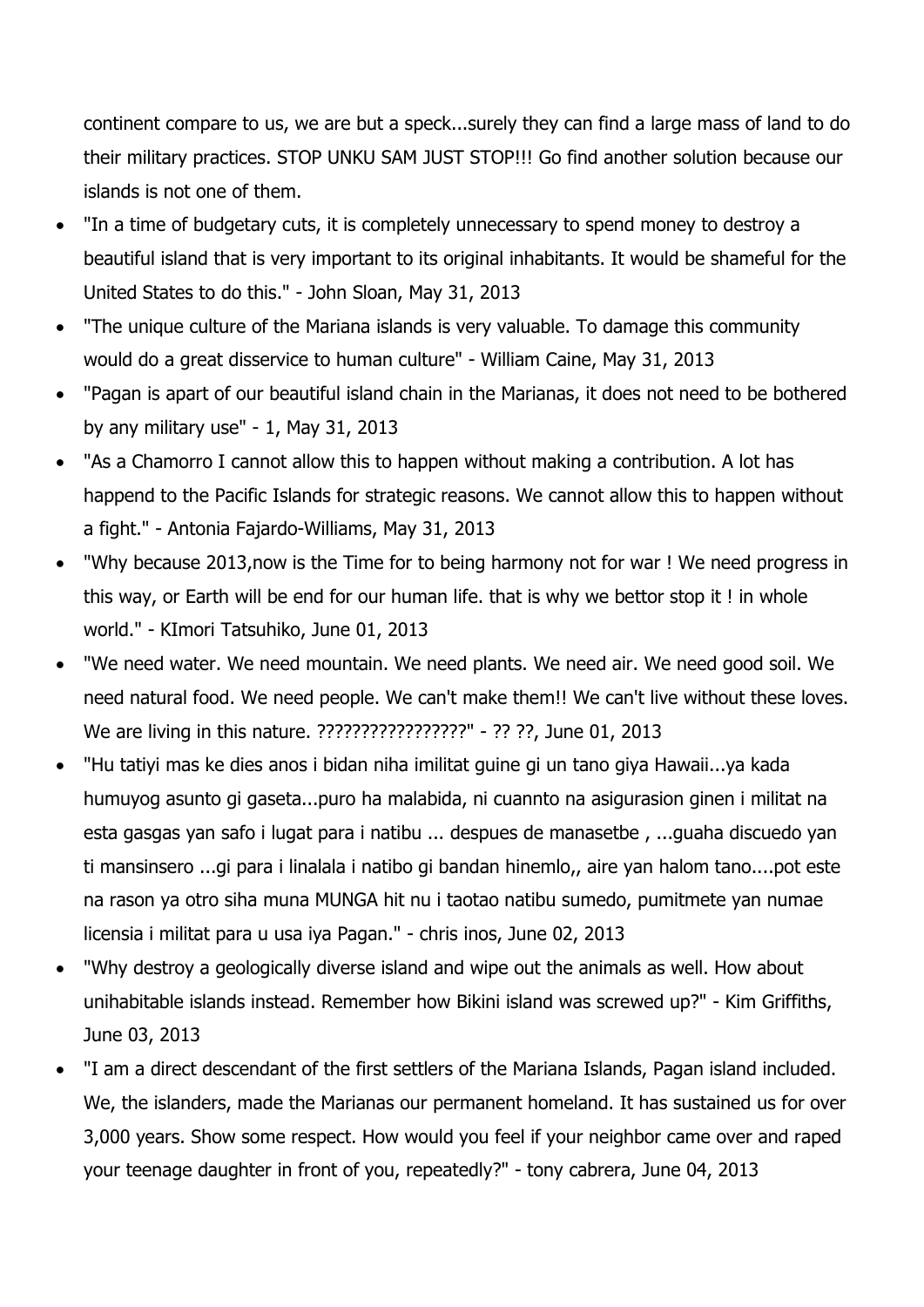- "These Islands gave life to my families from long ago till present." anna saures, June 05, 2013
- "Pagan is rich in culture, history, economic, has perfect environment, beautiful in nature not for contamination and destruction" - Herman B. Cabrera, June 06, 2013
- "Saipan MP. 96950" Johanna Camacho, June 06, 2013
- "The US military has one of the worst records of environmental destruction. Pearl Harbor was once the food basket of O?ahu, but is now a toxic superfund site with more than 748 contaminated sites. Kaho?olawe, Makua, Lihu?e, Waikane, He?eia, Waikoloa, Pohakuloa, etc. are some of the areas that have been contaminated with unexploded ordnance. Annually, US military training areas are among the top five sites for lead pollution. The military must not be allowed to destroy Tinian or Pagan! Solidarity from Hawai?i!" - Kyle Kajhiro, June 06, 2013
- "US's callous treatment Native lands and ecological biodiversity is not to be tolerated." Ignacio Barcinas, June 06, 2013
- "Destruction Nature is self destruction" Mudasar Aizaz, June 06, 2013
- "The US can poison their own country if they wish BUT NOT OTHER COUNTRIES WHERE THEY ARE NOT WANTED! Many people are angry. NZ activists are working hard to have US spy bases kicked out. We will get them out sooner or later." - Barney Richards, June 06, 2013
- "I have so much respect for the Military and what they do (don't get me wrong)BUT, as an islander I feel that it is wrong for them to use the place as a training target. For one, it is a beautiful island with so much life in it and for the other it is home for many islanders. If it were to be destroyed it'll be like taking our heart and slicing a big piece away...So, what I'm basically saying is SAVE Pagan and NO to Military use....." - Maggie Taman, June 06, 2013
- "Need to SAVE or HERITAGE...KEEP OUR Lands the way they were meant to be..." Sally Swanson, June 06, 2013
- "the CNMI are my peeps!" Dean Lloyd, June 06, 2013
- "I spent 12 days on Pagan Island in 2010 and found it to be spectacularly beautiful and a reservoir of unique birds, tree snails, plants and other animals. Two thousand Marines firing all manner of cannons, guns, and bombs from land, air and sea will certainly destroy most of this beauty and biological uniqueness. It is also a cultural home to many people who value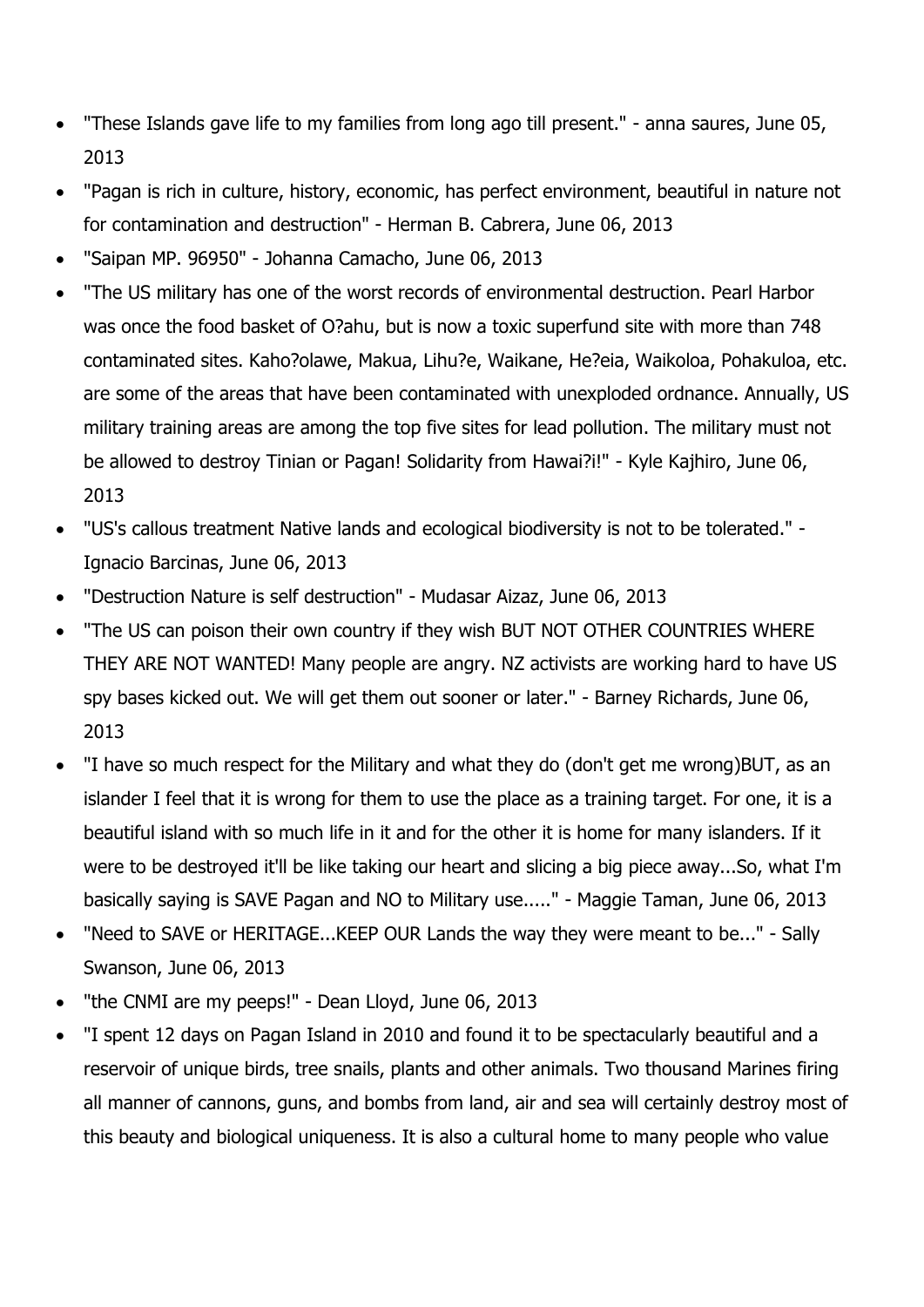Pagan Island greatly. Their rights to a homeland must be respected." - Michael Hadfield, June 06, 2013

- "we already spend too much on a excessively large military in order to struggle to maintain an unsustainable colonial empire. It would be much cheaper to use money wasted on these armaments to pay for us infrastructure, education, health care, scientific advances, etc." - David HAFNER, June 06, 2013
- "The US military must stop bombing beautiful islands! We finally stopped the US bombing of the Hawaiian island of Kahoolawe and the Puerto Rican island of Vieques. Don't even think about bombing Pagan!" - Ann Wright, June 06, 2013
- "Esta meggai tano'-na i militat guini gi isla-ta siha. Sa' hafa pa'go ma kekehakot este na sen gefpago na pidasu?" - Michael Lujan Bevacqua, June 06, 2013
- "The U.S. has all the land necessary to be battle ready. There is no need to destroy another island because the previous one is boring. I am not Chamorro or Carolinian, but I do understand their part in saying that we should preserve what still have left. In times of"peace" why are we preparing of war?" - Yoshi Yagi, June 06, 2013
- "Destruction of nature is self destruction" Adil Ali, June 06, 2013
- "Pagan is where my family lived, it was my mothers home, please leave it alone, so that our future generation could see what a beautiful place it is and where our family grew up." - Rita Omar, June 06, 2013
- "There are few places in the world that haven't been intentionally screwed up by civilization. It's unconscionable." - Ronald Rodriguez, June 07, 2013
- "Because the earth needs to heal and we are already doing so much damage to it. Bombing it and shooting at it testing weapons etc.. is not a good idea." - Reid Isaki, June 07, 2013
- "I live on an island, Oahu, which has already been bombed and occupied. The U.S. (or any country!) has no right to bomb an island for 'practice'. Bomb your own homeland & neighborhoods." - Ramona Hussey, June 07, 2013
- "Why does our military feel the need to destroy the most beautiful places on the planet? And to disrespect local sovereignty and rights??" - Sarah McKibben, June 07, 2013
- "Various reasons. All people, of any culture, value the harmonious relationshiption to their lands and languages over the creation of atomic atrocities by men." - Ray Tebuteb, June 07, 2013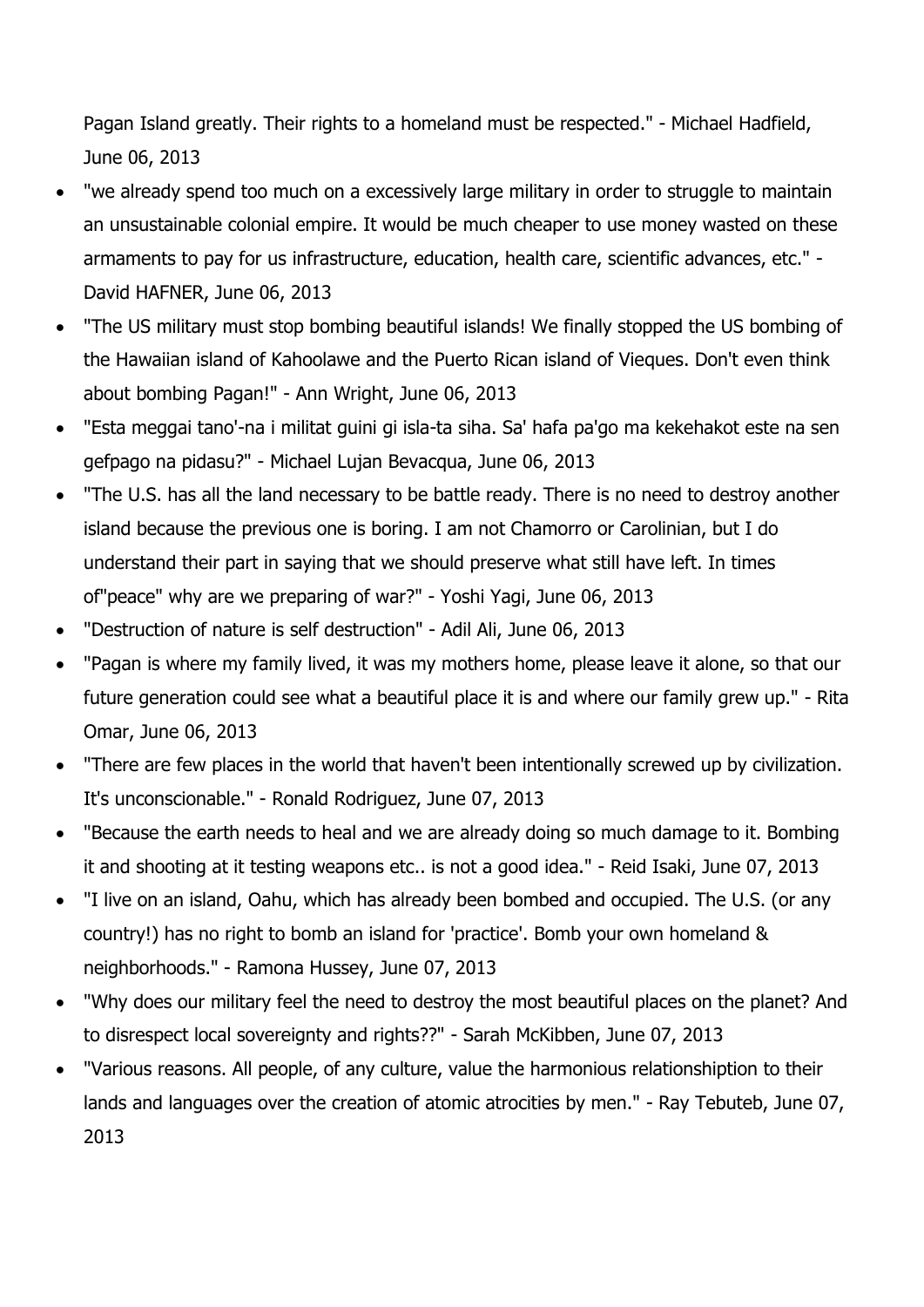- "Why don't you go bomb Washington, D.C. You like bombing other places and ignore the Indigenouis Peoples that live their. Is it because you thing that they are less then human, less then you. I don't think so. Or, why not bomb your home state, they are indigenous to that State. Ignore them like you are not ignoring Pagan Island Indigenous Peoples." - Thomas Ah Yee, June 07, 2013
- "Let her live... There is no reason for another island to die." Lonnie Fread, June 07, 2013
- "It's like Bikini Atoll all over again...no respect for the land and it's inhabitants." Bob Odell, June 07, 2013
- "Home" Debbie Purcell, June 07, 2013
- "Leave Pagan alone! The governor of Texas, who loves guns & bombs , has millions of acres he could offer the US military for their stupid war games." - Mitchell Hagerstrom, June 07, 2013
- "Do not destroy this island! Destruction for live-fire training is an outrageous decision by the US Military. I lived in Micronesia, the wanton destruction of any of the islands or atolls as fodder for target practice must STOP." - Anastasia Hagerstrom, June 07, 2013
- "We just need to stop destroying and start protecting our world." Elaine Mayes, June 07, 2013
- "Did we learn nothing from the Bikini Atoll atrocity?! Stop being stupid and do the right thing....protect all of earth's landscapes....do not destroy any sliver of her!! Stop the madness of the US military wasting yet another chance at redemption for these people and their heritage." - Susan Petersen, June 07, 2013
- "Because its wrong to destroy Mother Earth. Creatures are living too. How would you feel if the military wanted to destroy a part of your history and culture?" - Gina Pal, June 07, 2013
- "God gave this jewel of an island to the people of the Marianas, not as a place to be damaged or compromised." - Jesse Perez, June 08, 2013
- "I don't want Pagan to be destroyed from live firing training and aerial bombings. Farallon de Medinilla is enough!" - Duane Torres, June 08, 2013
- "This beautiful island should not be desecrated by weaponry. To use it for weapons practice is an unthinkably stupid idea." - Russ Mason, June 08, 2013
- "No need to destroy a beautiful island and many other locations would host the trainings" Raymond Austin, June 08, 2013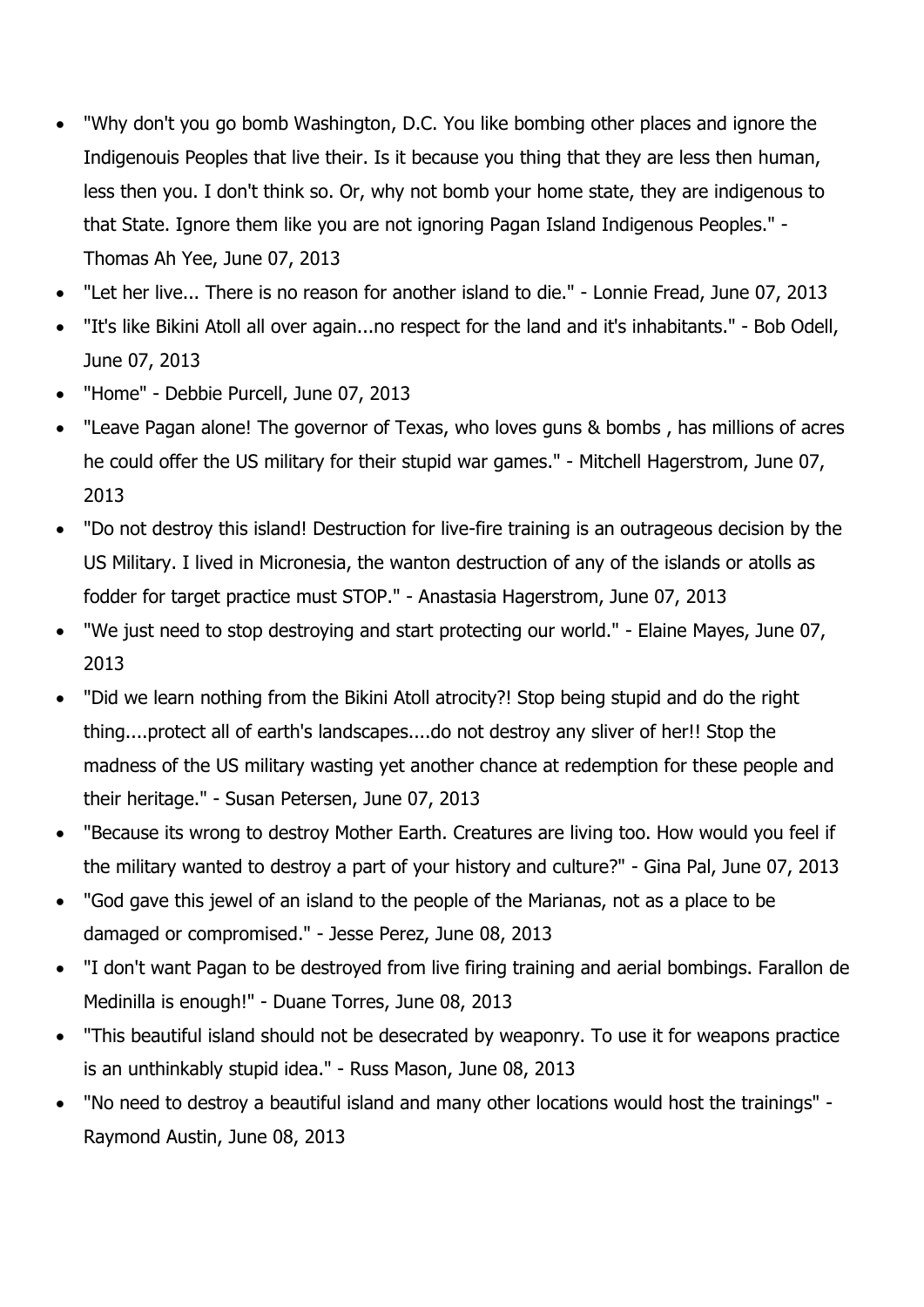- "Places of unique beaty are rare these days. Lets leave them as nature intended" Alan Stanford, June 08, 2013
- "Enough displacement of islanders .. enough destruction .." jimmy gaudin, June 09, 2013
- "I am Chamorro. If we can't preserve our island of Guahan. We must preserve Pagan, as a symbol that our ancient people still live in the hearts of Chamorros everywhere. We need to keep it off limits so that our cultural heritage still remains. So people will know that the Chamorro people were here." - Cary Salas, June 10, 2013
- "Chamoru islands belong to the Chamoru people." Mikhael Phelps, June 10, 2013
- "Because, my grandparents, ma father and his siblings grew up in Pagan, farmed in Pagan, used it as a refuge during WWII and collected Sasnak eggs on the cliff sides on the Island. The island of Pagan, carries many fond memories of stories todl by my Grandmother, father and all my uncles and aunt. The coral reefs surrounding the island has an abundance of marine life and will definitely have a major environmental impact to the wildlife on land and at sea. The wildlife will be distroyed with bomb ordinance and ship to shore artillery fire. The military should practice pricision bombing, targeting and artillery fire using battle simulation systems, then deploy to Hawaii or to Palm Spring California, Ft. Erwin, Ca. For their life fire exercise on a simi-annual basis to maintain their proficiency. Why can't the Marines, Naval Gunfire crews, and Air fleet not deploy to the Big Island of Hawaii for this exercise? If there was to be a war, the troops will deploy away from the island of Guam, as it will be in Areas unstable in another continent. I suggest that the Artillery crews, ship to shore fire use flotable training aids and drones for the air fleet for target practice way out in the ocean away from the islands. The military has take soo much and has given very little to none in return to the pacific islanders.......Mr President, st and up and be accounted for! The CNMI is so small, the indiginous people have very little left on what we can call home! How musch ofour souls does America want to take from the CNMI... SOn and Daughter of the Marianas.....SADOM......stand Up!" - Antonio Taitano Deleon Guerrero, June 10, 2013
- "Chomorrow people still exist." Jennifer Ho, June 10, 2013
- "The future of my daughter and other Chamoru children is being destroyed." Lindsay Williams, June 11, 2013
- "I am from Guam. These are neighbors. Whatever happens in this region affects every Islander. It's devastating that there are people in the world that disregard the lives of others to pursue their own interests. I thought that this country was all about freedom and justice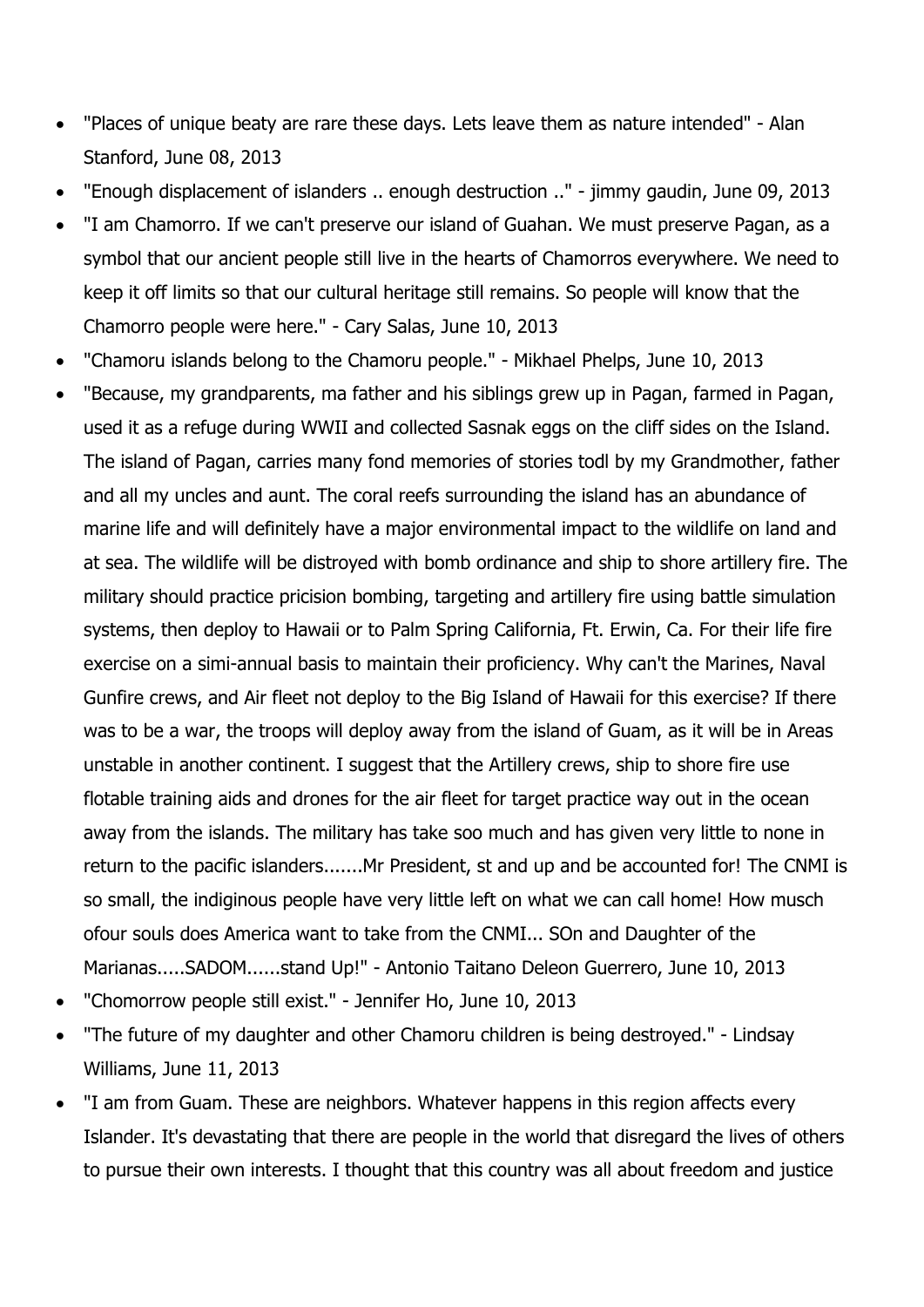for all peoples. Our husbands,sons, and fathers have died for freedom yet the military would infringe on the freedoms of the inhabitants of a small island, their home." - jeanene phelps, June 12, 2013

- "Biba Marianas" John Torres, June 12, 2013
- "As a native Hawaiian, I have seen the devastation from the bombings on Kaho'olawe firsthand. Please do not make the same mistake again." - Malina Koani, June 12, 2013
- "Stop American imperialism! Killing the beauty of the Pacific" Natasha Saelua, June 12, 2013
- "I'm indigenous Chamorro and it is my duty to protect my ancestral homeland from further destruction, desecration and colonization." - Christopher Santos, June 12, 2013
- "because it is a horrible mistake and I refuse to approve it--ever." Roger Marble, June 13, 2013
- "Pagan is part of my home islands of Mariana. It is important to protect our islands from colonial exploitation." - Ramon Castro, Jr., June 13, 2013
- "I am a native Chamoru, Pagan should be preserved to its natural environment. The military can do their training via computer simulations. Using explosive ordinance is a waste of tax payer dollars. If anything, shoot or train in a desert environment...I'm a 35 year veteran and I know the environmental impact that will cause this beautiful island." - Albert Taitano, June 14, 2013
- "Pagan must keep its beauty for our future generation to see." Flora Castro, June 15, 2013
- "I am from the CNMI & I would llike the islands to be preserved as much as possible from any outside infuences. Keep it beautiful the way God made it." - Rachelle Ogo, June 15, 2013
- "Because it dosent make sense" Davon Stephens, June 15, 2013
- "The environment should be preserved!" Kevin van der Meer, June 15, 2013
- "Nature it's as simple as that" Keith Brown, June 15, 2013
- "Because doing so would ruin our earth even more than what we are already doing. When is it ever gonna be enough?! I mean.. try counting your money while there's no more air to breath. This is our planet too!" - Sara Syversrud Nordøy, June 15, 2013"B" - H B, June 15, 2013
- "Because stupid bullies with big scary weapons don't own this planet." Joshua McMillan, June 15, 2013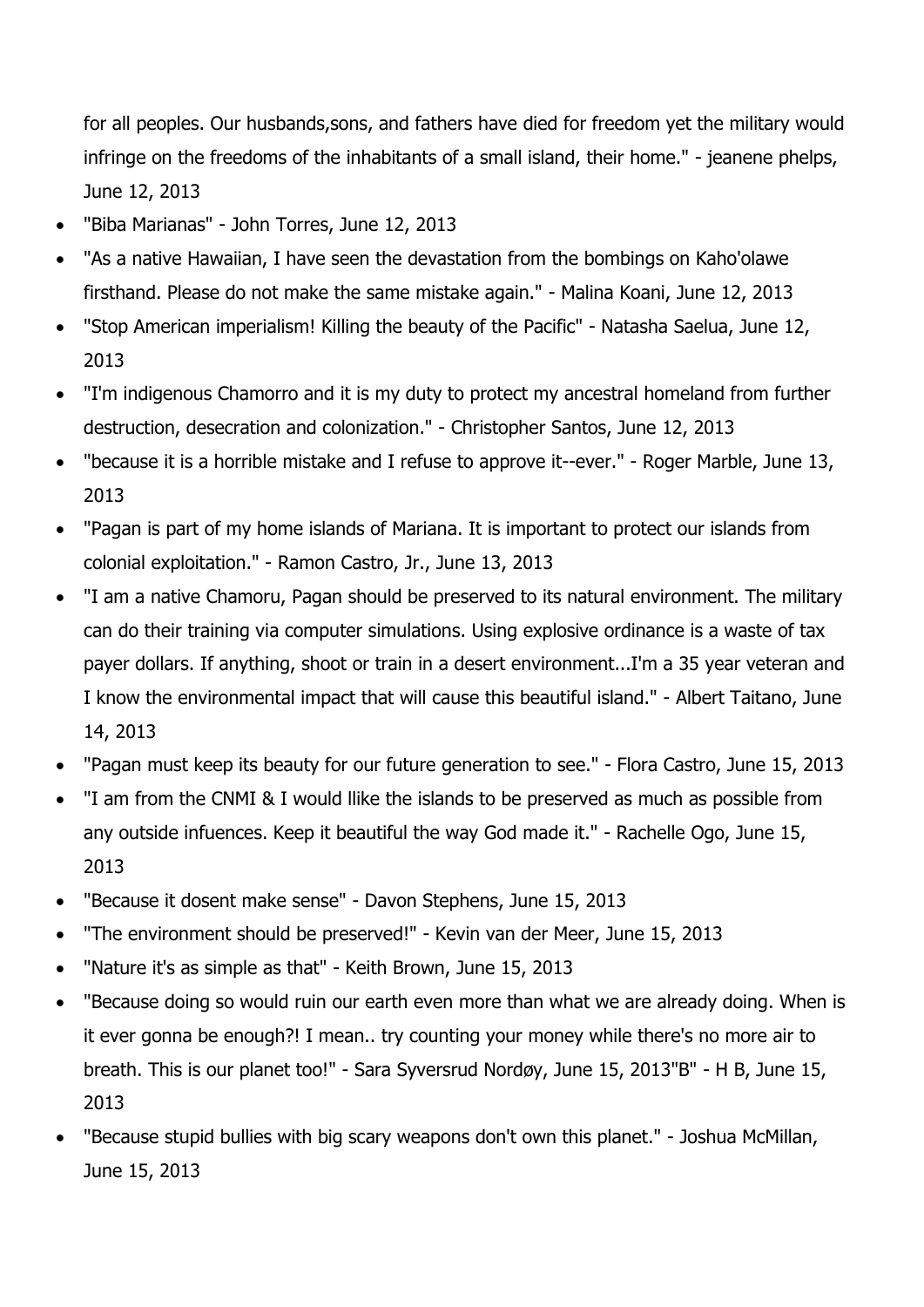- "It is a big part of Home for our people. One island that has yet to be destroyed by the military and their defense reasons. We are still picking up the pieces of the destruction of past occurences. Like chemicals left in our grounds, lost of indigenous plants and animals, and so forth. It has to stop sometime. Leave some sanctity of Home for us. It means so much to me, my children, grandchildren and my people." - Glenda Babauta, June 16, 2013
- "I think it was harder to cope with the greater loss of my Maternal home from the Destruction of the Bikini Bombing. It wasn't only that she and her families were taken from the only home passed down by their ancestors and called it home, they had, and still to this day suffered health complications (i.e thyroid, cancer and short lifespan etc..) My mom suffered a lot from Radiation exposure, but we are grateful to the Lord that we, her children, were not expose to any of health issues, although my mom still have her health today, regretfully my Aunt and Grandmother (maternal) and other relatives from Marshall islands had Died with Cancer and other health complications, due to Radiaition Exposure... So, whether it is for an excercise or whatsoever, Rest assured, these deadly chemical's will sure be found buried underground, and spilled or erode into the lagoons, in addition, where we gather food will be off limited resousrces because of contaminants.I am part of the waters and these neighboring islands, I will stand for my Paternal Relatives who have put so much effort to protect this Precious Land they will always Call"HOME".. Its the Livelyhood of our Future Generations that we loook upon for their sole pride of calling it a"Home" passed down to them.. These islands are not made for your Disposal!..You are suppose to PROTECT it for"THE PEOPLE!" - Esther Sablan Seman, June 17, 2013
- "Because the U.S military wants everything for the army. why our island? We have to protect all the islands for our visitors & our NMI people & the animals. So SAVE PAGAN!!!" - sonja santos, June 17, 2013
- "Go find another island!!" Caitlin Newman, June 17, 2013
- "to preserve it....it is the best of our islands and would like to keep it at that. I would like to visit the island one day with my family." - sindina laniyo, June 17, 2013
- "Native plants, animals, and ecosystems must be protected for future generations. Highquality diverse habitats, such as Pagan Island, should not be used for live-fire training. This is not the highest or best use of the land. It should be protected and managed for its natural and cultural values. Please do not allow the proposed training to go forward on Pagan Island. Mahalo nui loa." - Marjorie Ziegler, June 19, 2013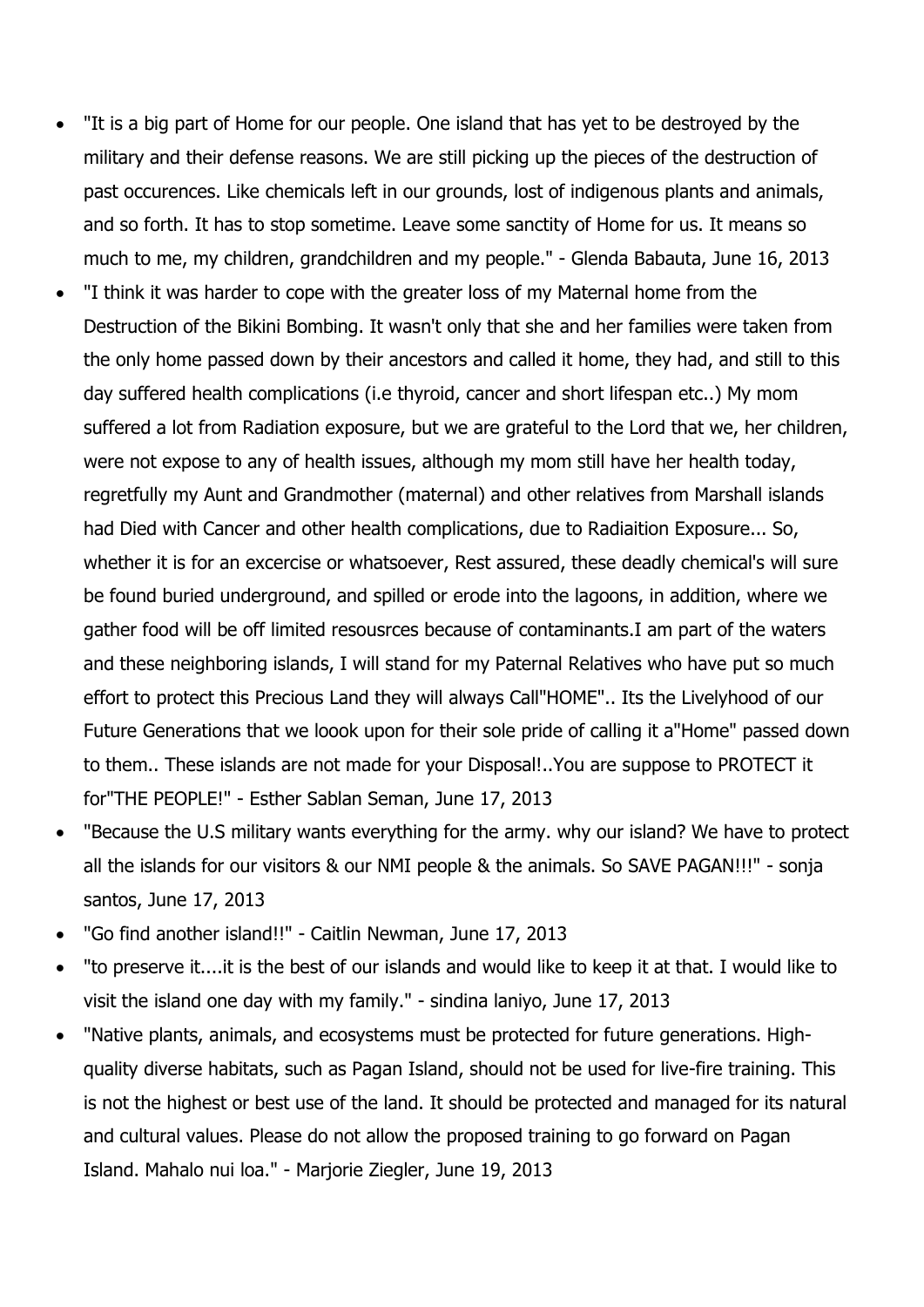- "because it is so wrong on every level...destruction of the land and the native species, both human and plant life.Don't allow this to happen." - Gail Pyburn, June 19, 2013
- "This is NOT necessary!! The US military have enough areas to"practice" their manouvres without destroying this island and its wildlife. Not to mention the US citizens who want to go home, that are disenfranchised. they have the basic human right to be allowed and enabled to return home.." - Tia paton, June 19, 2013
- "The Northern Marianas are a jeweled necklace in the Pacific, and this jewel on the necklace strand should not be destroyed; nor should her residents suffer the rending of heart from home; nor should her endangered wildlife be threatened. The land, the culture, the people" - 0, June 19, 2013
- "Paradise is a place I believe in which everything man-made does not exist. All is kept preserved in its natural state. I do not want to see this island disappear. I want to be able to visit it someday, the way it is right now - untouched. Islands such as Pagan is a benefit to its people. It may one day be named one of the best tourist destinations and/or provide land for the future generations of the Marianas descent. It is proven that man can build then why not build an island isolated in the sea for such activities of destruction? Pagan has many resources to aid our beaten up economy, why take away our chance to live better?" - ANN ATTAO, June 19, 2013
- "Who are you to come to my home and tell me you want my land to use as target practice?!!" - Joseph Taisakan, June 20, 2013
- "from Saipan I understand the importance for keeping the island of Pagan safe." Wayne Wagan, June 20, 2013
- "To protect the beauty and wildlife of the island." Rebecca Grimes, June 20, 2013
- "Our island is beautiful the way it is. It does not need to be destroyed for military training. That island may just be our future survival land for our future children and their generation. Please, please don't do this!!! Anything but that. Our islands should be protected by our people for our children or else we will never have anything left for our future generations to live for." - Evamarie Demapan Coss, June 20, 2013
- "A very precious natural resource (ponzollan) is present there and should not be destroyed until mined." - FLORENCE KIRBY, June 20, 2013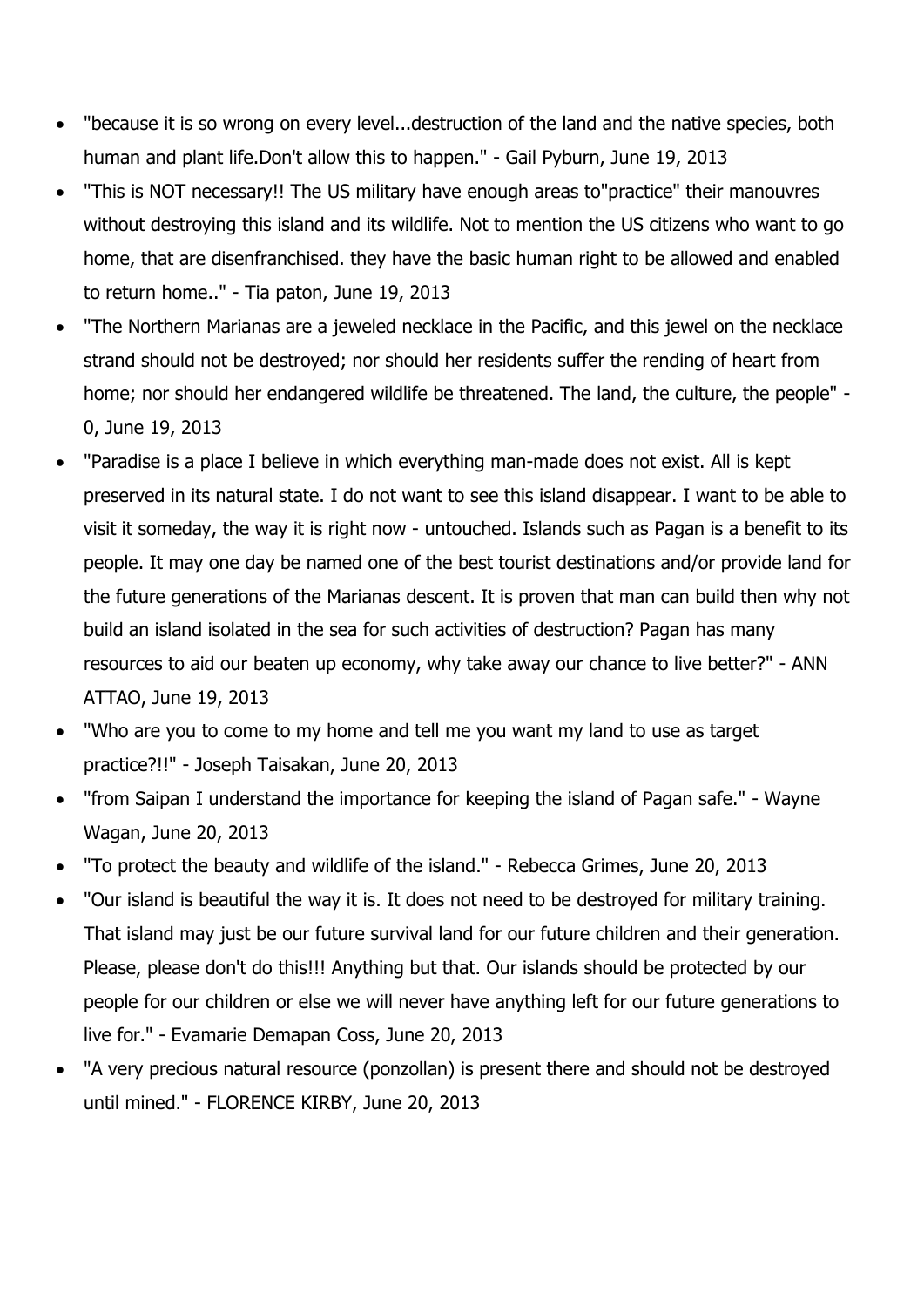- "I'm sick of all these plans to dump our crap on other people and their lands because we think we are more important than they are. Let the military build their own little barren island and bomb the so-and-so out of it all they want!" - Tina Owens, June 20, 2013
- "Pagan is one of the most biologically and geologically diverse islands in the archipelago, and is home to many threatened and endangered species, some of which are found nowhere else in the world." - Emily Herb, June 20, 2013
- "We cannot destroy these wonderful islands. They are under so much stress altady" Carol Davies, June 20, 2013
- "The US Military has got to stop bombing inhabited islands anywhere. They can practice bombing the Pentagon or the White House." - Annette Kaohelaulii, June 20, 2013
- "I saw what they did to Kahoolawe (Hawaiian Islands) and they tried to clean up the UXO at tremendous cost, and the job is still not done. They must find something else, less environmentally precious, to practice on." - Gene Dashiell, June 20, 2013
- "Endangered fruit bats, megapodes, and snails why would anyone even consider bombing this island? This is crazy." - Paul Talbert, June 20, 2013
- "There are other ways to train our military than destroying yet another unique, beautiful, and biologically important island. Pagan has already lost its endemic bird species (Pagan Reed Warbler). The island should be a national park or preserve instead of a bombing target. Don't we have other places that are less sensitive?" - Douglas Pratt, June 20, 2013
- "Islands shouldn't ever be purposefully destroyed." Curt Sanburn, June 20, 2013
- "I'm three quarters white and half Republican and I still think this is a terrible idea. I'm sure the United States can maintain the world's greatest military without maiming this little island." - Oliver Perez, June 20, 2013
- "Coming from the Marianas Islands, it is very important that we keep our Islands safe for the many generations to come." - Yessica Muna, June 20, 2013
- "We lose too many unique species without knowing the impact that will have." Kate Kevit, June 20, 2013
- "There is no need for coninued wanton destruction of Pacific Island habitats. Wasn't WWII enough?" - Storrs Olson, June 20, 2013
- "WHY MUST THE MILITARY DESTROY another ISLAND? WOULD YOU DO THIS IN NORTHERN VIRGINIA? WHY NOT? TOO MANY PEOPLE TO OBJECT? WELL, WE IN HAWAII OBJECT. no more destruction of islands. FIND SOME OTHER PLACE. GEORGIA? SOUTH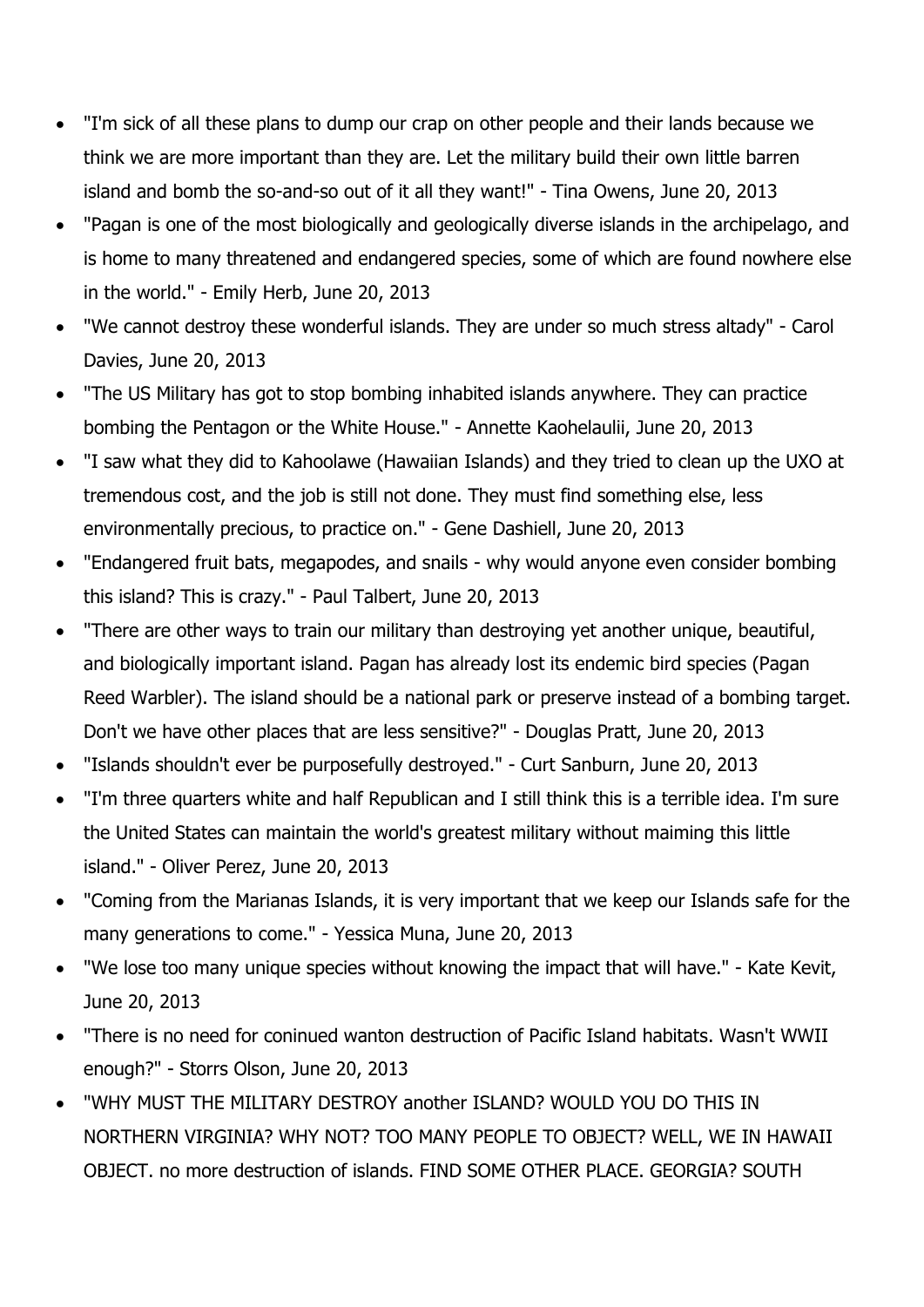CAROLINA? LOUISIANA? i'l bet they'd love the jobs. NO MORE ISLAND DESTRUCTION." - Mark Koppel, June 20, 2013

- "With today's technology we don't need to be live bombing anywhere for practice. However, we do need to protect those few places that haven't been touched and damaged by us; they cannot be replaced." - MaryAnn Tasker-Thompson, June 20, 2013
- "I am a former resident of the CNMI. Pagan is the only habitable island in the CNMI that remains untouched by development. It is still a natural place and should be preserved as such." - George Coates, June 20, 2013
- "culture and habitat are important to all off us" Sally McIntyre, June 20, 2013
- "I do not support the destruction of another Pacific island or its diversity of flora and fauna including the nearshore waters." - Cynthia Rezentes, June 20, 2013
- "There must be another approach to training that will not destroy a biologically diverse place. I've worked in the Mariana Islands and would hope that we might preserve what's left." - Oscar Johnson, June 21, 2013
- "Please don't repeat the shortsighted military actions of the past. I have spent time on Kaho'olawe and seen the devastation firsthand. Haven't we learned anything?" - Laura Kaakua, June 21, 2013
- "The military has desecrated many lands in Hawaii including Makua Valley & Pohakuloa, and almost an entire island, Kaho?olawe. The damage done is almost irreversable and completely heart-wrenching! The effect this will have on the land, wildlife, all life is devastating. We need to, collectively, all over the world, put a stop to this!" - Mercy Ritte, June 21, 2013
- "We attempt to do our little be to keep this planet sustainable. We recycle, we pick platic and other garbage off the beaches, we try to make a tiny difference. Then in one act of incomprehensible stupidity the USA government blows it to hell." - Steven Josefsberg, June 21, 2013
- "we must protect the earth, not destroy it." teri tico, June 21, 2013
- "We all know how difficult it is to clean up an island once it has been used as a target island. It would be crazy to repeat this folly on Pagan Island!" - Andrew Bushnell, June 21, 2013
- "There are animals and a who eco-system that will perish just because our military does not value life." - Shiree Burt, June 21, 2013
- "We must protect the biodiversity of this unique place from willful destruction" George Stender, June 21, 2013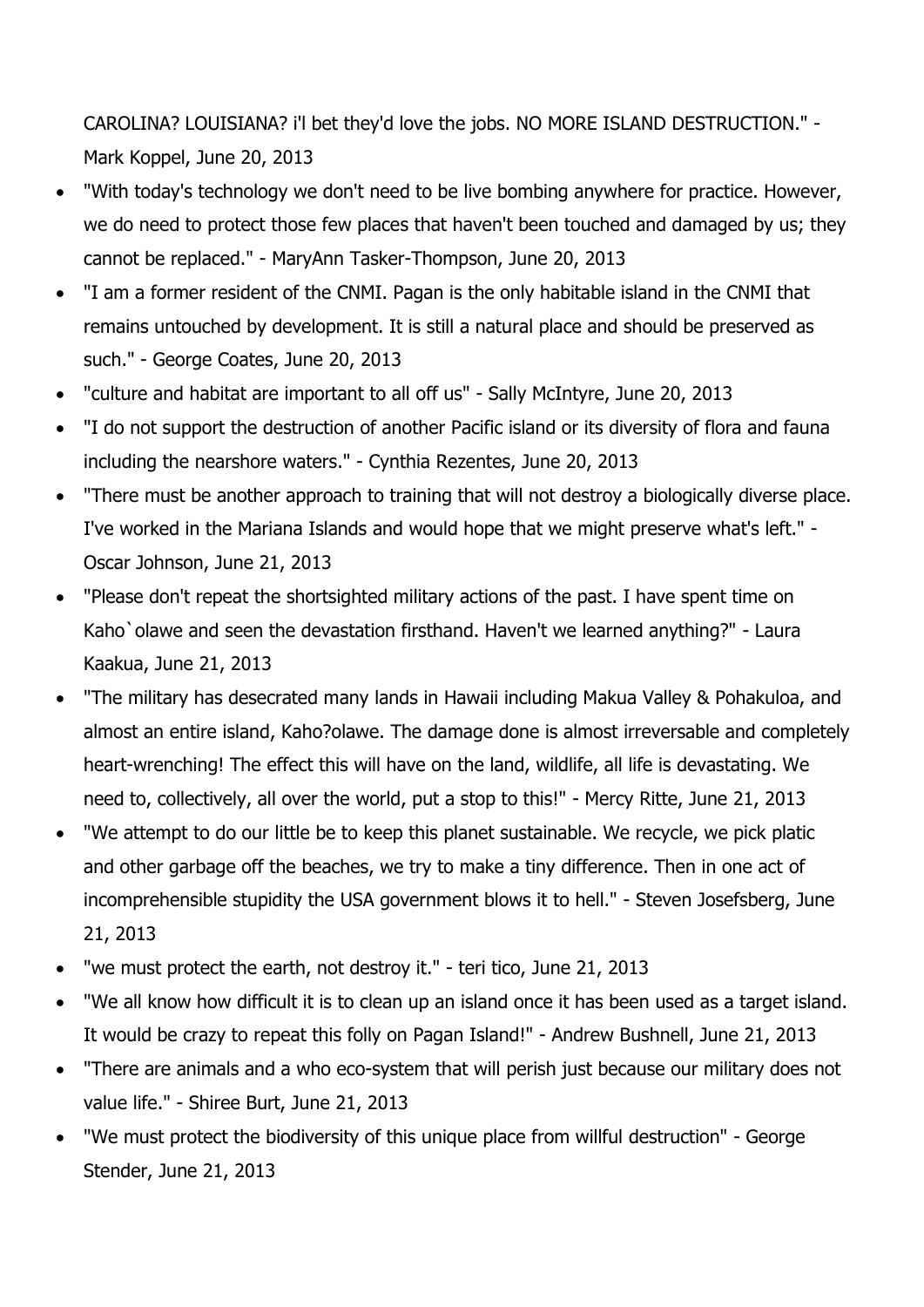- "I was on Pagan Island in 1980, we were drilling for geothermal sites. It is a beautiful island, however the locals were into killing birds to eat and they were all very small. I worked in Saipan at the time. Not another Kaho'olawe!" - tlaloc tokuda, June 21, 2013
- "Outrageous! I can't believe that this proposal is being made. We will not allow the US Military to destroy yet another biologically rich island." - ann kobsa, June 21, 2013
- "We, Americans have made too many mistakes in the past in the name of supporting military training. I worked on a project to rebuild Bikini Island after our activity there. One mistake of that magnitude is enough." - K. B. Hom, June 21, 2013
- "Paradise, and the natives. Irreplaceable." Eckhart Beatty, June 21, 2013
- "native species, indigenous knowledge because it's wrong!" Gail Peiterson, June 21, 2013
- "Is there nothing left in our world that is worth saving?" Dana Anderson, June 21, 2013
- "I understand the need for U.S. military bombing targets, and do not have a problem with that. However, Pagan Island is home to several significant and endangered species, and so another target site must be found. Using Pagan for this purpose is unacceptable. Thank you." - Burke Burnett, June 21, 2013
- "Pagan is a beautiful, treasure island" Kaye Christian, June 21, 2013
- "I spent 12 years in Micronesia, in the Peace Corps, and as an attorney for Micronesian Legal Services and for the FSM Political Status Commission. I am very familiar with US Government abuses of the Micronesian environment. This is yet another gross insult." - Alan Burdick, June 21, 2013
- "US military should not be bombing and otherwise desecrating any island. I helped the Protect Kahoólawe Ohana 30 years ago in the long struggle to rid the island of Kahoólawe of the military and the bombs that they dropped on it, and know first hand how permanently destructive military ordnance training is at an island scale. I had previously surveyed military ordnance training sites for rare native plants at Makua, Schofield and Pohakuloa ordnance impact areas, and have seen the permanent damage to sensitive biological areas at each. When I was a child growing up in several areas of Hawaii, we saw left over ordnance from WWII training all over certain regions, and it still remains, despite faithless promises from the military. Once the military gets access to any land for ordnance training it is despoiled forever. Do not let the US military on to Pagan. Learn from islander experiences in Hawaii. Re-occupy Pagan, stay there and defy the military--deny them use of Pagan. This is the moral and patriotic thing to do!!" - Frederick Warshauer, June 21, 2013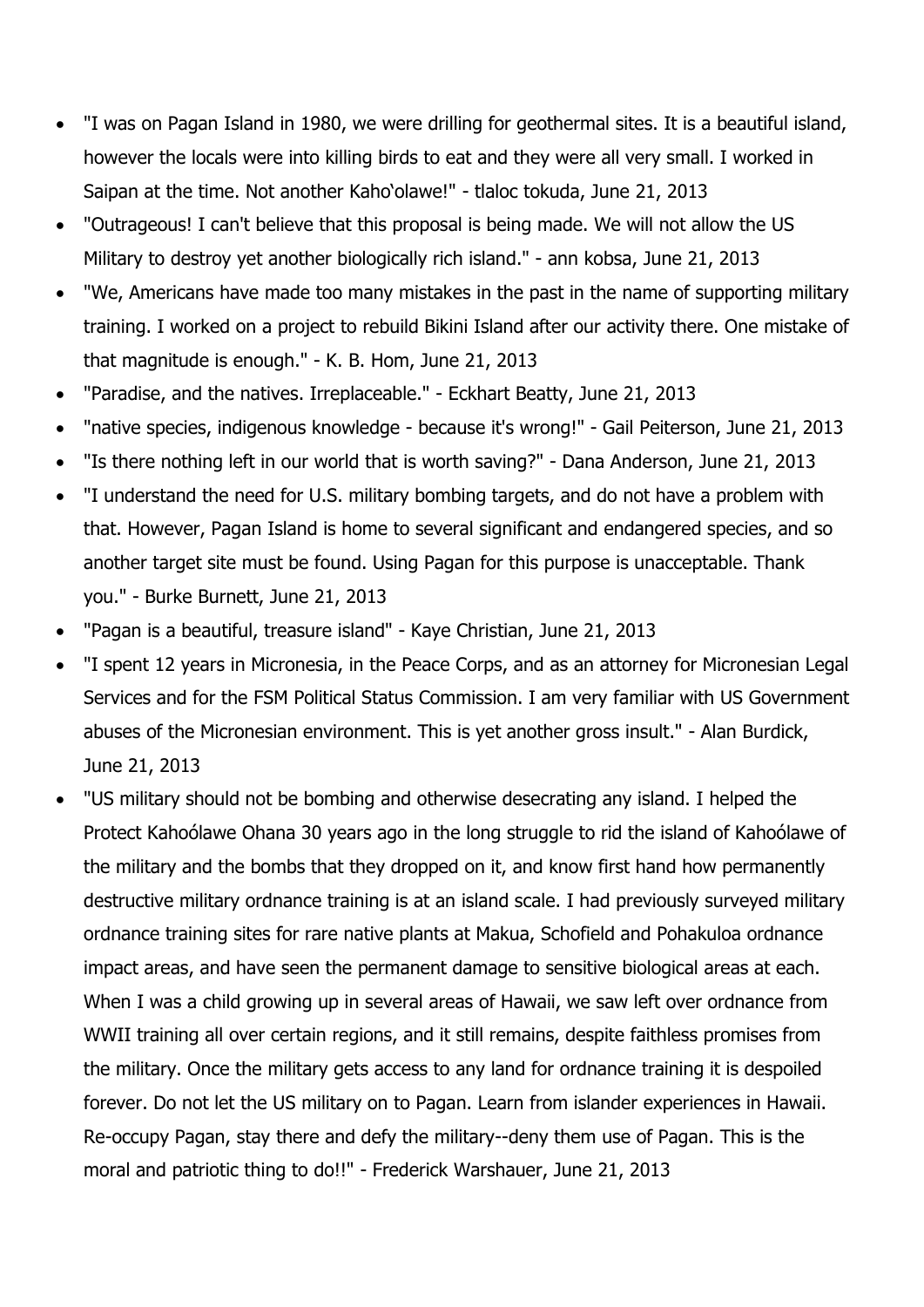- "This sounds way too familiar folks. Think about it and please sign..." loriann tavares, June 21, 2013
- "The United States military has made great progress over the last decade in its efforts to consider ecological impacts. The proposal for"live-fire" training on Pagan Island is giant step backwards. Surely there is a better way to prepare our military without decimating an intact ecosystem." - Wendy Kuntz-Hood, June 21, 2013
- "I don't think the military should be allowed to destroy landscapes. Practice bombs on areas that are already destroyed, not living areas." - Page Else, June 21, 2013
- "Because it was decades before the State of Hawaii got Kaho'olawe returned from the military and we don't need that again anywhere. The military has no right to evict an entire population for target practice." - Lisa Rodrigues, June 21, 2013
- "I have seen first hand the devastation of military training on a pristine island -- Kaho`olawe! Our beautiful Hawai`i Nei has been, and is still being used for military training throughout the archipelago. Destroying the very things that is makes life worth living. The U.S. Military is responsible for the extinction of species throughout our lands." - Tomylu Whaley, June 21, 2013
- "If invasive species were removed first, this might be a trade-off, but without that, Islands are too precious to destroy when there are already alternatives for training." - Mark Rauzon, June 21, 2013
- "I am tired of the military destroying people's land." Sheena Wise, June 21, 2013
- "I have seen the damage the military has done to the Marshall Islands and the destruction of Kaho'olawe. We must stop this insane war on the Pacific Islands." - Jeannette Hereniko, June 21, 2013
- "i have seen what this dose and wish never hear or see this action be taken again. practice in your own backyard if you like but stay out of mine with your war" - sam hambek, June 21, 2013
- "The u.s. military has absolutely no right to do this. You must knowbetter" Nicole Tergeoglou, June 21, 2013
- "The Military should already know that destroying any island brings serious environmental consequences. Please stop this madness." - Michele Nihipali, June 22, 2013
- "Why is it even contemplated to use a living island anywhere to bomb and test live ammunition?" - Mark McGuffie, June 22, 2013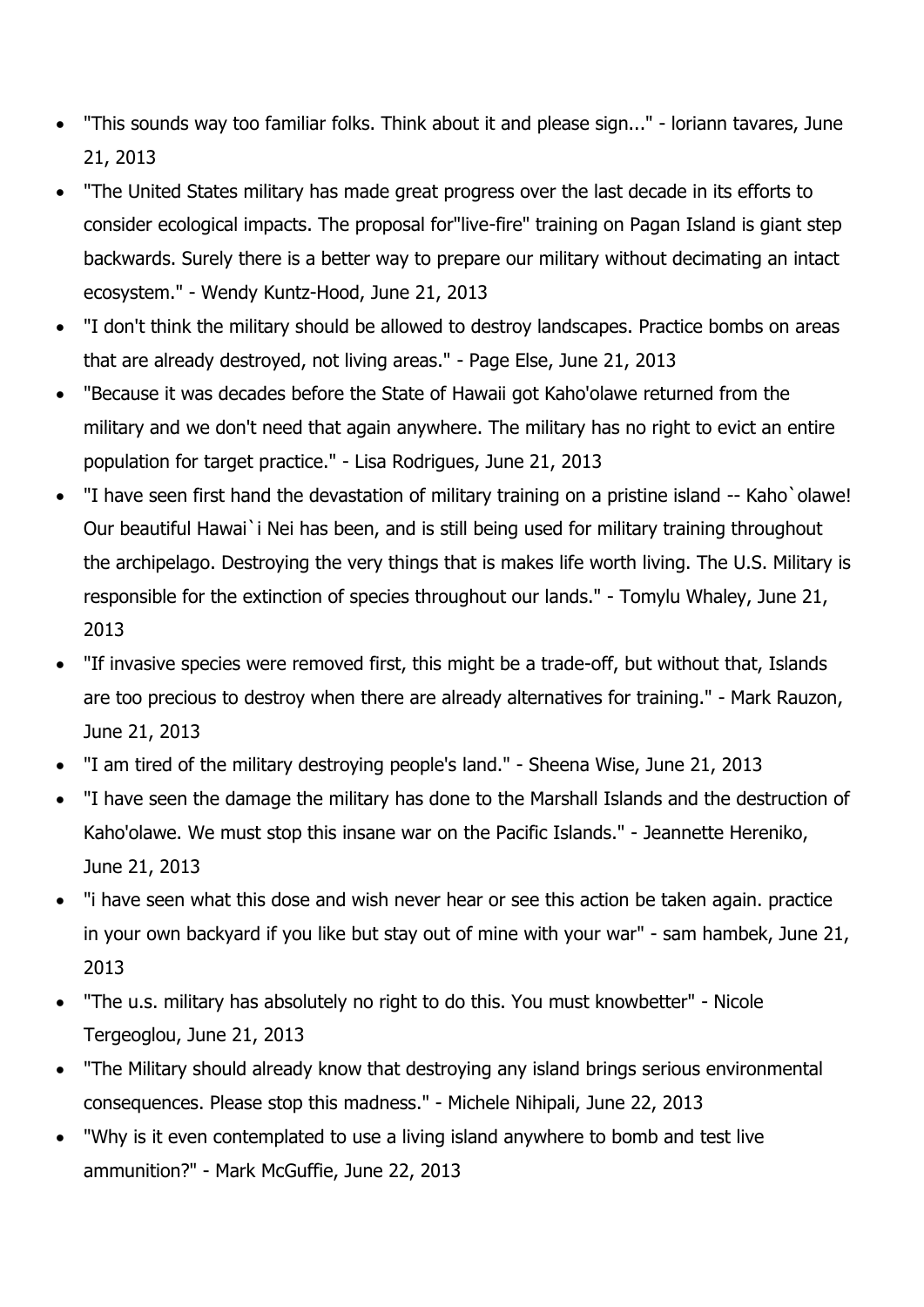- "the military has no business bombing ANY natural habitat" syd crawford, June 22, 2013
- "We can't keep destroying our planet for the sake of military training. The military has more than enough existing places to drop bombs. Please don't destroy another pristine island." - Gary Jardine, June 22, 2013"I" - Brew Rudd, June 22, 2013
- "One of the purposes of the US military is to protect and defend the US and its interests. Destroying Pagan Island is contrary to that mission. My country needs to stop indiscriminately destroying our planet. Choose a better target." - Henry Holthaus, June 22, 2013
- "public dollars should have a public voice." Cha Smith, June 22, 2013
- "I live part-time on Guam. I love and appreciate the Mariana Islands and feel there must be another better option." - mary berryman, June 22, 2013
- "Our Earth is a precious commodity. With each parcel of land destroyed we lose not only many animal and plant species, but other means of habitat. NO TO PAGAN BEING USED FOR MILITARY PRACTICES!!!!" - kuincey banac-aricayos, June 23, 2013
- "To Preserve wild life and the beauty of the island" Annika Rasa, June 23, 2013
- "It seems we have become so"politically correct" that we show more concern for our enemies' well-being than we do for our own." - Regina Fayne, June 23, 2013
- "The jewels of the islands should be kept its natural beauty. Pagan is one of these islands that needs to preserved from its treasures." - Bertha Recheked, June 23, 2013
- "The Marines have more than enough room at Le Jeune and other bases. Why must the USA keep destroying the world? Will it never end? Thanks for fighting this for all of us." - Margaret Crenshaw, June 24, 2013
- "save the planet before its too late" Joanne Farmer, June 24, 2013
- "Give me one good reason to destroy Pagan." Paul Mathews, June 24, 2013
- "The military needs to stop destroying everything it touches, including our pockets and the world's resources." - Gavin Meeks, June 24, 2013
- "We must defend the history of our culture by preserving in the present. We must stand up and be strong in the face of adversity!" - Jennifer Arceo, June 24, 2013
- "We must stop destroying fragile & beautiful places!" Fred Dodge, MD, June 25, 2013
- "Tired of the US military using our islands for target practice" Tom Pohaku Stone, June 25, 2013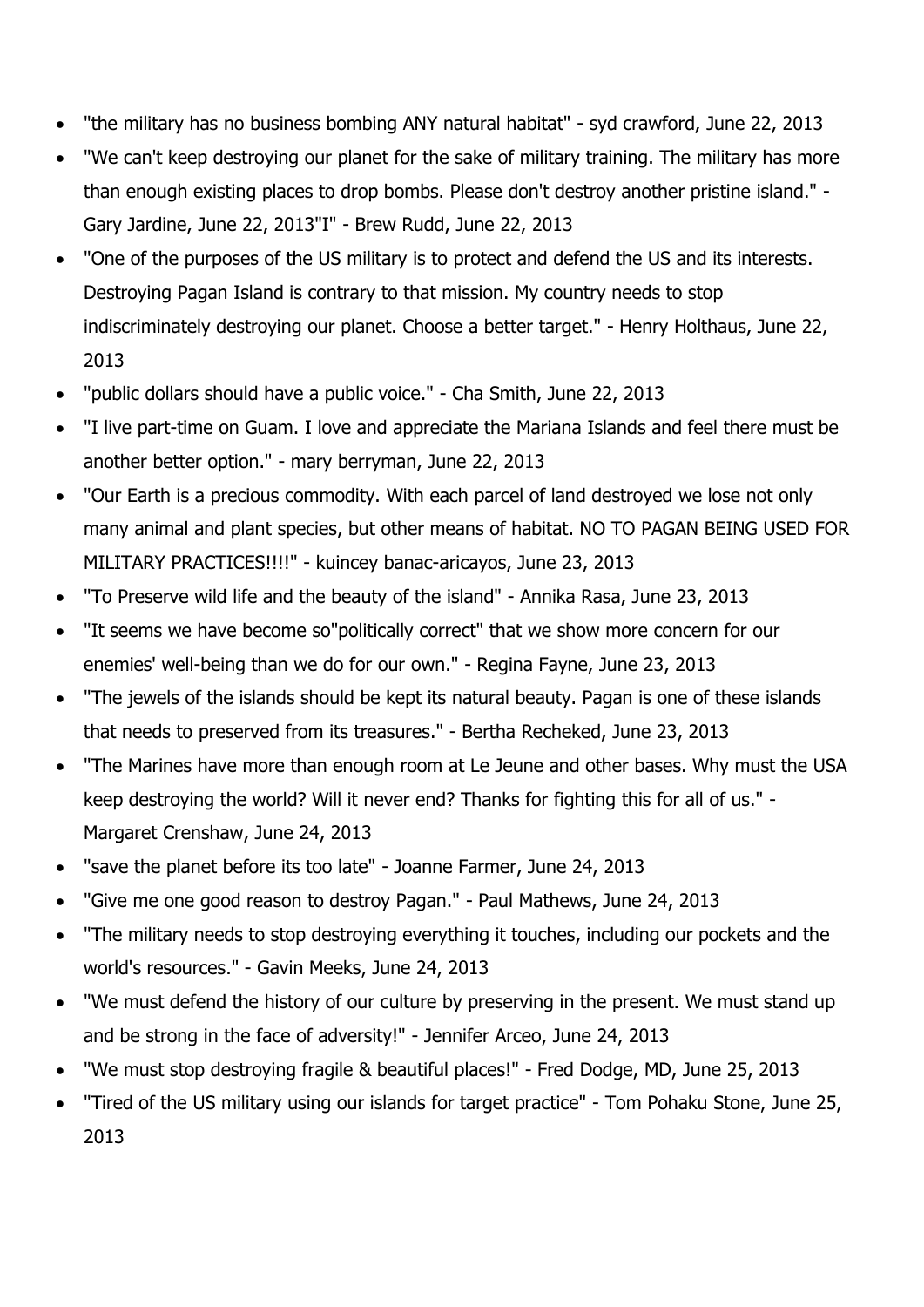- "To protect and preserve native species. It would be a crime against nature to turn this island into a dump." - Judy Dalton, June 25, 2013
- "Aloha 'Aina as a member of the Protect Kaho'olawe 'Ohana, I oppose the abuse and waste of the land and it's natural resources." - Davianna McGregor, June 25, 2013
- "Pagan Island is precious." Ku Kahakalau, June 25, 2013
- "My biological grandchildren are part Chamorro, and I lived on Saipan for 4 1/2 years. It is outrageous to think Pagan could be destroyed like this." - Joan King, June 25, 2013
- "The US military has destroyed too many Pacific islands already. They don't need to destroy another." - Jim Dennis, June 26, 2013
- "In this day and age, with all the modern methods for disposing of waste, to use an unsullied, beautiful Carolines island is a crime. My children are half Carolinians and to have their birthright ruined is a sin!" - Anne Rasa, June 26, 2013
- "As a member of the Protect Kaho`olawe `Ohana, I believe in the sacred and living nature of all islands and have seen firsthand the long lasting devastation in munitions" - Kelvin Ho, June 26, 2013
- "I do not like the way the military rides rough shod over the Marianas (e.g. Marines from Okinawa)." - Mark Eric Sewell, June 26, 2013
- "No people connected to their land deserve to be restricted from access." Noelani Puniwai, June 26, 2013
- "Government should first intervene to assist people and to enhance their environment, not to advance the its own the M./I. Complex." - blair dickerson, June 26, 2013
- "I support the US military, but these plans are just wrong. It would be absolutely immoral. Don't do it!" - John Martin, June 26, 2013
- "My herritage is of Guamanian descent and I hope to one day visit!!!" Michele Henry, June 26, 2013
- "We don't want another Kahoolawe!" Ati Jeffers-Fabro, June 27, 2013
- "We must protect the land and its natural resources. We cannot wait and be silent until its all lost and cry"What have we done". Love the Land as if it were your Family, Let no man rape it." - Joelle Hussey, June 28, 2013
- "Enough is enough. We know that any promise of an after the fact"clean up" program will be completed, so why even start. Lets not destroy another beautiful land mass no matter how small." - Sharman Elison, June 28, 2013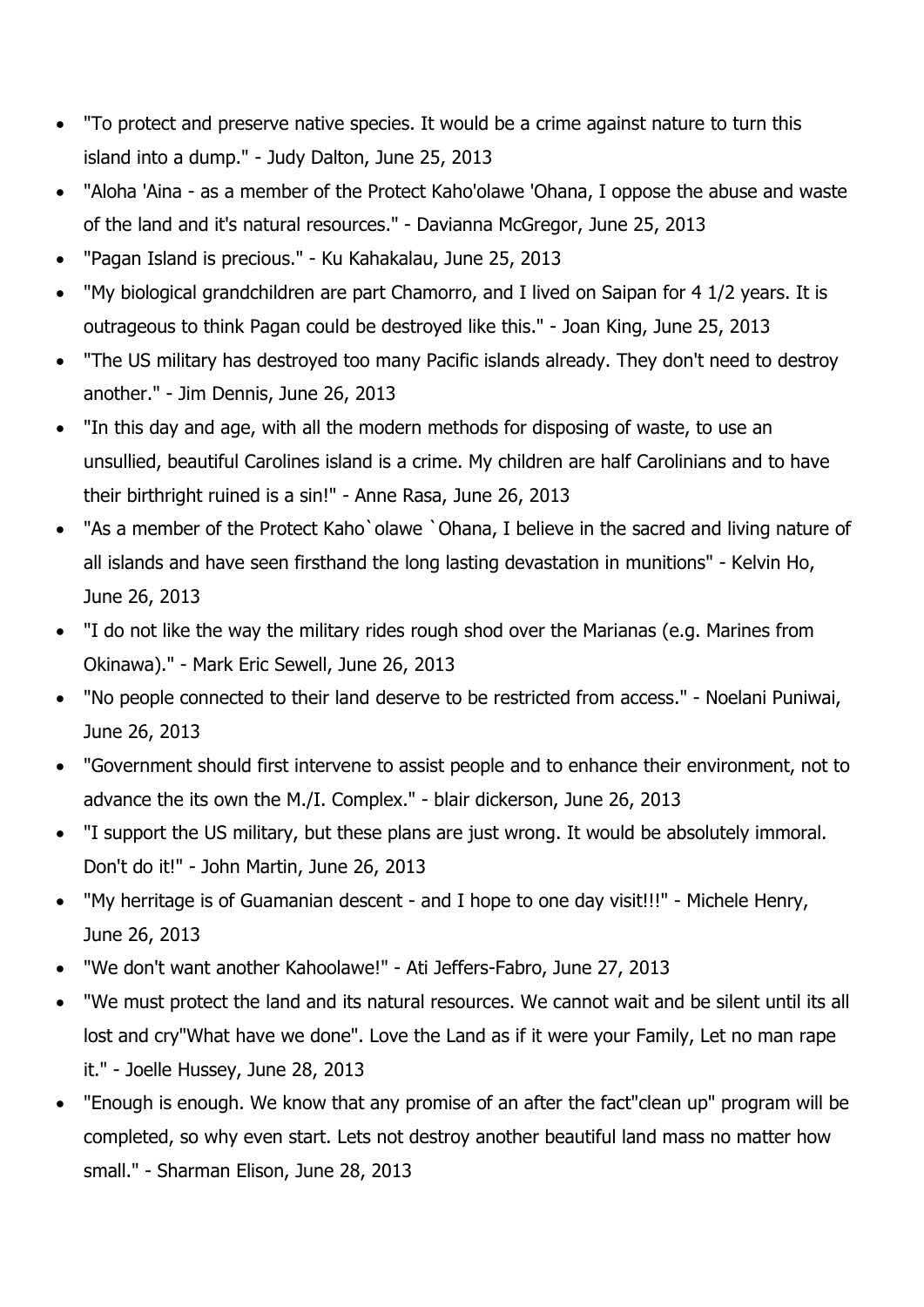- "Surely the military can find something to destroy other than a beautiful island." Phillip Prickett, June 29, 2013
- "Enough bombing other People's home." Dawn Kepa, June 30, 2013
- "stop the madness" jerry mosimann, June 30, 2013
- "Pagan is a beautiful island and the U.S. military must find another way to train that does not include destroying Pagan!" - Deborah Smith, July 02, 2013
- "Indigenous people have always been shown disrespect when It comes to their culture and beliefs. We, the Hawaiians are 21st century evidence of this. We are still trying to recover our lost past to colonialism. In the name of"world order", has long been the call for the colonialist occupation and assimilation into foreign or indigenous cultures. We need to put a stop to the continuing cultural and political degradation." - Roy Brooks, July 02, 2013
- "It's part of my heritage." Lorie Tuey, July 03, 2013
- "Pagan island retains one of the most intact ecosystems int he Pacific Ocean, whereas most islands have been devastated by destruction, development and/or invasive species this island retains species that are extinct elsewhere or close to extinction. Preservation of its biodiversity is extremely important." - Justin Gerlach, July 05, 2013
- "It is extremely important to protect the biodiversity of island species, especially these isolated mid-ocean islands. Politically , the USA Military should confine itself to testing weapon on their own continent and stop destroying other people's homes." - Ron and Gill Gerlach, July 05, 2013
- "Respected leaders, Pagan is not a good fit for the US military for many reasons. I hope you will you will reconsider when you see that thousands of people are passionate about this issue and do not want to see another Pacific isIand robbed from its people and of its beauty. I do not believe the island should be taken from it's rightful caregivers and settlers, the residents of the island prior to the eruption in 1981. This islands land deserves to be shared with those families and the residents of the CNMI. It has many potential uses with its fertile agricultural land and wild game. It is an excellent location to pursue opportunities in Ecotourism or environmental education for CNMI residents and visitors of the archipelago. Pagan is a safe harbor for ships in the area that need a place to anchor during a storm, a valuable resource since some fisherman still travel north to find fish. Theg island is covered in history not only from the Japanese occupation but also from ancient Chamorro times. Latte stones, mortars and pestles, traditional jewelry, and tools are still being discovered by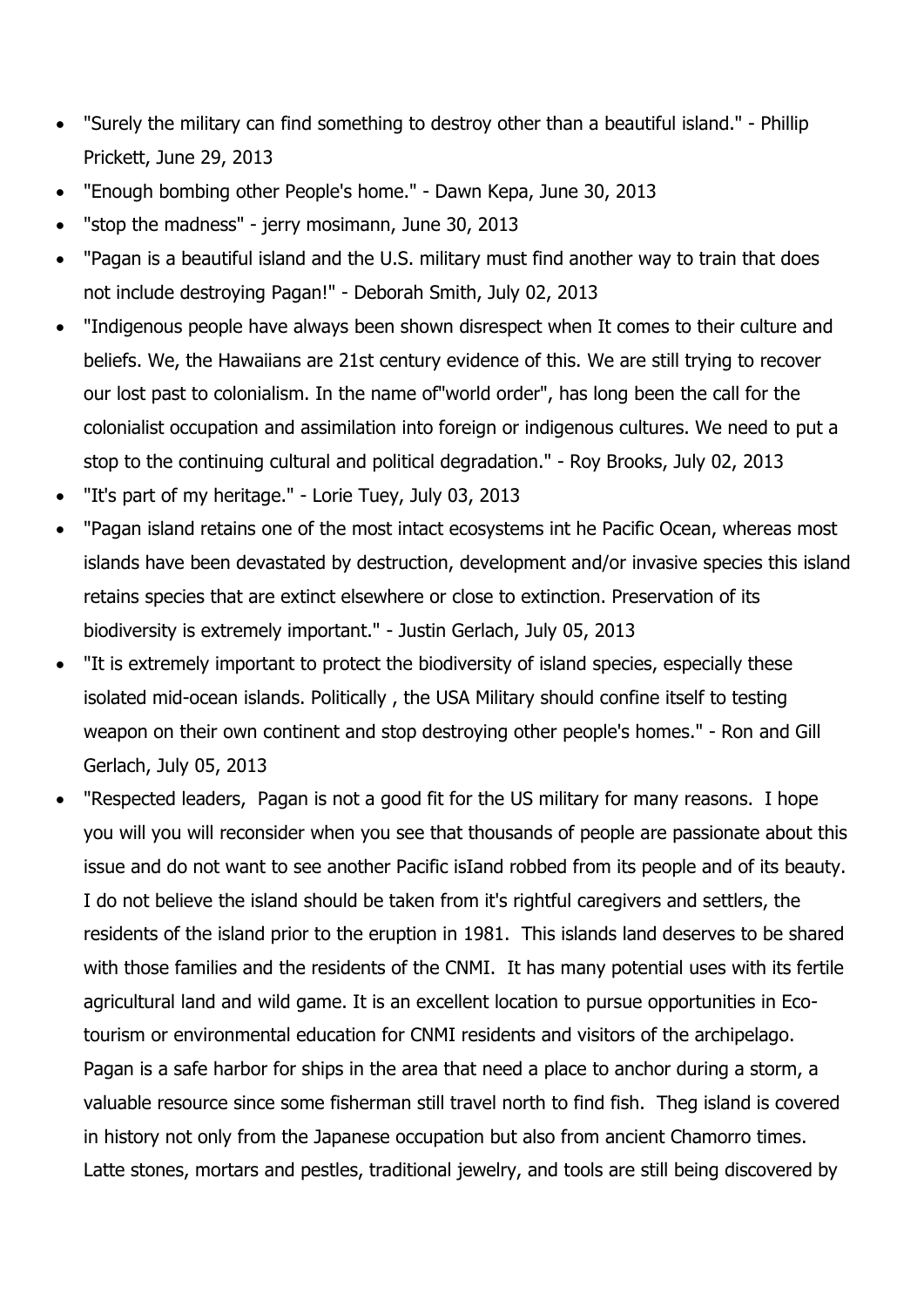archeologists today and should remain safe in their island context. The sea life, mammalian life, human life, and plant life (both wild and agricultural) of Pagan have and will continue to abound. A place with such history and potential should not be condemned to a fate of bullets, bombs, and tanks. Leave the island as it is; invite people to settle on the island again permanently. Allow the people who are passionate about Pagan and its preservation, the endangered fruit bats, the whales that birth their young in south bay, and the island to thrive individually and find a less devastating location for military testing. Perhaps a place which could benefit economically from the installation would be a better fit. Please, don't take away one of the United States' last beautiful natural places in the Pacific and use it for military purposes as has been done many times in the past. Make a wise decision and leave Pagan to nature, scientists, historians, sailors, students, visitors of all types, and the people that want to live there sustainably. Sincerely, Jackie McMahon" - Jackie McMahon, July 07, 2013

- "Please do not ruin one of our last truly wild regions of the world. Respect Earth and it will respect you." - Devdharm Khalsa, July 08, 2013
- "Unique habitats which harbor endemic species are of global biological importance. A live-fire range can be located in already-degraded and desolate habitats; it is a travesty to take a valued biodiversity site and purposely reduce it to cinders, when many other alternatives with few environmental impacts exist." - Marilyn Loveless, July 08, 2013
- "I am 100% against the use of Pagan for military purposes. There are so many bases in the Pacific already! This is absolutely unnecessary! With all this US debt, there sure seems to be a lot of money for military training and expansion. Why not use this money to preserve Pagat or simply save money by LEAVING IT ALONE. The extra money could be used for education, social services, health care, etc." - Jaynina Smith-Prince, July 09, 2013
- "The people living here need to be honored and allowed to live their lives without any interference from the US military or any other negative force." - Hari Atma Khalsa, July 10, 2013
- "We need to come up with alternate ideas for reducing, storing or destorying our trash other than trying to hide it on healthy ecosytems. Also, why does the US Military get to decide which islands are practice fields? We need to stand up for our planet." - Stephanie Arne, July 11, 2013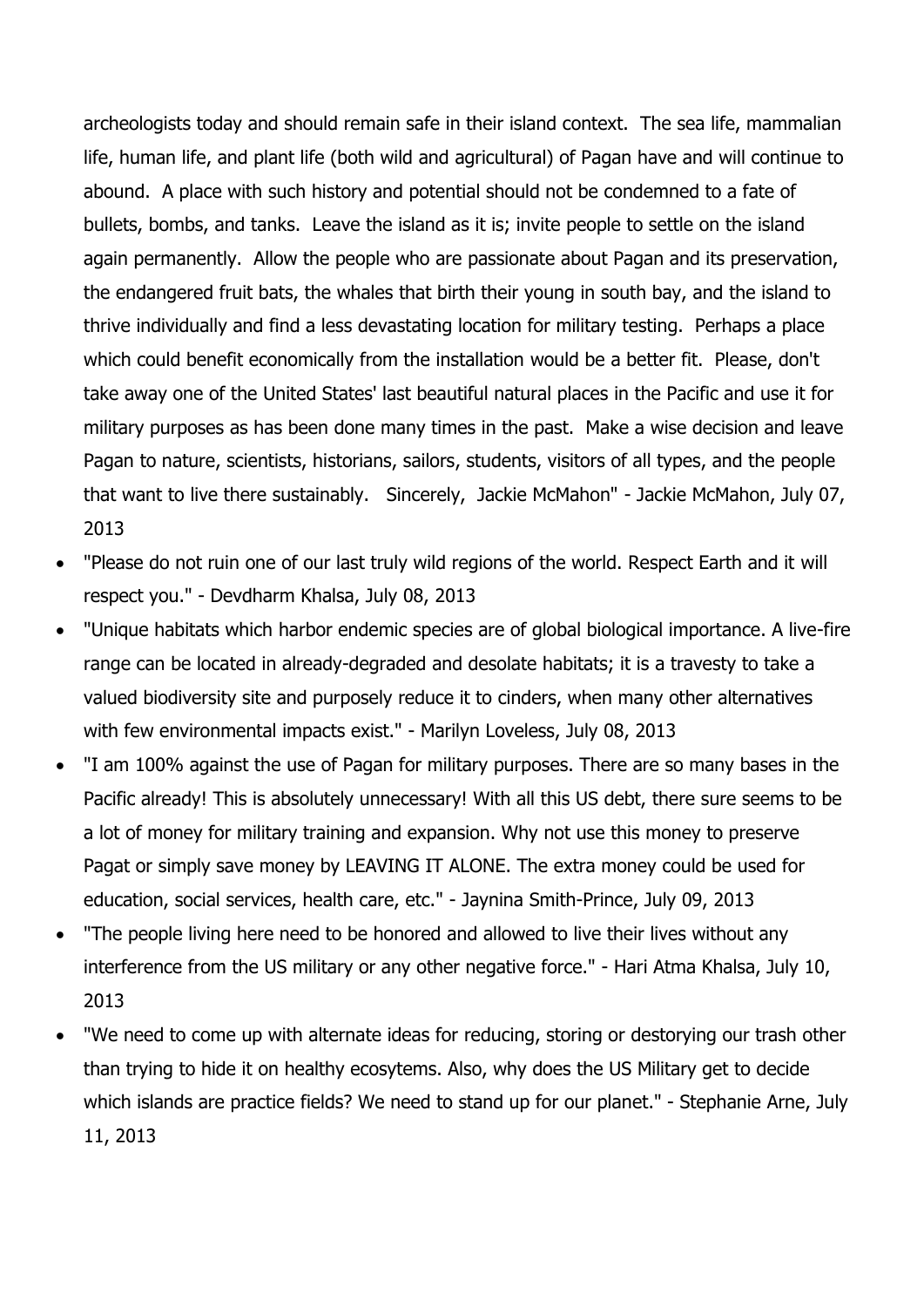- "Because I think it is awful the we kill off natural resources so we can test more weapons to rage war, I don't believe in this philosophy" - Monica Baietti-Schnibs, July 11, 2013
- "Because Nature comes first." Mary R. Mederos, July 12, 2013
- "environmental devastation is not okay ever.This is a piece of paradise and a habitat..what are you thinking?" - Tamara Oosterkamp -Parks, July 12, 2013
- "The ecological resources of this planet need to be protected and maintained not destroyed. We are fast approaching irreversible ecological planetary disaster." - Lizbeth Horsley, July 12, 2013
- "We've already spoiled HI. We need to leave other unique ecosystems alone." Brian Peters, July 12, 2013
- "My husband Jerome K. Aldan is from Pagan Island and he has been fighting to keep Pagan in the hands of the Northern Marianas Descent. Although I have never been to Pagan I have pictures of it from my husband and he would tell me great stories about the island while growing up. I want the island to be still there so that our children could grow up and see the island where their father is from reach in cultural and historic values. It is too precious for me to just see Pagan given to the Military like a box of chocolate." - Antonia Aldan, July 13, 2013
- "because this is where my ancestor lived ,including me ,ive lived on pagan since 2002 until now at this very moment im signing this petition. eco tourism rather than eco terrorism" santiago castro, July 14, 2013
- "Im signing this petition for the sake of pagan island. I have lived explored and experience life at Pagan. I would love the future generations to be able to see and experience the enchanted island many call home." - christina justino, July 14, 2013
- "There is a reason to save threatened and endangered species. It may be something that saves my life." - Cheryl Weese, July 14, 2013
- "These islands are my heritage, culture, tradition, language, life, love and family! It is natural law that our heirloom is never given away nor taken from us, the Chamorros and the Carolinians." - ROSEMOND SANTOS, July 15, 2013
- "It's my dad's home. Would you like it if my went to your home and bombed it to hell? Please save Pagan!!" - Jerome Tudela Aldan, July 16, 2013
- "The island of Pagan is a gem that is filled with so much biodiversity, so much native and endemic species of flora and fauna grow and roam the island of Pagan, and the beauty of it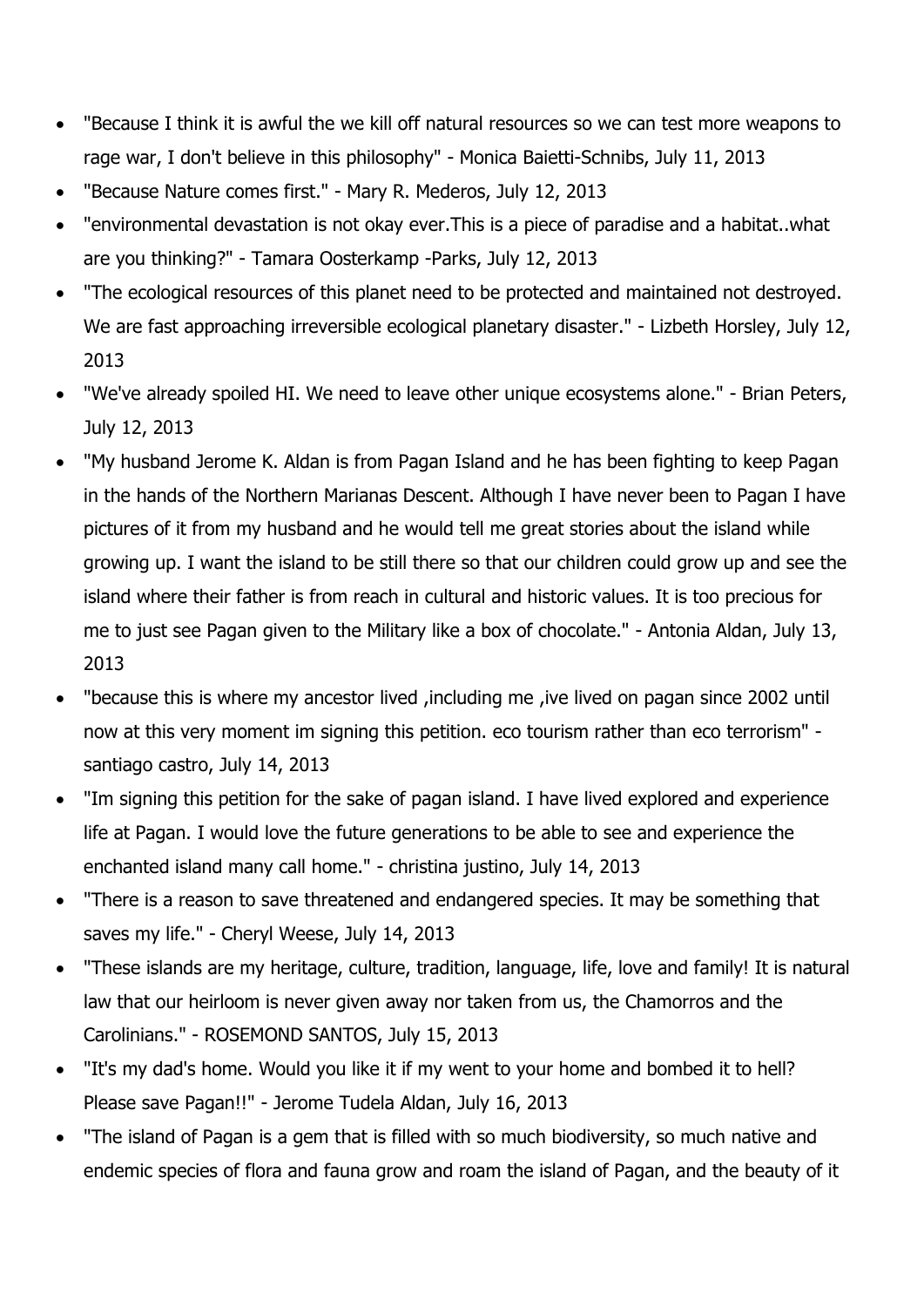is that the species is rarely or not found anywhere else in the world. It would be devastating to lose all that to"live-fire training". In addition, some of my family members, ancestors have spent much of their time staying there, they would tell me stories of their experiences on Pagan and how beautiful it is, and the best part was that they lived off the island's resources. I haven't been there myself, but being a Chamorro, Pagan holds evidence of our native Chamorro ancestors. Simply, I don't want to see another island taken for"live-fire training" exercises. Its enough that the U.S. military has taken large portions of Tinian, conduct bombing exercises on FDM, and now wants Pagan? If live-fire exercises do go on, after years of bombing, what happens to the island? Will it be left barren and hazardous due to bombings and artillery? I know that the CNMI is under so much pressure in regards to the economy, the military offers money as part of their proposal, however, money comes and go, but an island filled with so biodiversity, coupled with a pristine environment, lives on. So please, save Pagan Island." - Robert Deleon Guerrero, July 16, 2013

- "Our Island is not a place for anyone to come and destroy. It's small on the map, but is a beautiful island and abundant of natures gift from Ocean to Land." - Wilmer Sablan, July 16, 2013
- "This land belongs to the Chamorro people. The solution is that simple." Daven Camacho, July 16, 2013
- "With the declining fauna and flora around the world, we as humans must intervene and make known our voices to protect the environment for the betterment of the future generation. We as islanders have been living off what our lands and ocean offer for thousands of years. Why do we have to our natural resources now?" - Dexter Meninzor, July 16, 2013
- "The island holds both cultural and biological/ecological importance to my friends, family, and people." - Lee Roy Sablan Jr., July 16, 2013
- "Why waste a wonderful Island called Pagan when we CNMI can make use of it." Froilan Jr Camacho, July 16, 2013
- "The islands are prestine and unique and irreplaceable. This is our heritage. The military has not business or right to take what belongs to the poeple." - Vicente Palacios, July 16, 2013
- "Pagan is our gem." Zabrina Shai, July 16, 2013
- "Because Pagan is important to me." Aldebert Deleon Guerrero, July 16, 2013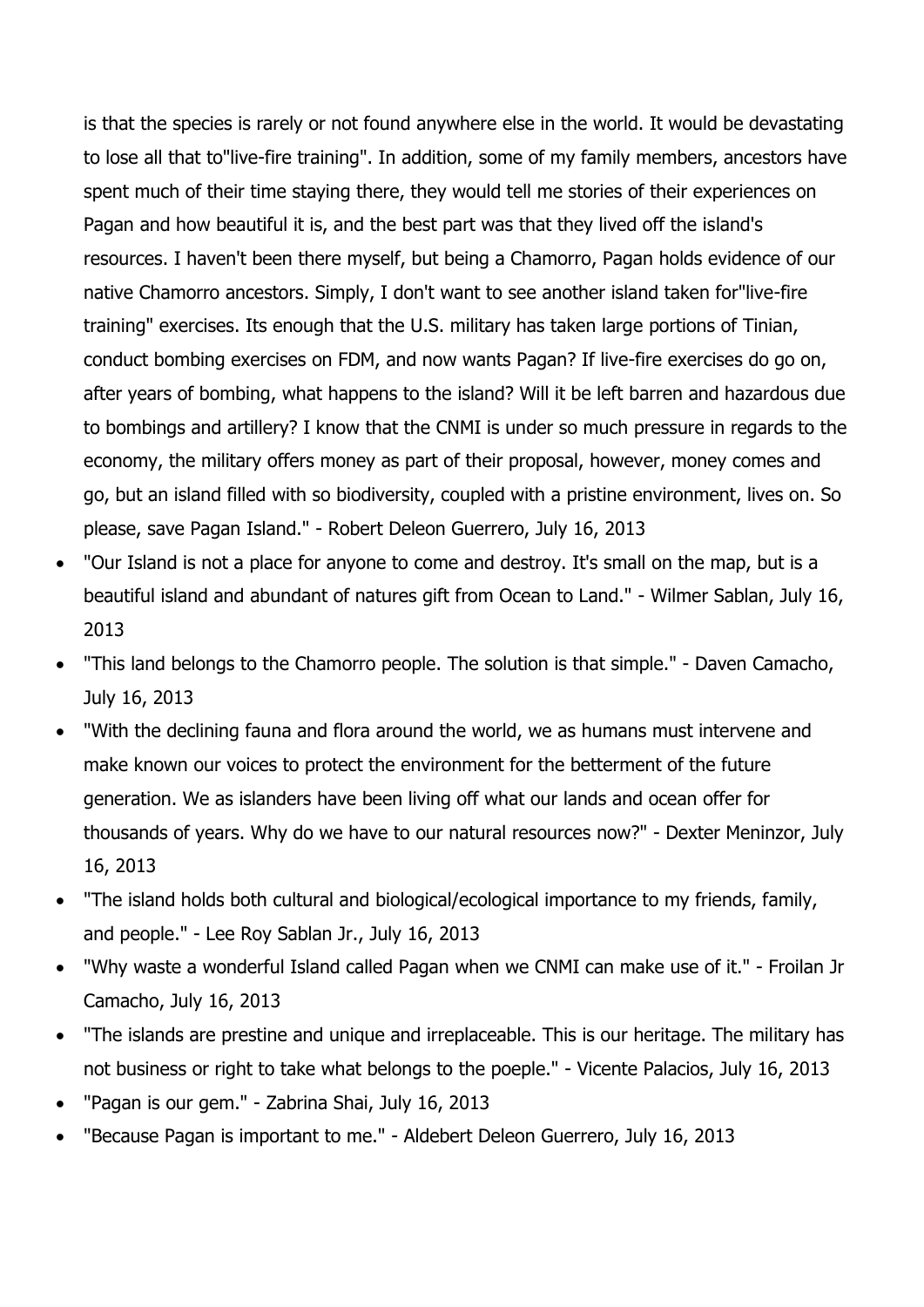- "Pagan is one of the beaitful island here in the pacific and most especially to the Northern Mariana Islands. We don't need to have this island destroyed and having it look ghetto and all.There may not be humans there but their are beautiful creatures who inhabit the island, it's not fair they get to lose their home. It's like if someone came to you and your family's home and MAKES you move out. That is not right. the U.S. Military has already used Farallon de Medinilla for bombing exercises, and have been using parts of Guam and Tinian for training purposes. Do they really need another one of our Islands?" - Daphne Dela Cruz, July 16, 2013
- "it's my home, it's where my heart lies, it's where my memories took birth. why would i let this beautiful nature from our mother earth to be plundered by total un-necessity like other places around the world. Peace and love. That's all." - Tommy Baik, July 16, 2013"ev" - Ha'ani Aldan, July 16, 2013
- "What if the radiation affects neighboring inhabited islands like us?" Jose Dante Santiago, July 16, 2013
- "The Mariana Islands are my home." Jellian Cuartero, July 16, 2013
- "I'm from Saipan and of all places for the military to use Pagan as a weapons training ground is uncalled for! Why not use the current training and testing centers in established locations being utilized NOW?!" - Jack Taitano, July 16, 2013
- "because I am a scientist." rhiana jones, July 16, 2013
- "Pagan is a unique ecosystem that exists nowhere else in the world. It belongs to the people of the Northern Mariana Islands." - Gabriel Asper, July 17, 2013
- "Saipan was my home growing up, and I know what an island is like in its pristine condition. The U.S. Military will destroy Pagan's beauty." - Kai Staal, July 17, 2013
- "Nature is beautiful when left to prosper of itself. We as humans have the tendency to see dollar signs, can you imagine a role reversal?" - Kina Bermudes, July 17, 2013
- "Because I am a Northern Marianas decent local who would like the island left as it is as it has been ever been by our great ancestors. First these Federal tell us our bird species that are on the extinction list and take away our ocean under PEW with these non-profit organization, Military bombing Farallon de Madeniza, and they going to get these island for another target. Hello where is the sense in that !!" - Sylvestre Sablan, July 17, 2013
- "Because it's not theirs to bomb." Chelsea Brown, July 17, 2013
- "Save our culture and resources." Amanda Santos, July 17, 2013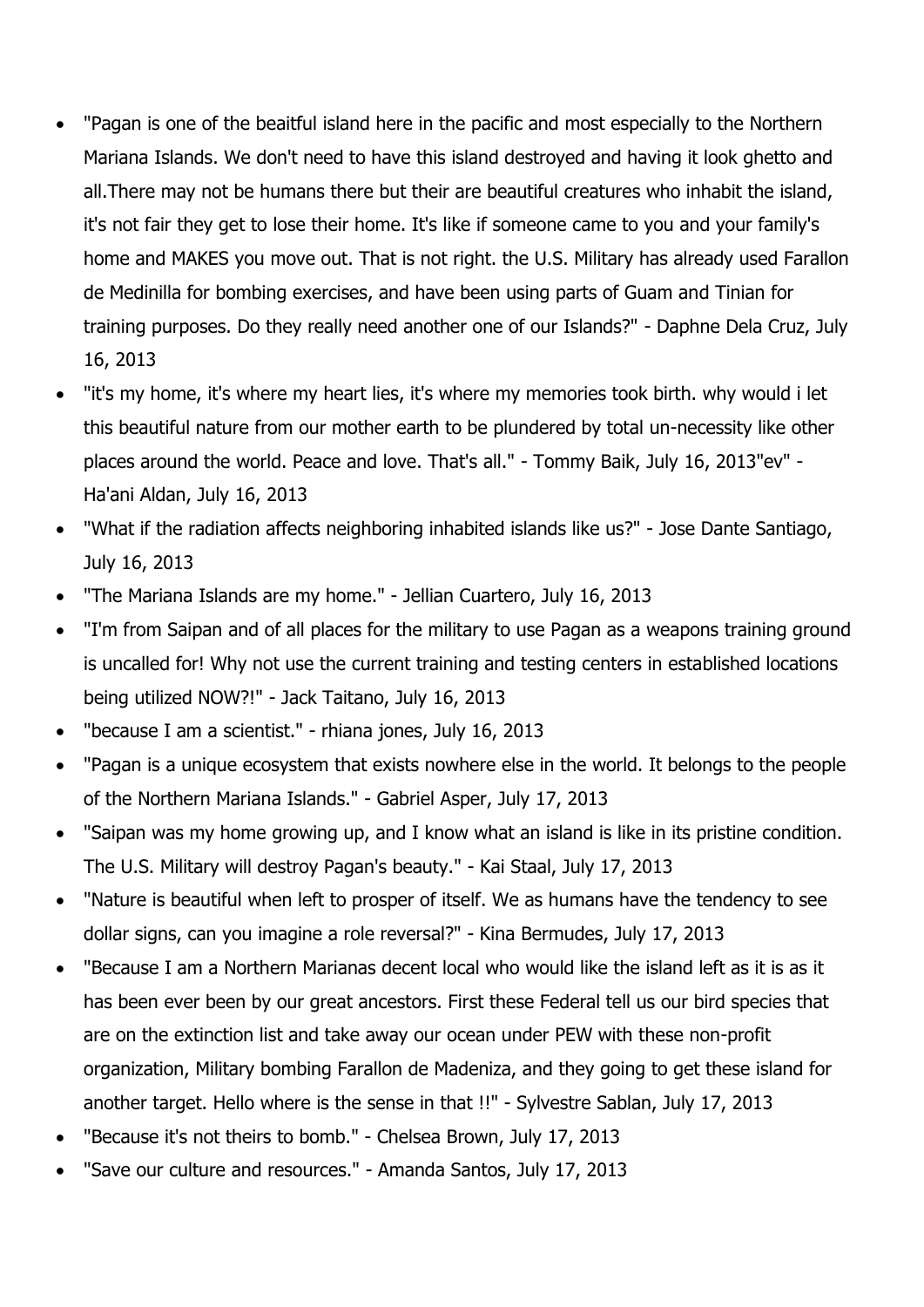- "As an indigenous from this beautiful island chain. It is our rights and our future generations rights to protect our Ancestors lands!!" - Marlyn Tenorio, July 17, 2013
- "I recently moved to California, but the Mariana's is my home. Home to my family and home to my ancestors. Chamorros have this land to call ours, dont take it away from us! si yu'us ma'ase" - Diana Quinata, July 17, 2013
- "Because of the abundance. It is rich. I have been here before and many of us from the CNMI WANT to go there. Besides, if Pagan goes, air space the size of the whole northern islands must be restricted. I don't support this at all!" - Analee Villagomez, July 17, 2013
- "Pagan is a beautiful place where people can stay and enjoy life" Vioncee Reyes, July 17, 2013
- "I may not be a local, but I was born and raised in Saipan. I know how precious these islands are. The military can find someplace else to bomb. Maybe some island off the coast of the East or West side. Maybe somewhere in the barren lands of Alaska. It'll be a treat for all of America to see how powerful they've become." - Judy Ann Primack, July 17, 2013
- "To preserve our worlds natural beauty." Taylor Primack, July 17, 2013
- "Because im from saipan. I do not need any more reason to sign." evelins elewel, July 17, 2013
- "This place is one of the last few natural places on this Earth largely untouched by man, it is truly a beautiful island paradise of freedom. We cannot allow it to fall into the hands of the United States military, who will use it for training purposes to further expand their imperial conquest powers. I refuse to allow another one of our islands to be used this way. We must save and protect Pagan (and every other island in the Marianas). Stand up and fight, people of the CNMI!" - Kelvin Rodeo, July 17, 2013
- "Islands are some of the most beautiful and fragile environments..they need to be protected, not destroyed." - Adrianna Nimer, July 17, 2013
- "There are better uses for the Northern Islands than bombing. We also have to protect them from mining." - Angelo Taotaotasi, July 17, 2013
- "I grew up in the CNMI for 18 years. I love my home, I refuse to see Pagan used in such a disgusting way. Our small lands need to be left alone, there are lands in the main land that can be used for military practice. But not the little bit that we have left!" - Keishannild Paez, July 17, 2013
- "We dont need to destory planet to train our military" Anni Hallmark, July 18, 2013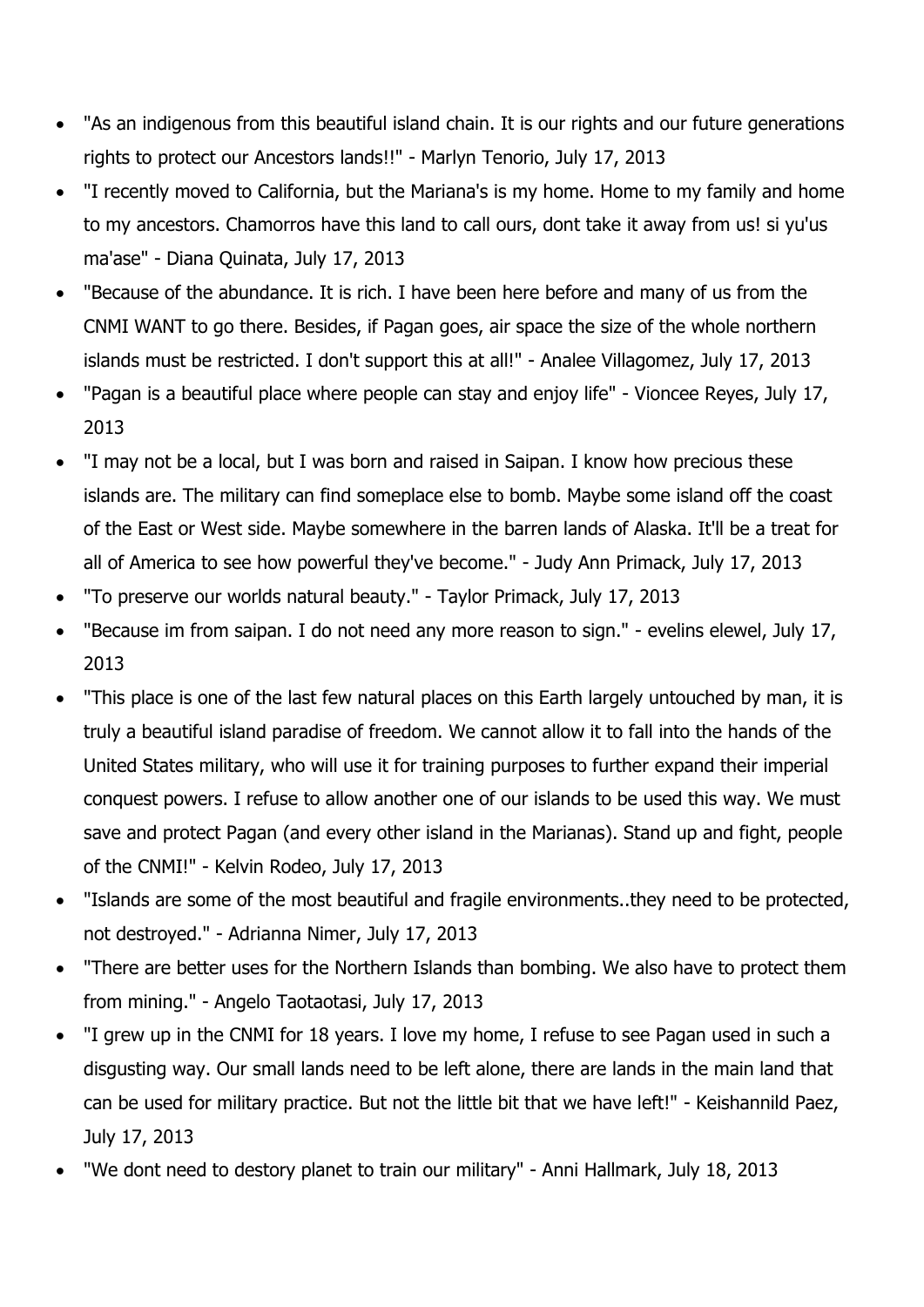- "Never been there. Until that day, I want to see it in it's original form..." Vince Cabrera, July 18, 2013
- "this island is the best becasue of all the features and the history about it . this island is the life thats why people are living there ,it's nice and peacefull." - carlos aguon, July 23, 2013
- "I want Pagan pristine as it is today." John Attao, July 26, 2013
- "My father was a teenage US. sailor on Saipan during WWII. The USN sent him back with his young family in the '50's. I was born on Saipan in 1959. My father died in 1982. Could we please not blow up an island member of the Commonweath the US has been defending for over 70 years? This is beyond outrageous." - Josephine Huddleston, July 27, 2013
- "We have so much to learn, to share, to enjoy, and to share with future generations. Our islands are our home." - Lawrence Hocog, July 29, 2013
- "Stop supporting the Destuction stop supporting the Destruction of our planet by the US government!!!" - Brian Sullivan, July 29, 2013
- "NO live firing in the Marianas!!" James Hinds, July 30, 2013
- "I am ashamed that my country believes that it is ok to use Pagan as their training ground. How would you like it if someone was bombing and using your back yard??? Figure out another way..... That doesn't involve using someone else's land." - Lauren Chadwick, July 30, 2013
- "The Mariana Islands are my home. Like Memories, I think a persons home should be something someone should keep forever. It's disturbing just thinking about this happening to such a beautiful place. Let the people of this Island continue their way life. Let this Island live on!!! Save these people!!! Save Pagan!!!" - CARLOS SAN NICOLAS, August 01, 2013
- "Pagan is a natural paradise that could be a useful resource for the Marianas in the future, we're not gonna let people bomb the hell out of it." - John Paul Aglubat, August 02, 2013
- "I'm a concerned individual and also indigenous to the CNMI. I am a military retiree but the preservation of Pagan Island against certain environmental devastation must be considered." - Nonito Delos Reyes, August 04, 2013
- "cos nei bahttey pagan is good fishing" michael lizama, August 04, 2013
- "Because we must preserve the beauty Pagan possesses" Katrina Cruz, August 04, 2013
- "It Is our source of prevision for spiritual, Physical, and mental necessity which all comes down to it being our well being for the continuation of our traditional and cultural practices" - John Castro, August 05, 2013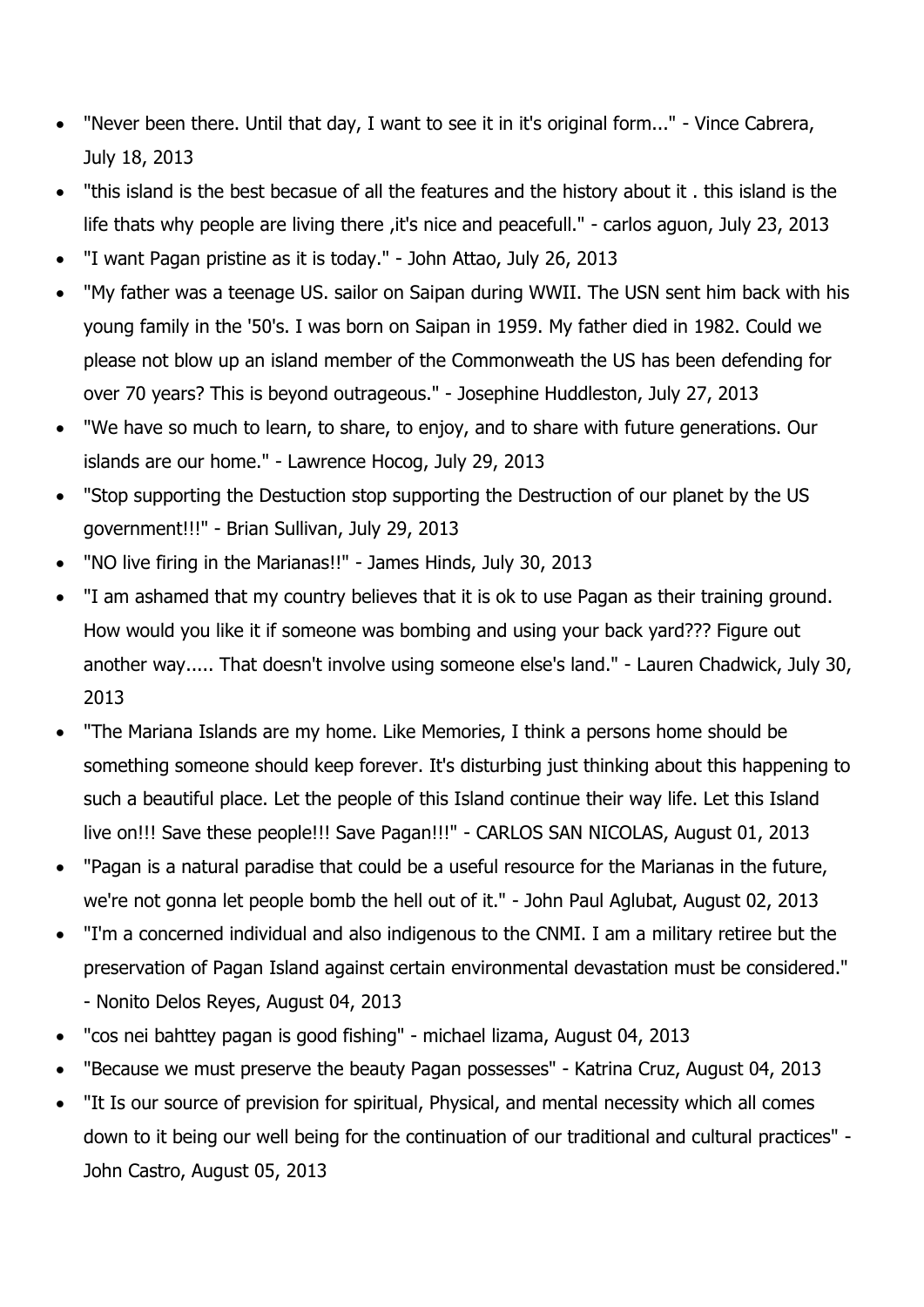- "What an incredibly beautiful island!!! Pagan Island has far too much beautiful scenery, biological diversity & life to be destroyed!!! The island needs to be preserved!!" - Sam Antha, August 05, 2013
- "I was lucky enough to go to Pagan around 2009. It is an amazing Island! The military should find some other place to do their training. They already have 2/3 of Tinian!" - Glenn Smith, August 05, 2013
- "This is Important to Leave Pagan as it is for the Benefit of all CNMI People instead of Destruction to its' Natural Beauty & abundance Resources, which Benefits the CNMI People & Its' Neighboring Countries like Japan, Etc...It is Important for so many other Good Reasons aside from Destruction." - Antonio Santos, August 05, 2013
- "All the Gani islands are important to me because it once belonged to my ancestors and now passed on to my generation. Pagan in particular is very important for me because the island is my great-grandmother's final resting place. Do not disturb her. Saina Ma'ase" - Gordon Salas, August 05, 2013
- "It's important to save the Island for the people and its Resources" Norma Olopai, August 06, 2013
- "I plan to relocate to Pagan and reside there." Jonathan Arriola, August 06, 2013
- "My mom and family were born there and it's a dream for them to go back one day." Lorraine Pinaula, August 06, 2013
- "Pagan Island is my home place! Pagan is Paradise. Pagan is Pristine. Pagan is Peaceful. So lets protect and preserve it not poison and pollute it. Plans for bombing practice must stop NA PARA POTFABOT.!!. POWER TO PAGAN AND THE PEOPLE AND PLEASE PRAY FOR MORE PEACE ON OUR PLANET." - Diego Kaipat, August 07, 2013
- "Square miles of our Islands is so limited. Get Palau Gov. to help the Military needs." George Flores,M.D./Col. US Army, Retired, August 11, 2013
- "It not right to the Pagan Island people! they deserve better!!" Wendy Ng, August 15, 2013
- "Save Pagan Island!!" Nina Hong, August 15, 2013
- "Saving it means everything to the people." Ada Saponaro, August 15, 2013
- "Beautiful island. Would love to live there." Barry Bennier, August 15, 2013
- "I was stationed in Guam in 1977 while serving with the US Air Force. The Mariana Islands are the most beautiful place I have seen in my entire life. Do not destroy any part of them."
	- David Medellin, August 15, 2013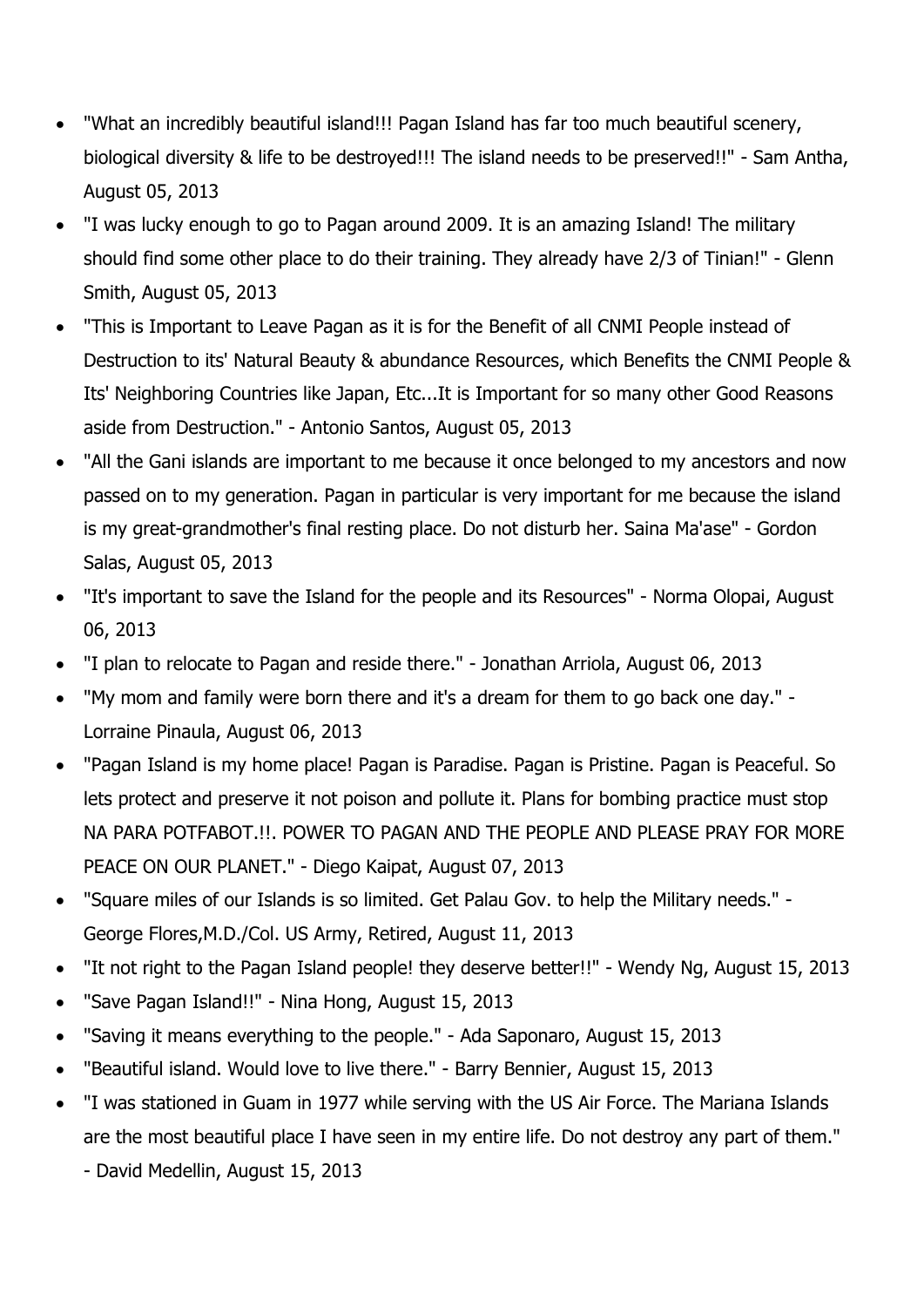- "The Military does not need this island, it is a huge mistake and just plain wrong to destroy an island and dislocate a"people" to develop bombs and weapons" - Melanie Panchula, August 15, 2013
- "Foremost, exotic wildlife vegetation and animals. Second, annually Playboy shows up in Saipan. Pagan is an excellent road to relaxation without all the infrastructure."An academic learning environment, without scars of war or preparations thereto." - ARTHUR McMellon, August 16, 2013
- "Environmental sustainability is increasingly important." David Jackson, August 20, 2013
- "My wife's family is Chamorro, from Saipan. Her father was a teacher on Pagan. This is a bad idea." - Patrick Downs, August 20, 2013
- "Because this is devastating for the environment and people's cultures. Why are we trying to perpetuate the ugly abuses of 20th colonialism in the present day? We should be done with this by now." - Josiah Savary, August 20, 2013
- "The biological diversity and the local community lifeways of the Mariana Islands have been disrupted for over a century by the United States armed forces. Leave Pagan alone; just because it seems empty and devoid of life, doesn't mean people don't value it in its current state. The military does a shitty job of cleaning up after itself, and Pagan will be no exception." - Nina Peck, August 20, 2013
- "It is important to the eco system and the enviornment." Kathleen Radich, August 20, 2013
- "This island belongs to the Chamorro people. The United States does not have the right to bomb it." - DiAnne Bradsher, August 20, 2013
- "This should not go, A home is a home, don't think it away." George Peter Sablan, August 20, 2013
- "The military should stop bothering/wasting beautiful islands. How many more islands do they need to be satisfied?" - George Peter Sablan, August 20, 2013
- "I dont want the same thing that has happened to the Hawiian island of Kaho`olawe to happen to any other island!" - Cheryl Naluai, August 20, 2013
- "Noone should be allowed to destroy our beautiful planet, it's a crime. No nukes!" ?????? ???????, August 20, 2013
- "Dear President Obama. Please see Pagan Island. You will appreciate the wealth of environmental beauty and home to many endangered species, which humanity must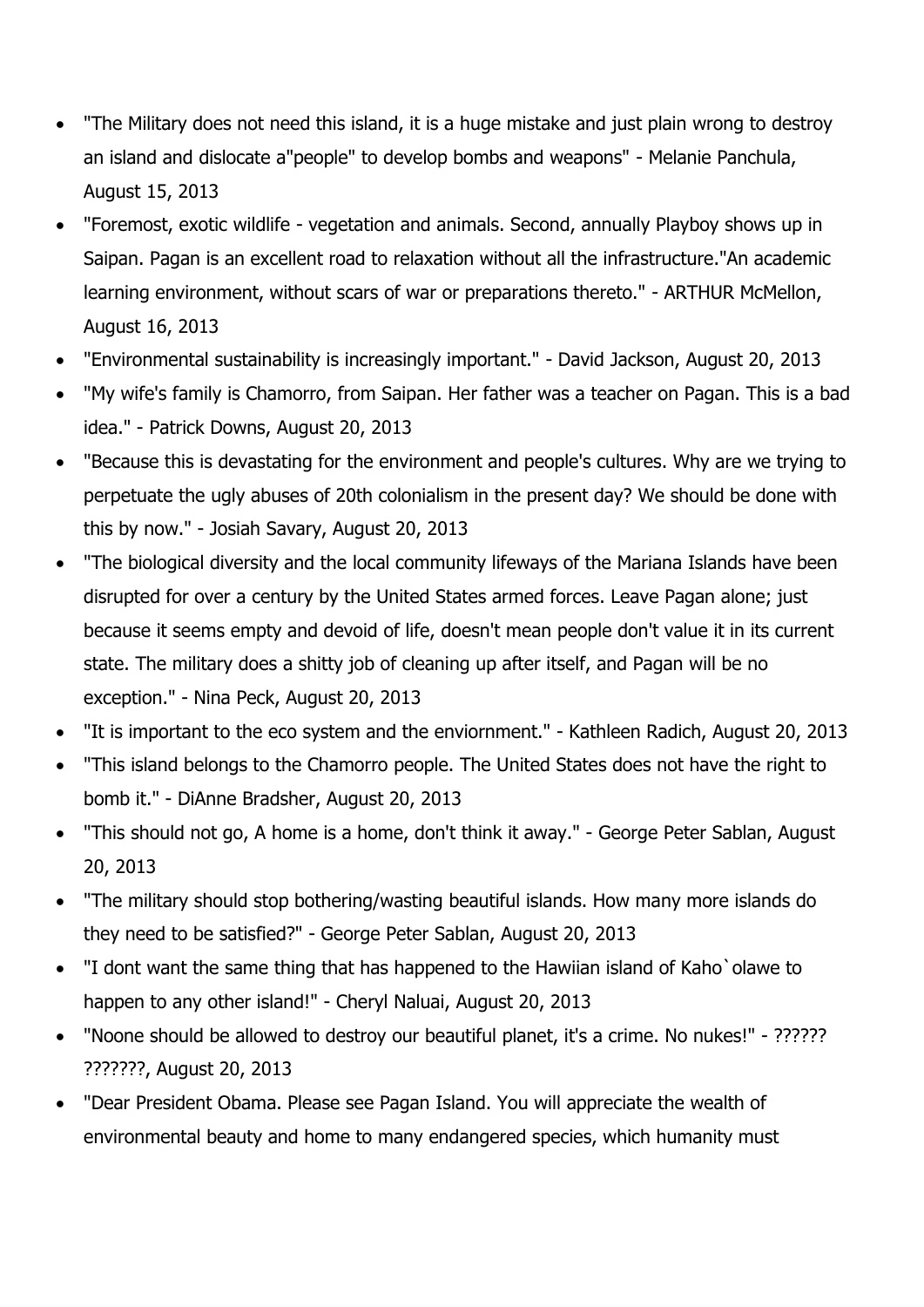appreciate for future generations. Bombing it should not be part of your legacy." - Simeon Palomo, August 20, 2013

- "500 years of being told repeatedly that we islanders DON'T MATTER is enough!!!" Genevieve Cabrera, August 20, 2013
- "No respect for the islands and its people! Uncle never gave a damn about the islands. They already have bombed the hell out of one of our islands! Now another one! Lets learn from the Hawaiians and stop the madness!!" - Anthony Taylor, August 20, 2013
- "My friends visited Pagan and said it was a beautiful place. I live on Guam and want to see it and its neighbors saved." - Alex Versackas, August 20, 2013
- "Pagan Island is part of an island chain of my ancestors. It does not need to be desecrated by the US Military or any other country for their own selfish, inconsiderate, and destructive reasons. Outsiders need to understand the connection indigenous people and their descendants have with the lands of their ancestors. Especially, on small islands where the land is limited and it is ecologically diverse with some endangered species." - Jonita Pecjo-Marques, August 20, 2013
- "First of all, it is important to Me, simply because it is home to many endangered animals, secondly I would think we have enough firing ranges as is. Last of all, it is ultimately up to Us Marianas Islanders to decide the fate of this Ancestral Island." - James Smau, August 20, 2013
- "There is no need for destruction. This does not protect me, my beliefs, or my family. I believe in rehabilitation, reconstruction, and restoration, and the American people deserve a better image." - Margaret Messerschmidt, August 20, 2013
- "I have close friends who consider this island as part of their homeland. It is wrong to destroy such a place with bombs and bullets. Train somewhere else." - Robert Taylor, August 20, 2013
- "This island (part of the island chain of my ancestors) does not need to be desecrated by the US Military. It needs to be left alone for future generations to hold sacred and appreciate." - Jonita Pecjo-Marques, August 20, 2013
- "home to many threatened and endangered species" Jett & Carolyn Mercer, August 20, 2013
- "It is one of the Most Natural Stunning places in the Pacific..How about sharing it's beauty instead of destroying what has been one of the most Geologically Diverse Islands with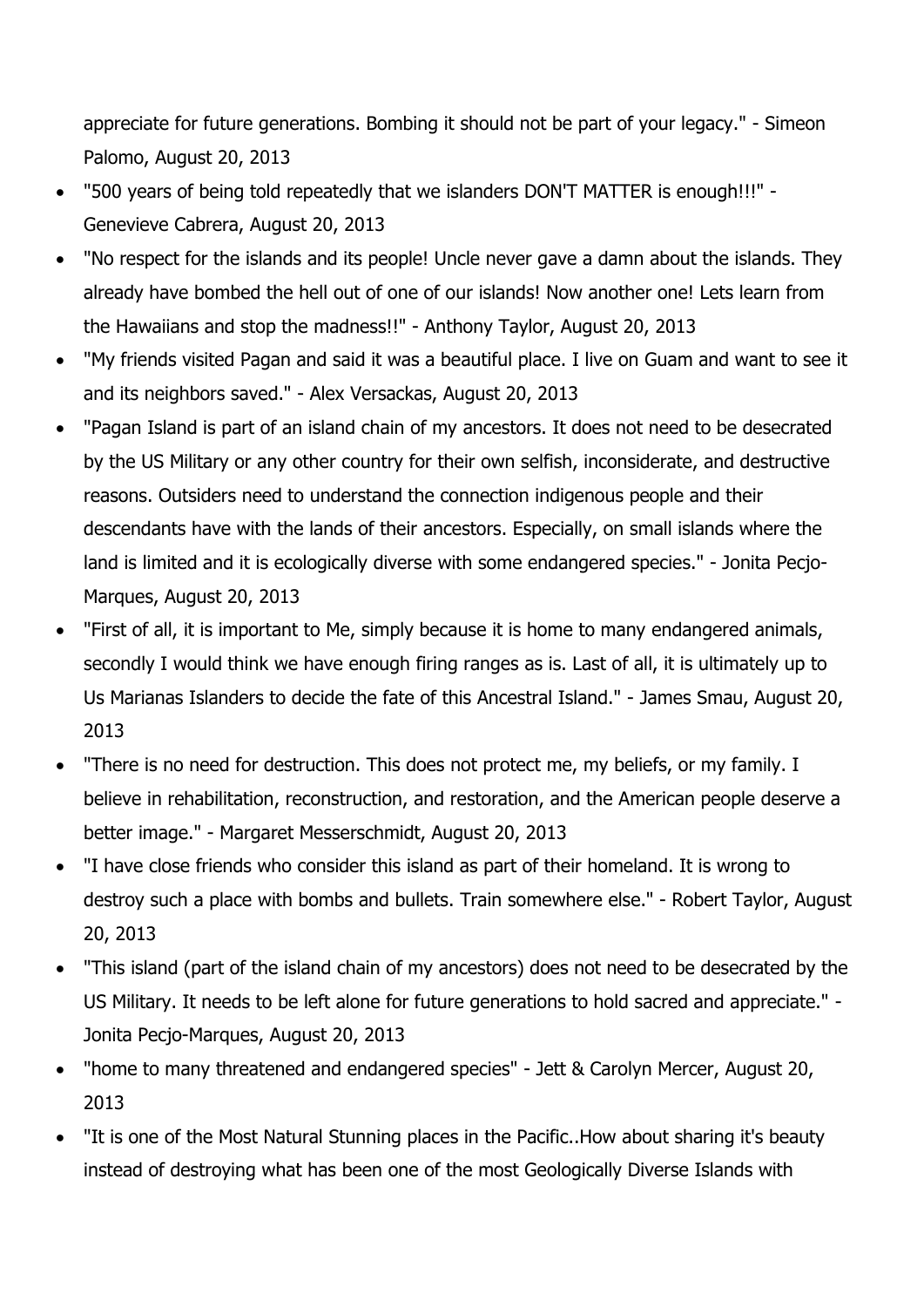SEVERAL endangered species that are only found inthis part of the world!" - JOSEPH SABLAN JOHNSON, August 20, 2013

- "How would you like if we go to you house and start shooting up the place." John Leon Guerrero, August 20, 2013
- "Pagan is sacred ground. Pagan is the home for many living things. The USA has got to STOP! PARA! Destroying other people's properties! PEACE!" - Bernadita P. Grajek, August 20, 2013
- "I grew up and my home is the Pacific Islands. I want to continue to protect my home." Renee Echavez, August 20, 2013
- "there is more to mention about this island of Pagan, say no to the U.S.Military plans..." Ray Anthony Camacho, August 21, 2013
- "The military has taken too much from the Chamorro people. Pagan's natural beauty, resources and life are destined to be compromised. We can't let this happen. No home should be disrupted and destroyed!" - Joshua Aguon, August 21, 2013
- "My daughter spent many days exploring the island for birds! Her pictures show it is a jewel." - Ann Rounds, August 21, 2013
- "As a former resident of Saipan, I have heard nothing but good things about this island." Brian Caldwell, August 21, 2013
- "A HEALTHY AND DIVERSE ECOSYSTEM IS SUPREMELY IMPORTANT ; WE ARE THE MILITARY AND WE DON'T WANT THISTO HAPPEN!" - JAMES LIEBER, August 21, 2013
- "It is my RIGHT!" Roke Kichichu, August 21, 2013
- "I think that the military engages in too much environmental destruction in order to appear to be"prepared"." - David Chorlton, August 21, 2013
- "Saving Pagan means saving our people. Our culture is undeniably connected to our land. Destroying our land means destroying our people." - Edward Sablan, August 21, 2013
- "Terracide should be of concern to this all. It's senseless, outrageous murder of the earth." Paul Lyons, August 21, 2013
- "it is an unnecessary destructive activity, that will maim the land" Andy Brady, August 21, 2013
- "I am a Chamorro from the Marianas Islands. The use of Pagan is an affront to our Chamorro culture, our land, and the right for my people to inhabit Pagan. Hasn't the military occupied enough property on Guam and the Marianas? Isn't enough that the island of Tinian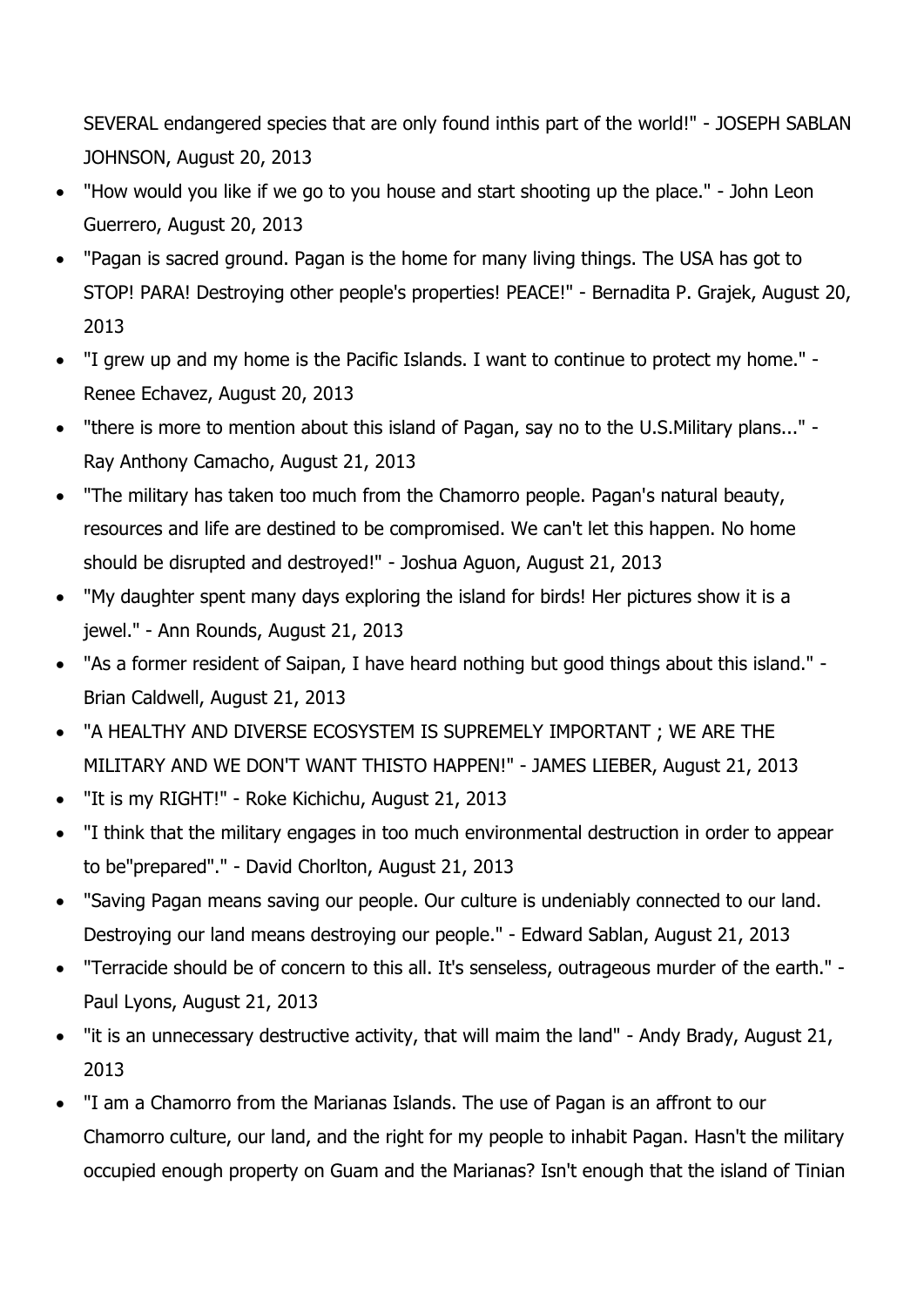will forever be known in history where WWII bombs were launched to annihilate Hiroshima & Nagasaki? I beg of the military and CNMI leaders to prevent further environmental rape of our islands." - Antoinette Celes, August 21, 2013

- "this is a biological treasure!" Luanne Johnson, August 21, 2013
- "To preserve the natural beauty of the island." lindsay davis, August 21, 2013
- "Biodiversity is its own irreplaceable value. Islands are unique." Jorian Sartorius, August 21, 2013
- "Has historical meaning for the people that once occupied this land, ecological and environmental preservation." - K. guy, August 21, 2013
- "This beautiful island is part of my ancestral history. Coupled with that it is an ecological wonder. Moreover, is this was to happen on the mainland US people would be up in arms!" - Davin Reyes, August 21, 2013
- "I am done abdicating the destruction of our planet!" Charlotte Karth, August 21, 2013
- "The biological diversity and pristine ecological environment are far more important to future generations than providing the United States military another"target" to destroy." - John Diaz, August 21, 2013
- "The destruction of an island supporting endemic wildlife is abhorrent. But to also ignore the local people's claim to their island is absolutely terrible." - Stacey Mann, August 21, 2013
- "This is tragic! Stop the madness." Dustin Albertson, August 21, 2013
- "Cultural heritage and huge environmental impact." Joel Steinpreis, August 21, 2013
- "Because all land is sacred." Roldy Aguero Ablao, August 21, 2013
- "Because I love our islands and we should preserve them for our children. It is all we have left to identify who we are and where we come from and the last thing we need is for Uncle Sam to come in and take more of what we have away from our people. Wake up Marianas!!!!!!" - Joan Christine Pangelinan, August 21, 2013
- "ENOUGH already." Mandy Mantzel, August 21, 2013
- "In a day and age where War is perceived by most to be abominable (no pun intended!)  $\sim$ how on Earth can we move forwards when a civilized Nation such as USA are considering bombing an area of outstanding natural beauty...? Please re-evaluate thinking... Sincerely, Marine Scientist Nick" - 0, August 21, 2013
- "The Chamorro people are losing just about everything from their language to their lands." Edwin Cadag, August 21, 2013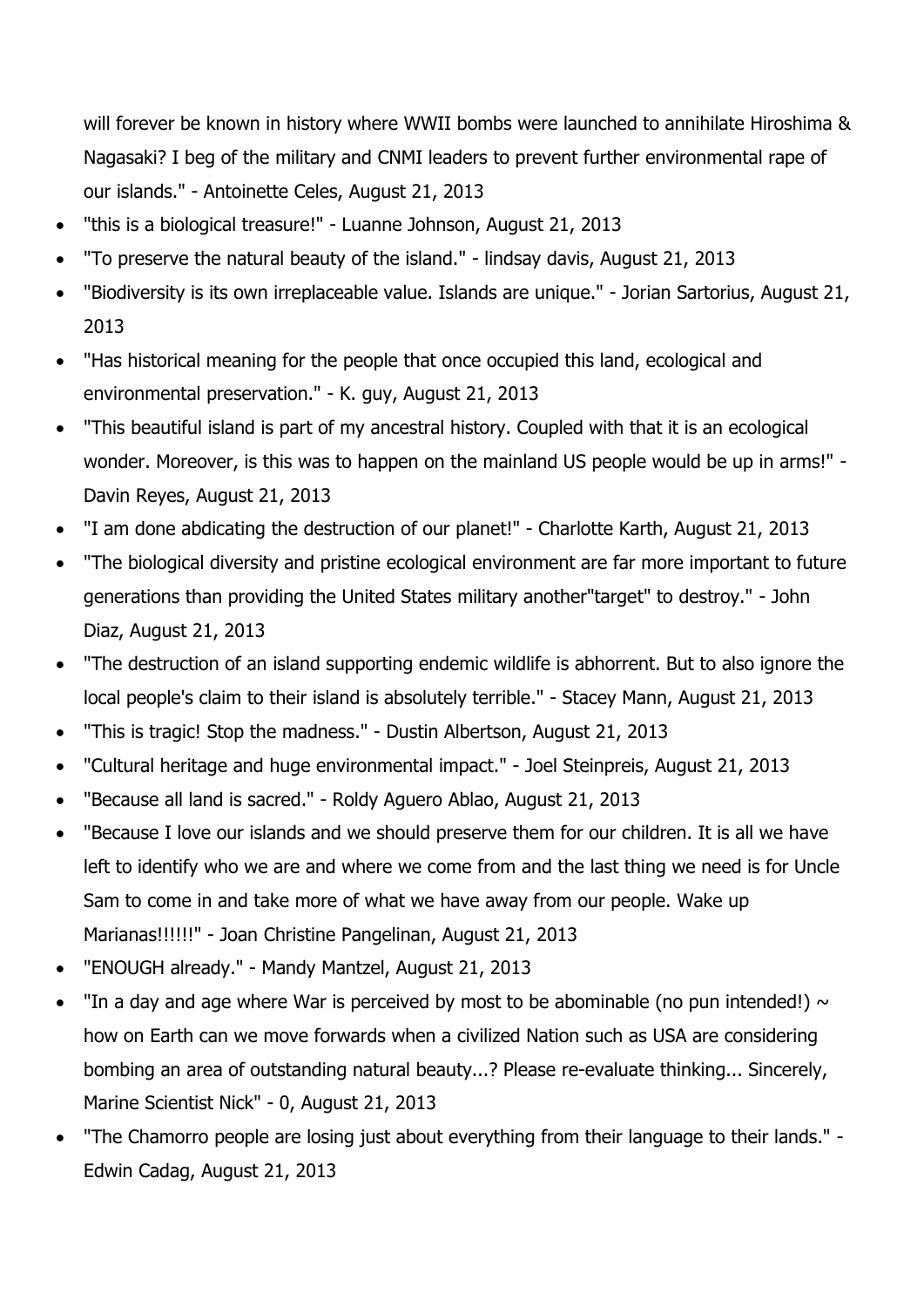- "Because it is such a beautiful piece of nature and many wild animals on the ground and in the waters needs to roam and swim around and be FREE!!" - Alison Carpenter, August 21, 2013
- "It's important because our lawmakers need some help justifying why it is such a horrible idea. Pagan Island is an ecological play ground not a deserted waste land!" - Ian Babauta, August 21, 2013
- "This is important to me because of the history behind this small island and the fact that it is home to many of our endangered species in the Marianas. We need to start taking a stand in preserving what should remain part of our culture and local heritage." - Jolynn Redmond, August 21, 2013
- "why cant one of the existing islands already destroyed by live fire military exercises be reused for the same purpose, why destroy the home of the Pagan islanders and bird species for what , havent you destroyed enough..." - RACHEL WILLIAMS, August 21, 2013
- "I am a proud Chamoru woman. I don't want any more land that rightfully belongs to the people to be used for military agendas." - Jourdene Rosella Aguon, August 21, 2013
- "I visited Pagan in the 1990's. It is remote, and a rare jewel of Pacific Island history and habitat. It should be preserved and appreciated." - Mike quinn, August 21, 2013
- "Stop the Military from destroying the pristine Pagan Island. The wildlife, ocean life and people don't deserve this!" - kirsten Massebeau, August 21, 2013
- "The ocean is life and our future we need to protect it." Craig Johnson, August 21, 2013
- "The US Military has occupied enough of our native land. The remaining native land need to be preserved and respected." - Sea Alvarez, August 21, 2013
- "Because of the beautiful nature the Island has itself" 0, August 21, 2013
- "I grew up there! its the love of the land" dana cruz, August 21, 2013
- "I am from the Marianas Islands & want the environment to be preserved." Josepha Taylor, August 21, 2013
- "I am against all destruction of natural habitat when there are other alternatives. Let's face it, the military already has a bombing range in this archipelago, Farallon de Pajaros, three islands north of Pagan. Does this really make sense. Is this the best that the United States can come up with. Did they already blow Farallon off the face of the earth. And they want to do it again. Those are just a few reasons why. But what if it was you hometown,or family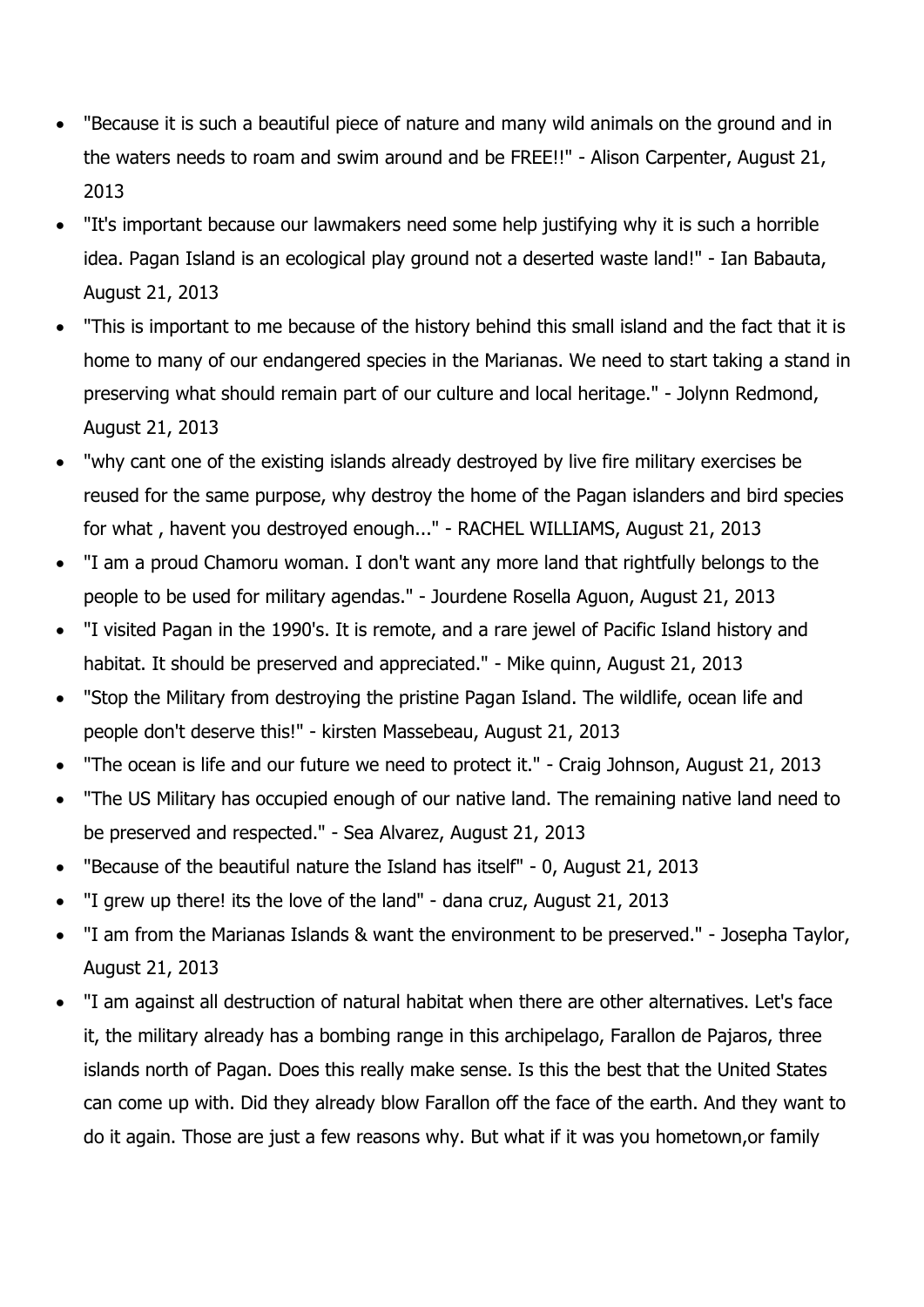property. Would you be good with this proposal. I doubt it." - Rueben Olivas, August 21, 2013

- "it's the land of the marianas people and it should stay the way it is." STEVEN VAN WINKLE, August 21, 2013
- "As an indigenous Chamorro and Carolinian of the Northern Mariana Islands, I am against the military bombing of Pagan or any other island in the Marianas. I think this is the US's way of slowly moving out the indigenous population so that they can take over the islands and use it purely for military buildup since Guam does not have enough land space to accommodate their original plan. Let's see- they got Guam, Tinian, FDM, the Marianas Trench Marine National Monument (military exempted), and now they want Pagan. What island is next on their list? I wonder if they're will to share their 20 year strategic take over action plan?" - Sam Sablan, August 21, 2013
- "I am from the Island of Guam. To use Pagan Island as a military"live training" ground is uncalled for. Why ruin something so prestige and beautiful. It is one of God's many creations. The Mariana Islands have suffered enough with World War II. It should remain as is. Praying for all of the Mariana Islands. God Bless!" - Jeanette Cruz, August 21, 2013
- "There is exceptional life on this island and indigenous history. Please rethink this very bad idea." - Sharon Messinger, August 21, 2013
- "This is an outmoded warmongering model. At the expense of bio-diversity and the natural world. Enough." - jamie lewis, August 21, 2013
- "I'm shocked and appalled that the US feels they have the 'right' to destroy parts of the earth, just for the sake of 'practice' (or for any other reason...). So much has been destroyed already, when will humanity realise you can't keep destroying the only place we have to live. There's only one Earth..." - Francis Dalebout, August 21, 2013
- "Please stop the non-sense and do not touch this sacred island!" Jonathan Diaz, August 21, 2013
- "I don't consent this practice, if tax dollars are going to be taken then they should be limited to protection not environmental destruction." - Zachary Fisk, August 21, 2013
- "I feel as though the military is expanding its presence unnecessarily. I think that in order to save this island, and more like it in the future, we ought to begin talking about shrinking the military itself. Perhaps this can be done through more cuts. I've spent 8 years in the military, and continue to work with the military as a civilian, and strongly feel that the military is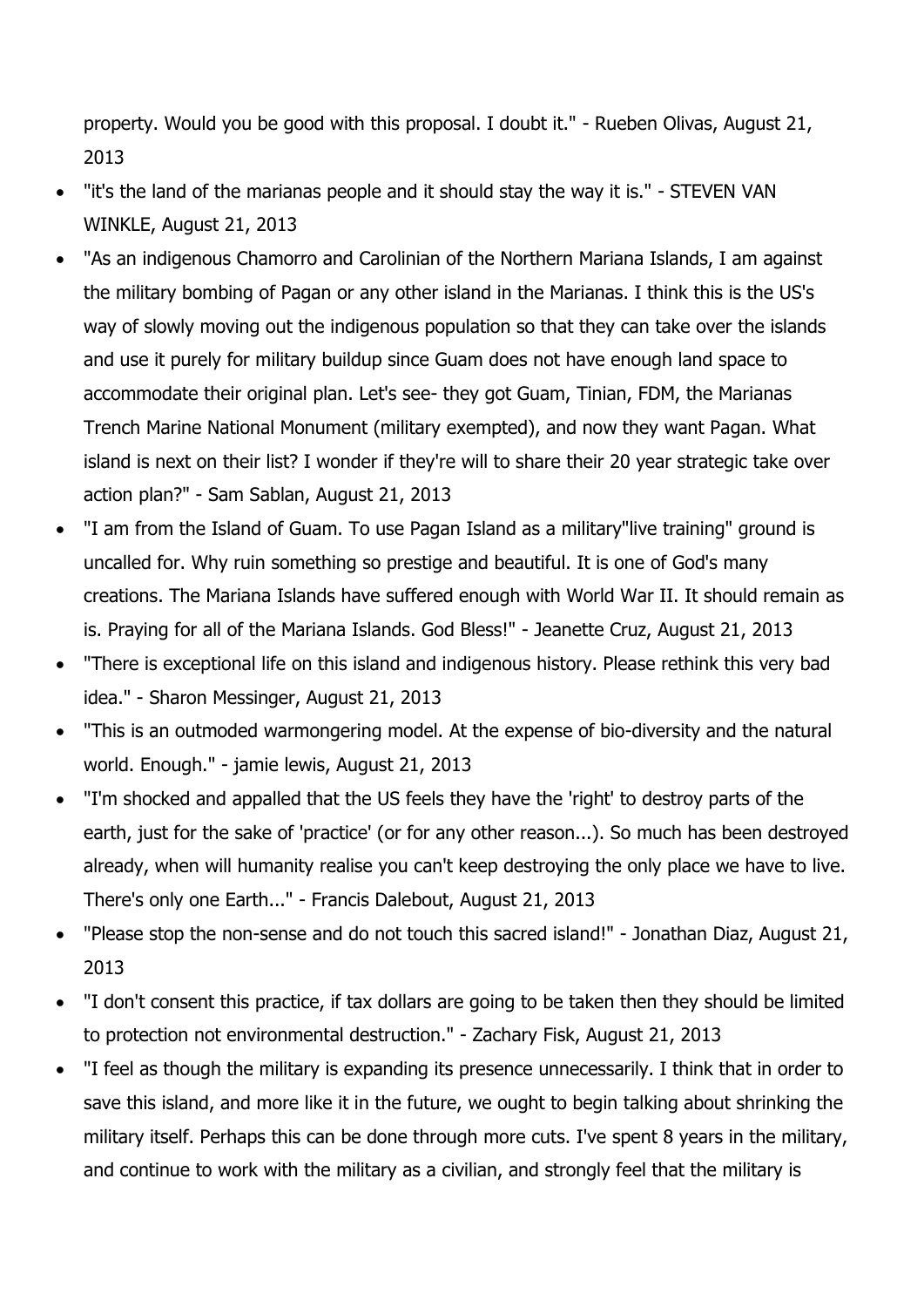becoming way too big, influential, and expansive. I stand with you in hopes of seeing the preservation of this island." - Kristopher White, August 21, 2013

- "Are you not already masters of war? Do you honestly need to devastate more of our natural resources for the sake of war? What is this about the U.S.?" - Hester Appoyer, August 21, 2013
- "Because we need to protect the remote untouched biodiversity we still have, not blow it up." - tom Williams, August 21, 2013
- "Don't destroy this polynesian island and all the threatened and endangered species.!" Kelly Holden, August 21, 2013
- "This should be important to EVERYBODY!!!" Bianca van der Wiel, August 21, 2013
- "Biology" 0, August 21, 2013
- "I have travelled extensively through this prt of the world, to destroy any of these amazing, beautiful, environmentally and culturally rich islands would be a travesty." - Jo Ruxton, August 21, 2013
- "The real question is How can NOT be important to anyone. Straight choice between endangered species and the protection of the planet for future generations or the mindless, needless destruction of human life through weapons. Sick" - Eleanor Taylor, August 21, 2013
- "My family is from these islands. I have seen the beautiful sunsets and felt the gentle ocean waves in the CNMI. This island is a treasure than cannot be replaced, and I know there are other alternatives that the military could find if they looked." - Debra Rantilla, August 21, 2013
- "Stop already with defense buildup and conventional bomb arsenal. Think outside the box!" terry cambro, August 21, 2013
- "save the beautiful beaches … save the animal who call this island home!" shellie cannon, August 21, 2013
- "Because its the right thing to do." Colleen Jogan, August 21, 2013
- "What is the US doing in other people's Country? Then they are going to destroy it.Where are the people's Rights to their land? USA stamping on non Americans yet again. Disgusting ." - Barbara Prescott, August 21, 2013
- "We have only one earth, it belongs to all who live here, not just humans, not just Americans." - Edith Louw, August 21, 2013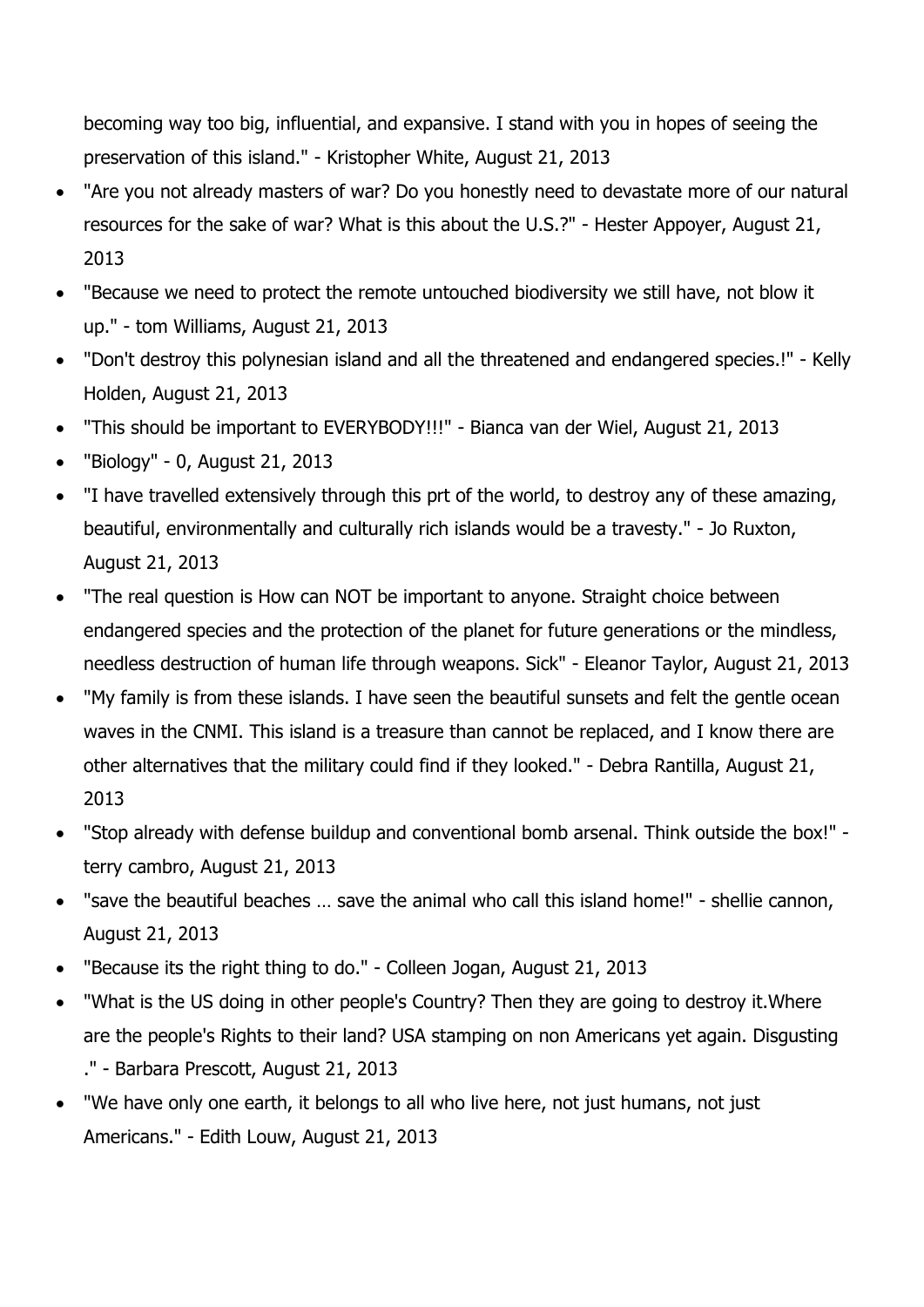- "We should not be destroying ancient lands or biodiversity we've destroyed enough and should be contained to those places." - Meghan Kelly, August 21, 2013
- "Keep weapons of mass destruction and nuclear weapons out of our homes." John Chu, August 21, 2013
- "This is important to me because Im Chamorro, for the U.S. Millitary to destroy my home is outrageous." - Jack Castro, August 21, 2013
- "Such destruction in order to further propagate violence is a crime against nature." Sam Bartlett, August 22, 2013
- "Preserve biological diversity it is not a renewable resource in anyone's lifetime." Sharon Lawler, August 22, 2013
- "No military or government has the right to destroy someone's homeland!" Jyotishma Naicker, August 22, 2013
- "save planet" XENIA SOULA, August 22, 2013
- "To preserve the bueaty of the island made by mother nature as well as the living creatures on it. Also, CNMI has to come to a better solution in making money by expanding the island than destructing it." - Emiliana Reyes, August 22, 2013
- "I am of Chamorro decent and I feel it is my duty to protect the islands for the future generations." - Robin Vargas, August 22, 2013
- "I lived in the Marianas for 3 years and enjoyed the beauty of several of the islands. Using an environmentally rich island for target practice is a very poor judgment call. Please reconsider." - Darlene Barrett, August 22, 2013
- "what do u mean why is this important to me ?! it is a freaking piece of nature and our home and earth ! please stop this idiotic action" - Mohammad Amirisefat, August 22, 2013
- "We need to protect land that is biologically and geologically diverse. We have already destroyed more than our share. Save this island." - Ann Oliver, August 22, 2013
- "We need to protect the beautiful places that are left in the world." Karen Fink, August 22, 2013
- "How can ANY sane human being destroy a tropical paradise, let alone for such a bafflingly petty reason?!" - Spencer Brant, August 22, 2013
- "These islands need to be saved" john venezia, August 22, 2013
- "Our world is ot a war park for a few !" Pascal Maubois, August 22, 2013
- "It's important for the future." Audrea Blas, August 22, 2013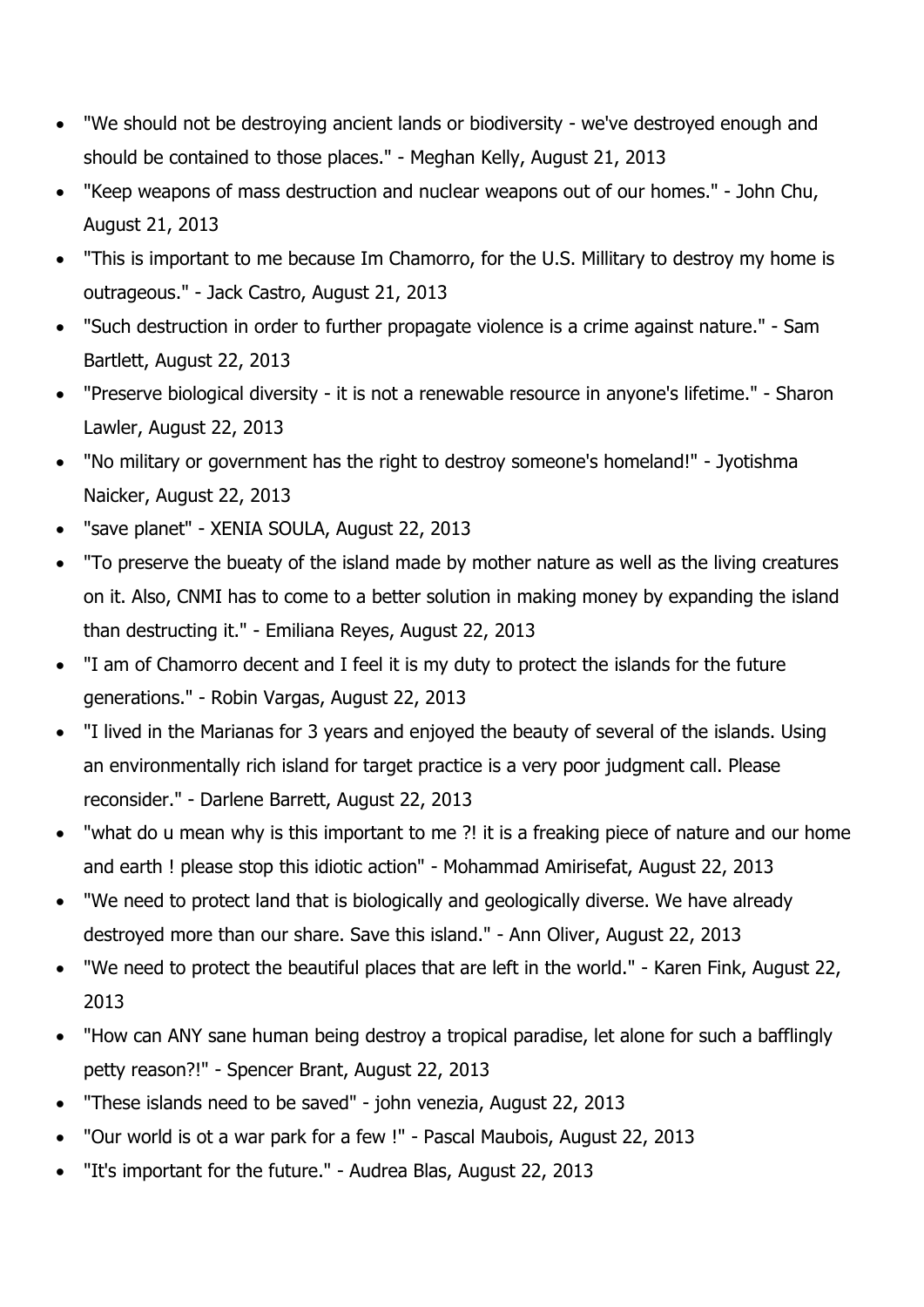- "Preservation of wildlife and human habitat" Enrique Seman, August 22, 2013
- "To save this beautiful island that I'm hoping to visit someday! This place means so much to my father, it's his home and I wouldn't want to see it get taken over and destroyed." - Alexandra Kaipat, August 22, 2013
- "The question is" 0, August 22, 2013
- "islander pride" andre ursua, August 22, 2013
- "threatened and endangered species, some of which are found nowhere else in the world, should not be slaughtered - eradicated from the earth for ever - just so people can practice combat skills" - sara verrall, August 22, 2013
- "The Marianas Islands are my home and have been for the past 63 years please recondsider." - Anne Gorby, August 22, 2013
- "I'm sure the Marines have destroyed enough islands already, why not go back to one of those instead of destroying yet more rare and beautiful species of plants and animals?" - Charlotte Williams, August 22, 2013
- "Species conservation anywhere on earth is a top priority. Letting them go in favor of training activities to help kill more humans and non-humans is not acceptable." - Sabir Muzaffar, August 22, 2013
- "Because I want my kids, grand kids, great grand kids, and so forth, to be able to see what beautiful things and islands I have seen. If the military were to use pagan, they are just destroying so many lives, homes and etc. God didnt give us lands so we can waste it to bombings and such." - Francine Santiago, August 22, 2013
- "We need to protect this sensitive and beautiful island for the preservation of biodiversity,and culture." - John Trehy, August 22, 2013
- "Protecting our planet's last pristine biodiversity hotspots should win over military testing everyday, everywhere!" - Shawn Kefauver, August 22, 2013
- "Destroying an entire island, it's terrain and wildlife and affecting the rest of the environment with pollutants just to test military weapons that we know contain uranium and the like that you have already used in Iraq and Afghanistan on people, just doesn't make sense." - Erica Kierulf, August 22, 2013
- "There is no logical reason to destroy paradise to practice hell." Owen Gale, August 22, 2013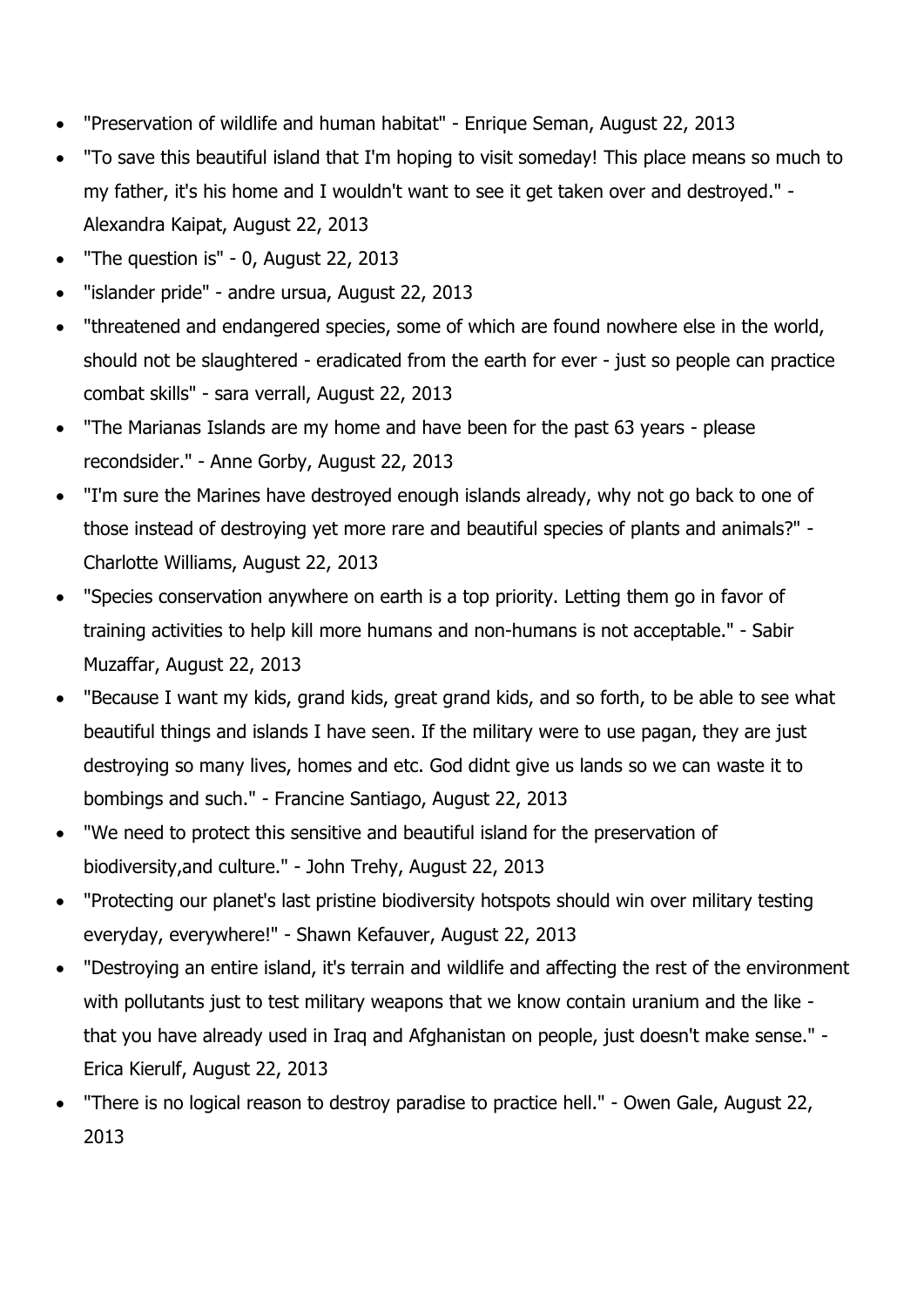- "I am signing because I care, I know the people who are originally from there, they're my friends and families." - Francella Iginoef, August 22, 2013
- "To preserve the natural life there." Kevin Iginoef, August 22, 2013
- "The planet is full of millions of unique life forms, we cannot just allow the military or navy or anybody to destroy them. The lifeforms on this planet are numerous, but finite." - Michael Fuentez, August 22, 2013
- "Because this has been done to other islands of the Pacific and the effects are negative and hurt the entire world." - Kory Jones, August 22, 2013
- "This is simply a waste. There are already islands the US can use that have already been destroyed by previous live fire exercises." - Kirk Demlinger, August 22, 2013
- "I am a Chamorro raised to respect Mother Nature. It breaks my heart to hear this!" Peter Diaz, August 22, 2013
- "why? i love nature and cant understand this!" felix Benzmüller, August 23, 2013
- "I BELIEVE THAT DESTROYING THIS ISLAND IS AN INTRAGAL PART OF THE ENVIROMENT OF THESE BEAUTIFUL ILANDS!" - GERSON MICHELSON, August 23, 2013
- "My father and my in-laws are from pagan, and my husband was one of the victims when Mt. Pagan Erupted. Wanted to bring our children and grand children there and live as long as we possibly can." - Marianne Kaipat, August 23, 2013
- "In this day of simulated everything, why blow up a real island? Use one that already has been destroyed." - Janice Stanley, August 23, 2013
- "The world is not yours to destroy. Work for peace not practice for war." Bill Harvey, August 23, 2013
- "I do not support the destruction of fragile ecosystems, especially to that for"testing" reasons." - Michael Burns, August 23, 2013
- "Its important because ALL living and breathing species and plant life are required for a balanced eco system. If you continue to destroy everything that this earth provides soon there will be nothing left and and you can say good bye to the human race. This island is beautiful, untouched, god given and you have NO RIGHT to touch it. How about you spend some of that much wasted money on people in poor countries who have no food, no water and no roof over their head. Grow some common sense otherwise you will soon be judged." - Jami Wright, August 23, 2013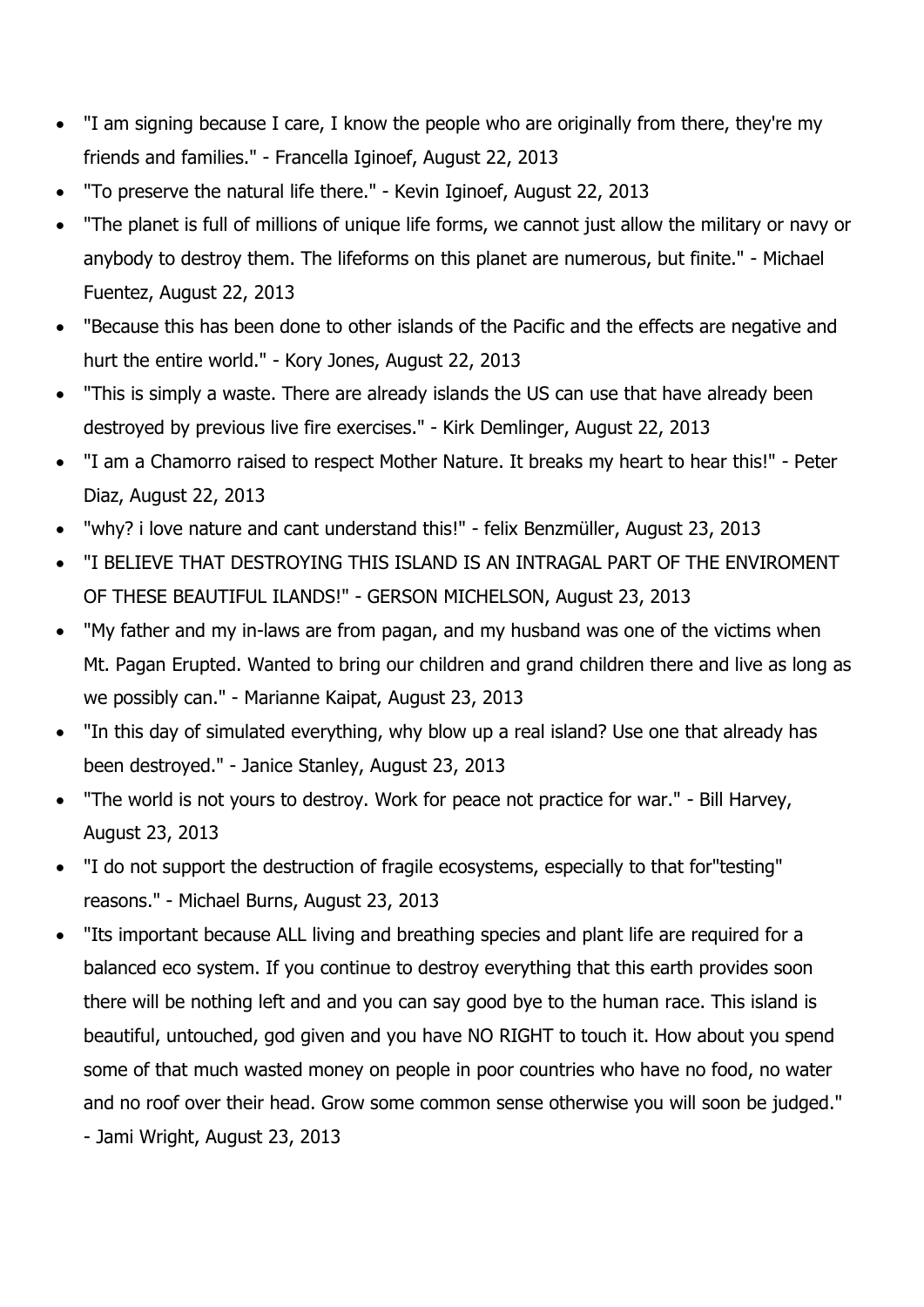- "Pacific Islanders have very close connection to their islands and surrounding. This very project denies Chamorros and Carolinians their basic rights as indigenous peoples and culture." - Albon Ishoda, August 23, 2013
- "Because we can never replace our natural environment." Michael Garner, August 23, 2013
- "Jamey told me to sign" jack syme, August 23, 2013
- "Thes islands are a national treasure and not a disposable product." Mary Rolufs, August 23, 2013
- "Ecologically significant." Cylene Rantilla, August 23, 2013
- "Because this island is pristine. The military need to find a ruined area of the world to use. Save the pristine areas so people can enjoy their beauty." - Kathleen Lee, August 23, 2013
- "This would be a wanton and unnecessary plundering of an exceptional ecosystem that is essentially irreplacable." - Linda Hollingsworth, August 23, 2013
- "The beautiful Marianas Islands are my homeland where I was born and raised. Not a test site. This makes me so upset!!!!" - Natalie Whitlock, August 23, 2013
- "We need to protect our delicate ecosysystem and endemic speicies like those on Pagan." Joseph Gronwald, August 23, 2013
- "There is no rhyme, reason or excuse to run rampant all over the planet to destroy things of beauty or anything else just for the practice. Look at all the"incidents" where we have had no plan and not finished the job. Viet Nam, Iraq, Afghanistan, the world trade center . . . We huff and puff and that's about it. Either send the military to do a real job or don't. Why practice to do NOTHING ! ! !" - Michael Handy, August 23, 2013
- "This is a historical island and should be saved for the Future." Charlene Pierce, August 23, 2013
- "Not another Target Island" aimee pacheco, August 24, 2013
- "We need to protect the Earth, not smash it up." Irene Gale, August 24, 2013
- "As if the destruction in the ongoing wars around the world isn't enough" Ernst Pendl, August 24, 2013
- "Keep the impacts of war away from nature's refuges and traditional owners lands" David Noonan, August 24, 2013
- "The US Military is one of the biggest polluters on the planet and destroyers of natural habitat, people, and life" - JAN STRAIN, August 24, 2013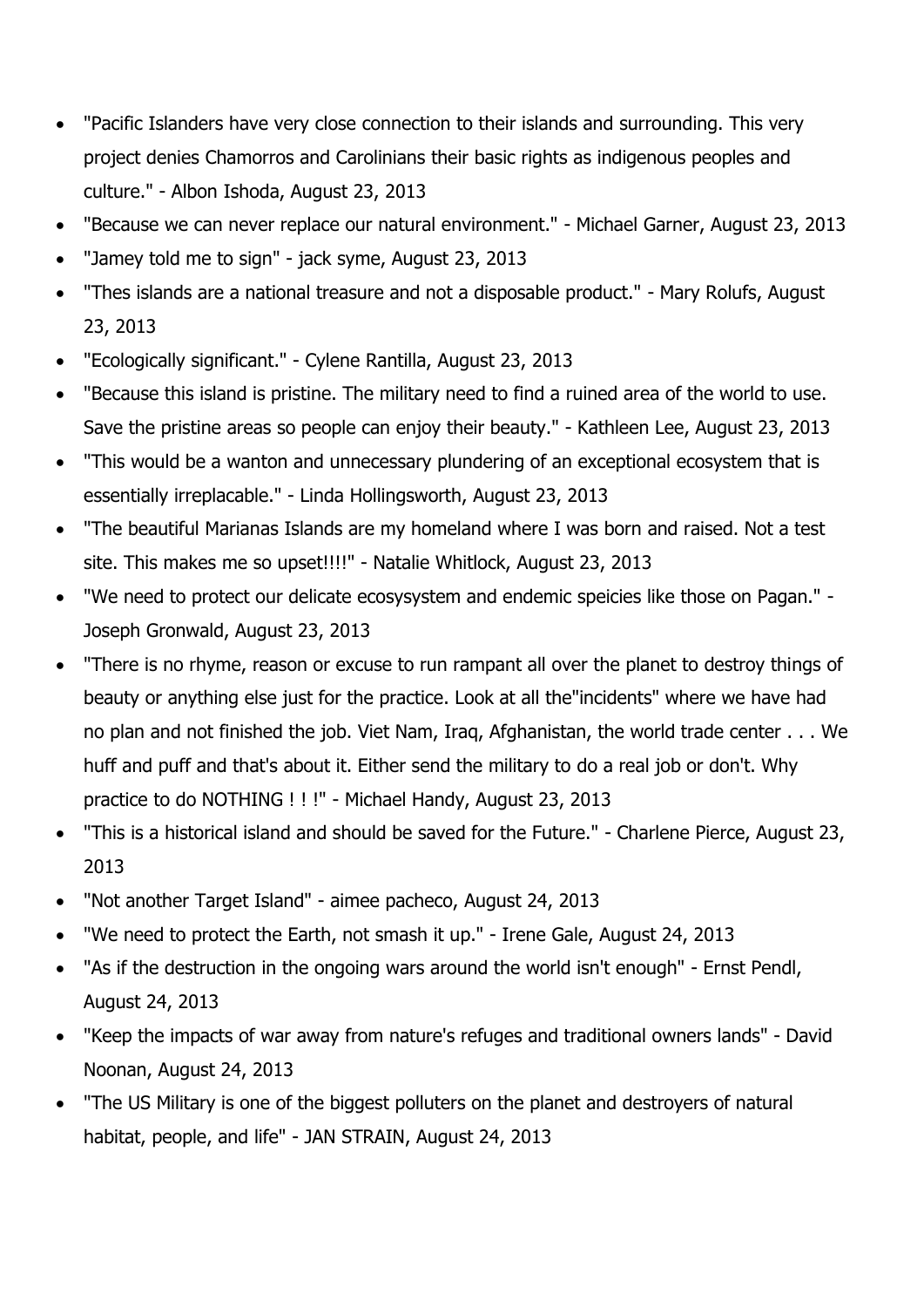- "Our Non Profit, The International Society for the Preservation of the Tropical Rainf orest, I'm the CEO & Founder of it for the past 28. We've been working in the Peruvian & Brasilian Rain Forests & know how delicate the balance of nature is. Destroy one island & you will be destroying our animal, insect & plant evolution & habitats. PLEASE YOU MUST NOT DO THIS HORRIFIC & TRAGIC ENDEAVOR. . THANK YOU AS EACH TIME YOU DO SOMETHING LIKE THIS IT EVENTUALLY WILL DESTROY OUR HUMAN RACE & WHERE WILL WE GO? . .." - Roxanne Kremer, August 25, 2013
- "For our kids" Kary Ramos, August 25, 2013
- "The environment deserves constant attention and the loss of biodiversity for military purposes is foolish and irresponsible." - Andrew Derrington, August 25, 2013
- "Damage will be done and it is not ok" sally mitchell, August 25, 2013
- "The US military has conducted a war on the environment since the end of WWII. It must stop now." - Dian Deevey, August 25, 2013
- "The inhalation of a jewel of nature as Pagan in favor of the practice of war, is a vial practice. It takes an ignorant brain to decide in favor of this practice. Wake up." - Patrick Caldwell, August 25, 2013
- "The question is why isn't of prime importance to every single person in the world." Robert Kennedy, August 25, 2013
- "I believe al life is precious includin plants and animals." Eoin O'hAodha, August 25, 2013
- "Why ruin this beautiful Island?? Or any other environment? Terrible!!" William & Katrina Dresbach, August 26, 2013
- "This magnificent island should not be destroyed so boys can play with bombs. Stop this insanity!" - barbara sher, August 26, 2013
- "Why intentionally destroy endangered species? It goes against common sense!" Shelley Childs, August 26, 2013
- "No need to destroy island for testing. Use old ships or somewhere already impacted. God woudl have us live in harmony and respect of all living creatures." - Steve McIntosh, August 26, 2013
- "Too many natural places have been lost already and we can't afford to lose anymore. Also, we have lost respect for humanity and indigenous people." - Lawrence J Dente, August 26, 2013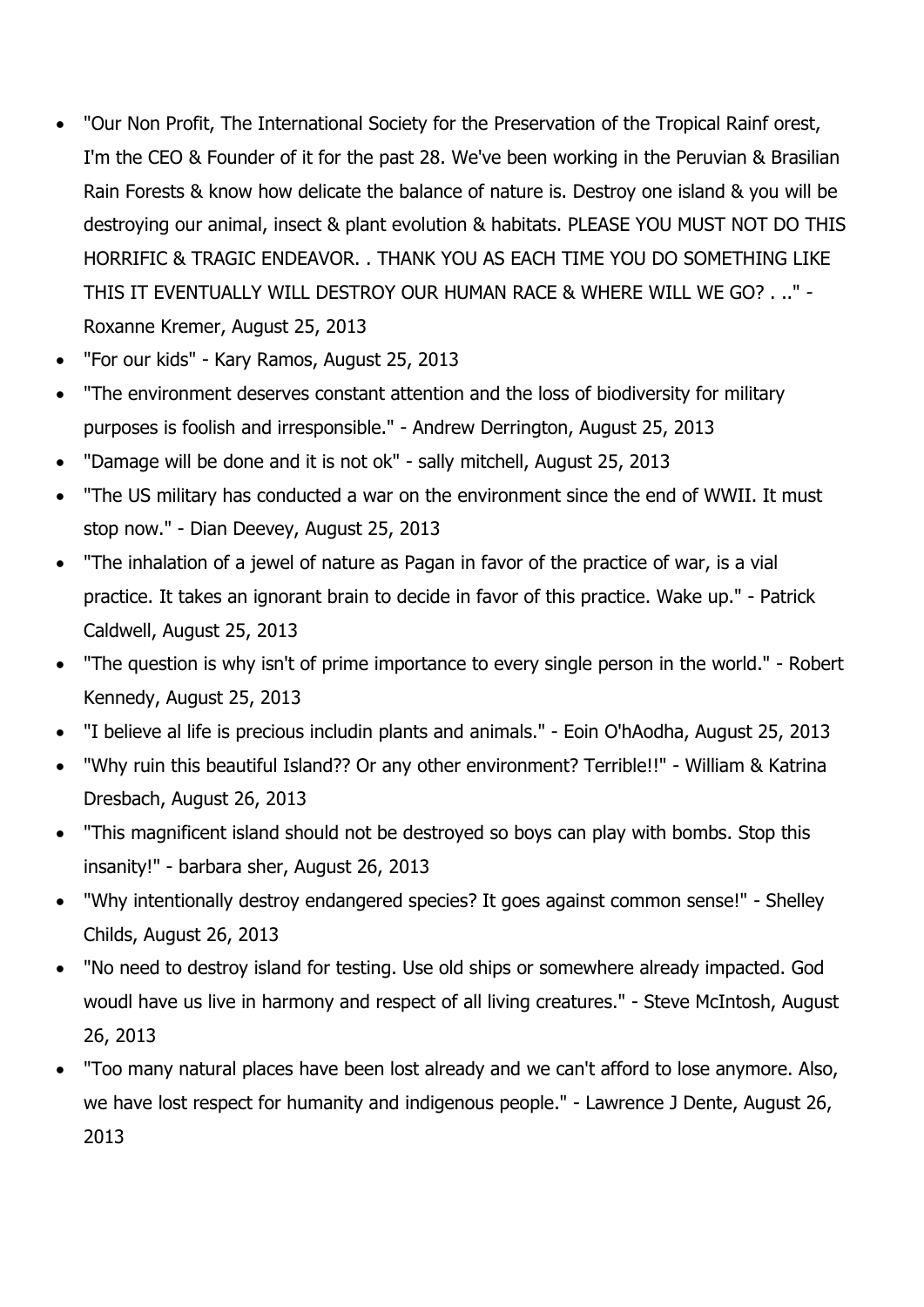- "We need to begin preserving natural areas and indigenous peoples homelands for future generations, not destroying more. seems like humanity is bent on destroying the planet that supports us and in doing so, ourselves." - Mike Rawnsley, August 27, 2013
- "I lived in the islands as a kid....love them and don't want to see them destroyed" Rachel Stewart, August 28, 2013
- "this island is important to my father" cassandra kaipat, August 28, 2013
- "The delicate balance of nature is more important than people and their wars. Please respect this ecosystem." - Jen Huddleston, August 28, 2013
- "All of the environment is important and the military is out of control" Edgar Beaver, August 28, 2013
- "Its home to me" Maiku Miyazato, August 28, 2013
- "I am a Chamorro who lived on Tinian. I live in the US and still call CNMI my home. We are a US citizen and have the right to stop this outrageous request. I vote no! Pagan is part of our heritage. A historical landmark!" - Maryann Nichols, August 29, 2013
- "It is a very wicked thing to do. To destroy a island so naturally beautiful.for no good reason. It just goes to show you mankind to truly the most evill creature on earth!" - Debra Haynes, August 29, 2013
- "It is important to me to save my Northern Islands because it is my home and where I want my future generations to see as their home too." - Aisha Rebuenog, August 29, 2013
- "It's not right. Plain and simple." Daniel Burmester, August 31, 2013
- "Its a beautiful place and its part of a chain of islands where i grew up" Tasi Limtiao, August 31, 2013
- "I know a LOT of people, including myself, who would want to visit Pagan Island, without the US military training there. I even know a couple in the military themselves who don't want to see Pagan Island ruined." - Yui Ito, August 31, 2013
- "I'm signing because I don't want to see one of my friends lose their home." Megan Savage, September 01, 2013
- "If we continue to destroy beautiful environments like this, what will there be left to enjoy besides and ash and debris." - Miles Furuichi, September 01, 2013
- "Environment is beautiful" William Crowley, September 01, 2013
- "This is a very special area and should not be potentially toxified or environmentally degraded." - Chris Phillippi, September 01, 2013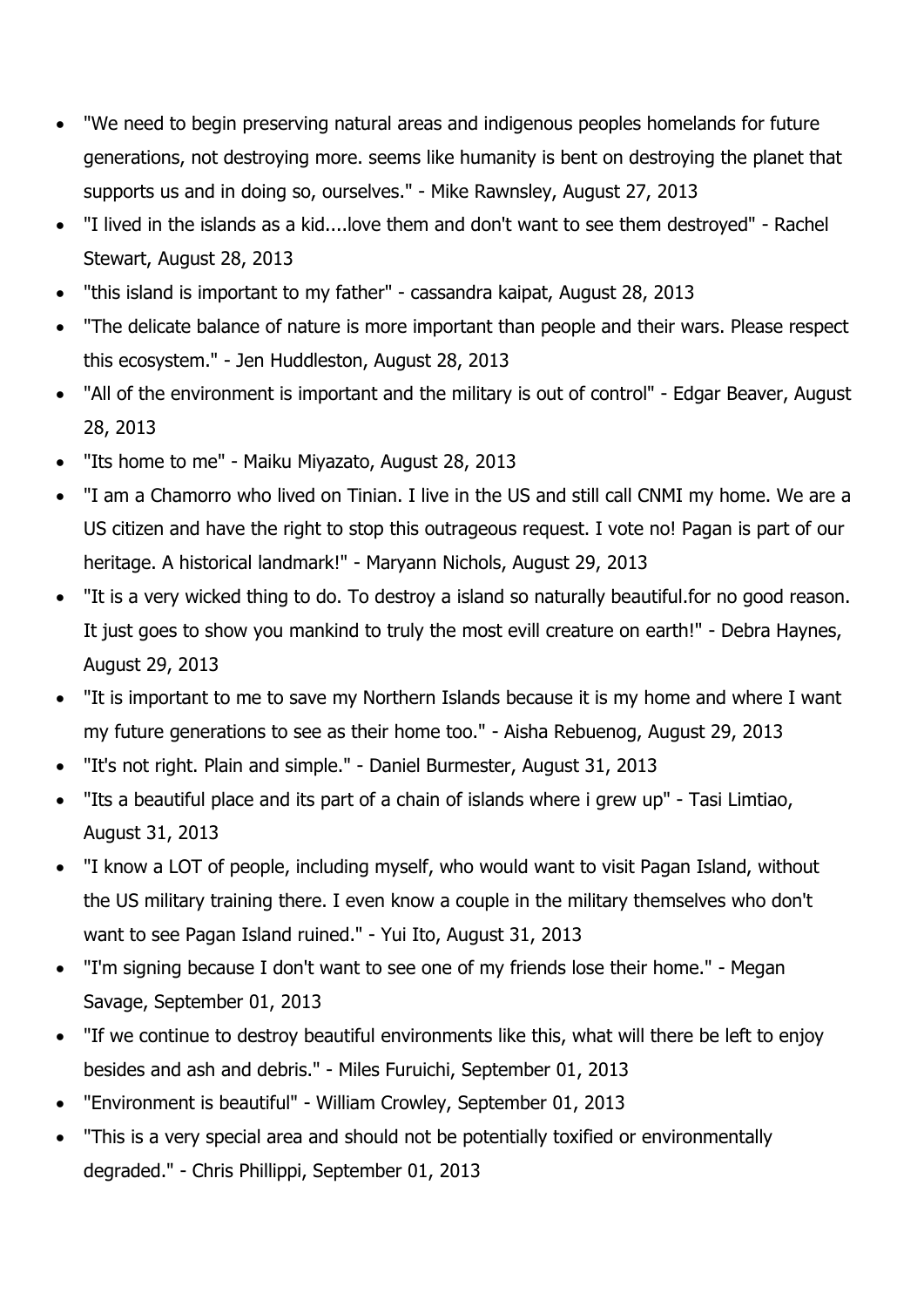- "Such beautiful locations shouldn't be destroyed like this! Have bombs stopped working?" Jenna Schweizer, September 01, 2013
- "Every bit of Environmental protection in the Marianas is necessary" Jonathan Salas, September 01, 2013
- "save nature!!!!" maria Hoevers, September 01, 2013
- "We have seen the destruction on the slopes of Mauna Loa and Kahoolawe, and the dangerous, unexploded ordinance left behind after decades of bombing and military shelling. Clean up and restoration of these locations has been prohibitively expensive. And what good comes of it? Nothing but wasteful and unnecessary target practice." - James Scanlon, September 01, 2013
- "The reduction of defense spending and the protection of beautiful places on Earth" Edward Brekhus, September 01, 2013
- "My friend grew up here." Miranda Mills, September 01, 2013
- "Please save pagan island so that future generations can visit it. This island is home to many beautiful plants and animals, many of them found nowhere else in the world." - Frank Mather, September 01, 2013
- "I am not of Chamorro decent but I have come to love Guam and would hate to see any island of the Marianas fall to military testing." - Tyler Nowling, September 01, 2013
- "Keep it beautiful and pristine. The military should be made aware that nature is not the enemy." - ross fink, September 01, 2013
- "I lived in the Northern Marianas for over 17 years." Paul Riley, September 01, 2013
- "I live on Saipan." john fraser, September 01, 2013
- "I have lived in the Northern Mariana Islands and am well aware of the ecological fragility as well as the rights of the native peoples." - Sonya Schmoll, September 02, 2013
- "For environmental and endangered species protection." Elitza Stoilova, September 02, 2013
- "We can't destroy all the untouched places on the planet. What would be left?" Sally Wallace, September 02, 2013
- "I grew up in the Northern Marianas Islands. This area of the world is one of the prettiest and most untouched by human affairs. Let's keep the Pacific peaceful." - Kelsey Wallace, September 02, 2013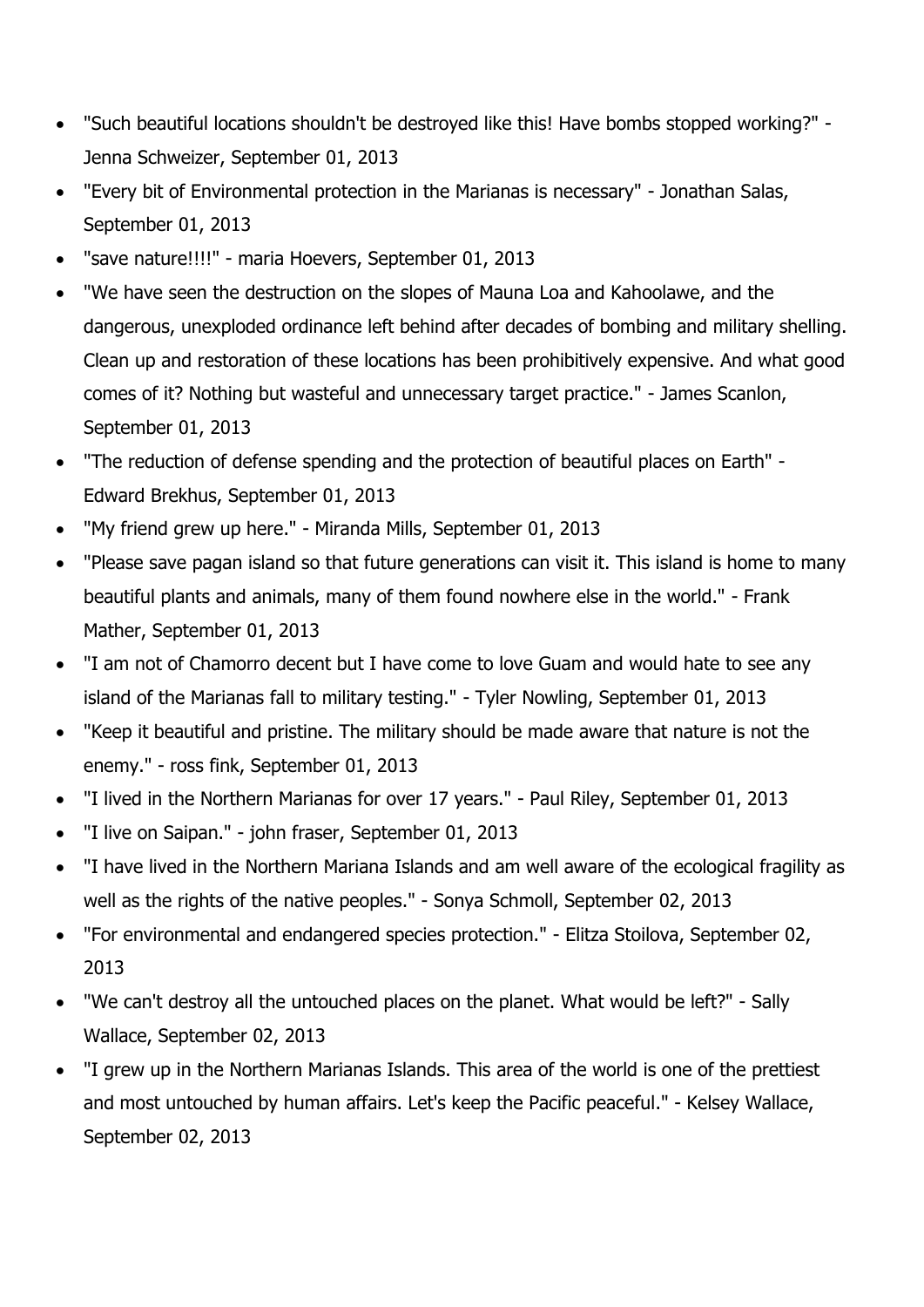- "we need to keep what land we have let.soon their want be any." juanita irwin, September 02, 2013
- "I am person of Micronesian blood. Our islands are sacred lands to us and everyone else. Not only are they valuable to the people of the islands but also to the rest of the people in the world. Ecosystems with so much biodiversity and novelty in such density could lead to huge pharmaceutical breakthroughs, and therefore economic prosperity." - Jeremy Taitano, September 03, 2013
- "I don't believe US global hegemony is a cause worth sacrificing anything for, much less this beautiful national treasure." - Mikhail Plungis, September 03, 2013
- "Don't kill the environment!!!!" Matthew Luhn, September 03, 2013
- "I am a social scientist who has done work in the area including oral histories with part-time and former residents of the area." - Dawn Kotowicz, September 03, 2013
- "These actions are disgusting. The Military's job is to protect the people of this country. Yet, in the process of training it to do that, the government is simultaneously destroying the lives of an entire culture." - Samuel Blattner, September 03, 2013
- "Isn't it bad enough that they"bombed paradise and put in a parking lot"? Now they want to bomb one of the last earthly paradises and leave behind a devastated, polluted and shattered landscape. May God spank the Pentagon silly and send the generals to bed without dinner!" - gar smith, September 03, 2013
- "We need to keep this and other beautiful island for people not bombs" Becky MacIsaac, September 03, 2013
- "I love islands!" Rigoberto Fuentes, September 03, 2013
- "Friends Reside there" Jereme Sanders, September 03, 2013
- "My friends family lives here and they have every right to continue doing so." Andrew Obenreder, September 04, 2013
- "Because my friends family lives there and its just fucked up. it blows my mind taht the military still needs to test shit...wheres the love?" - Daniel Mannino, September 04, 2013
- "There is NO PRICE TAG whatsoever that can replace the sacred cultural homeland of my Chamorri ancestors and fellow Chamoru to date, esp. with the abundant natural and marine habitats and subsistence living in ALL our Islan Gagani siha." - John DLR. Bolis Gonzales, September 04, 2013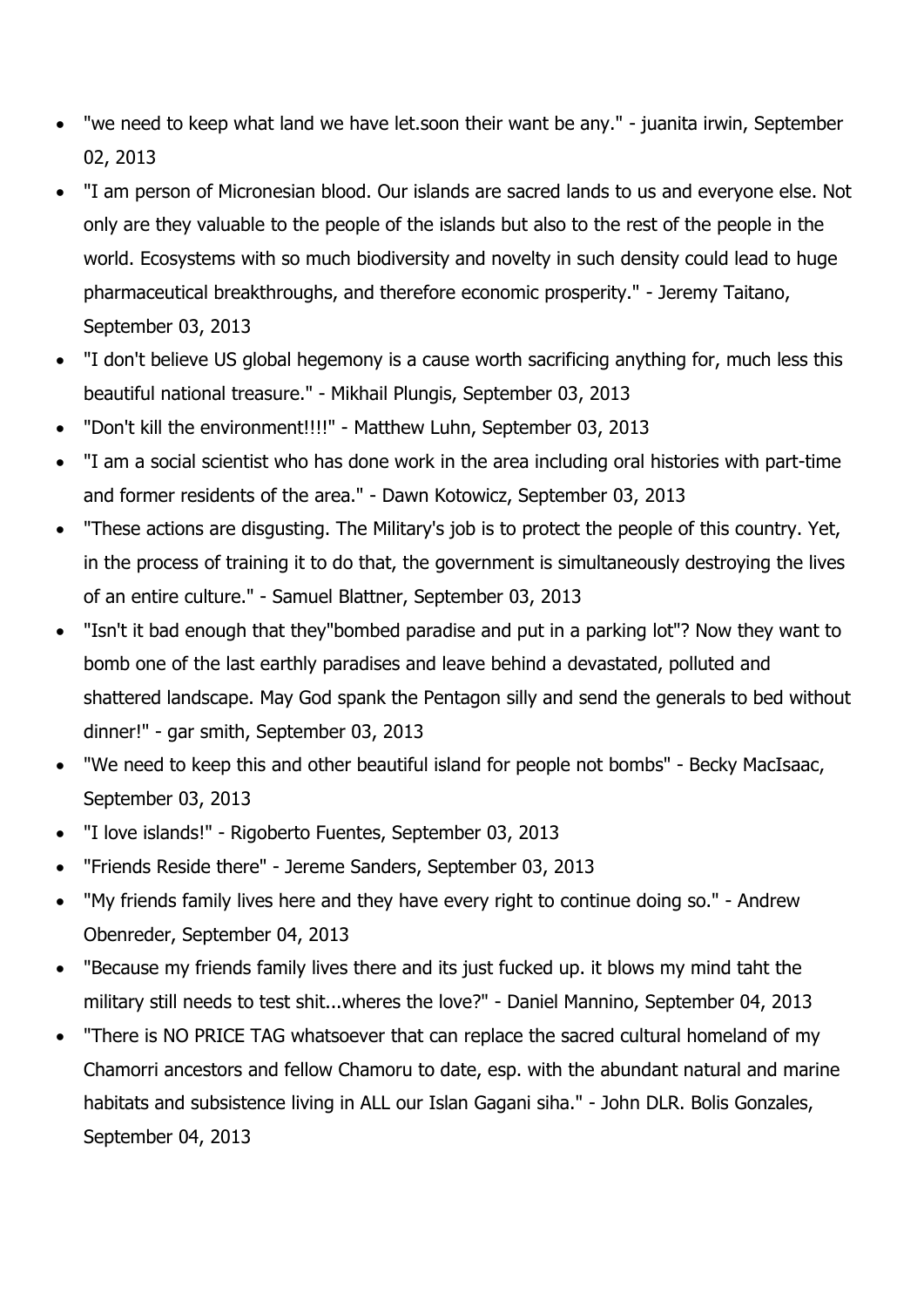- "wasn't bombing Kahoolawe and ruining that island enough? this is Gods gift,do not destroy it" - Kirsten Anderson, September 04, 2013
- "Protecting natural resources should be a priority... I don't see any benefit coming out of the military's plan" - Justin Frevert, September 04, 2013
- "I feel that nature that can only be found in places like Pagan Island need to be preserved, not obliterated." - Cullen Scheland, September 04, 2013
- "Coral Reefs surround Pagan Island and live-fire training and other practices will negatively affect the coral reef, island, and surrounding area." - Dalton Zerkowski, September 05, 2013
- "I don't want this island to be butt raped" Jocelyn MacAleese, September 05, 2013
- "Pagan is an important fishing place. Save Pagan!" Jeanne Chouard, September 05, 2013
- "marine animals are my friends" agnes barber, September 05, 2013
- "This is a pristine island, and one cherished by my indigenous family in the CNMI. Thus, it has tremendous cultural and environmental significance and should not be made into a military wasteland." - Lynne Bruzzese, September 05, 2013
- "Its my land that God gave me ...why destroy it!!" sheila herwin, September 05, 2013
- "Its important to have a island where people from the Marianas can experience a life lived by our ancestors" - Andy Atalig, September 05, 2013
- "Pagan is important to me because I don't want the U.S. Military to turn it into another Kaho'olawe disaster. There are other places in the world. Don't destroy our islands anymore. We don't have much in the CNMI, but Pagan is still HOME to the people." - Gabriel White, September 06, 2013
- "I AM FROM THE NORTHERN ISLANDS AND MY FAMILY MULTIPLIED FROM THERE." ANTONIO JOSE ANGUI, September 06, 2013
- "my kids future n heritage" PAM PHONGSAY, September 06, 2013
- "we need all the land mass and all the resources that we have. we are small islands. We have donated to the natural marine monument 3 Islands and the water resources (PEW)." - Antonia Hossain, September 06, 2013
- "My parents and ancesters were born and raised there. I would like to return to live there, if we were given the chance to get an agriculture homestead. i have a dream of setting up a tourist attraction of a refaluwasch village as we lived in ancient times; no modern conviniencies. the tourists would ride the canoes upon arriving on Pagan. spend the day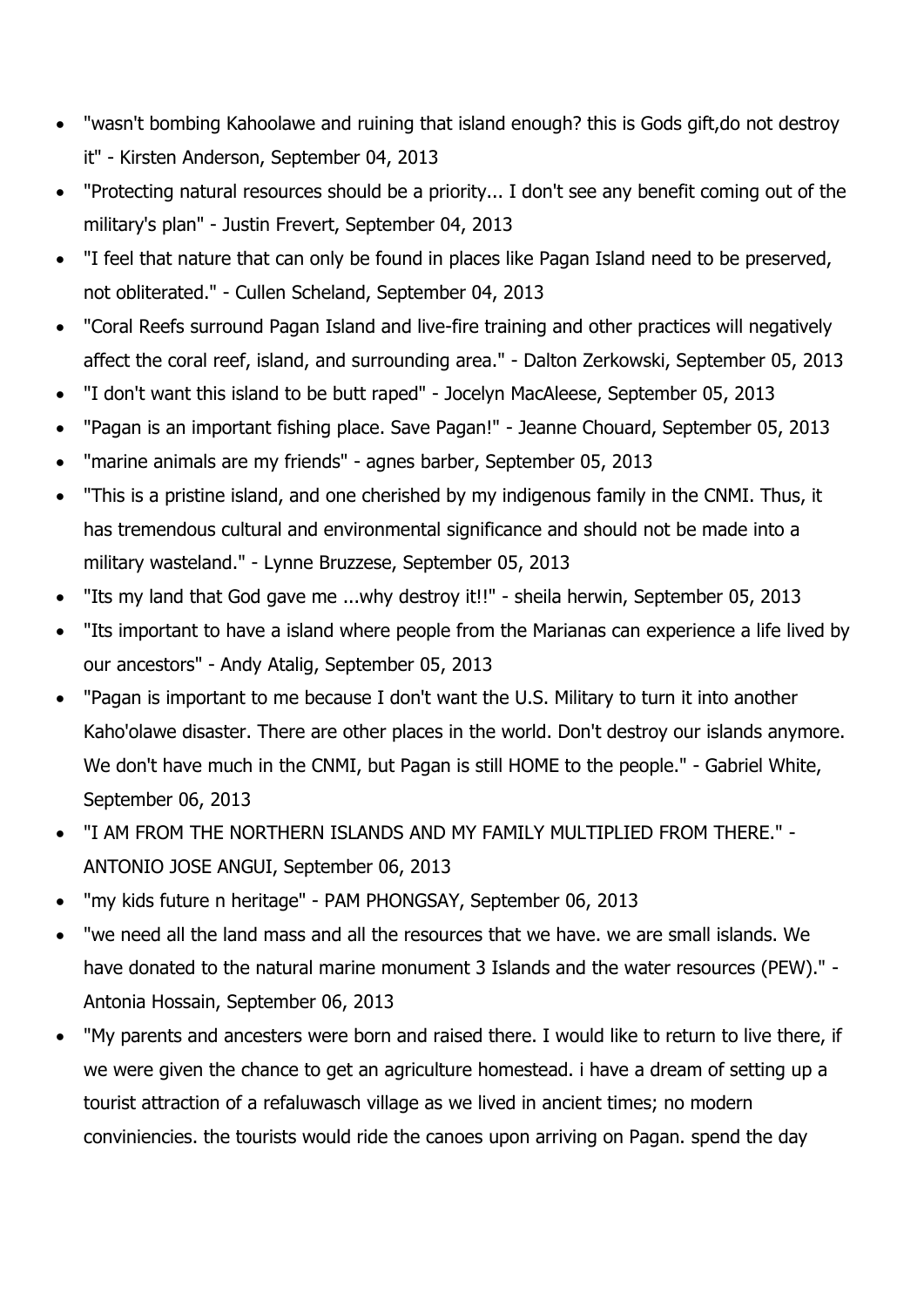being entertained by the arts & crafts and local serenading band." - RITA CASTRO, September 06, 2013

- "It's God's gift and home to many islanders. Respect Mother Nature...SAVE PAGAN!!!" Lisa Camacho, September 06, 2013
- "Why does the military have to destroy one of our nature, wild sanctuary, and the beautiful island of Pagan? No-no no!!" - Kazunori (Kazu) Ikeda, September 06, 2013
- "A good friend of mine was one of the biologists who went to Pagan to study the diversity there." - Lauren Camp, September 06, 2013
- "I cant imagine what impact it would have on the Mariana islands people. We are talking about how a part of home can be destroyed. God forbid, this will only bring danger closer as well if we do not stop this." - Sirena Santos, September 07, 2013
- "The Marianas are beautiful islands with unique culture. I've spent more than a year living there. Much of that culture has been eroded through multiple rounds of colonialism. It's quite embarrassing. Let's not continue the embarrassment." - Stephen Vance, September 08, 2013
- "Pagan is the birth place of my father." Emma Farmer, September 08, 2013
- "I grew up on Saipan (1969 to 1998) and have many fond memories of trips there before and after the volcano. The US already has one entire island and part of another for excercises. Besides the people, there are a lot of wildlife, including the Northern Marianas Flying Fox (Fanihi) which has only recently gotten off the endangered species list! Let's not let Pagan become another Kohoolawe!" - suzanne wright, September 08, 2013
- "We have to start REALLY working to save the environment. Please stop these military plans!" - Joyce Ramig, September 08, 2013
- "I grew up on Guam. As my dad was in the military and my mother originally from Guam, we still have family members living there also. It is a beautiful island that should be left with at peace." - Mallory Scott, September 08, 2013
- "Why do we need another bomb target? Leave Pagan in its natural beauty!" Janet Tufvander, September 09, 2013
- "Because those island are apart of us ; the CNMI . we need those island , our ancestors grew up from those islands. a dump site is the last thing were gonna ever do to those beautiful islands." - Merissa Fitial, September 09, 2013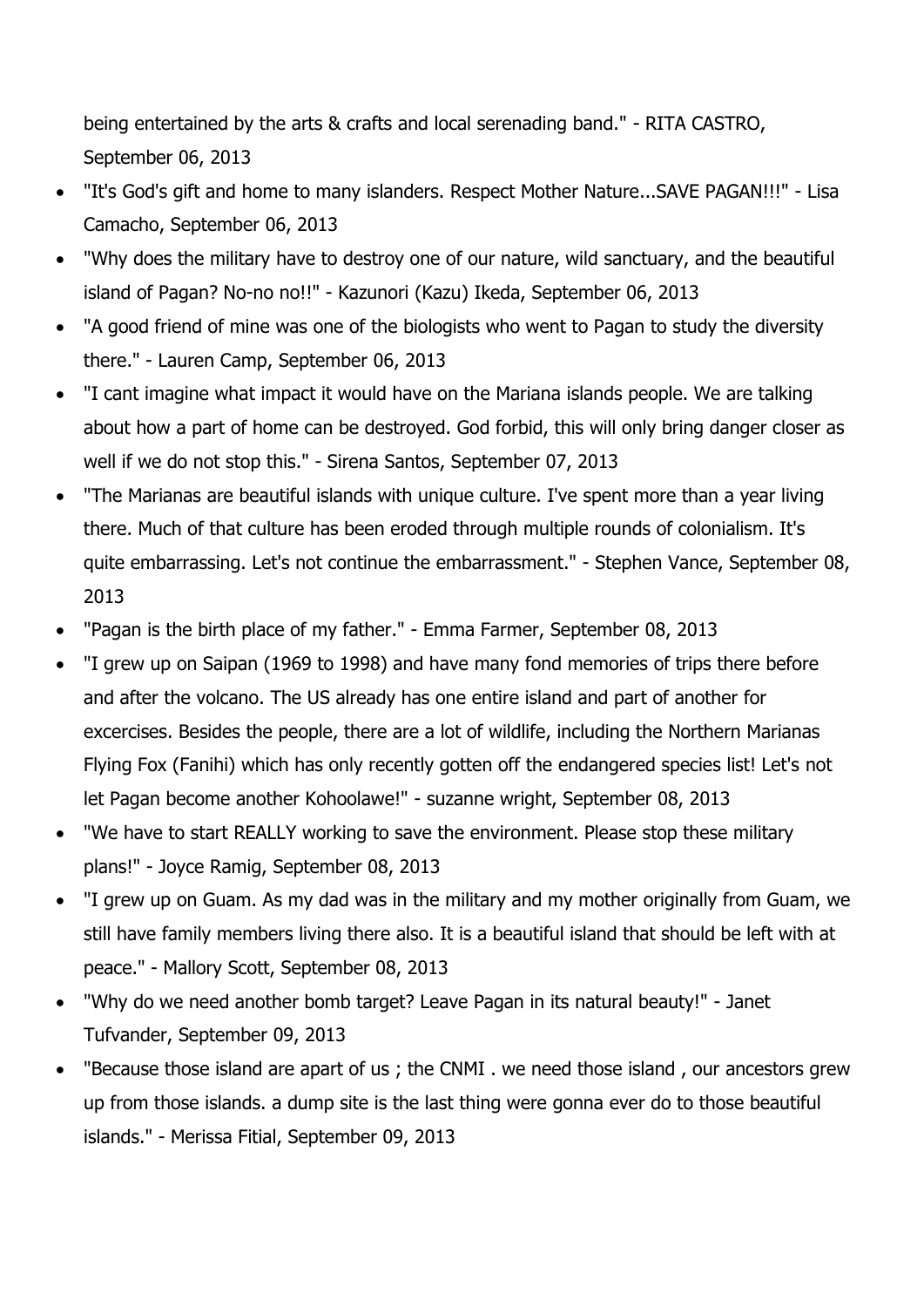- "We should not be destroying pristine places for war toys." Drew Martin, September 10, 2013
- "The Northern Mariana Islands is my home and Pagan is our"Crown Jewel"" Yvonne Taisacan, September 10, 2013
- "It's important to me because I have yet to visit it and one day hope to with my kids. It's a treasure that needs no destroying" - Kayla Igitol, September 13, 2013
- "One word..."Preservation" Edson Limes, September 13, 2013
- "Because I want my children to live up there." Louise DLG. Hofschneider, September 13, 2013
- "Because, it is part of my Commonwealth, and although I have been to places farther than my neighboring Island, I dream that one day, my family and I will have the opportunity to see this natural beauty and serene of a place I always hear about." - Alina Cabrera, September 14, 2013
- "The military doesn't have to destroy environmentally important sites, but it are no sanctions to prevent its doing so. This is just wrong." - Dian Deevey, September 14, 2013
- "Because its my children childrens future!!" Derek Joaquin Teregeyo, September 15, 2013
- "military has no business in Pagan." Josepine Sablan, September 15, 2013
- "Respect culture, respect history." Glenn Nagao, September 16, 2013
- "Crown Jewel it is! Contains felsic, igneous rocks that are relatively rich in elements that form feldspar and quartz; rich than iron, silicon, oxygen, potassium, alluminum, sodium. Hello?! Common rock is granite which currently runs at \$3,000.00 per 3ftx6ft over at Hong Ye hardware. After all tries of CNMI to invest, this may be the best potential now to manifacture rocks, glass, etc for exports rather than import. Hypothetically, Should bombing continues, this may cause enviromental calamities such as mother nature doing the same act. Like messing with a nerve on a cavity." - Marcia Calvo, September 16, 2013
- "I know a few family members from there and would rather have them live there because they WANT too and it's their rights!" - Lillian Bennett, September 16, 2013
- "It is important as Pagan's rugged and natural terrain, resources, and people should be protected. If the people of the CNMI wanted to allow it for military operaitons, they would have done so like Farallon de Medinilla. They'd didn't. So the island deserves to be protected from military activities and maintained for its natural resources, fishing and people. To use such an island for live-fire training is to destroy an area when other areas are already agreed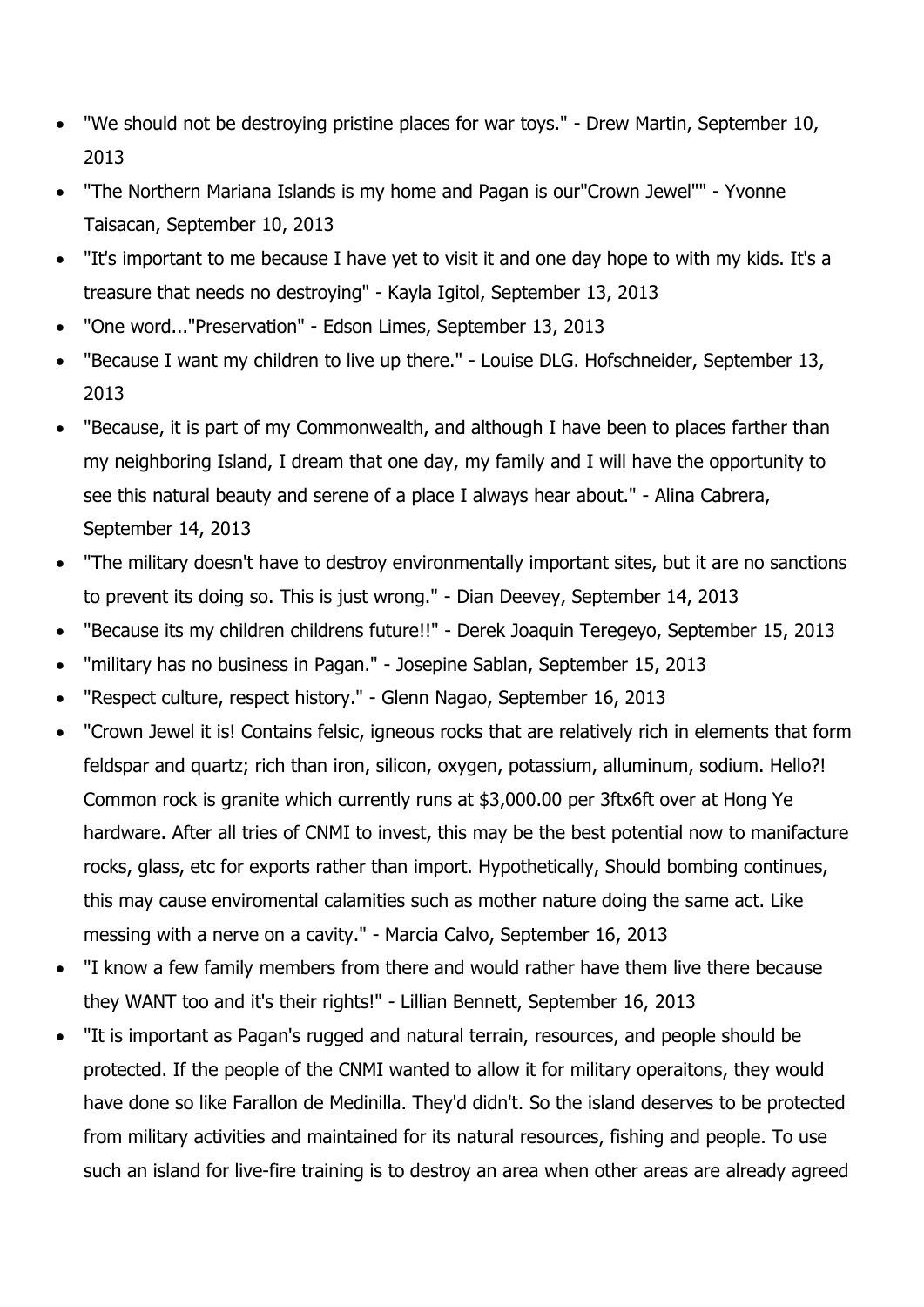to by the CNMI. The military only WANTS more--- it doesn't NEED more." - Robert Torres, September 16, 2013

- "Pagan is Rota\\Luta" Kent Atalig, September 16, 2013
- "Because I've experienced the beauty the northern islands, specifically pagan, has to offer. Turning it into a militarized zone is just wrong and unfair to the indigenous people of the Northern Mariana Islands." - Jose Quan, September 16, 2013
- "It's important because we cheerish our land, the natural produce that grow there, the wild animals that run freely....isn't it enough they are telling us what to eat and what not to eat? If they start bombing there, who is protecting the endangered species?" - jAMES ADA, September 16, 2013
- "It's a part of my life because it lies within the CNMI!" Pete Manglona, September 16, 2013
- "To preserve our islands beauty and it's natural resources." Raymond Diaz, September 16, 2013
- "Its important to me because I love the Environment and I really hate pollution! And Im staying in the MARIANAS!!!!Home is my HOME!" - KC Lynn Barcinas, September 16, 2013
- "I have an obligation to protect the ecosystem for the generations to come." Mary Anne P. Borja, September 16, 2013
- "It's important to me because I do not want to see a part of my home islands being destroyed. Pagan is an exquisite place with its diverse plants and animals and destroying a piece of art would be such a waste. Also, the few Pagan inhabitants would have to find a new home and that would not be fair to them." - Vilhelma Manglona, September 16, 2013
- "Keep our islands safe and inhabitable to our growing generation!" Deanndrea Gonzalez, September 16, 2013
- "This is important to me because I am against the military from using Pagan Island for training knowing it will harm endangered species and affect the most habitable of the northern islands in the CNMI." - Jerrika Atalig, September 16, 2013
- "I have very fond memories of this area and to see it destroyed for unnecessary reasons makes no sense to me." - Frank CElino, September 16, 2013
- "Instead of adding Pagan to its list for target practice, the military ought to stop the FMD destruction. How about another petition to protest FMD." - Jacoba Seman, September 16, 2013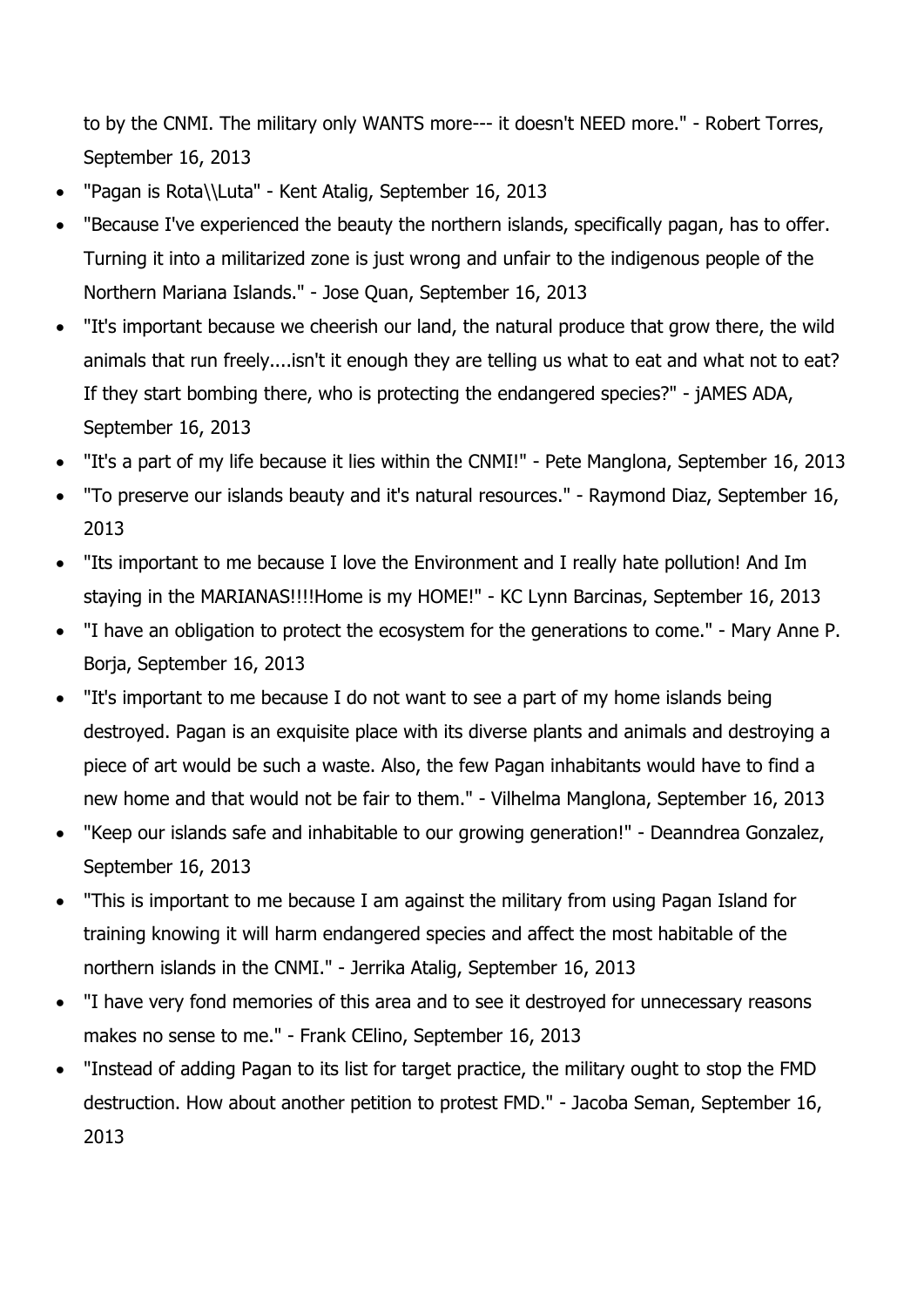- "Why is the United States always looking to remote island nations to do its nasty weapons test? Remember Bikini Atoll? The U.S. is already bombing an island in the N. Mariana Is. and now it wants to take another beautiful island? Enough weapons testing, destruction of land, air, and sea, killing of countless creatures of the air, land, and sea! Once you let the U.S."in", there is no way to tell what"other" kind of weapons of mass destruction will be used here, in our air or in our water. I do not trust the United States govt. anymore. This govt. approves GMO products that destroy the health of millions of its own people. Europe and Asia have banned GMOs but the U.S. still approves and allows it for its own people! Who knows what other kinds of tests will be secretly done in our island waters?! The U.S. Navy is already on its way to killing millions of sea creatures with their latest sonar tests. I do NOT approve of the U.S. military conducting any more weapons test in our island region!" - Carmela Sablan, September 16, 2013
- "I have visited Pagan Island twice and it is one of the most amazing islands in the world. It should be protected not abused." - Martin ZELEZNIK, September 16, 2013
- "We need to preserve our natural resources, not destroy them!" Lorraine Cabrera, September 16, 2013
- "why should we have military use pagan... for what purpose? will it better our island or the people, will it benefit our future will it stop all the crimes that is happen in our island, or will it better for the economic , so before we start selling our island or land to anyone ask why?" - Beverly Ngirmekur, September 16, 2013
- "Because this is my freakin land. You US have other lands that you can use for bombing go elsewhere!!!!!!!!!!!" - Eduardo Diaz, September 17, 2013
- "Many islands have already been sold for testing, we can't let this happen to our home. Please sign and fight to keep Pagan!" - Cayla Sablan, September 17, 2013
- "To keep Chamorro lands in Chamorro hands...stop colonialism." Jeffrey Sablan, September 17, 2013
- "Using a Pacific Island as a site for weapons testing has never ended well for the indigenous people. Why would we expect this to be any different?" - Soleana Demapan, September 17, 2013
- "Because Pagan is a beautiful place filled with resources, that many people can use. Also the island can be for people who want to settle in a quiet and peaceful place. So I say Save Pagan!" - Maricel Atalig, September 18, 2013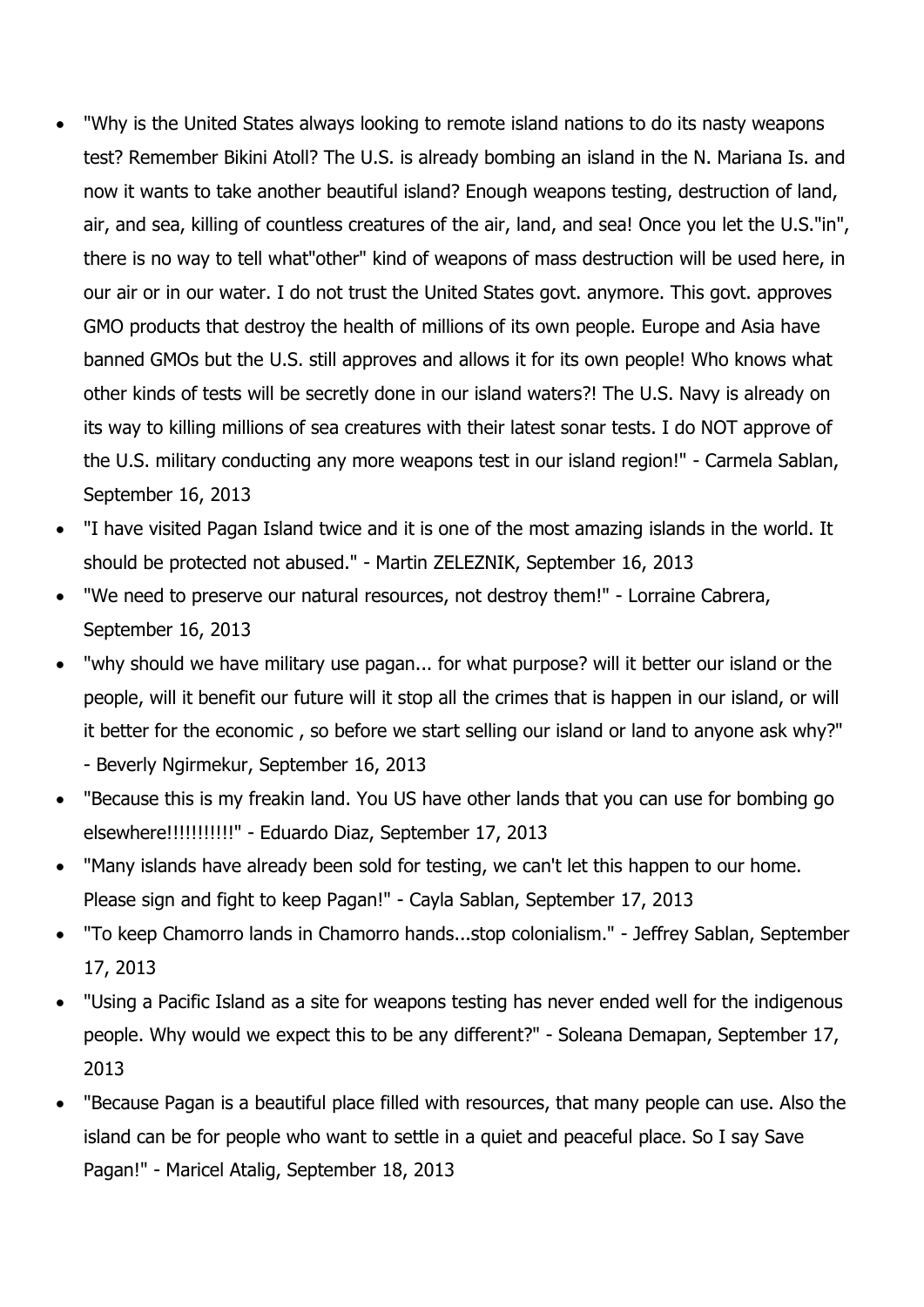- "To help the beautiful island of Pagan." Alvin Jake King, September 18, 2013
- "We still do this crap? Haven't we bombed enough yet?" Miriam Timmer-Hackert, September 18, 2013
- "We must stop destroying the earth. We must stop war and violence and live in harmony with nature. This island is beautiful and must not be destroyed by our military." - Susan Thompson, September 18, 2013
- "Dropping bombs will pollute the island for decades." Jennifer Calkins, September 18, 2013
- "This island is too WONDERFUL to destroy. Continue using an island that has already been destroyed, instead." - Alan Lawrence, September 18, 2013
- "The childish, irresponsible actions of our military, (blowing up stuff to see if our bombs work), is an embarrassing example of our failure to become civilized. This arrogant, thoughtless behavior has got to be stopped." - Phil Seymour, September 18, 2013
- "My uncle was at Bikini. I know what can happen." Carolyn Scarr, September 18, 2013
- "This beautiful place should never be used by the military or any organization that would seek to destroy habitat for endangered species." - Deborah Gavel, September 18, 2013
- "I believe we should preserve the environment as much as possible." Michael Brownfield, September 18, 2013
- "A well trained military is important, but training can be accomplished at any number of locations. The number of pristine ecological environments globally, on the other hand, is declining, and once destroyed, can never be replaced. This island has history, great beauty, and potentially unique ecology and biodiversity. Preserving these is far more important than short-term goals like the convenience of local training for our south pacific stationed troops. Do not repeat the tragedy of Bikini Atoll, once of the most shameful chapters in U.S. Military history." - Jacob Levin, September 18, 2013
- "We bombed Bikini. What are we going to do, tear up another one of their islands. It's stupid & unnecessary. I'm sure there's a island in the pacific that's barren & worthless that can be used." - James Bishop, September 18, 2013
- "I spent 20 years in the Navy and Marine Corps. I am a retired HM1. It is pure insanity to take a perfectly inhabitable island with fresh water sources and good land for gardening that could support a small local community and instead destroy it. We have plenty of bombing ranges in the region. Why waste more valuable land? The world community is not best served by this." - Rob Bagley, September 18, 2013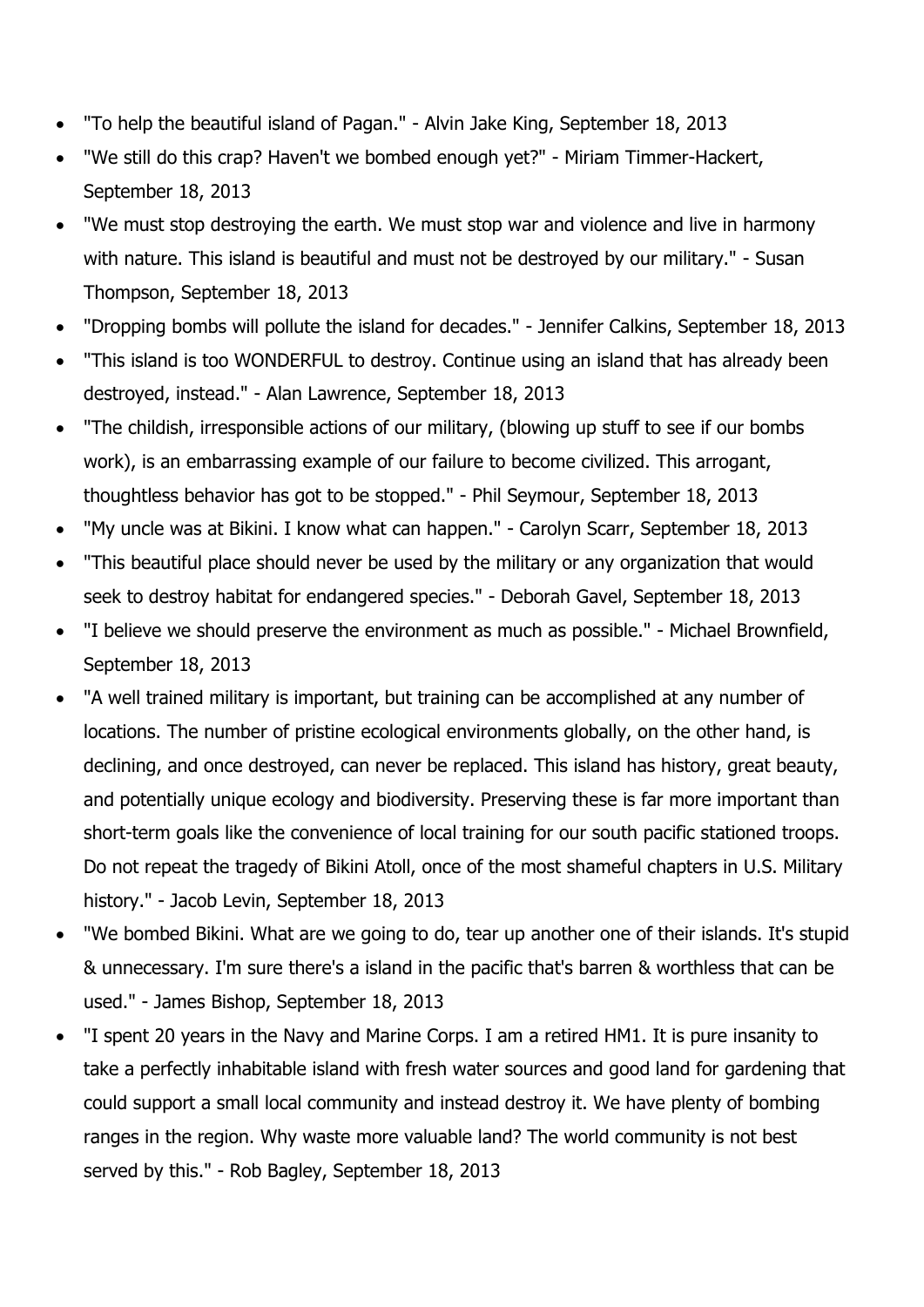- "Preserving nature is important, not deconstruction" stasia yoshida, September 18, 2013
- "Would you allow your home to be bombed, invaded? Are you kidding me!!!" John Chapman, September 18, 2013
- "Weapons have similar characteristics regardless of where they are tested. There are NO valid reasons for opening new testing grounds for any of our armaments." - Raymond Phoenix, September 18, 2013
- "It saddens and angers me that the U.S. still behaves a a bully. What right do we, or any other nation, have to do this? I believe that a basic human right is to be able to live on your own land without jeopardy." - beverly lewis, September 18, 2013
- "Unbelievably stupid! Stop right now!" Carol Oberg, September 18, 2013
- "The destructive insanity of militarism must be stopped. Just look at this beautiful place and the extraordinary species that thrive there. What kind of monsters are we?"We are a virus with shoes" - Bill Hicks." - Mike Willis, September 18, 2013
- "The creatures who call this island home have as much a right to exist as we do. If live training exercises are needed one of the many locations we have already destroyed should be put into use." - Kathleen Wolfe, September 18, 2013
- "Pagan is home to several endemic species found only in the Marianas and also, an island that was once inhabited by my ancestors." - Joshua Villagomez, September 18, 2013
- "We are destroying this beautiful planet at an alarming rate." MaryJaye Simms, September 18, 2013
- "We have little enough wild space left. No need to destroy any more." Terri Moore, September 18, 2013
- "Constant destruction, no matter where on the planet Earth, is devastation to all life. Stop"flexing your muscles" because"you are the US government" and cancel this plan. You still have the opportunity to stop this. As a taxpayer and human of this planet, I refuse to support this project. When will you realize that destroying is not the answer. Many habitats CANNOT be"reclaimed" or mitigated in anyway back to their original state. From creatures too small to the naked eye, to the creatures whom hide for fear of humans--PLEASE DO NOT MOVE FORWARD WITH THIS!" - Vicki Robertson, September 18, 2013
- "haven't we destroyed enough ?" michael fleming, September 19, 2013
- "Is the US going to bomb the Galapagos next?" Bret O'Connor, September 19, 2013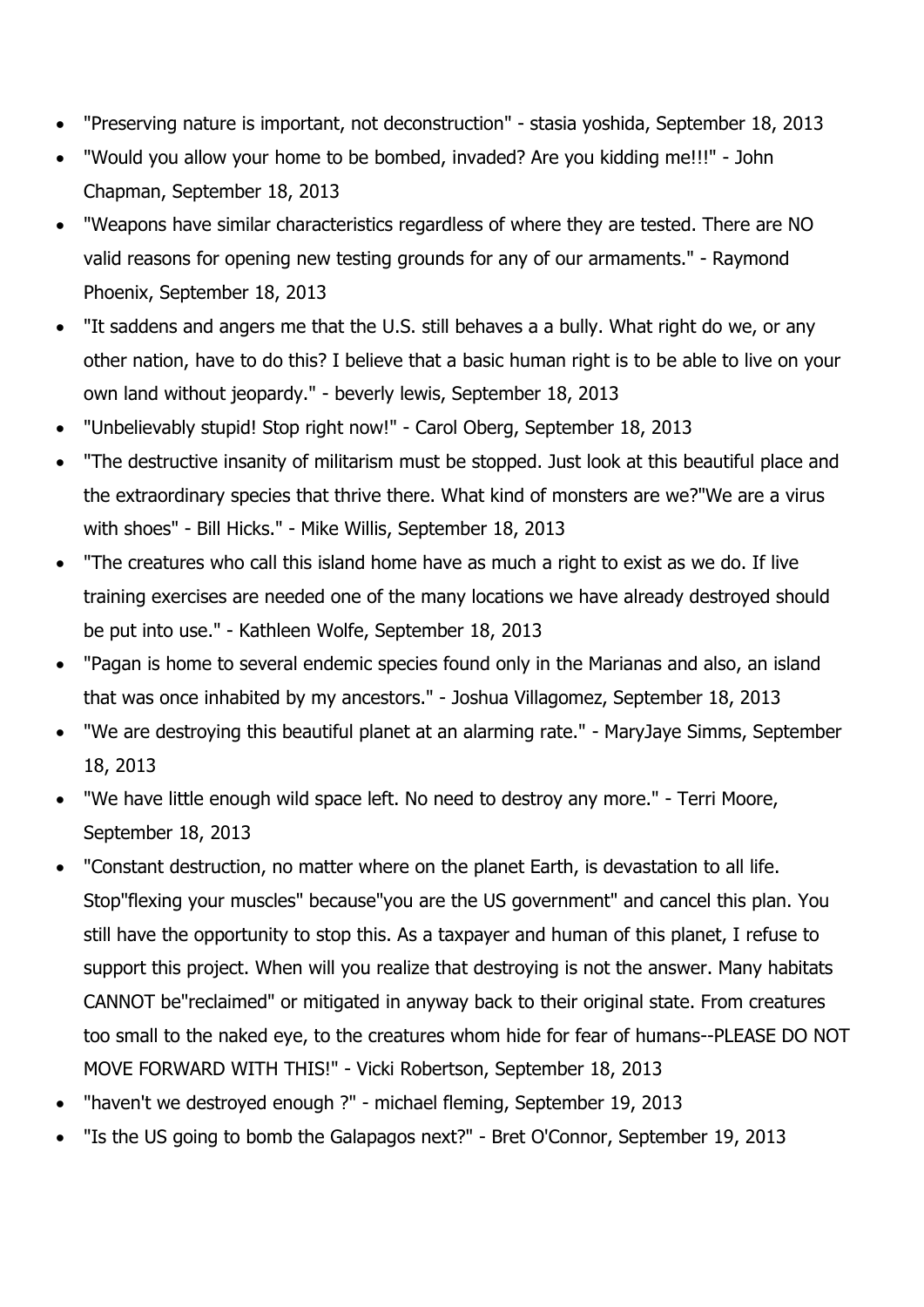- "Its my peoples home. Its our life. Its part of our island chain. Its home to other species that we no longer have. Its our resource. It should be respected like any other peoples home. Why choose my home to obliterate? This island will become useless, uninhabited after using for military exercise. Among all the places in the world, why choose one of the most beautiful places on earth? The Military & the U.S. will definitely benefit from it, and how will this benefit us the people of the Marianas? You are a father, a mother, a daughter, a son, a brother, a sister. You all should understand how that feels to have something taken away, especially for no good reasons. and military excercises is not a good reason for me or anyone just to come here and destroy it. It takes seconds to destroy, it takes many, many years to rebuilt. If you really care & respect the living, its common sense not to disturb it. As a U.S. citizen, its no different from attacking your own country. You have used Farallon de Medinilla for your military exercise, which we were all againsts. Now Pagan. What island is next? This is no different from a terrorist." - Leila Rogopes, September 19, 2013
- "It matters to me that our military should not be bombing beauty and rare biodiversity such as this island which is precious to the people who live there, and to a personal friend who lived there." - Rita Varley, September 19, 2013
- "This is colonialism at its worst. When we can allow a group, whether it is a super power or any other group, to assume the rights on anything to the extent that it feels itself free to destroy it, we are living in the worst sort of dictatorship. With power comes responsibility this is a huge abuse of power." - Julie Razryadov, September 19, 2013
- "I don't like the destruction of a beautiful place and creatures for this purpose. It is cruel." Lenette Beagley, September 19, 2013
- "I am tired of military destructiveness and wastefulness." Lynne Compton, September 19, 2013
- "it is important to preserve any natural habitat this world has left for our ecosystem and basic human morals." - Rachel Cowan, September 19, 2013
- "Peace not war!" Suzanne Walker, September 19, 2013
- "we are rapidly running out of habitable sites as this. we also show extreme arrogance by ignoring indigenous peoples and forcing relocation/abandonment. find another site. lots already exist and are barren due to our short-sightedness." - roger herota, September 19, 2013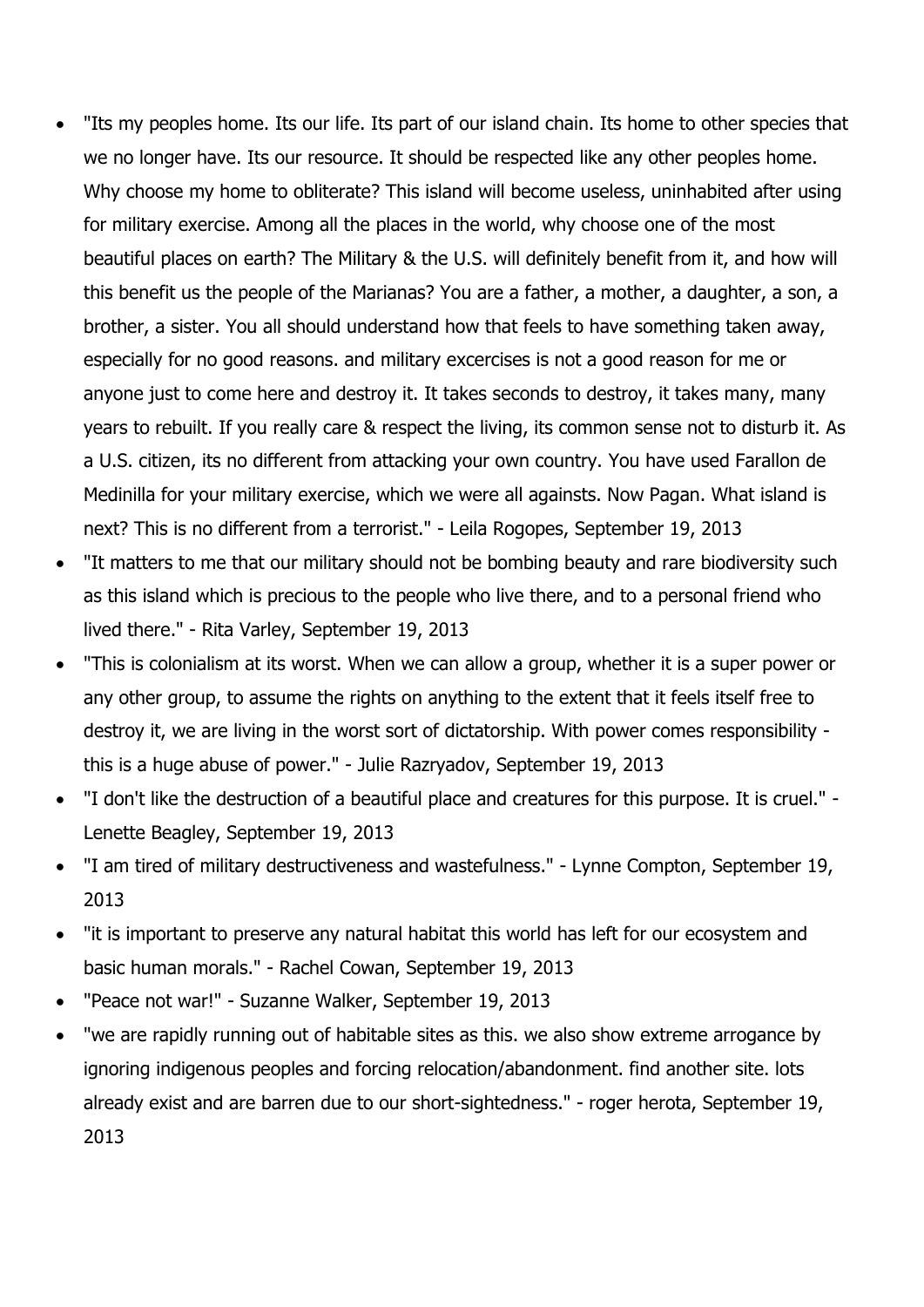- "Distruction of a natural habitat to many living things is wrong!!!" shari withey, September 19, 2013
- "I am a memeber of the Florida Army National Guard and a combat vetran of Iraq and Afganistan. So I know the U.S. military can use simulations instead of live fire exerciszes and also continue to use land they currently occupy for live fire, they do not need more. overuse of live ordinance is a wast of taxpay money as well as unecessay envionmental degregation issue. With simulator technology live fire excesizes are less necessay. They are still necessay, yet not as much, so current sites that are used by the U.S military for live fire should be enough. That is why the military has live fire in areas such as the desert, where there is less enviornmental impact." - Michael Allgood, September 19, 2013
- "The real questions is why are we moving to bomb on this beautiful island? I haven't heard a good enough reason so far." - Stacy Gibboney, September 19, 2013
- "We must learn from our history! What ever the reasons were for bombing Bikini Island was not worth the disastrous and life altering effects the island, the people, and the wildlife/plants are suffering through till this day! Why must we give up another one of our beautiful pacific islands? Why must they take an island so untouched and unspoiled and pollute it with their"live-fire training"? This island is SCARED and BEAUTIFUL! Let is remain as it is!" - Mayumi Ogumoro, September 19, 2013
- "What a waste of both a place and taxpayers dollars. The Military should go bomb something, if they absolutely must, that has already been destroyed. How stupid to pick something untouched. This kind of action is what turns the public away from supporting our military." - Joni Bosh, September 19, 2013
- "This is totally unecessary destruction. Stop the madness." Allison Kateley, September 19, 2013
- "If this proposal is as described, it's utterly inconsistent with the U.N. Declaration on the Rights of Indigenous Peoples, to which the U.S. government has subscribed, and questionable under specific U.S. historic preservation and environmental laws as well." - Thomas King, September 19, 2013
- "Because its part of my home" Joseph Tudela, September 19, 2013
- "Bombing any part of our Earth(Planet) is dangerous and have repercussions." Claude Townsend, September 19, 2013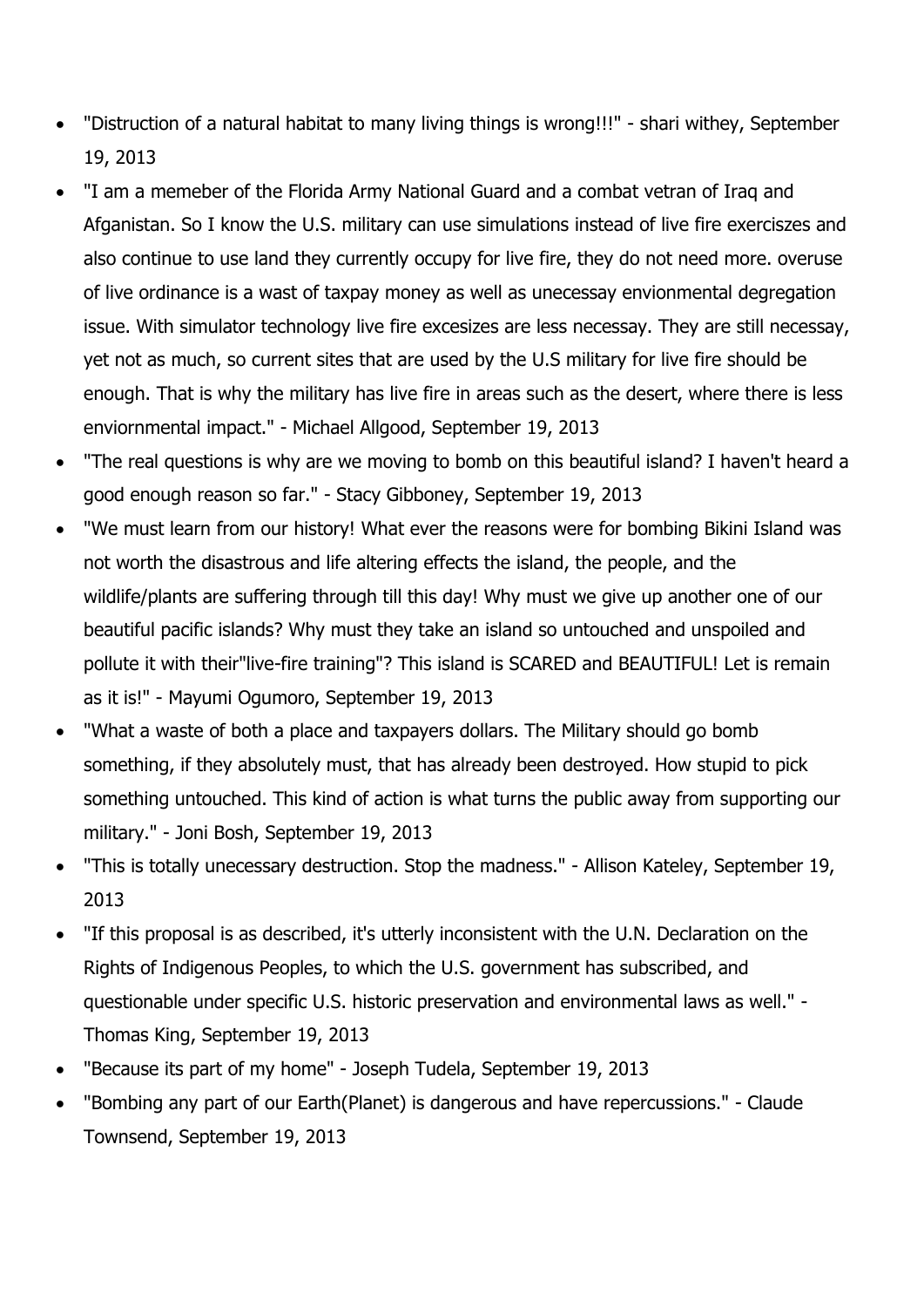- "It is our home. beautiful and does not deserve to be a target." Alisa Emwalu, September 19, 2013
- "There's been enough damage to the Marianas by the Marine Corps and the Navy. Stop it now. I suppose I feel a personal connection to the Marianas. In 1947-48 when I was about 4 years old, my family lived on Guam at a military base. My father was a Marine officer, and this was his second tour on Guam. He had also been there towards the end of WWII. I was one of the first Caucasian children the natives of Guam had ever seen, so I was treated like little royalty. The Chamorro people should have the right to determine the future of the island, not the Marine Corps." - Nancy White, September 19, 2013
- "Having spent time on islands in the Marianas and elsewhere in the West Pacific, I know how unique the biodiversity and cultural diversity of these islands is. These are resources to be preserved, not destroyed. Larger powers need to act like"civilized" societies and respect other cultures and pristine environments. Using up these islands and displacing their cultures to benefit for profit or"convenience" is environmentally shortsighted and culturally unacceptable. We need to find real solutions for the messes we create, not sacrifice others who have less power." - Carol Hopper Brill, September 19, 2013
- "For our kids, and the native people that have lived, love, and cared for the island." Nobert I. Pangelinan, September 19, 2013
- "I am a Chamorro, originally from the island of Saipan, Northern Mariana Islands." Regina Ann Torres, September 19, 2013
- "Mass destruction of any part of our Earth, in the name of"practicing for war," is an obscene consideration! How could any civilized, intelligent Nation conceive such a plan!" - Suzanne James, September 19, 2013
- "The Northern Mariana Islands is home to my family and Pagan is our"Crown Jewel" also home to many species and wild life. To destroy this Island for military practices is absolutely INSANE!" - Leilony Taisacan, September 19, 2013
- "I am Chamoru and this is our land." Scott Naputi, September 19, 2013
- "Because I love the islands!!!!" Stephanie Ricketts, September 19, 2013
- "This is not a good idea." Searsyleen Saimon, September 19, 2013
- "We need to save and preserve the island and it's people." Andrew Crisostomo, September 19, 2013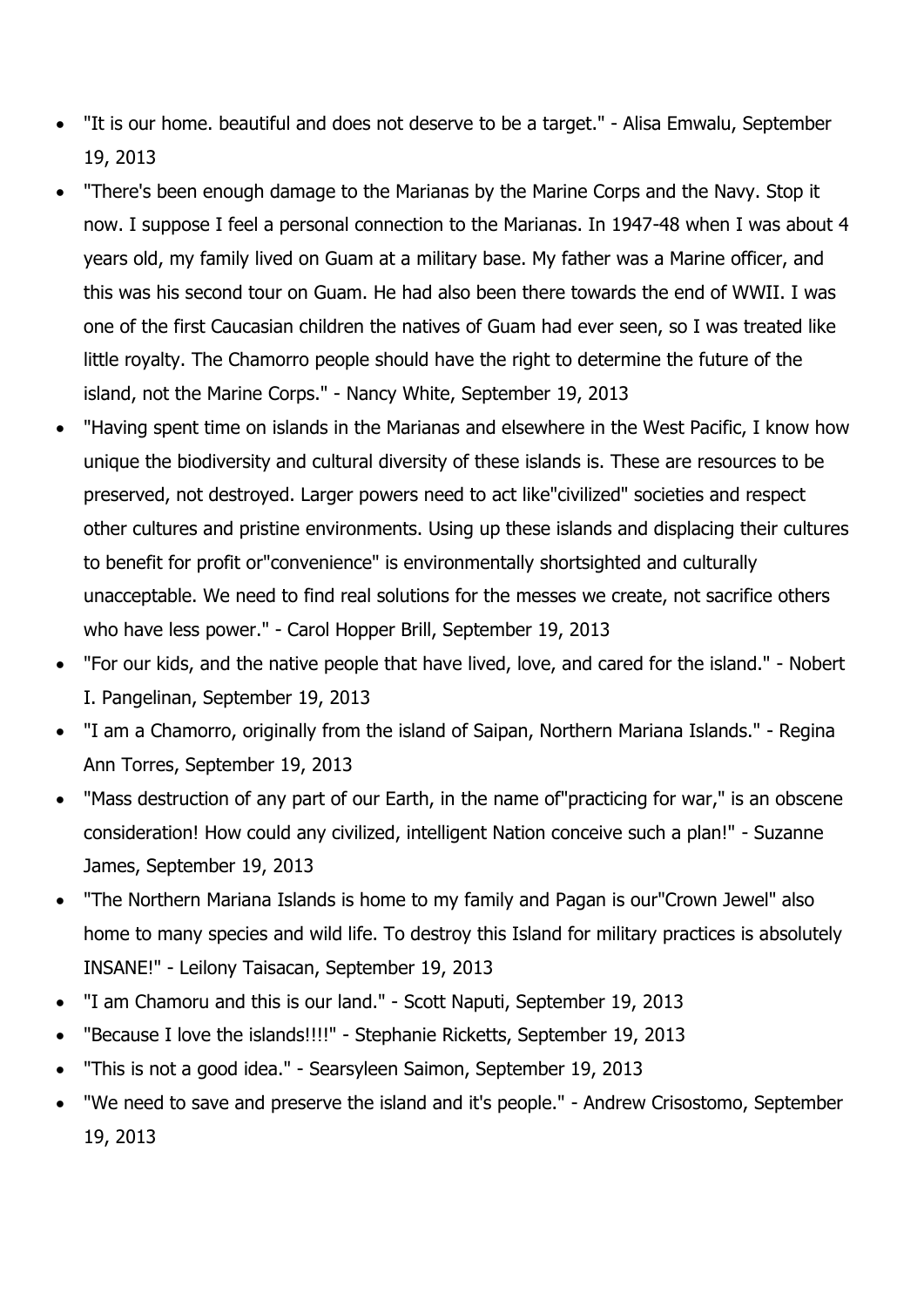- "Its such a beautiful island, My dad originated from the Northern Island and then moved to Saipan." - Shiabe Bok Daga Pangelinan, September 19, 2013
- "There are numerous amounts of animals and species there. pagan island is a very beautiful island that the military would want to wreck and it is not the first." - Ignacio Reyes, September 19, 2013
- "Stop the government/military from taking over the island of Pagan! Stop destroying indigenous species and habitat. Respect the land!" - Feora Cadina, September 19, 2013
- "The Chamorro people should be able to decide whether or not to have it bombed or not. This is a sad example of"eminent domain"... please leave our islands alone." - Stephanie Schilling, September 19, 2013
- "no more destroying islands for the military." shantee brown, September 19, 2013
- "Because the ecosystem needs to be saved. We will all be affected. We must preserve natural beauty that is not polluted." - Jonathan Goins, September 19, 2013
- "This island is part of our Mariana Island chain wherein natural wildlife live. Why do any countries have the option to bomb the natural habitat and natural resources? We must stop this behavior!!" - Maria Espinoza, September 19, 2013
- "The military already has enough impact areas. This amounts to nothing more than sensless destruction" - Jeffrey Eiffler, September 19, 2013
- "ITS MY ISLAND!" zodeanna aldan, September 19, 2013
- "Because I was born and bred in he CNMI .. it was and always be my home." Karen Doctor, September 19, 2013
- "To protect our paradise from the destruction of mankind." Cristina San Nicolas, September 19, 2013
- "I lived on another Mariana island, Saipan. Way too beautiful to eff up by the government! Leave the island alone!" - Karen Pyles, September 20, 2013
- "destroying animals, human culture and the surface of the earth for military training is arrogant, stupid, selfish, repugnant and pathetic." - steve smith, September 20, 2013
- "it's a home to all of the northern islander(s)...and its where you'l find many creatures if you may and animals dwelling there(it's their home )why destroy what mother nature has given us?!!!...... please leave it alone...." - alvina aquino, September 20, 2013
- "I was born on Saipan. Would really hate to see this happen to a sister island!" Melinda Burnett, September 20, 2013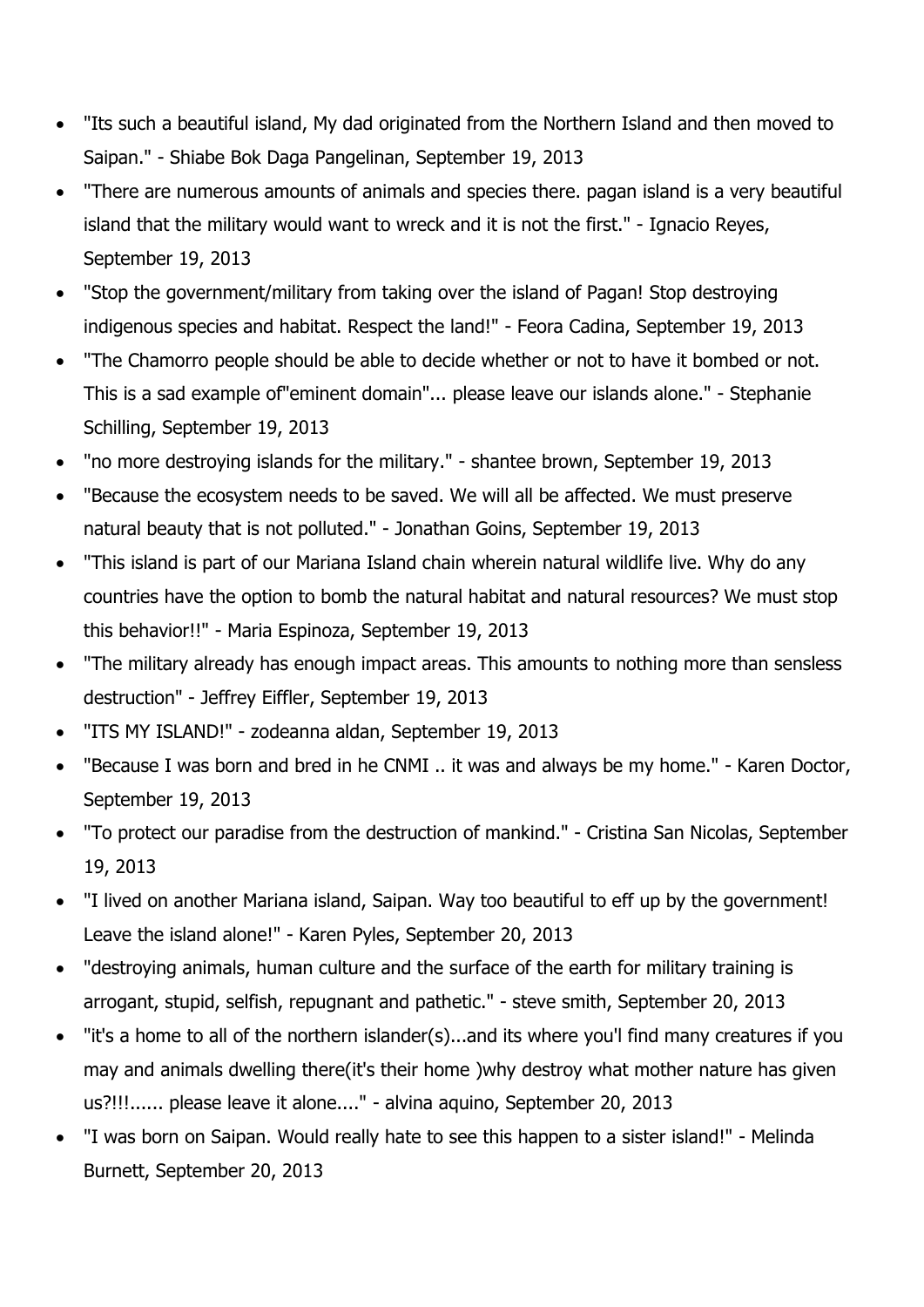- " threatened and endangered species, some of which are found nowhere else in the world" rachel clemons, September 20, 2013
- "The Island is part of my home. It is beautiful. I can't let military exploit and destroy it as they please..." - Ian Romolor, September 21, 2013
- "That any island, but especially one as significant and beautiful as Pagan would be considered for"bomb practice" is obscene." - Robert Hunter, September 21, 2013
- "Because it is my mother's birthplace and she would want us (her children) to keep it away from bad people and because it is rightfully ours!" - Raymond Anthony Kapileo, September 21, 2013
- "We have to save the beautiful nature of this island." Kuntz Kazuko, September 21, 2013
- "Hasn't the US Military destroyed enough of the Earth already? Why not do Live Fire training on islands already destroyed by such practices?" - Alexander Zayachkov, September 21, 2013
- "It's ignoring the indigenous rights of Pagan Islanders, and the devastating environmental impacts that such activity will certainly cause." - KEITH STRICKLAND, September 21, 2013
- "Hell, My father grew up in Paga with his family and it belongs to the indigenious people of the Marianas. The military can use Battle Simulation centers!! Oh its not the real thing??? Go to the States nd bomb there!!! When the military takes over, the fishing areas will be restricted!! Get out of here, we don't need your military in the marianas bombing our islands,we read all about the Bikini atolls and other islands the USA had distroyed and taken away from the indiginious people and resettled them elsewhere!! No one is living in Paga!!! So what! it belongs to the Chamorru, Whoever sold the souls of the people to the United States so they can change from the Federated States of Micronesia to now CNMI.....They can sit on ground zero and catch the bombs.... REALLY....This is what the people get, a right to US passport and live in the USA and the USA does what the hell they want??? USA, take your troops and go to the US mainland and play bombing there, we've had enough of your greediness!! STAY OFF PAGAN ISLAND and the whole pacific region!!!" - Antonio Leon Guerrero, September 22, 2013
- "SAVE THE WORLD" Starost Thorsten, September 22, 2013
- "We have to save Mother Earth!" Kuntz Anika, September 22, 2013
- "Leave Pagan alone!!" Lilikoi Muusers-Litulumar, September 22, 2013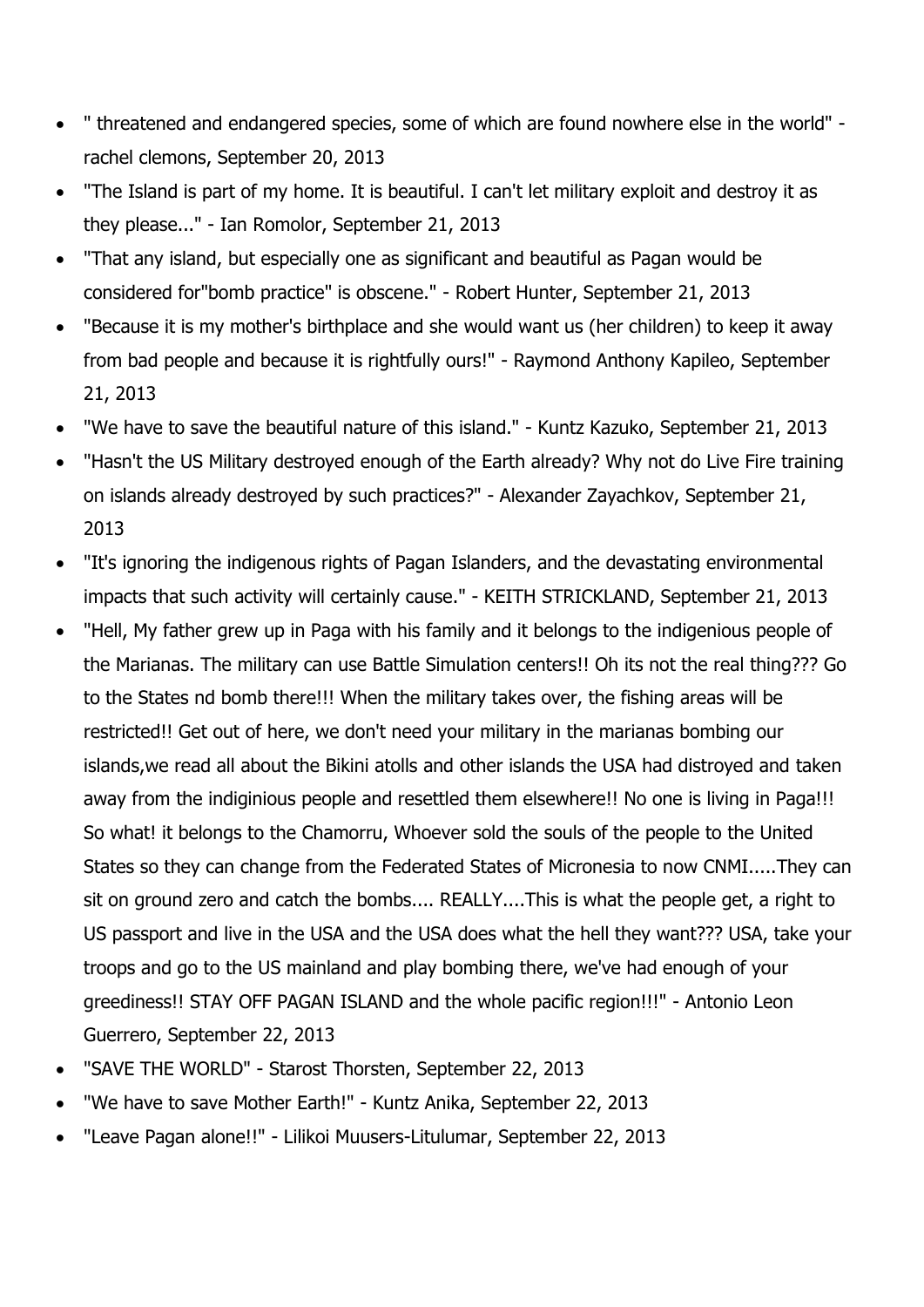- "I can't believe the military is still destroying pristine places!" Robbyn Jackson, September 22, 2013
- "Save Pagan! We all need to save Pagan because the people who used to live there don't want to move back. Why not? They're too fat and happy with modern conveniences that Saipan has to offer. At best, there are four to five people living on Pagan at any given time." - Man Agaha, September 22, 2013
- "Because I am an American and do not approve of what my government is doing!!" Kate Emrich, September 22, 2013
- "Military usage would drastically mutilate and destroy a virtually untouched ecosystem." Nicole Sablan, September 22, 2013
- "The Island of Pagan history has to be respect and let's not destroyed what we have now, cause if destroyed it's gone forever and we cannot replace them, so think about it, and let's save Pagan Island and the rest up north of Saipan cause the environment is so rich, instead of using for military training, let's us it on a better way," - Juan Diego Camacho, September 23, 2013
- "Please DO NOT let Pagan become another Kahoolawe, Hawaii... many years were of trials, demonstrations and protest to get the Island back and to STOP BOMBING!!!! Clean up continues after many years of allowing the Military to destroy an Island and Ancestral places of the Hawaiian People!! Get SMART CNMI dont let it happen to Pagan or anywhere in the CNMI!!!" - Robert Harrell, September 23, 2013
- "As a physician I serve world wide 'cleaning' up the effects of toxic war games in people, the land, air and ocean. CANCERS and other fatal diseases. Please STOP this possible posioning of the world! thank you" - Valerie Lane Simonsen ND, September 23, 2013
- "The father and mother were at one time residence of these islands. These islands meant a lot to the people who were there before the eruption. I love to leave in these islands one of these days. My children and the generation who will follow would love nothing more than to continue what our elders did before then. To the US Leaders in Congress" - 0, September 23, 2013
- "The military does not need to destroy a beautiful island that is home to people who had to evacuate because of the volcanic eruption. The island is their land, their home, and the military can choose a site that is uninhabitable - like the islands they have already bombed." - nancy flood, September 23, 2013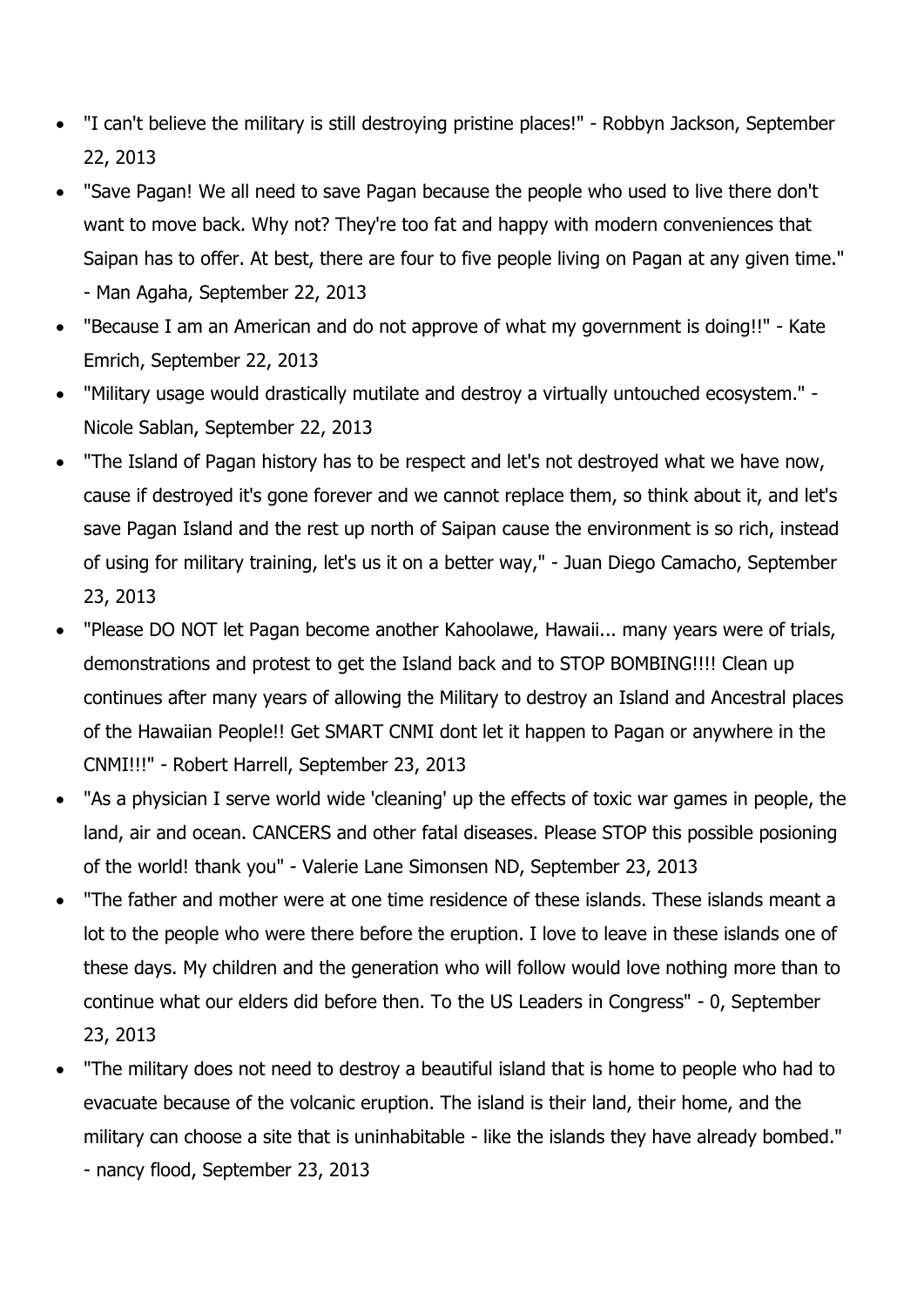- "I worked as a pediatrician in the CNMI for a decade. The local people very much see themselves as from each of the many islands, including PAGAN. While recent volcanic activity has forced residents to temporarily relocate to Saipan, they all feel this is temporary and have every intention to return. This island is theirs, by history, by all that is right. It is NOT appropriate for the military to attempt to take it over and use it as they wish. This island is the property and culture of the native islanders. Do not destroy what is theirs." - William Flood, September 23, 2013
- "Enough trampling on the rights of indigenous peoples." Dawn Wolfson, September 23, 2013
- "Go re-use Bikini Island it will give your troops a more realistic environment to train in." Mario Romero, September 23, 2013
- "Can we stop destroying beautiful islands full of endangered species please?" Joseph Aylward, September 23, 2013
- "It's a natural resource and needs to stay with it's founding people!" valorie szatkowski, September 23, 2013
- "Although I'm currently serving in the United States Marine Corps, the CNMI is still my home and would like to save our islands beauty for our future to see." - Ambrose Ogumoro Jr, September 24, 2013
- "I live here!!" sara Forti, September 24, 2013
- "This area is so unique and vitally important to the intrinsic ecological balance found there." Kaye Grubb, September 24, 2013
- "I support Sea Shepherd and the peac e mov't. If the military goes ahead w this- it will be one more reason to resist them by all means necessary. Let me know what happens. I am a diver!" - david eberhardt, September 24, 2013
- "Beautiful Island needs to be protected from ordnance." Richard Guerrero, September 25, 2013
- "Keep CNMI Lands, In CNMI Hands. The Spirit of our ancestors is in the Soul of our children, the land is our identity of where we came from and where we belong, without it, we will be lost forever." - Coach ., September 25, 2013
- "The people of the Marianas have given much over the years to support the United States, in particular sons and daughters who served in the military. It's time for the U.S. government to back off." - Arthur Meilicke, September 25, 2013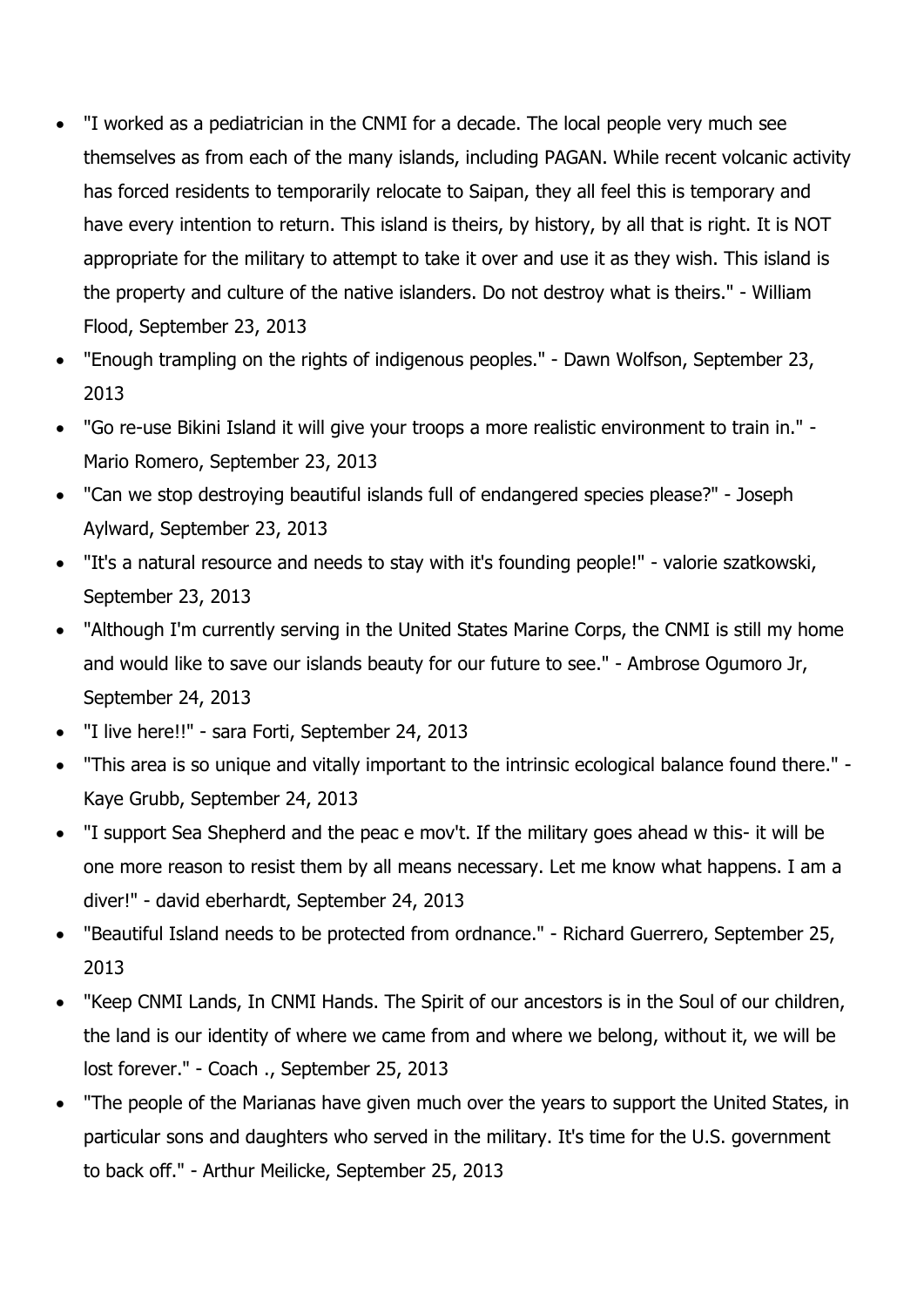- "Its my Nino and his families special place." esmcleebert siten, September 25, 2013
- "love and respect" Freeman Intown, September 25, 2013
- "The youth must take part in the fight to sustain, and preserve." Amada Rabauliman, September 25, 2013
- "Do not destroy Pagan!!" Prescilla Stanton, September 25, 2013
- "My father was born here on pagan island in 1943" Joan Santos, September 25, 2013
- "Because there are families living on the island and the US is just going take it away from them. They aren't thinking about if it were them living in the area. And plus it will effect the other areas near Pagan." - Rhysanne Denise Hizon, September 26, 2013
- "I was born and raise in the CNMI and I want to save all our beautiful Islands from getting destroyed by outsiders. This is our home. Leave it alone and go elsewhere to do your business there." - Nora Torres, September 26, 2013
- "because thats my mom home town" Arlene Ngiraked, September 26, 2013
- "On Guam, we're having issues of historical lands being used for military expansion with 1/3 military bases alone. Some of these sites include Chamorro historical sites. Overall, I know exactly what displacement feels like." - Jiana Salas, September 26, 2013
- "Save an unspoiled paradise for future generations" Greg Morse, September 27, 2013
- "CUZ NEED belong to the people of the NMI." ERNEST CRUZ, September 27, 2013
- "Due to the ecological and historical ramifications. We've lost enough of the world's history and wildlife already." - Tim Stanton, September 27, 2013
- "It is my homeland. I have family members that live there to this day!" Leah Hocog, September 27, 2013
- "My significant other is a native to these islands" rudy campollo, September 28, 2013
- "This is senseless and deeply unjust!" J.V. Connors, September 28, 2013
- "Why should nature be destroyed so that the American Killing Machine can improve their skill at ending life?" - Lee Wimberly, September 28, 2013
- "I've been there and shudder to think our military would wantingly destroy move in and destroy yet another island under the guise of military preparedness. Do No Harm!" - Don Anderson, September 28, 2013
- "Greedy military industrialists will not be content until all that is beautiful is gone. We must stand up and say"no!" - Kerry Bassett, September 28, 2013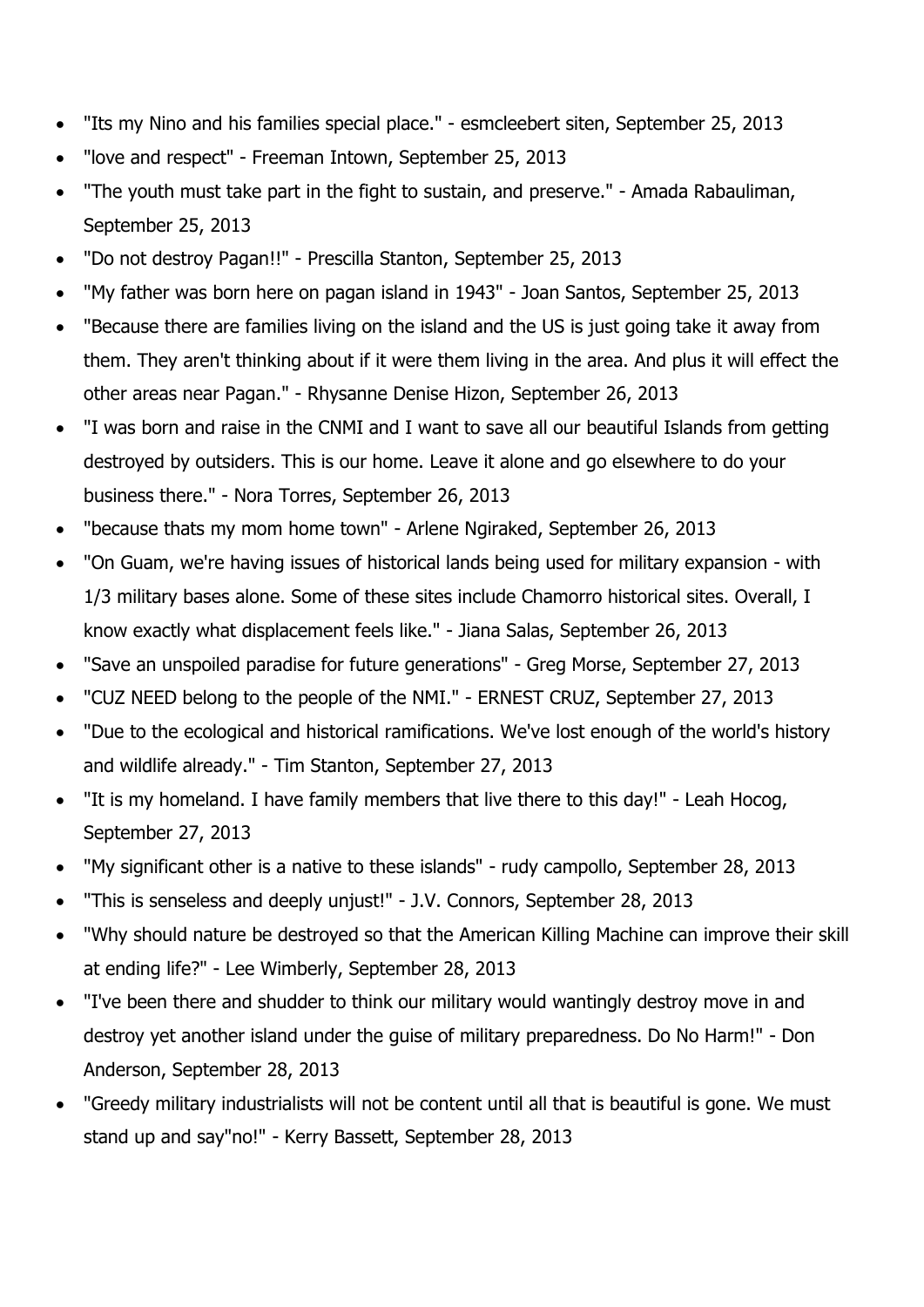- "The U.S. military has no right to destroy this island, a 'crown jewel' of the Marianas and they think they have the right to destroy it?" - Joyce Landry, September 28, 2013
- "part of heritage/culture" Joseph Concepcion, September 29, 2013
- "My Father was born at pagan" Allen Aldan, September 30, 2013
- "Witnessed the mindless devastation and improbability to ever clean up the hazardous waste at Kahoolawe" - Myra Brandt, October 01, 2013
- "why do they need to destroy something so beautiful.. let them use their desserts.. its a perfect area for destruction" - bigmama cooper, October 01, 2013
- "To preserve endangered species as well as the people and their culture." Davina Gumataotao, October 02, 2013
- "My family originate from this island and has many reason for this island to be safe.We have been protecting the chamorro culture and this island would be one of the reason why our people exit" - Bobbie Jean Merano, October 02, 2013
- "It is imperative that the dismantlng of the U.S. military industrial complex begin immediately, as well as other military industrial complexes on the planet, for the sake of Humanity, Earth, and the rightful inhabitants. Peace on Earth!" - Paula Jolly, October 02, 2013
- "Enough of the Earth has been destroyed and polluted due to carelessness and"noble" causes. Enough already, let's not pollute or destroy any more of our world." - Phillis Rosenthal, October 02, 2013
- "I am mortified by the destruction wrought by my government and the US military on Vieques .. the same cannot be allowed to happen here. Please stop this proposed destruction to the Marianas!" - Ellen Holcomb, October 02, 2013
- "The continued destruction of people, cultures and places have names, including" 0, October 02, 2013
- "Saving any amount of the natural wildlife, no matter how small, is of the utmost importance to every human being. How else would you be here?" - Jenny Lauby, October 03, 2013
- "This would be a tragic waste of a unique island home to a variety of species. It would ruin it for generations to come....don't do it!!!!!!!" - Nancy Meany, October 03, 2013
- "Clearly, this is land that belongs to the people and the flora and fauna that are indigenous to it. Enough with the war games on other peoples lands. Enough with the war games on any land." - Mary Claassen, October 03, 2013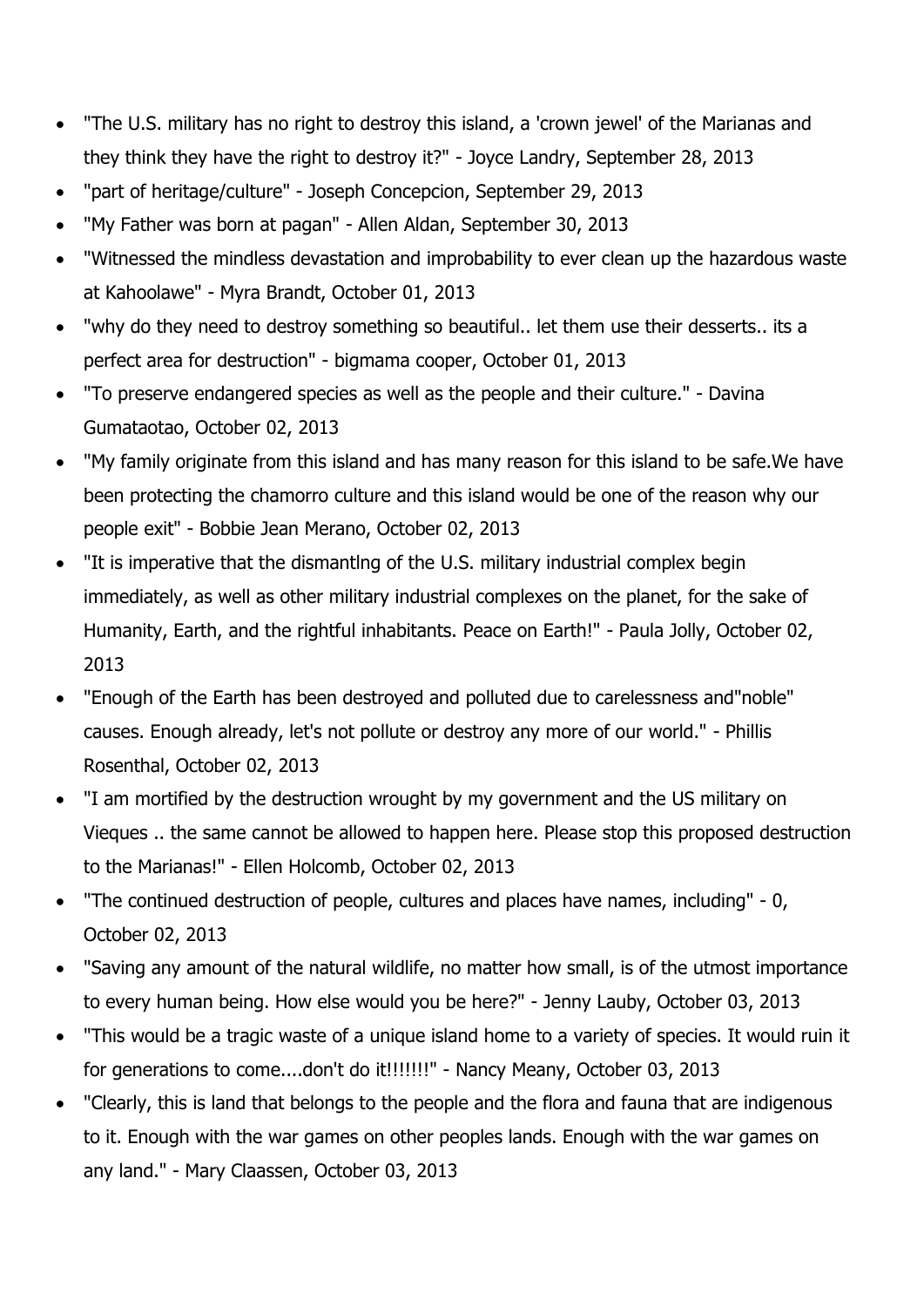- "The U.S. military is responsible for untold destruction around the world. Let's not permit this Pacific paradise to be destroyed also!" - Kathleen O'Nan, October 03, 2013
- "It's the right thing to do!" Jane Conlon, October 03, 2013
- "WE must get away from the military industrial complex that treats rare jewels of nature as expendable trash!!" - susan rudnicki, October 03, 2013
- "to stop the dash to the abyss" ken baer, October 03, 2013
- "Because I have been there and seen its beauty" Bryan Jones, October 03, 2013
- "Stop abusing our precious and fragile islands. The U.S. mainland has more land mass for any military developments and be sensitive to our persistent opposition." - Margarita Olopai-Taitano, October 03, 2013
- "Why are we paying taxes to destroy all beings in a Beautiful Environment, this seems very uncivilized." - Meg Palan, October 03, 2013
- "Have seen the destruction of the natural beauty of the CNMI during my 25 years here. Adding the military damage is truly an insult to the people of the CNMI who were burdened by the devastation caused by displacing the Japanese. At least that effort was necessary to bring about the end of the war." - John Hardy, October 03, 2013
- "How dare you even think about doing this USA you don't need bombing practice, you lot have already bombed the middle east to smithereens, go to hell and stop wasting tax money on this. Stop making the Rothschilds even richer by using arms. Leave this island alone." - Penny Dellow, October 04, 2013
- "The beauty and relative lack of military involvement in the NMI is not just a coincidence. Lets act now to preserve this beauty for us and our children by keeping the miltary out of Pagan." - Daniel Lamar, October 04, 2013
- "Isn't saving beautiful places from Military ruination important to anyone with a heart and a brain?" - Maria Ryan, October 04, 2013
- "This Island is home to ethnic peoples. It is a natural habitat where animals and vegetation still exist. Save it. Don't destroy. The world is getting smaller." - Armida Cook, October 04, 2013
- "So, that people in the north could have a good life." Ld Ogo, October 05, 2013
- "Dont let the military spoil another place Keep them off of this island away from the islanders and the flora and fauna on this beautiful island" - Carol Dibbens, October 06, 2013
- "Born in the Marianas Is..." David Flores, October 07, 2013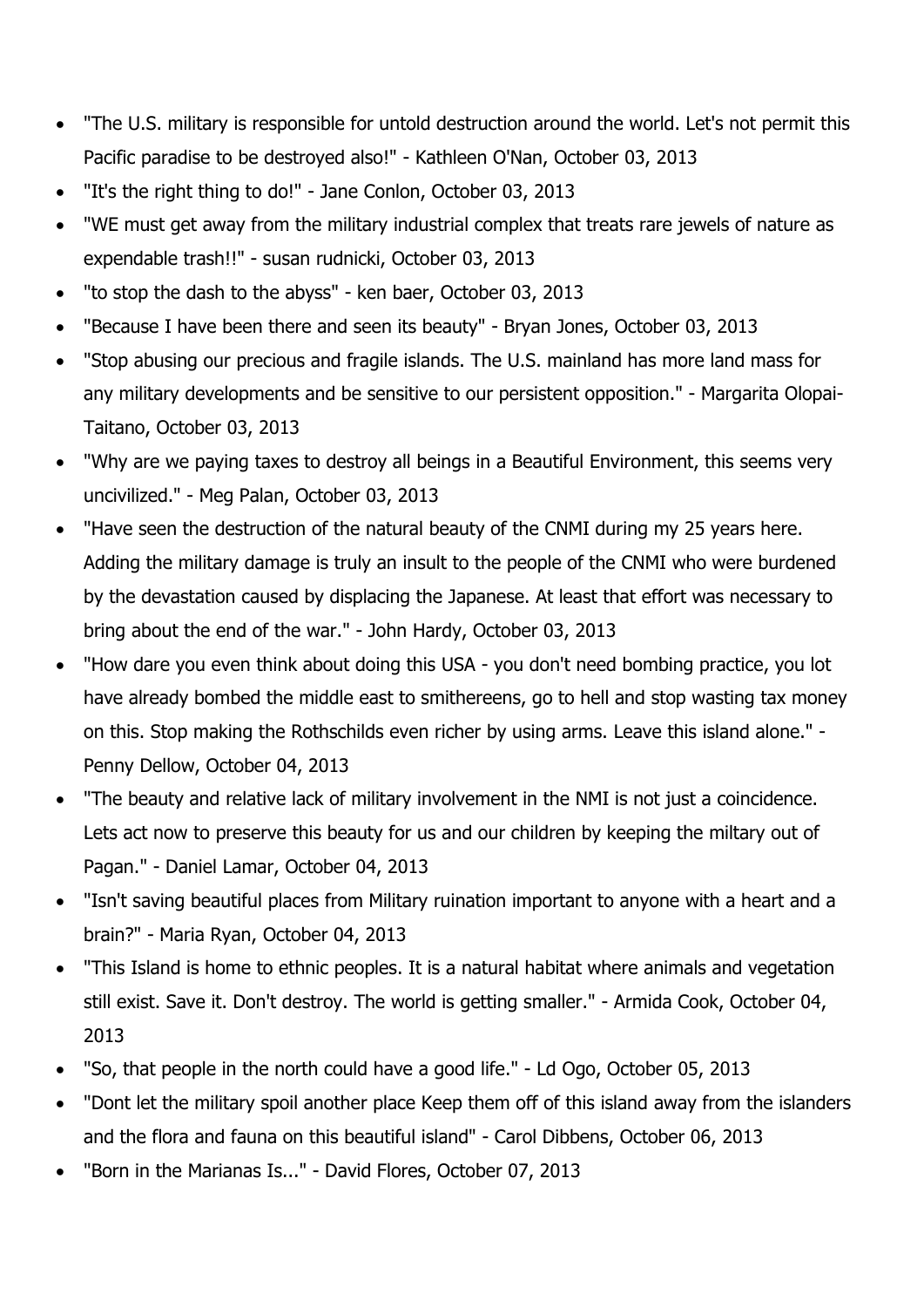- "Our Land, Pride & Culture of Our People" Skipp & Naomi Anthony, October 07, 2013
- "CNMI is my home, don'r bomb Pagan!" Jacquelin Wonenberg, October 07, 2013
- "We are against all war and violence and in favour of reserving te bauty of the earth for its people" - Justin and Anne Morahan, October 07, 2013
- "Because of the animals and plants that inhabit the island, its beauty, and the right of nature to exist undisturbed by military destruction." - Ann Prezyna, October 08, 2013
- "Because Land is rare.in the Marianas." Francisca Kaipat, October 08, 2013
- "It is my home" Leilugh Kaipat, October 08, 2013
- "The Pacific Islands are where my family's from and they are very important to me. American imperialism is awful for everyone but the US government." - Hanna Yangilmau, October 08, 2013
- "I'm half Chamorro" Jacques Christopher, October 09, 2013
- "Military already too big & if they need a place find it in the 50 states not in our overseas lands!" - George Goncalves, October 11, 2013
- "I want to live there.....and the local food" Frank Flores, October 11, 2013
- "The diversity of our planet should be cultivated, not destroyed." Catherine Delnat, October 12, 2013
- "Can't we leave anything alone? Why does everything have to be trashed? Maybe the volcano will have the last say and put us all in our place???" - Dr Margerie Linton, October 12, 2013
- "When will we learn? The war machine has to stop we have to love our oceans and land as if it were our own bodies for without it we would not be." - Vicky Barnes, October 12, 2013
- "You should respectfully save the lifes and the rights of indigenous Pagan islanders. Don't destroy ecological values and use places for training, which are used already for live-fire training. Beware, what's worth to be bewared - our nature, Otherwise you would not be better than the mafia of woodcutters and oilseekers." - Rolf Voss-Allmers, October 12, 2013
- "This island contains a lot of rare plants and animals, and shouldn't be used as a military testing ground. There's so much space in America. If you want to shoot/bomb/explode each other do it there!" - James Star, October 12, 2013
- "what is with the Yanks, destroy because munitions are their biggest money maker and to the hell with the rest of the world" - annette scholfield, October 12, 2013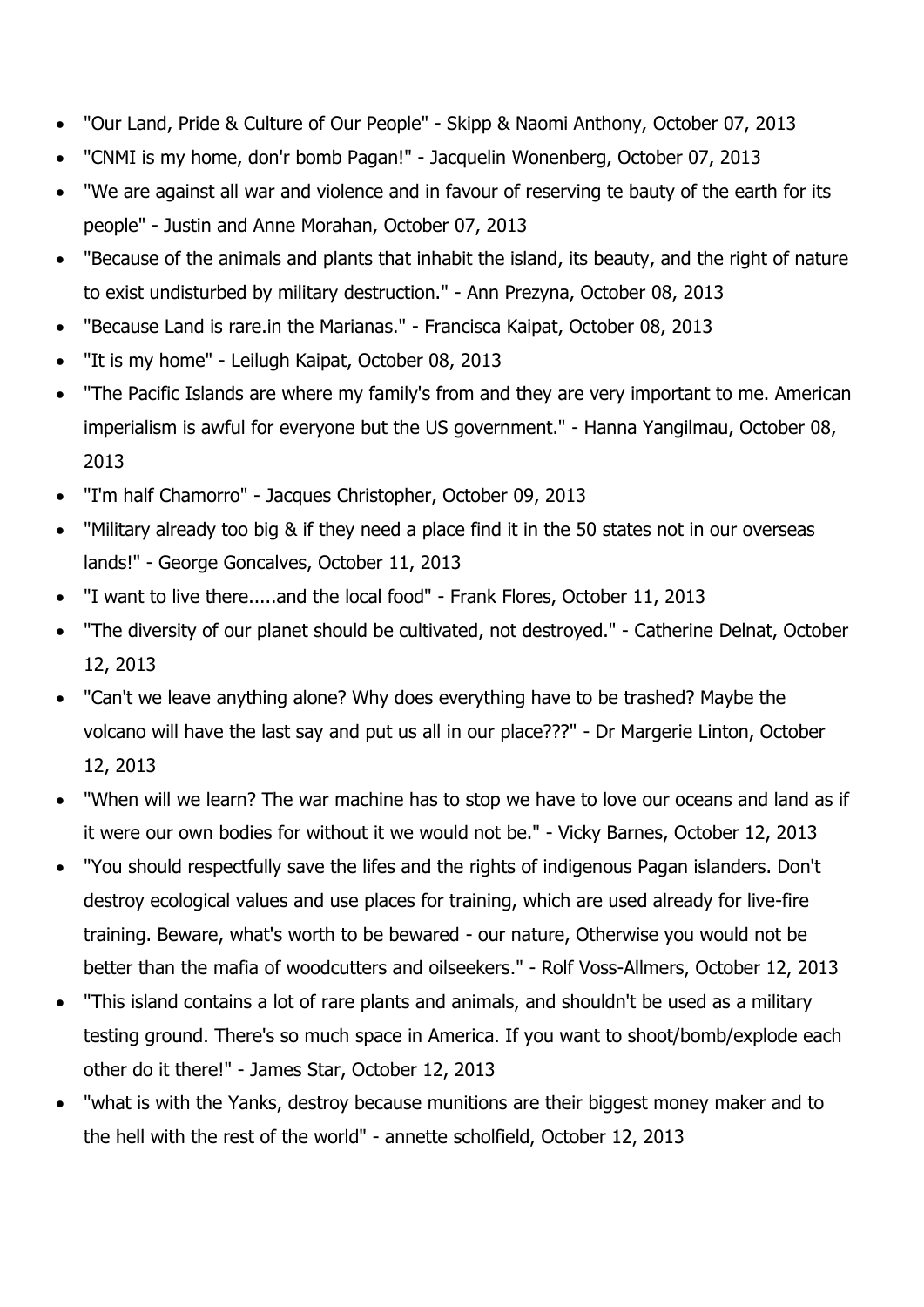- "To destroy a unique and beautiful island, home to many stunningly beautiful animals, wildlife and reefs for the sake of a military training ground is disgusting. So much beauty in this world has been destroyed - surely there must be some places that should be saved from devastation." - Jackie Brown, October 12, 2013
- "Saving nature in all her forms is important to me. We might need Pagan island some day." Kim Siren, October 12, 2013
- "There is beauty here and bio-diversity that must be respected. Turning this island into a desolate toxic wasteland would be criminal." - Loraine Brooks, October 12, 2013
- "The U.S. Military must respect the environment just like everyone else! Leave this beautiful island alone; do not delude yourselves that because it is small and far away it is also somehow unimportant. We care!" - Rachel Lakhdhir, October 12, 2013
- "We are already teetering on the brink of ecological disaster worldwide, and for what? The American Empirialists will stop at nothing to service the military industrial economy, and we must fight this inevitability at every opportunity. There has to be a better way. Such outrageous gaul!" - Rebecca Campbell, October 12, 2013
- "As an AMerican it shames me to see my country, supposedly an icon of freedom and human rights, use our military to trample on the rights of other people" - Marquita O'Connor, October 12, 2013
- "We have to protect and save the biodiversity of the world, since it is the unique planet in the universe having life. Everyone even the military could need oneday these resources. For a sustainable life on the world, we don't need to kill the living beings and destroy our planet." - Nezhun Gören, October 13, 2013
- "The protection of this wonderful island is so vitally important because every day the world is losing more of its irreplacable biodiversity. Where are we going to stop? When there is NOTHING left?" - Peter Ashby, October 13, 2013
- "I love earth, I hate military. Why can't they do their exercises somewere in the desert if they really need to, why destroy a paradise island in the pacific??.. Fuck the US military!!" - Leonardo Hintz, October 13, 2013
- "The islands are only a few square kilometers large. This leaves no possibility for the wildlife an dthe plants to recover after the exercises. We have to stop considering areas with little population to be of no value. As absurd as it may sound areas of high population have less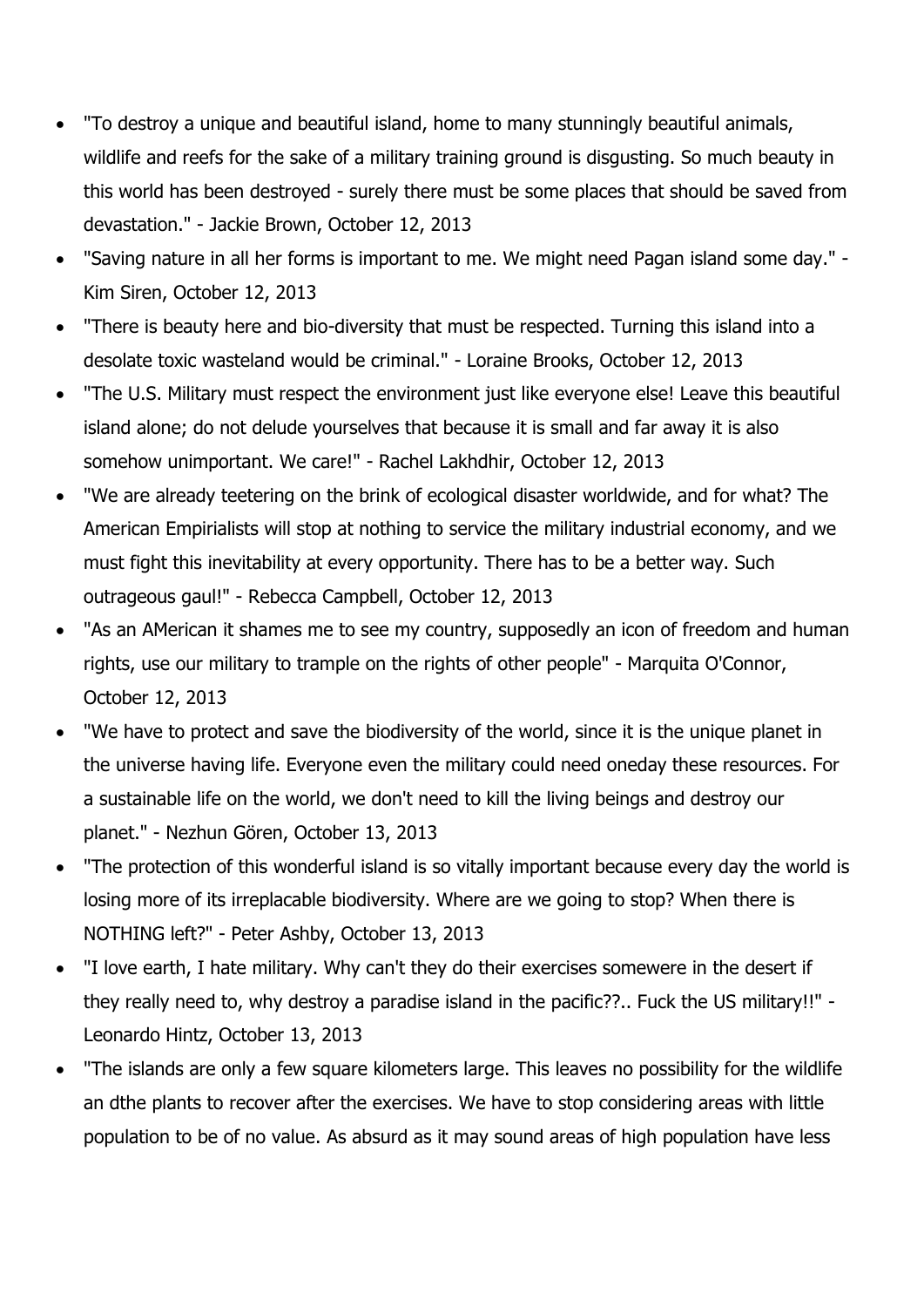value than those because there is little or nothing live sustaining left there. Please spare Pagan Island." - Armin Arend, October 13, 2013

- "If an island needs to be used, use Kaho`olawe or Farallon de Medinilla." Steve Howe, October 13, 2013
- "It is needless devastation of an invaluable and unique place.
- "Please, stop destroying my home!" Karolina Ratajczak, October 13, 2013
- "all living thing need as chance at life beside that GOD placed us here to take care of it" minnie nord, October 13, 2013
- "Stop destroying our planet!" Matthew Wojtkiewicz, October 13, 2013
- "Nature does not need to be destroyed any more! The natives of this island should be entitled to a safe home. How would you people like it if someone forced you out of your family home to destroy it?!" - Ashley Keer, October 14, 2013
- "Because humans destroy precious life and its disgusting and appalling ." zoe clarke, October 14, 2013
- "The military should be ashamed of what they are doing to our planet." Martin Wheeler, October 14, 2013
- "Nuclear testing should not be allowed ever. If USA wants to do military testing, let them do it on American soil!" - Yvette Huysamer, October 14, 2013
- "IT´S IMPORTSNT TO SVE NATURE TODAY" LUIS CASTRO, October 14, 2013
- "this beautiful place cannot be destroyed....." michael crow, October 14, 2013
- "save Pagan not only for us but also for our future generations." Paul Lisua, October 16, 2013
- "Save Pagan." David Selepeo, October 16, 2013
- "We have destroyed enough of the earth. We are no different then the people that lived 2000 years ago. We discovered tech. but not love that you say god has tried to teach people about." - Colette Devine, October 17, 2013
- "The military has enough"training grounds" and"live-fire ranges". it doesn't need to go blowing up unique islands for the hell of it. Clean up your current messes before you go making a new one!" - Christian Brock, October 17, 2013
- "Places like this need to be cherished and protected, not crushed over and over. Life here is occupying it's own microcosm and it must be preserved!" - Betty Monfette, October 17, 2013
- "Because it is environmentally important!" Kathleen Boland, October 17, 2013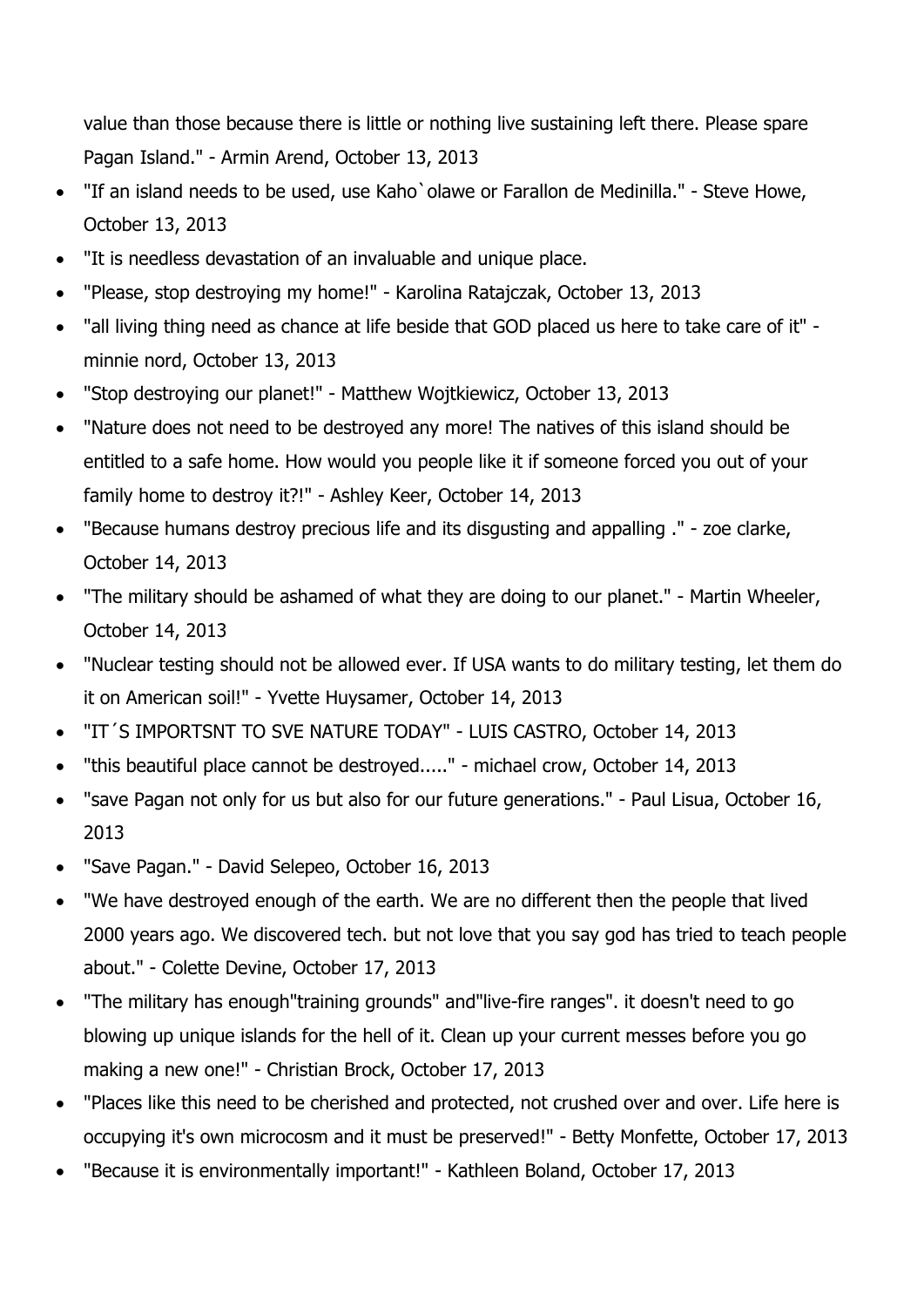- "Aloha ?Aina!" Kealii Pang, October 18, 2013
- "The area is biologically diverse and includes a variety of sensitive species found no where else. In addition, to close the surrounding waters for periods as long as 6-months poses hardships for the local community and especially fishermen." - Julie Leialoha, October 18, 2013
- "What is the point of destroying this beautiful place? The US military has bombed, strafed, incinerated, vaporized, and poisoned more people and places than any other country in the world. It is time for the war on people and the places they live to stop." - Dave Wilson, October 18, 2013
- "Blow up an island you have already blown up." Bill McCracken, October 19, 2013
- "Partly because we promised not to do damage to the island in the original treaty, and partly because it is beautiful and rare..." - Nelda Ikenberry, October 19, 2013
- "This is the only planet we have and we need to take care of it, especially areas mostly untouched" - Peter Midbust, October 19, 2013
- "One must stand up for those denied justice." Larry Phillips, October 19, 2013
- "It is one of only a few natural Islands left in the world that is unpolluted and free of radio activity. The military will destroy this beautiful paradise island only because they can once they get ahold of it what to stop them from doing nuclear test on this island. If Japan is allowed to dump there they will dump their nuclear waste, let them dump on their own soil." - Kevin Nace, October 20, 2013
- "My sister-in-law was originally from Pagan. If she were still alive, I believe she would not want the military to use Pagan as a live-fire training site. Her children are her survivors and they among other survivors should be considered before anyone else because they are heirs to her estate." - Jackie Muna, October 20, 2013
- "It is wrong for the US military want to use an island for training and destroy a beautiful place. There are people who live on the island and they should not be removed." - Jonathan Pitt, October 20, 2013
- "Because we are DESTROYING our EARTH!!!" Ondrea Culp, October 20, 2013
- "This island is full of natural beauty, is a biological treasure, and is the ancestral home to a people. Enough said." - Benjamin Udo, October 20, 2013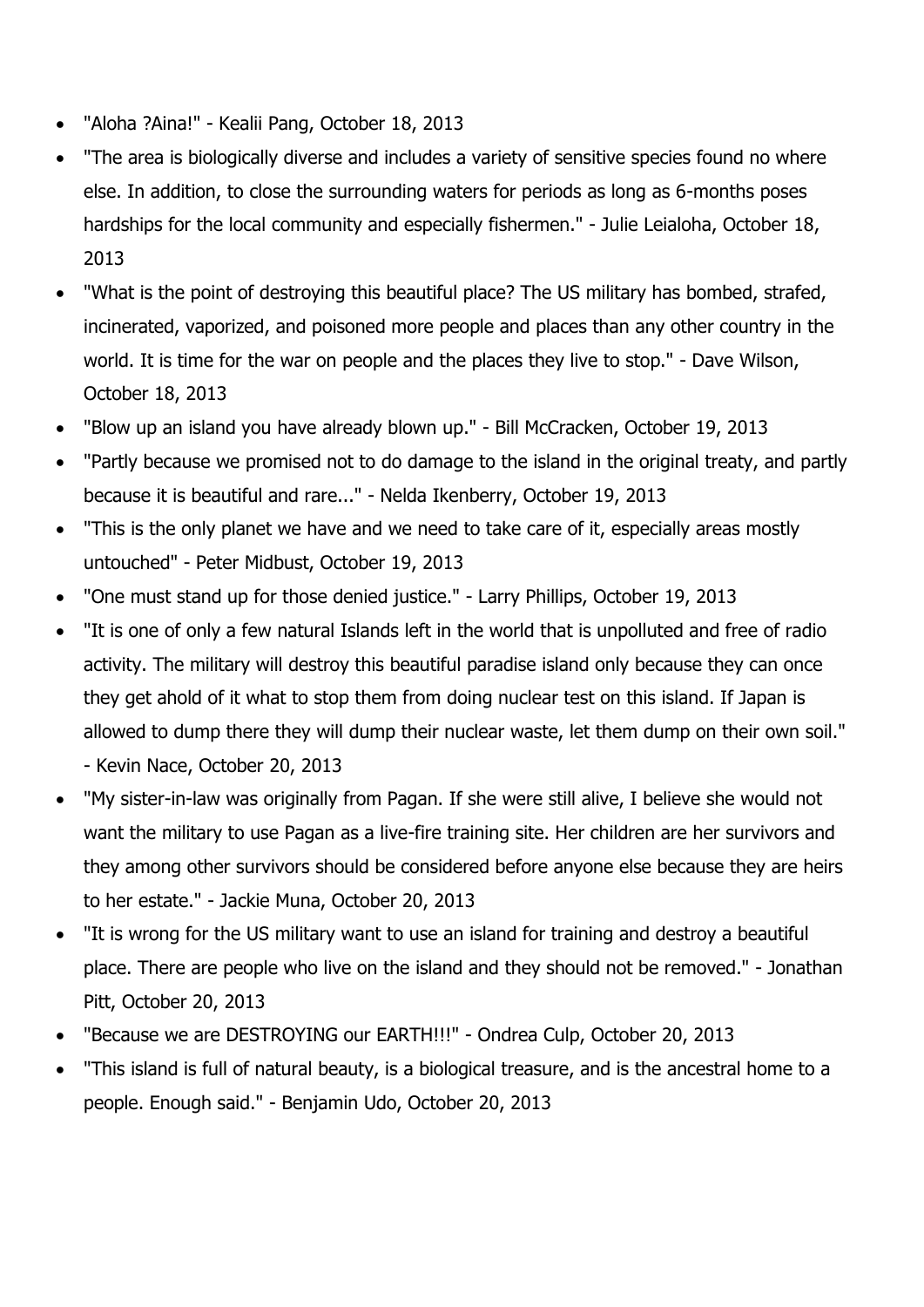- "The US has completely destroyed too many islands. Pagan island is irreplaceable and must be protected from this senseless destruction. The people and all life on the island deserve protection. This military madness has got to stop!" - John Wagner, October 20, 2013
- "I am a native islander from the Marianas (Guam) and am currently off island for school, so i will do whatever i can to support the cause from the mainland!" - Brandon Unpingco, October 20, 2013
- "I am from the Marianas and I don't think the land should be obliterated for military training." - Mika'ele Cruz, October 20, 2013
- "To save my Island." Rosie Charfauros, October 21, 2013
- "I grew up in the Marianas and progress has changed the face of the more inhabited islands. To have an untouched spot like Pagan, essentially a time capsule, is a beautiful thing." - Patrick Bates, October 21, 2013
- "I am a native of the island of Guam and although I currently live in California, if I ever heard of MY hone island being turned into a bombsite, I would be DEVESTATED. I know there aren't any human inhabitants but there are tons of native wildlife to think about. This island is one of the worlds surviving paradises that should be left untouched. One of God's given Heaven On Earths. And also, just 200 miles away from Saipan, a VERY populated island, I'm sure it would have enormously negative consequences for the natives living there. By saving this island, we are in turn saving s population of humans, wildlife, nature, and paradise that we would otherwise not get back" - Michaela Nace, October 21, 2013
- "Two words. Bikini Atoll. The US has done enough in this area of the world. Leave it alone." Susan Ring, October 21, 2013
- "Because the world and its best interest is important to me" Leslie Christison, October 21, 2013
- "As most of you have seen our Planet has been devastated by Natural disasters after another, not to mention the deforestation, Chemical dumping, Air pollution, etc. Islands are our life's breaths since the Amazon has been mostly depleted which use to be 70% of the Worlds Oxygen and now only 35% if that. They are the habitats for birds and other creatures that have had to adapt to human population. All play a very important role to even Survival. I se to live in the Mariana's"Guam" for nearly a decade. I have seen the WW(( photo's of what the Islands of not only Guam, but Saipan and Tinian were completely devestated from the tops of palm trees to the Pitted ground from the bombs needed to be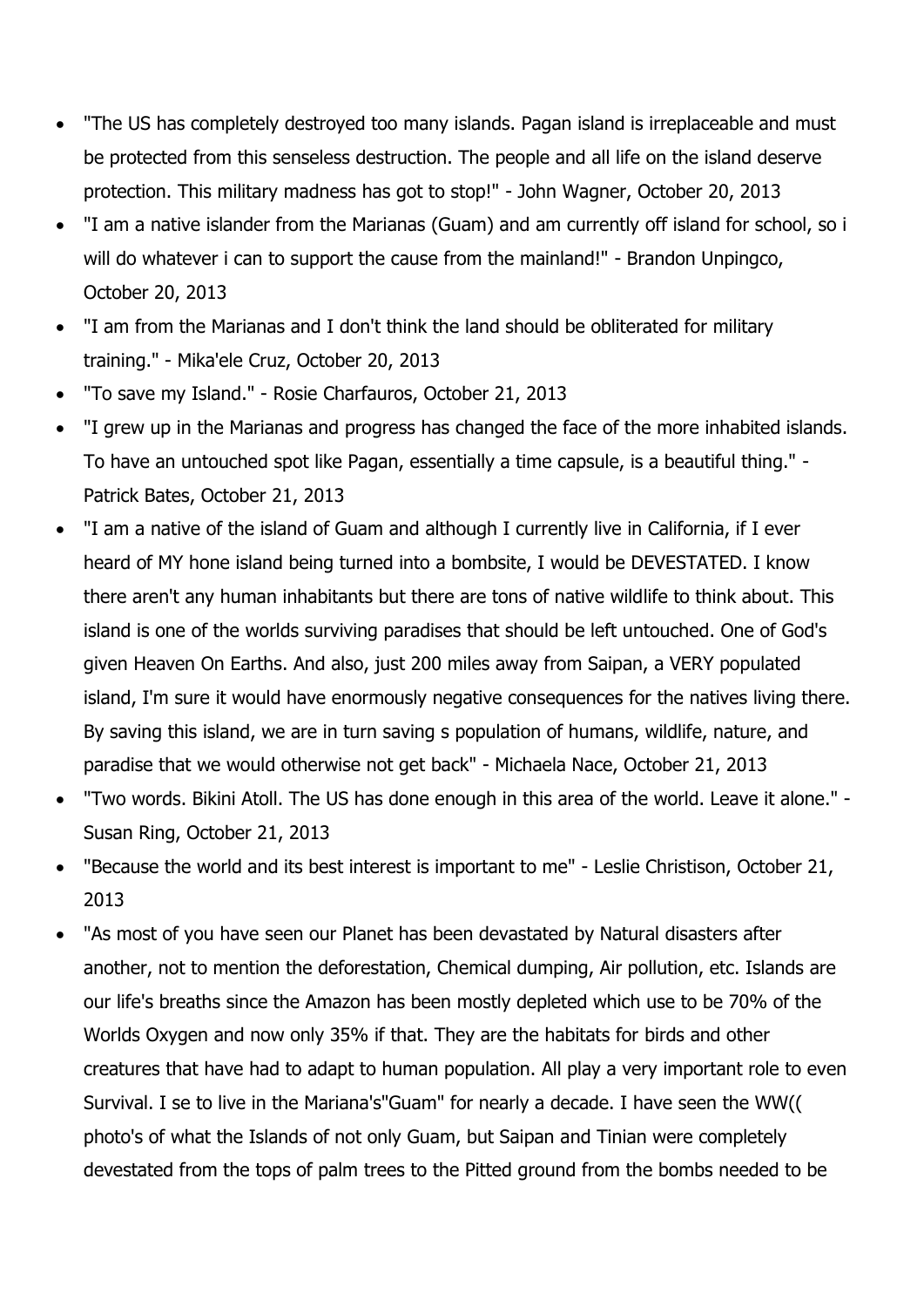dropped then. I believe not only Pagan Island but all the Islands need to be spared! I have a solution to previously military zones already used which is reuse and set up a diorama if you may so it can be used over an over again. I would be willing to share in better detail and low costs to do so. . So I explorer you, please allow us the breathing space, sounds of nature"life" cures to be discovered and the paradises everyone needs in this unsteady World. Thank you in advance!" - Blu Rivard, October 21, 2013

- "Its important to me because pristine land is scarce and we can find other places for live exercises! Dr. Fabian Haas, FRES" - Fabian Haas, October 21, 2013
- "This island is too important to too many species of wildlife! Enough already." Nancy Brown, October 21, 2013
- "As someone who values biological diversity and all that is beautiful in this world, I am disgusted at this plan. Hawaii's native fauna and flora are already so close to extinction (well, the little that's not already extinct)." - Brittany Benson, October 21, 2013
- "LOOK AT IT!" R. B. Richardson, October 22, 2013
- "I have family members who lived on Rogelap and Majuro in the 1960's and 1970's." Paula Lozano, October 22, 2013
- "We should not be living in an era where it is OKAY to destroy our natural treasures simply for reasons of"training." Find more innovative solutions that don't require such senseless destruction." - Seth Patterson, October 22, 2013
- "This is a valuable ecosystem, and can bring far more value in eco-tourism then what will be spent destroying this natural treasure." - Matthew Hyner, October 22, 2013
- "we have done enough damage this has got to stop!" Madeleine Sandefur, October 22, 2013
- "i want our environment to keep living" Brenda Joyas, October 22, 2013
- "Why doesn't the military clean up the planet instead of devastate more land? We want to be a world leader in cleanup - NOT devastation." - Nancy Horne, October 22, 2013
- "We already have enough places for the military to bomb. They do not need to destroy another island!" - Liz McQuaid, October 22, 2013
- "Time to stop wanton destruction of the natural treasures of our world." Penelope OConnor, October 22, 2013
- "The Military is irresponsible and idiotic if they destroy this island for anything weapon related!!!!!!" - Aja Rodriguez, October 23, 2013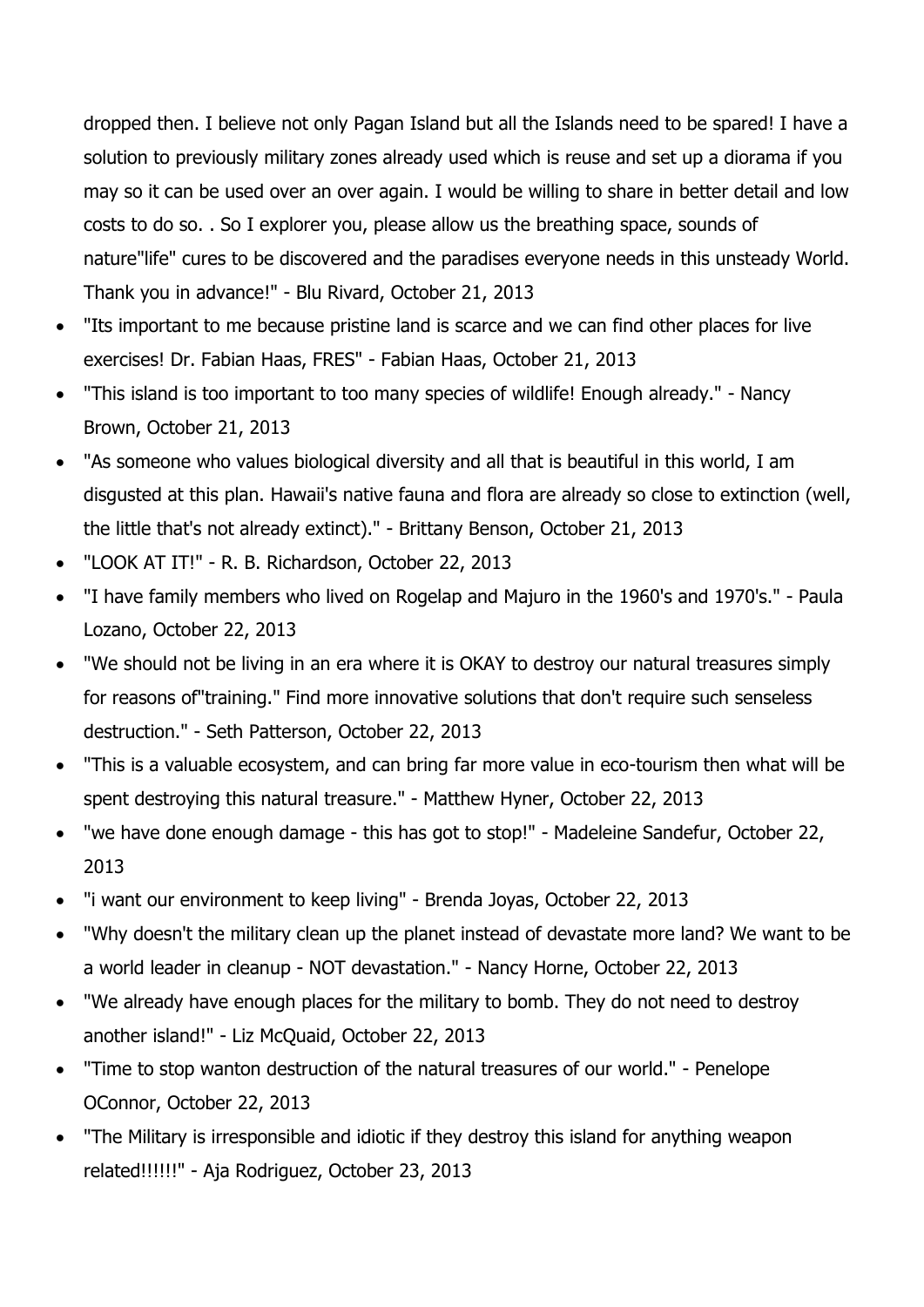- "I can not imagine that somebody would even think about doing such a damage & destruction to our Mother Earth. It is evil and insane." - Inguna Galvina, October 23, 2013
- "I would like my great-grand-kids to have at least a little bit of Earth left to love and explore." - Jennifer Ann, October 23, 2013
- "It would kill the wonderful experience of being in Guam. One of my favorite places on island..." - George Djaboury, October 23, 2013
- "I hate to see more habitat loss of threatened species including the native peoples who live there." - Linda Butcher, October 24, 2013
- "Destroyiing this for no reason (and yes I mean no reason) is utterly absurd and tragic." Laura Cleveland, October 24, 2013
- "Pagan should be preserved as a natural wonder. It should not be destroyed by the military." - David Moran, October 24, 2013
- "I joined PEW to get the northern islands as part of the MTMNM before Bush left office. Now, this is what's happening to one of those islands. It is not a barren isolate location in a remote part of the Pacific. It has cultural and environmental significance and the voice of the people should be respected and not used as a military artillery target by the United States' DOD." - Kimberly Vaillancourt, October 25, 2013
- "The Islands are my heritage, they are my home." Robert Perez, October 25, 2013
- "After living in the Northern Mariana Islands for five years, I consider it my second home. I don't want to see such a beautiful natural resource taken over by the military." - Meaghan Hassel Shearer, October 25, 2013
- "Enough with the bombing of tropical islands." Brad Parsons, October 27, 2013
- "The takeover of lands and waters used with reverence by indigenous people must stop, or the planet will not support human or animal life for much longer." - Lisa Savage, October 27, 2013
- "survival of the planet" Sarah Roche-Mahdi, October 27, 2013
- "The Commonwealth of the Northern Mariana Islands is a small land-limited island nation. Turning one of their most biologically diverse islands into a permanent garbage dump for a wealthy country is an ill-fated and atrocious act." - Gary Curtis, October 27, 2013
- "war is obsolete. you want to continue your practice runs do it in your own country. see how your pop. likes it then. hands off what's left of semi pristine. stop killing everything." - jenny gray, October 27, 2013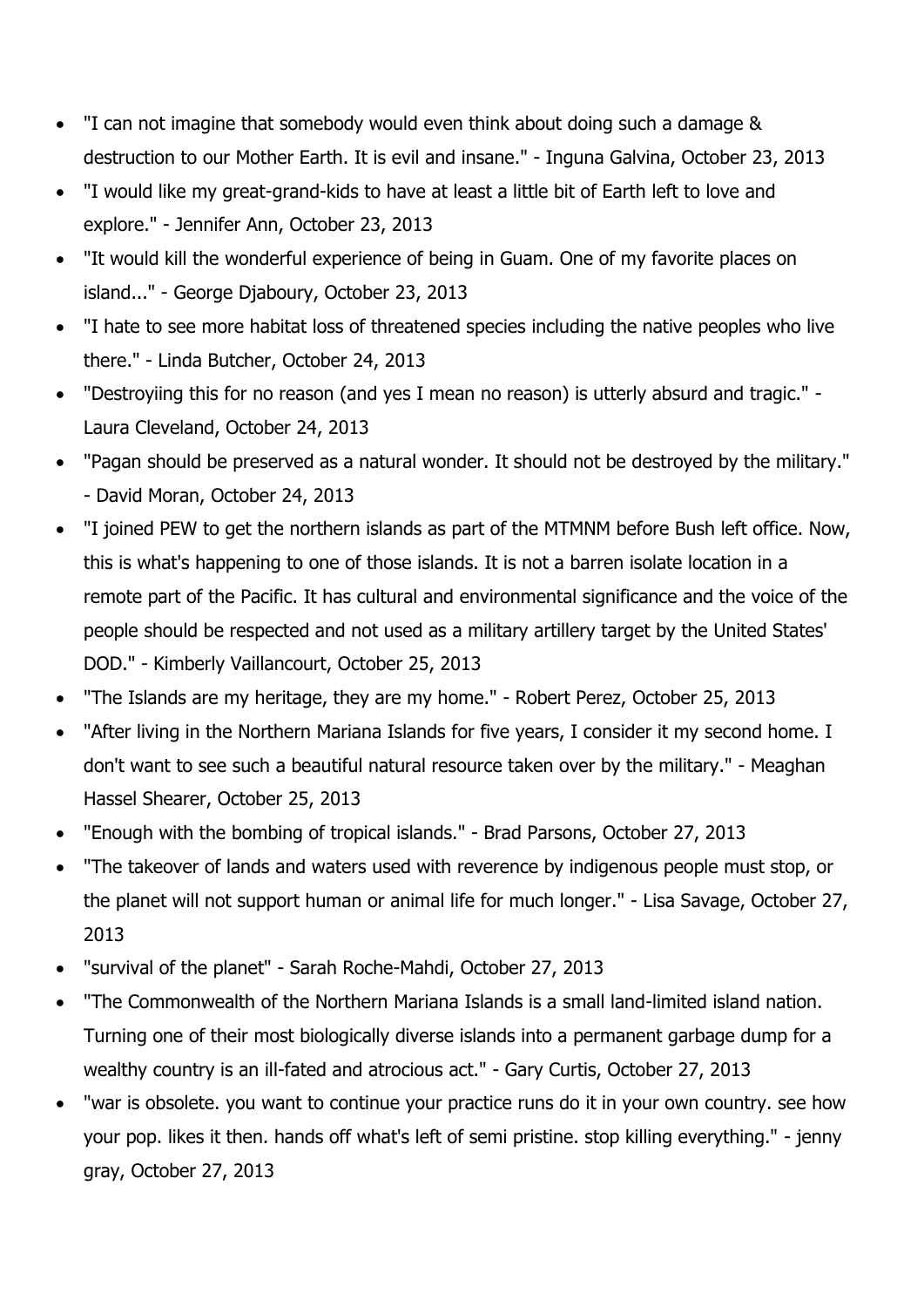- "we have destroyed enough of the earth, time to stop. has largest and most expensive military ever known. they don't need target practice on another environmentally delicate beautiful place." - Steve Clark, October 27, 2013
- "pristine island,don" 0, October 28, 2013
- "Another example of US militarism run rampant." Kevin Martin , October 28, 2013
- "This petition is important to me because the island should be a nature preserve not a bombing range or live firing range." - David Johansen, October 28, 2013
- "It's just so wrong when there is so much devastation already in the world, how can anyone be allowed to do this!" - Nikki Weeks, October 29, 2013
- "Areas of outstanding natural beauty with unique wildlife are becoming increasingly rare. The destruction of yet another such place woukld be a great sin against humanity." - , October 29, 2013
- "Please stop destroying the mother earth. The place is much more valuable and important than those meaningless military activities." - Ng Yue Hua, October 29, 2013
- "This is senseless violence against other beautiful creatures and is a violation of the rights of the human beings on the island. There comes a point where I have to wonder if certain men on this planet just enjoy destroying things. They should be stopped." - Erin Nix, October 30, 2013
- "Keeping nature alive!" Leen Celis, October 30, 2013
- "Enough damage to our world ..FOR WHAT ?" Elaine Leslie, October 30, 2013
- "has the world gone completely mad??? that this is even contemplated???" Alison Burnard, October 30, 2013
- "Seriously, have we not had enough of blowing places up and destroying the environment in the name of some perpetual war so that a few people can make a killing ... literally. Is it not time that we as a species evolved beyond our childish behaviors." - Samyo Dalgarno, October 30, 2013
- "world peace" Yee Yiklim, October 31, 2013
- "Studying indigenous people and Western colonialism has alerted me to the lack of justice and still current un-fairness still experienced by many groups affected by the Western colonial expansion. This is wrong! The US should not be bombing the island for practice!" - Patricia Appleyard, November 01, 2013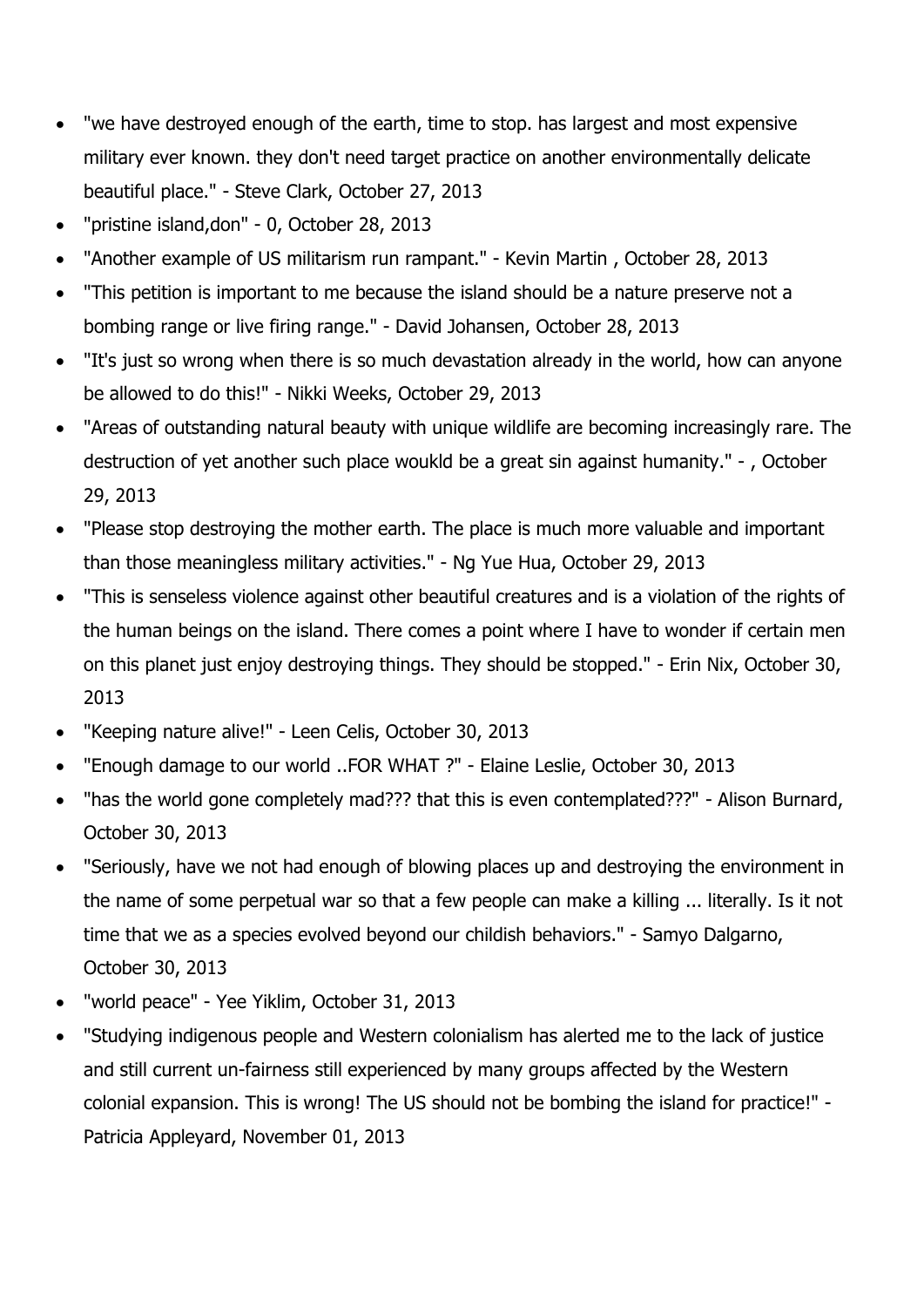- "There are plenty of other places that can be used. Once this is destroyed it will never come back." - Kathryn Dunigan, November 01, 2013
- "I am a"Conservative" and even I think that we must STOP destroying the Earth" Donald Gindelberger, November 01, 2013
- "It is a unique place. there are plenty of other things to bomb why there???" Joe Parrette, November 01, 2013
- "Why, there are plenty of suitable areas already used by the military in the USA?" Barry Page, November 01, 2013
- "life and beauty" Lynn maust, November 01, 2013
- "what a fucking waste." rick pinch, November 01, 2013
- "Absolutely crazy to destroy an island that offers so much to humanity. Insane is probably a better word to describe this atrocity against peaceful people, fauna and flora. Back off America and be responsible in the community of man and its inhabitants!" - George McIntyre, November 01, 2013
- "Please don't blast another unique biodiversity home to pieces!" Jennifer Renton, November 01, 2013
- "Do you need to ask? Isn't it obvious, rational, and moral to consider all life to be sacred? Aren't there already too many destroyed places where they can play their mad games without further damaging the life support system?" - William Hailer, November 02, 2013
- "It is a disgrace that an island like this would be destroyed." Gerald Patrick O'Bryan, November 02, 2013
- "Haven't enough places of paradise in Oceania been severely environmentally damaged, if not destroyed in some cases?? This would be outrageous violation of the island's native inhabitants, and an environmental catastrophe!!! I am not opposed to the U.S. Navy's need to conduct training exercises, but NOT IN THIS WAY, AND NOT HERE!!! YOU HAVE OTHER OPTIONS, NAVY!!! AND YOU DAMN WELL KNOW IT!!! Hasn't the U.S. caused enough environmental and ecological disasters in the Gulf, Caribbean and the Pacific by now ??? When will it STOP???" - Lilly R., November 02, 2013
- "Wild life is SACRED!" Laurs Rodrigálvarez, November 02, 2013
- "Because if it is really necessary to do these kinds of exercises they can find much more desolate/non-living targets. What a waste! Completely stupid plan." - Michael Fantuzzi, November 02, 2013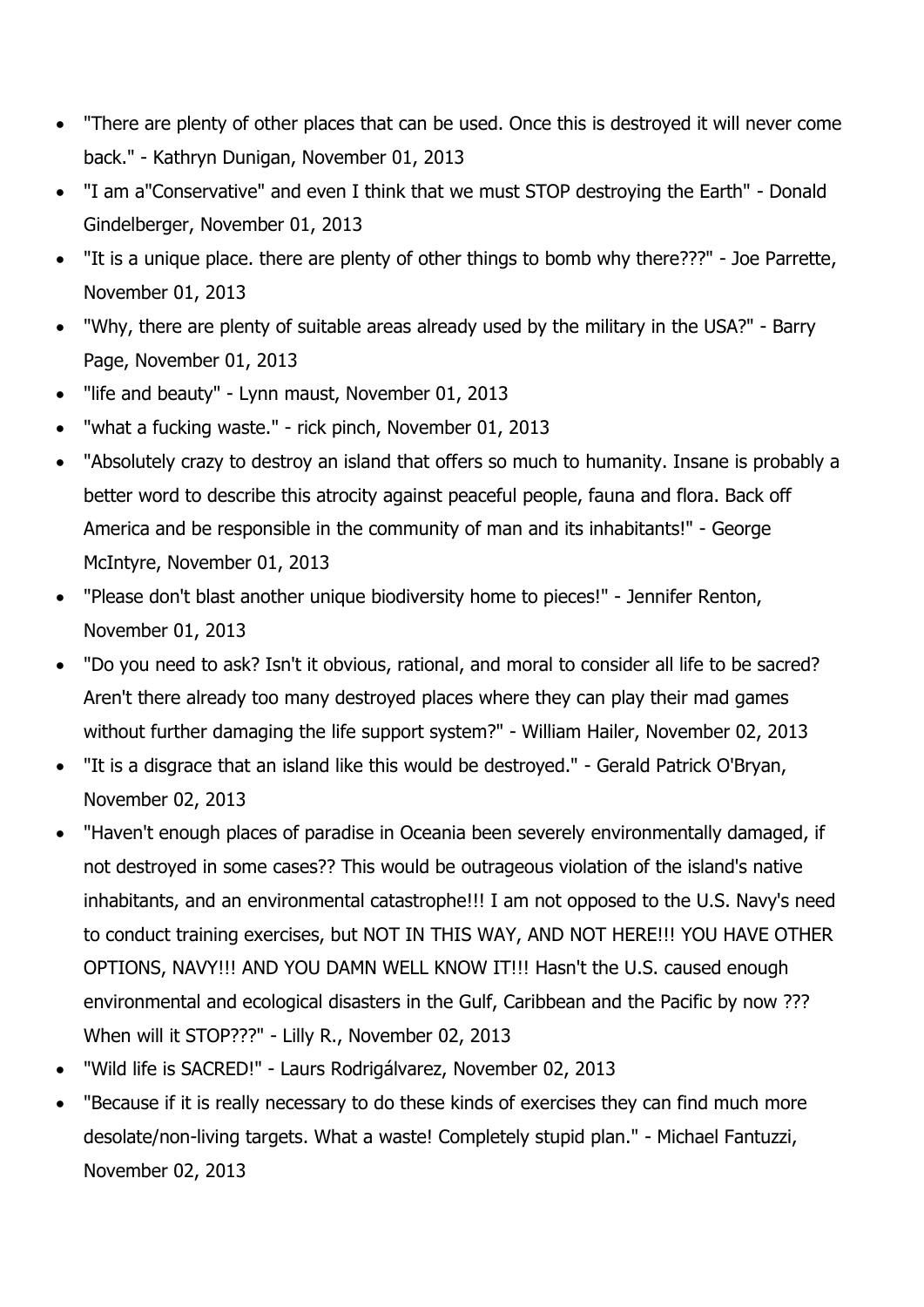- "The beauty in the earth is important to me." Gail Caiola, November 02, 2013
- "We destroyed part of the Marshall Islands to test the atom bomb eighty years ago, and we are still apologizing for it. There is a sizable comunity of Marshalleese, whose home we destroyed, living here in Arkansas. They don't fit here, they are unhappy and make their neighbors unhappy. Learn from our mistakes. Don'd destroy the homes of Pacific Islanders. There is no good place to do these tests and exercises. We cannot afford to spend so much on the military, in any case. Our government should look for more peaceful, more sustainable solutions to our international problems." - Doris Dehne, November 03, 2013
- "It is completely unncecessary. There are many ways to test weapons systems without destroying a unique ecology." - John Crawford, November 03, 2013
- "we need to protect our island for our future generation" MELISSA DIAZ, November 05, 2013
- "the military industrial complex had lost its mind!!!NO punishment or accountability for destroying the last sacred places?????" - ADRIENNE KOVACS, November 05, 2013
- "Is this a real question? why do i think a beautiful place with thousands of wild life in danger should not be poisoned?
- "War and the makers/supporters of war (militarization) can only do 1 thing" 0, November 06, 2013
- "The same thing happened to the Hawaiian Island of Kahoolawe years ago, until a caring group of individuals stood together and demanded that the bombs stop being dropped. Now it is in the process of being cleaned up and transformed once again back into a haven of beauty. Enough of the devastation and destruction already. It's high time to bring protection back into a sensitive ecosystem and allow LIFE to flourish once again. Go drop your bombs and blow up things someplace else and let your conscience be your guide (if you have one)." - Brent S, November 07, 2013
- "We must save this sacred place." marianna pinchot, November 08, 2013
- "With out our land and ocean we won't exist as a people or a culture. Do not destroy what makes us who we are. We have a right as people from this land and ocean to protect it and its inhabitants. I petition this military occupation especially for the development of war. We want peace for our land, ocean, and people all around the world. So NO to testing, bombing firing range, and occupation of our islands for any military use. Why don't we fund Peace instead of war for a change." - Jared Catahay, November 09, 2013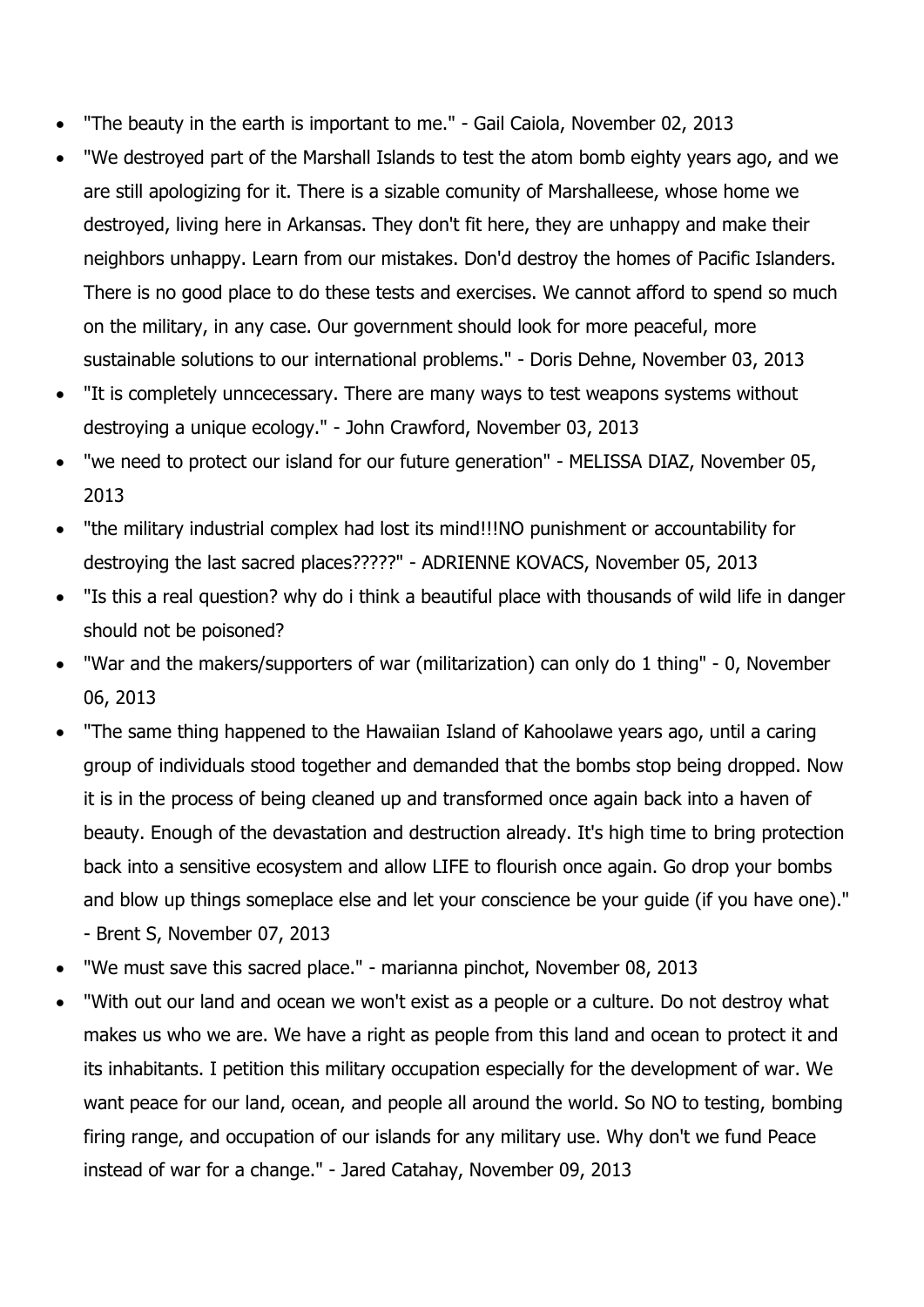- "This is important to me because I was born and raised on Guam. Moving to Los Angeles in 2010, I have realized more and more how different and special the island of Guam is. With the enormous military presence and the strong Western influence, its extremely important to protect and preserve what is left of the island, people, and culture. BIBA GUAHAN!!!!" - Jason Jabinigay, November 09, 2013
- "Born and raised in Hawaii and I have seen the damage military has done to an island and ones home by 'practicing'." - Tash Pagdilao, November 09, 2013
- "If you can tell me why the US military does not want to perform these tests on American heartland soil, then you'll know why I don't believe that the tests should be conducted on Pagan Island." - Brandon Lee, November 09, 2013
- "Natural Beauty and Habitat will never be replaced." Felix Chaco, November 09, 2013
- "it is the home of my ancestors and culture" HOWARD GUTIERREZ, November 09, 2013
- "Love thy neighbor." Edd Lacuata, November 09, 2013
- "If you want to ensure your national security, then take your tropps out of the rest of the world and defend your borders from within. train your troops, test your weapons of mass destruction within your borders. lets see how many us citizens will support your terror then. We say NO!! SAVE PAGAN! FREE THE MARIANA ISLANDS!" - Kie Susuico, November 09, 2013
- "NO MORE!" Sharon Willeford, November 09, 2013
- "The u.s. military has no business using ANY PACIFIC ISLAND as a testing ground. They know testing causes much devastation that is why they choose to do it elsewhere instead of their own country (which isn't even theirs. STAY OUT!!!" - michael taijeron, November 09, 2013
- "This place is a landmark just the simple beauty of the place is historical and a peaceful place to the islanders we dont need stupid military shit on it cause they are just overruning what beauty we have left on the island" - Hiroki Guzman, November 09, 2013
- "Protecting and preserving our culture." Andrew Savage, November 09, 2013
- "My grandfather's family farmed and fished at Pagan. Grandpa was born there along with many of Chamorros' ancestors. To date the island provides for the people of the Marianas.Turning it into a firing/bombing range is so wrong for many reasons dear to the people." - Edward Catahay, November 09, 2013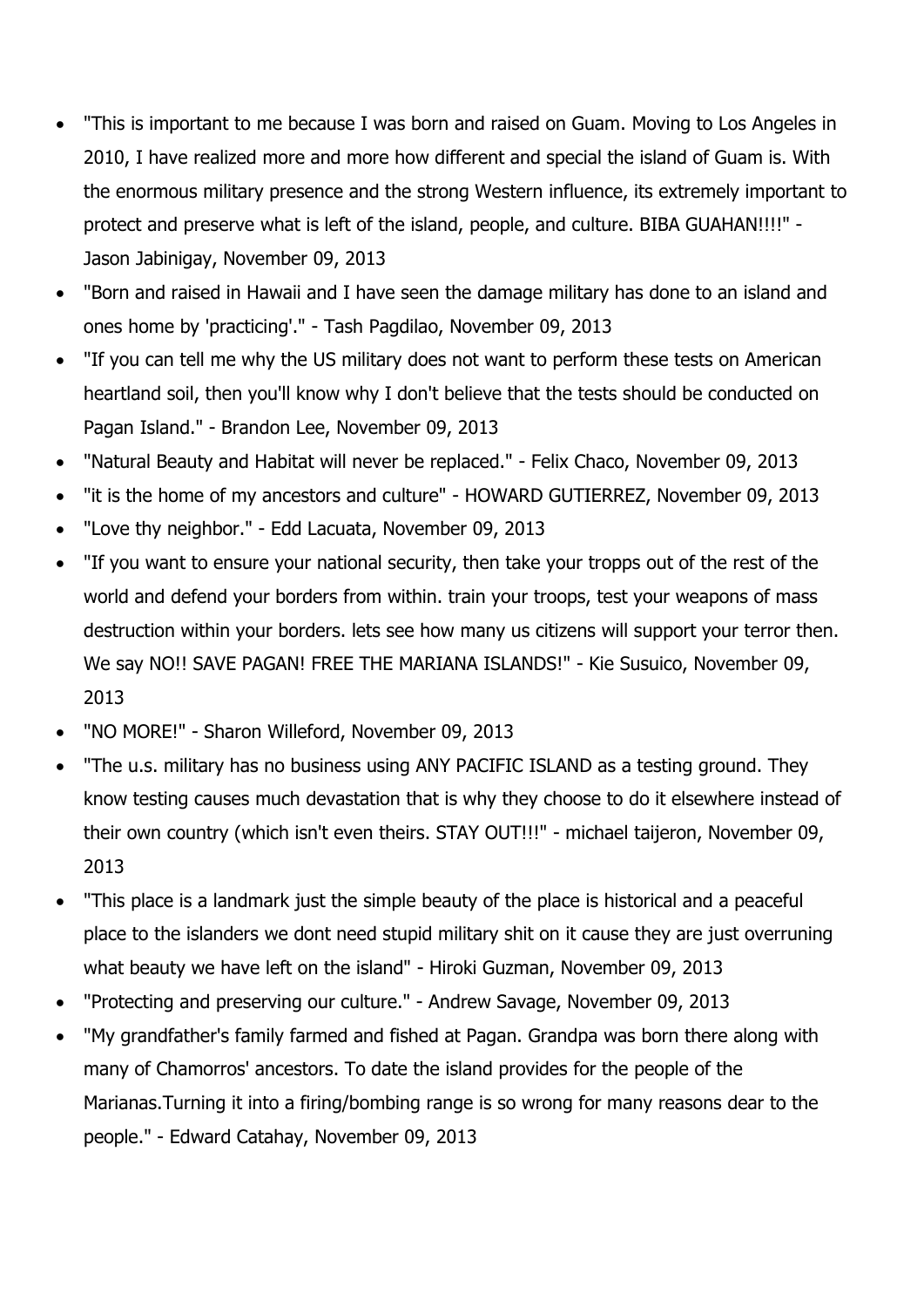- "Not allowing the descendants of Pagan to return to their homeland is a crime. The one thing they aren't making on this planet anymore is land, so why would we destroy more of it???" - Lorraine Murphy, November 09, 2013
- "There are already dead islands and barren areas of the continental US which are suitable for this purpose. Destroying or damaging this place would be a crime against nature if ever there was one." - Colin Kelly, November 09, 2013
- "Because our islands are sacred." John Meta Sarmiento, November 09, 2013
- "We don't need anymore of our lands stolen from us!!!" Dave Sablan, November 09, 2013
- "I promote in saving the island of Pagan." Janessa Leon Guerrero, November 09, 2013
- "Because the Pacific is not a testing site for the US military!" Alison Hadley, November 09, 2013
- "stop the destruction to human habitat!" Tian Tan, November 09, 2013
- "This land and its resources are not for taking. Respect our environment. #OurIslandsAreSacred #SavePaganIsland" - Tiara Naputi, November 09, 2013
- "CNMI inhabitants have endured numerous occupations and have been used and abused enough. The military wouldn't get away with these plan on the mainland, why should they get away with it there? Do they value the Chamorro and other CNMI people less? For shame." - Heather Hadley, November 09, 2013
- "Why is life important? Why is bombing/killing/destroying bad? Anyone who can't understand the self-evident abuse of the planet here needs to locked away from all living things for 1 year, then allowed to see a solitary dandelion. They'll be so overwhelmed by the beauty they will be ashamed of their previous desire to kill!" - Jonathan A Lien, November 09, 2013
- "I am Chamorro and the Marianas is my home." Jessica Sablan, November 09, 2013
- "The indigenous rights and the environmental diversity" Jeff Best, November 09, 2013
- "I am from Guam and I've seen the military take the best land of my island when I was growing up. They have since returned some land but I feel for Pagan Island being taken over by the military for no good purpose but destruction of the island environmentally." - EDMUND FLORES, November 10, 2013
- "to preserve the chamoru culture and mariana islands any way possible." Joaquin Sablan, November 10, 2013
- "inhumane act" Geraldine Datuin, November 10, 2013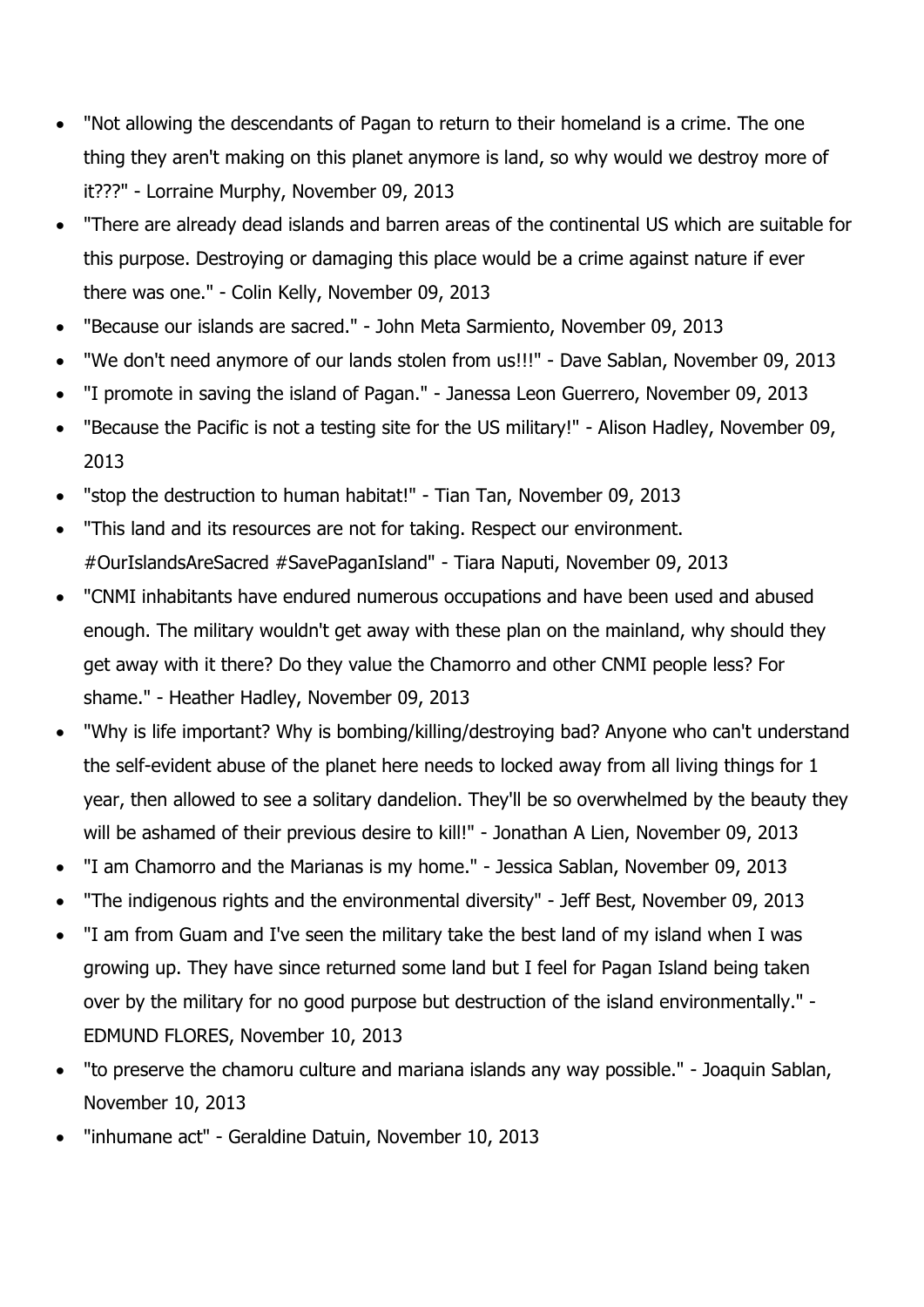- "The U.S. military has not shown good stewardship of the lands they have taken from the indigenous people of my island. They shouldn't be allowed to take another inch of land until they can remedy the damage they have already done." - Christopher Imler, November 10, 2013
- "The US military needs to understand that land is not a piece of worthless plastic that can be destroyed. Unlike that material, earth cannot be made again. They need to stop bombing everything that they think isn't important. If they need to practice bombing, do it on the White House lawn and deal with those after effects." - Ashlie Duarte-Smith, November 10, 2013
- "Because beautiful islands, people, etc. are not meant to be bombed. Didn't we learn this lesson a long time ago?" - Annie Murphy, November 10, 2013
- "Because I am Chamorro, because my roots are traced here, and because the US government is a bunch of fools who have never felt the beauty of being in tune with nature." - Chanel Salazar, November 10, 2013
- "Because the preservation of our natural resources takes precedence over military testing." Thomas Johnson, November 10, 2013
- "Senseless destruction of the planet needs to cease. We have to spend energy restoring rather than destroying" - Tony Milton, November 10, 2013
- "I am from Guam and have learned of the devastating impacts live fire training can leave to an entire ecosystem...all of the Pacific. It is morally and ethicallyy wrong." - Angela Hoppe-Cruz, November 10, 2013
- "To keep the colorfulness of the World and stop making unimportant acts by nations, like military execises." - Endre Gyertyanos, November 10, 2013
- "I am from Guam in the Marianas. The U.S. Must not be allowed to conduct live fire training on Pagan. The island and islanders should be left in peace" - Antoinette Valla, November 10, 2013
- "there are people living there! and ecological diversity!" emer mckenna, November 10, 2013
- "The Marianas Islands is my home...and the military knows no bounds or respect to destroy on of very few Marianas Islands...when they practically own the rest of them!!! Limiting our indigenous peoples right to their own God given land..only to return it in ruins and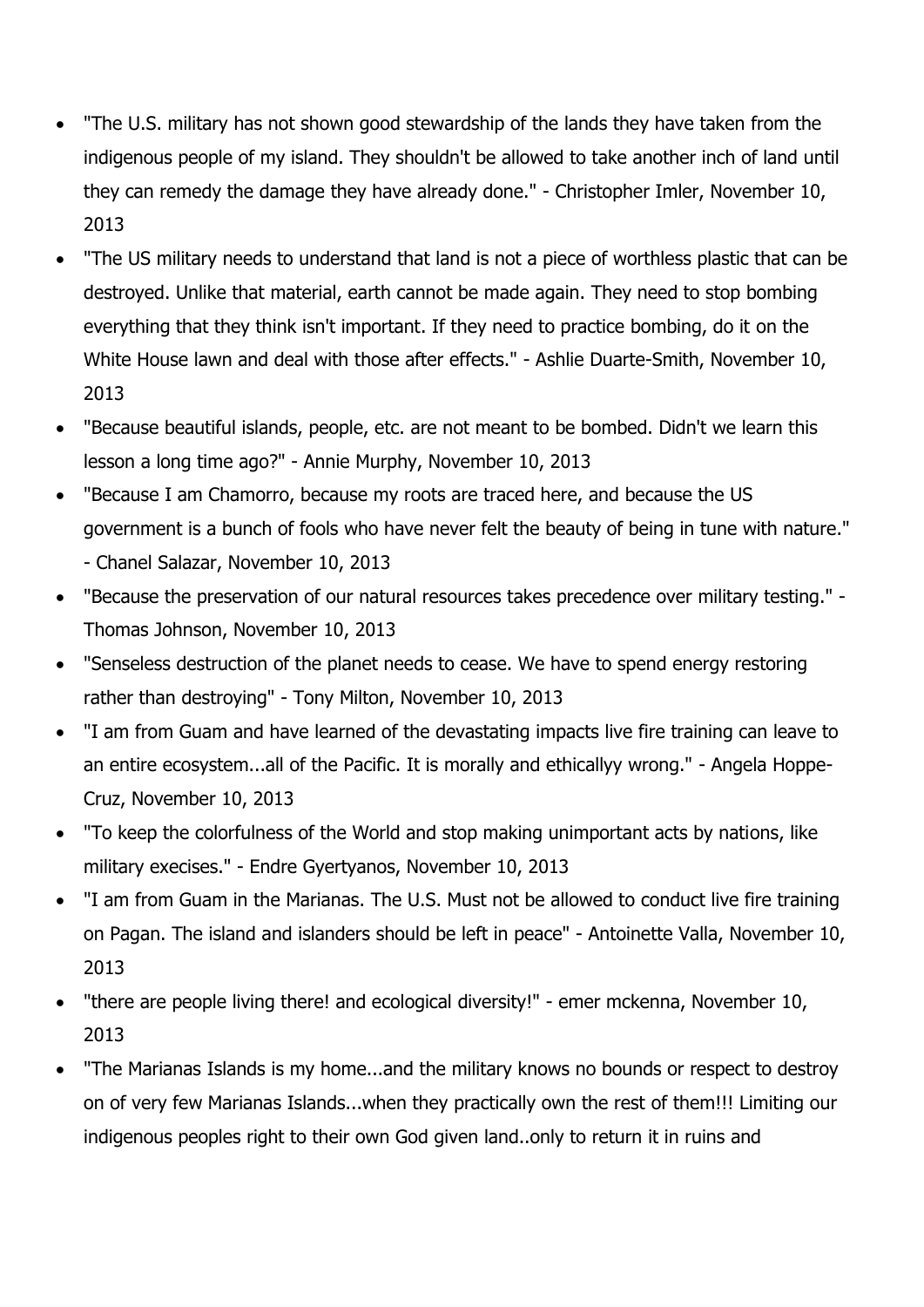contamination!!! STOP This now!!! Make them go the desert in CA or Arizona...stop killing off our islands!!!" - cecily bishop, November 10, 2013

- "because I don't want to see this natural habitat detroyed" kim gibler, November 11, 2013
- "Standing in solidarity to protect Pacific Island(er)s, because our islands are part of us as peoples of the ocean. Militarization is another form of violence on the minds and bodies of Pacific peoples." - Lee Kava, November 11, 2013
- "Ignoring indigenous people and devastating entire ecosystems is NOT okay. Have some humanity!" - Emily Hsieh, November 11, 2013
- "We need to preserve the land for any animal life that inhabits the island---including any human-life that may want to live there!" - Marie Barretto, November 11, 2013
- "HEY!! Corporate US Military. THE WORLD HAS HAD ENOUGH OF YOU!!!!!!!!!!" FRANCISCO VERNAL, November 11, 2013
- "A running trend in U.S. military's disregard for the well-being of people, when they expect to protect people (it's only a 'certain' people.) Absolutely irresponsible. I stand with the Pagan Islands." - Haruko Hashimoto, November 11, 2013
- "Because it's a beautiful island with a lot of life still left on it." Michael Grajek, November 11, 2013
- "Peace" Corey Little, November 11, 2013
- "This is important to me because I'm a human being with a conscience and this is wrong. In what way can it be right to destroy our own planet. Quit terrorizing our world, its ecosystems, and its people! This makes me sad to be a veteran." - Jamie Laurnoff, November 11, 2013
- "Because it is vital to the survival of the planet" Ashlry Tester, November 11, 2013
- "This is important to me because Pagan is a very beautiful island, and it would be a waste to blow it up." - Jovic Caasi, November 11, 2013
- "why destroy a paradise?" Kevin Fichtler, November 11, 2013
- "The Pacific is not a playground for US militarism" Adam Sharah, November 11, 2013
- "Fanggogue I Tano'-måmi!" Brandon Cruz, November 11, 2013
- "I dislike war, I like nature." Eric Crossley, November 11, 2013
- "Not another lost culture, not another dying language. Keep the islands clean of this pollution." - Jewel Lazaro, November 11, 2013
- "No person has the right to rape and pillage this world." Lupin Skellein, November 11, 2013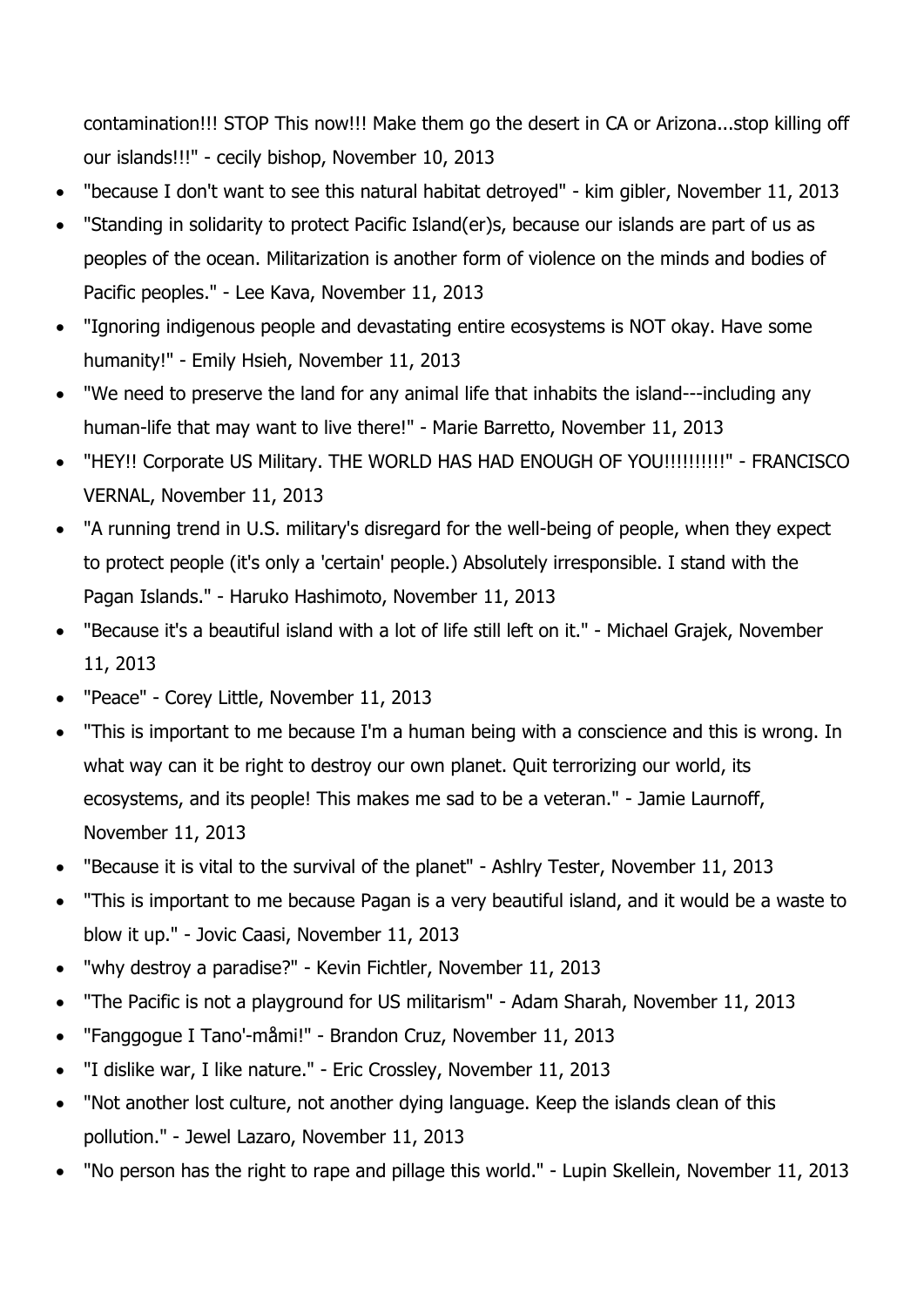- "It's time to protect our world, focus resources on those in need and demilitarize." Graeme Auhl, November 11, 2013
- "Chamorro" Ray Torres, November 11, 2013
- "This is important to me because the only thing as important as preserving our culture and people is preserving our land." - Kyle Tenorio, November 11, 2013
- "It is wrong to destroy, we have enough training areas already." Lee Dooley, November 11, 2013
- "We have no right to destroy that ecosystem!" Don Bass, November 11, 2013
- "OUR ISLANDS ARE SACRED !!" EMILIA ROSE HEUTON, November 11, 2013
- "I am a Chamoru who lives in Rhode Island, and strongly believe in the indigenous rights of Chamorus to protect the CNMI from environmental devastation. I also believe that the environmental toll of US military operations has a lasting and detrimental effect on the health of our entire population." - H. Yvette Koch, DAc, November 11, 2013
- "Unique habitat and there is no reason to destroy it." Devin Cumpston, November 11, 2013
- "You can't replace this natural beauty. Look what happened to Kahoolawe Island in Hawaii." - Jesse Babauta, November 11, 2013
- "Sacred lands shall remain sacred" David Perreira, November 11, 2013
- "PPeople losing their homes to the environment and we will blow an island up?" Numangatini Mackenzie, November 11, 2013
- "Please don't destroy our planet for military reasons. It's inhuman. Leave Pagan Island alone please." - E B, November 11, 2013
- "It's important to me because signing off Pagan to become a"live fire range" as described above is, more accurately, to allow the obliteration of precious land that people call home. This is simply wrong. It is especially unjust as those that consider Pagan home have never shed aggression to the world, let alone the type of aggression that the artillery and bombing of Pagan promotes. In the larger picture, there will inevitably be adverse effects from such destruction - environmentally and socially -- to the communities in the region that will likely be irreversible. My children, and yours, do not deserve such consequences. They deserve better." - Nic Groves, November 12, 2013
- "The military and war, at best, is the lesser of two evils that we accept because it minimizes the effect of destructive people. If we can't develop and train our military without causing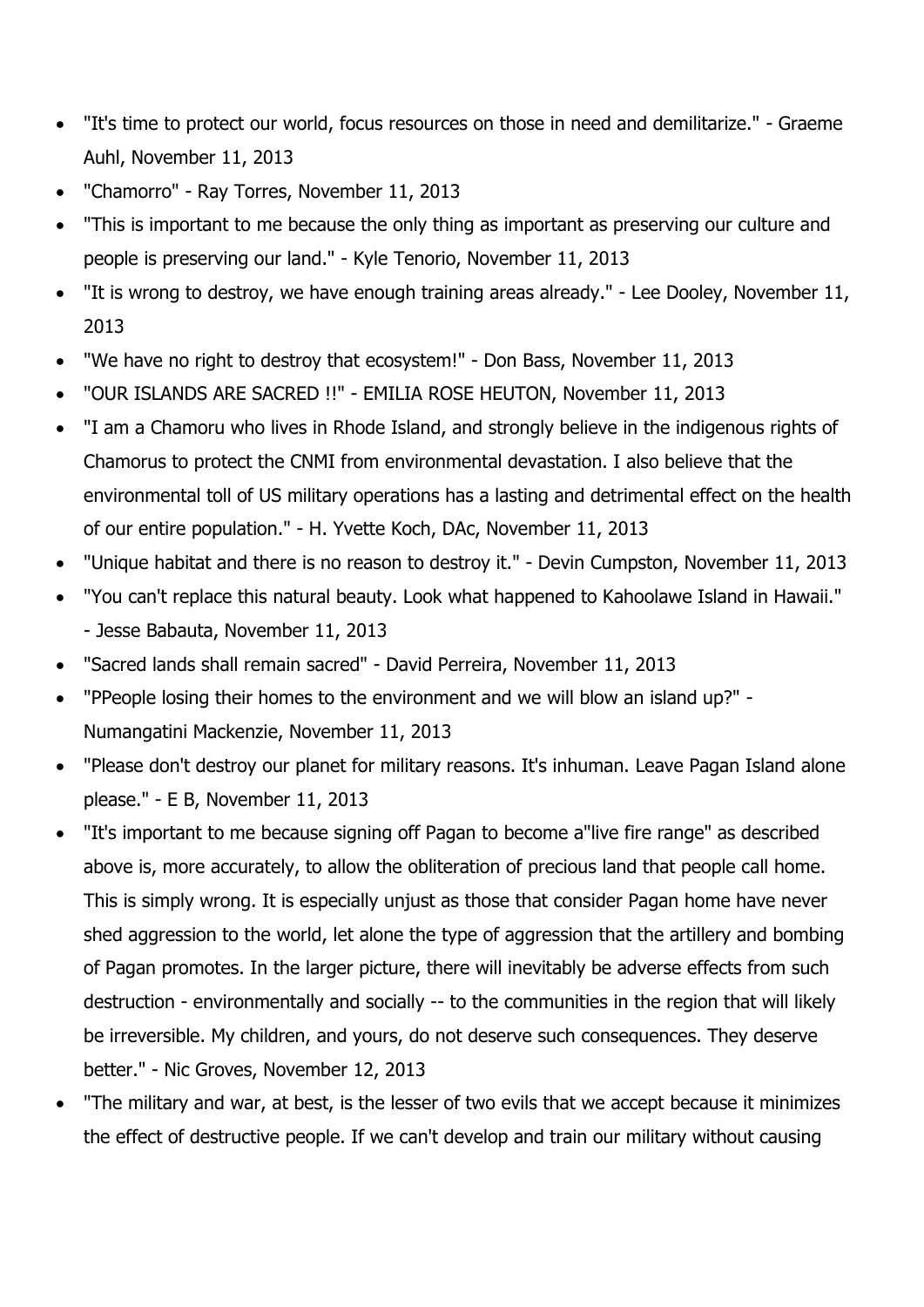unnecessary destruction, we've already lost in the grand scheme of things." - Noah Ahmed, November 12, 2013

- "Who are we to deprive future generations of Pagan? The U.S. Military needs to think beyond destruction." - Desmond Wilson, November 12, 2013
- "Our culture and our land is sacred to us, to the people. What will we have left to show the generations after us, if not craters and expelled brass that was over looked. We have to preserve our island and our culture. Destroying the island is not and should not be an option." - Christina Adelbai, November 12, 2013
- "What will we have left to teach our children at this rate? Think of our culture, our heritage, our ancestors, our future childrens children, our EARTH! Please preserve this island and stop the military!" - Dena Rendon, November 12, 2013
- "Preservation of these natural treasures is more important to me than military exercises." Richard Pendleton, November 12, 2013
- "spouse's family are native to the region" TODD REEBER, November 12, 2013
- "It is crucial to protect this fragile ecosystem and the people who live there." Naomi Fisher, November 12, 2013
- "The Marianas Islands and her people have historically lost so much due to outside political forces. Please stop taking from those who have given generously but do not have much left to give." - Diane Mitchell, November 12, 2013
- "It is irresponsible and wrong. I am Chamorro and this should stop now. Us should use desolate areas of other countries that we give a lot of aid. Why destroy a piece of paradise? There are many existing test sites that are sufficient for military needs. There should be no reason to add to the list of islands destroyed by US military. We are all aware of the environmental and cultural impact and none of this can be measured in our lifetime. I protest this blatant disregard of the right of the indigenous people, Chamorro's, to have an opinion on what directly affects our right to freedom." - Jesse Sablan, November 12, 2013
- "Ive worked on Kaho'olawe and the destruction I have witnessed should not happen to any other island again." - Shannah Young, November 12, 2013
- "A beautiful, diverse habitat should not be destroyed by any military. It deserves to be cared for and sustained by its indigenous people" - Megan Graham, November 12, 2013
- "Preserving the natural beauty and wonder of the few island nations is of paramount importance for generations to come." - Rachel French, November 13, 2013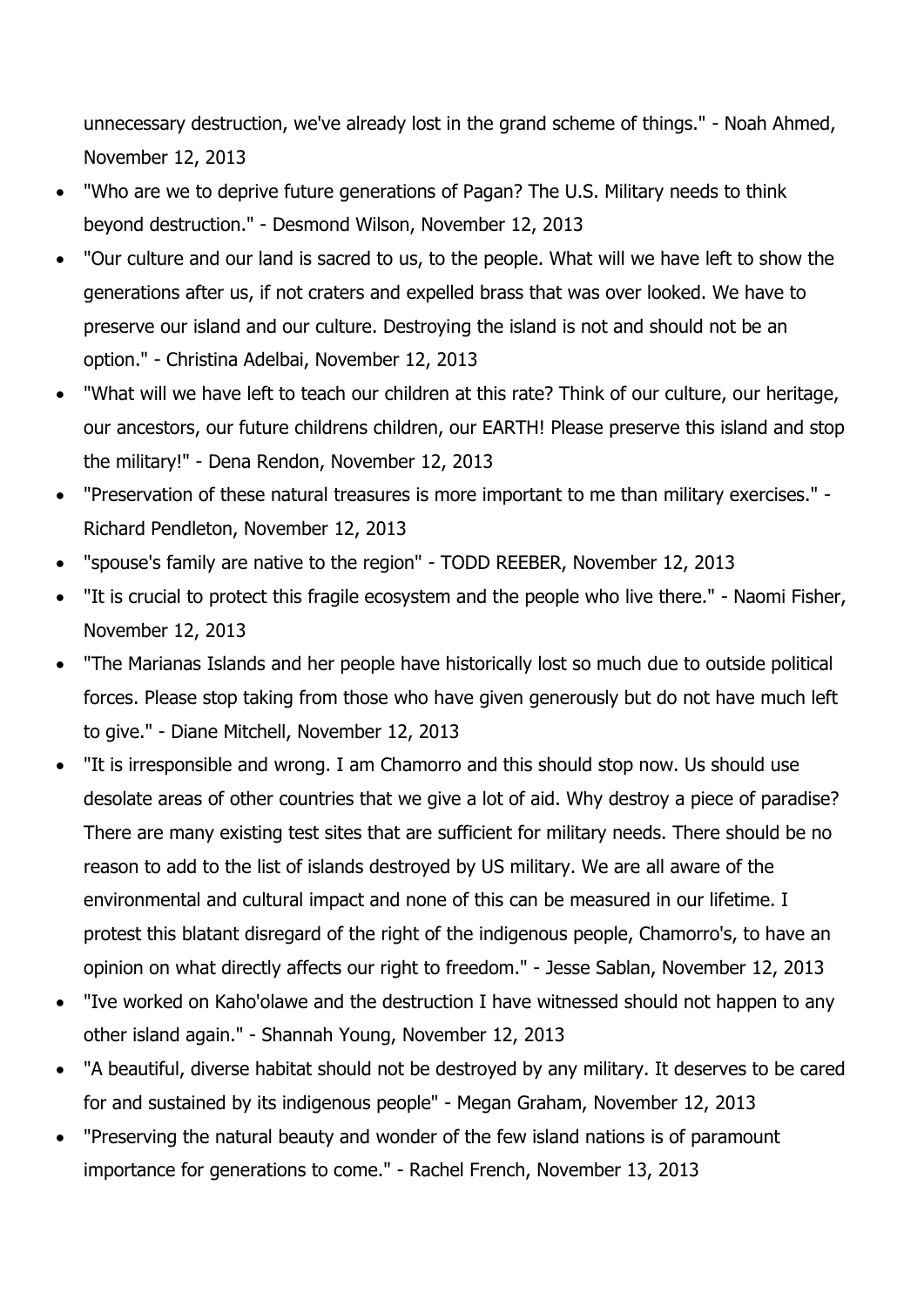- "I have friends who liv ein the Northern Marianna Islands." Niha Jain, November 13, 2013
- "Our Islands are Sacred" I am a Chamorro woman who has pride in her islands' history and future; hence, I would to save whats currently in existence for the future. Why should we allow the US military to yet again use more of the Mariana Islands, or any Oceanic island as a testing ground? Do they not recall what has happened to the Pacific Islands in the past not just to the human beings themselves, but the land and the wild and ocean life animals. Are we supposed to forget what had happened in Bikini Islands, and its effects? Etc!!!" - JamieLynn Mantanona, November 13, 2013
- "biba chamoro" Christopher Aguon, November 13, 2013
- "I live in the pacific and do not want our environment destroyed for stupid weapons that will likely only kill innocent people anyway." - Matthew Gardner, November 13, 2013
- "Our islands are scared why use it for acts of war or to say the start." Jose Lizama, November 13, 2013
- "Because all lands are sacred and just because we are a minority, this does not mean we can be taken advantaged of and disrespected." - Aguarin Iriarte, November 13, 2013
- "Please dont destroy this beautiful land for war games!" Perla Cavazos, November 13, 2013
- "I grew up in those waters. A huge part of who I am and the best memories I have as a child, live in those waters and on that land. Many other people who share that, as well as creatures and inhabitants, call Pagan"home". It's beauty and history were not created for the purpose of target practice at the disposal of man. We have enough tragedy and loss to last us an eternity, please leave this stone unturned." - Karina Ludwig, November 13, 2013
- "As a Chamorro I am outrage that out sacred lands are being used in this way. Biba Chamoru! Biba Pagan!" - Peter Toves, November 14, 2013
- "I am a fellow chamorro from the CNMI. Pagan is part of the 14 islands that make up the CNMI and I help support them." - Jasmine Blesoch, November 14, 2013
- "Pagan is a part of home and very dear to my heart. Its a part of me. Doing that to Pagan will be exactly like the same thing they did to Kahoolawe of the Hawai' i Islands." - wehilani atalig, November 14, 2013
- "I am a U.S. Soldier and been serving my country for the past 15 years. After serving my country and representing my island home of Guahan, I would like to retire knowing that our island chain is protected. As a Chamorro I would like to one day sail island to island and enjoy the wonders of its beauty. I understand the need to be trained and ready to fight our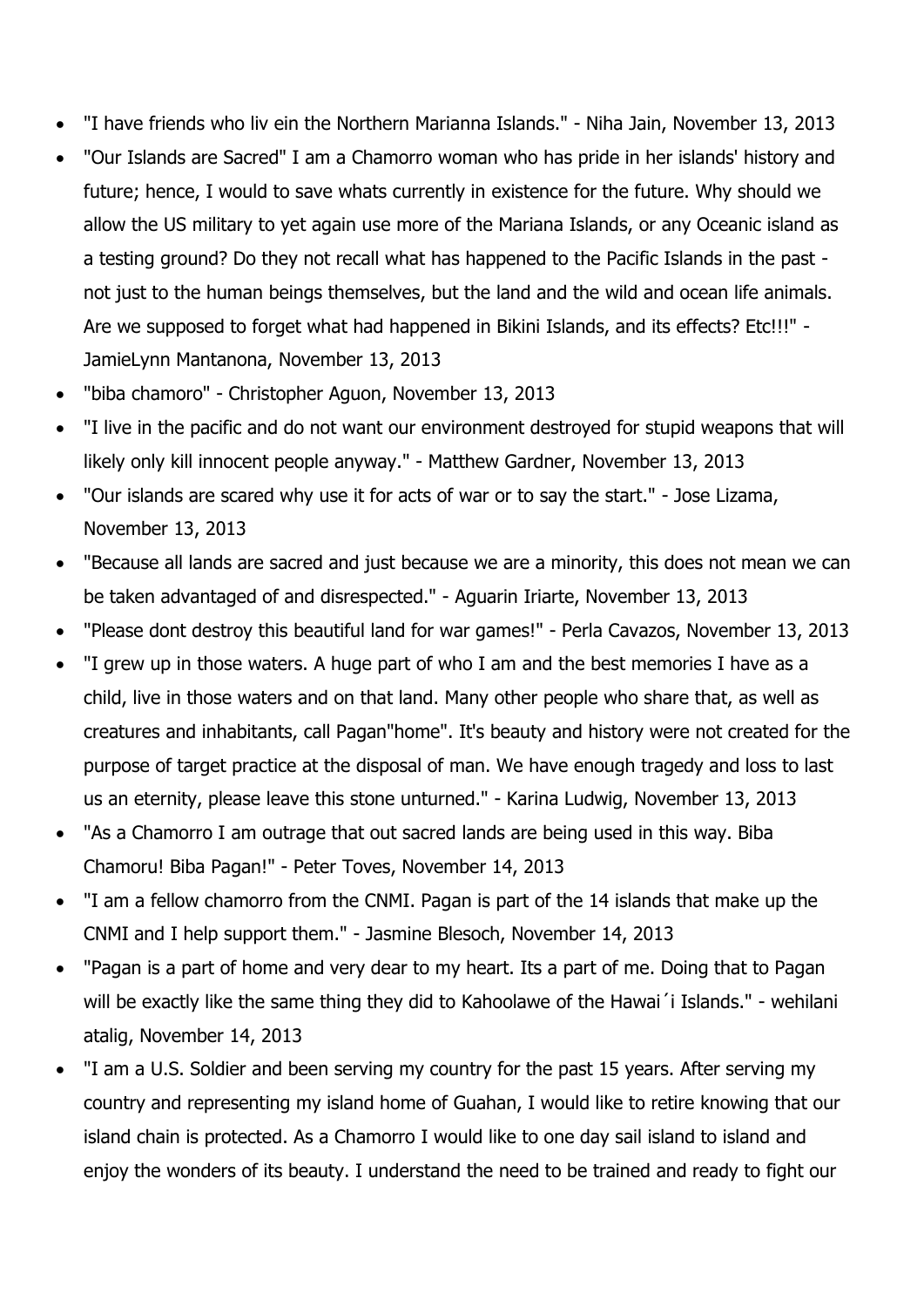nations wars, but don't let it be at the expense of a tiny ancestral island we call home. Si Yu'us en fan binendise." - Gerry Tedtaotao Balabagno, November 14, 2013

- "These plans trample on the rights of the inhabitants. This is just wrong." Linda Gross, November 14, 2013
- "These military plans hurt my feelings and rights deeply." guochou shi, November 14, 2013
- "I'm Chamorro and I care about the Pacific Islands. What the military is doing to the islands is not right and needs to be stopped." - MarLa Perez, November 14, 2013
- "I am from saipan another island in the cnmi. Please don't destroy pagan, you already did this to one of our other island." - tyarah langdon, November 14, 2013
- "Outrage! Military should be finding better ways to conduct its business rather than destroying the beauty that is left in this world." - Hanaan Rosenthal, November 14, 2013
- "US must stop using the rest of the world as its playground for war games and respect the sovereign and human rights of other peoples." - Jo Errey, November 14, 2013
- "I would like to see an island that has not been tainted with modernization or any development. Furthermore, the natural resources that are on the island are irreplaceable if outside forces were to the destroy the naturalness of the island." - lorenda fuhlrodt, November 15, 2013
- "My Grandmother was born and raised there. It is one of our island history that should not be ruined or destroyed for testing reasons." - Jessica Sablan, November 15, 2013
- "I'm signing this because the CNMI is my home.." Jessica ann Anderson, November 15, 2013
- "Why destroy a beautiful island? How arrogant!" Jennifer Kent, November 15, 2013
- "I am from the CNMI, and I do not want to see one of our beautiful islands turned into a bomb testing site. These beautiful islands have seen enough of the devastation of war." - Katy Johnson, November 15, 2013
- "Recently visited Pagan and its a amazing place! would hate to see anything happen to it!" Evan Thompson, November 15, 2013
- "Being from Guam, I am well aware of the number of native bird species that have been destroyed by the introduction of brown tree snakes. Many of these bird species still exist on Pagan, as well as other animals such as the fanihi, or Mariana fruit bat. Destroying Pagan means endangering these species further, possibly rendering some or all extinct." - Sean Forbes, November 15, 2013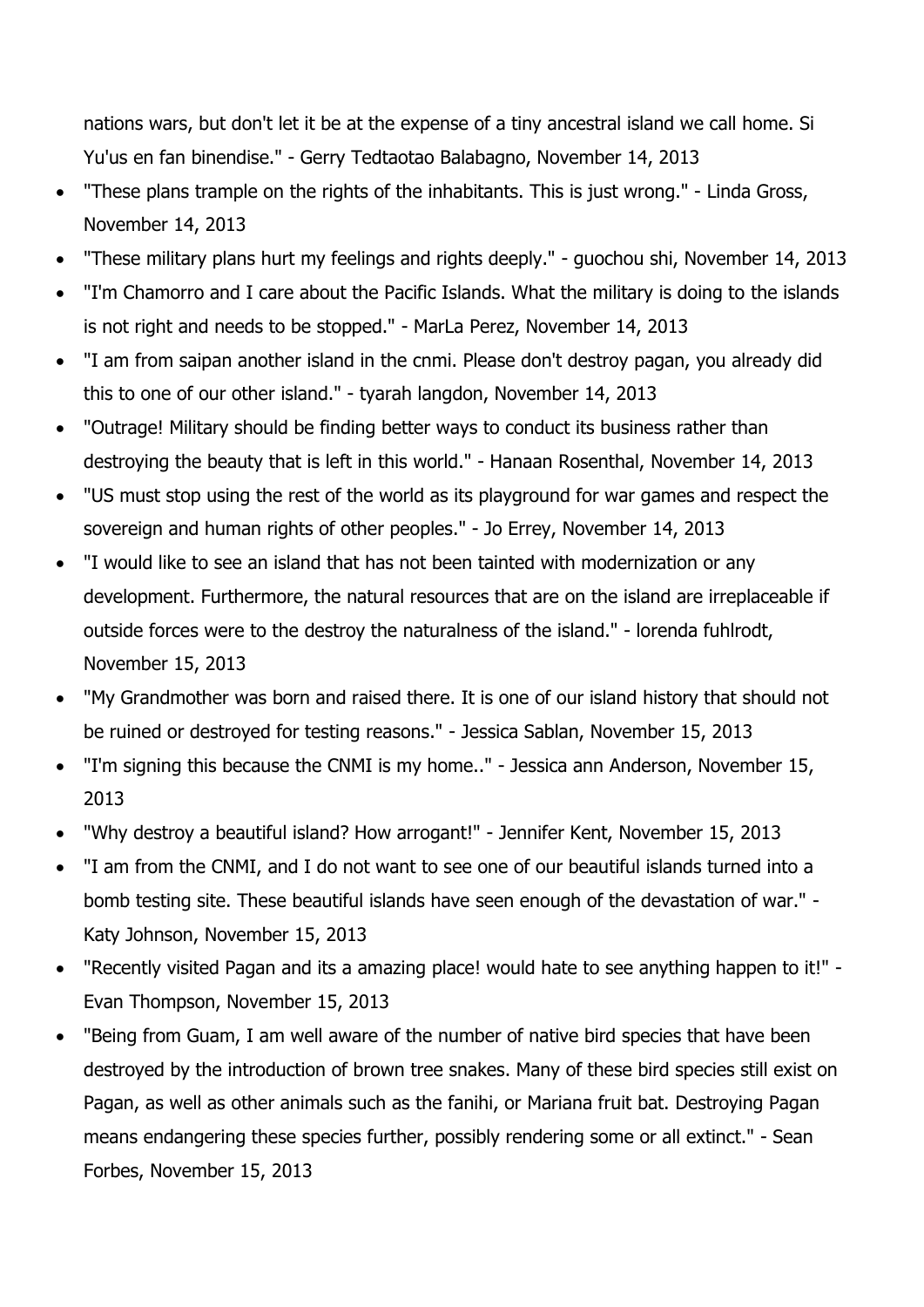- "I want to support all Pacific Island causes. It's time to for all indigenous people to have control of their lands." - Shanti Narruhn, November 15, 2013
- "Indigenous justice & peace. All people have the right to the land and water." Luzviminda Carpenter, November 16, 2013
- "PROTECTING OUR ANCESTRIAL LANDS!" Juanita Salinas-Aguila, November 16, 2013
- "People (and wildlife) live here. Period. Play fight somewhere else!" Nichelle Alderson, November 17, 2013
- "Islands unmarred by human hands should be left that way, not bombed. Protect it like the Galapagos, don't destroy it to test some new weapon for another war this world doesn't need." - Jaime Zapata, November 17, 2013
- "Protection of marine life!!" Leigh Willmore, November 17, 2013
- "My partner's ancestors lived on this island. it is sacred. Stop bombing my planet!" Katie Sue Campbell, November 18, 2013
- "to protect and carry on what our ancestors gave us." Swanson Borja, November 18, 2013
- "beauty should not be ruined" Kaysha-Rae Tyquiengco, November 18, 2013
- "you have other islands already !!!" richard wallace, November 19, 2013
- "I live in Hawaii, I know how fragile island ecosystems are." Cathy Granholm, November 19, 2013
- "The land belongs to the people of the Mariana Islands and not the US Military!" Iris Carrera, November 20, 2013
- "preserving the beauty of the land" jove jenn taman, November 20, 2013
- "Because these lands already BELONG to people. Generations of them! And the militarization of those islands take away their history with land." - Kiana Fuega, November 21, 2013
- "This is an insane plan. Why can't the us military just go back to one of the places they've already destroyed and run their maneuvers there?" - nancy stein, November 21, 2013
- "stop spoiling beautiful wild places for your war games!" Serena Castaldi, November 21, 2013
- "We need to save natural places like this. We don't need to destroy the planet to"Practice" how we plan to defeat enemies. And of course because all the trees and plant life are important to our eco system." - Ashley Hinkle, November 22, 2013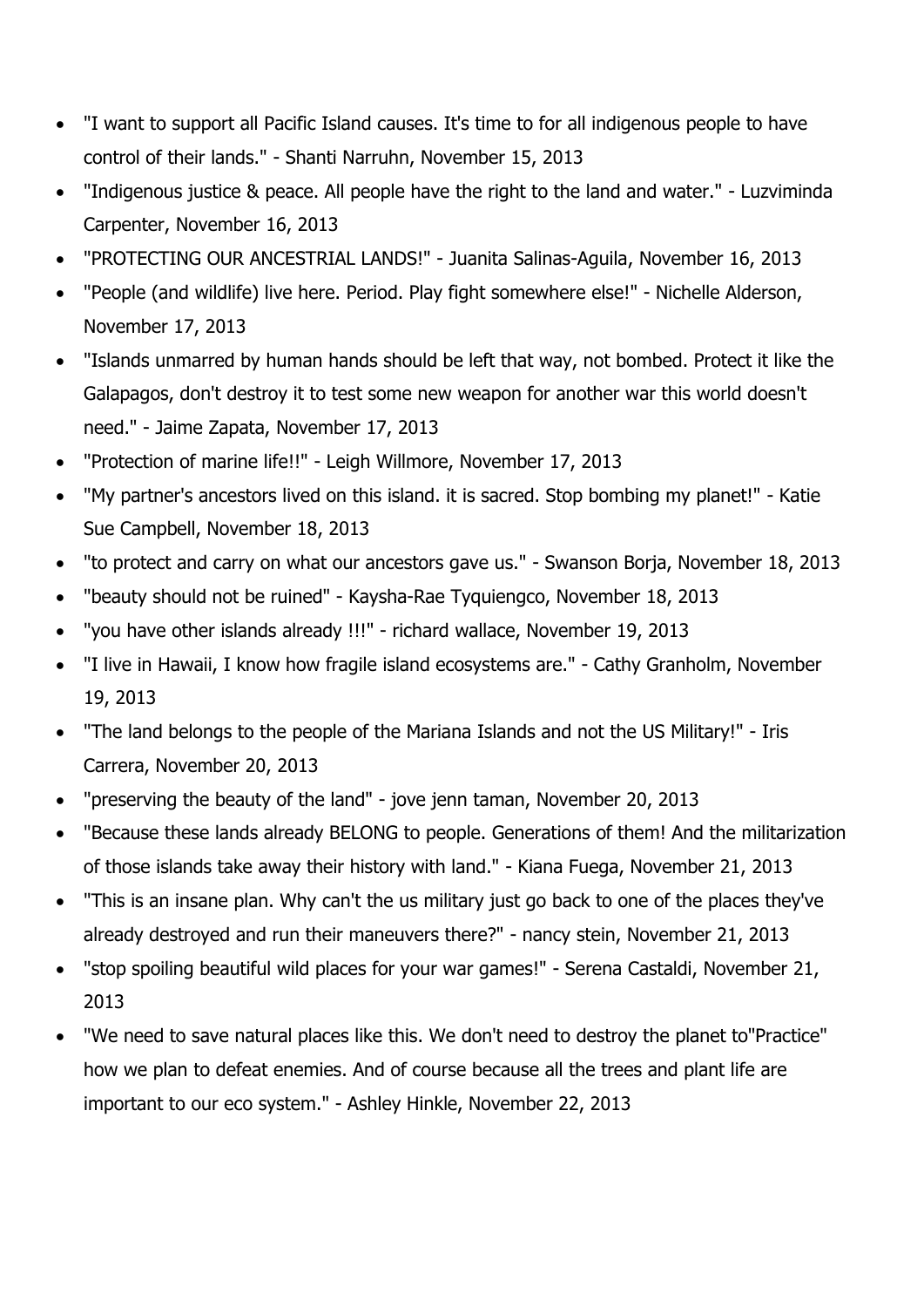- "I was born and raised in the islands of the Pacific. Please don't interrupt the beauty, serenity, history, and natural life that is the Pagan Island" - Shaylin Salas, November 22, 2013
- "The US military has already destroyed so many beautiful islands. Not one more!" Rev. Deborah Lee, November 24, 2013
- "the 'Crown Jewel' of the Marianas, is again slated for certain environmental devastation, this time by a proposal from the U.S. Military to use it for 'live-fire training' which includes everything from artillery to bombing."ENOUGH OF THESE IDIOTIC WAR GAMES YOU STUPID AMERICAN IDIOTS!!!" - Daniel Jost, November 24, 2013
- "I do not support the proposed Mariana Islands Training and Testing activities. I recommend the 'No Action Alternative.' However, my recommendation of this alternative does not mean I support the ongoing training activities already occurring in the Mariana Islands. The Navy's training and testing activities pose severe threats to our islands.' You may choose to proceed with specific reason for choosing not to support training and testing activities" - Sabrina Chen, November 25, 2013
- "This island is history to my ancestry background, history that is being depleted and deleted from this earth by the day." - Vincent Cepeda, November 26, 2013
- "IT BELONGS TO THE ISLANDERS, NOT TO THE US GOVT" ramona shelly, November 26, 2013
- "Because the Ocean does not divide us, it Connects us." Maximilian Bardella, November 27, 2013
- "The Mariana islands & Islanders are one!" Chris Roberto, November 27, 2013
- "Pagan is one of the last remaining natural wonders to still exist in the CNMI, let us keep this island treasure for future generations." - Johnny Aldan, November 27, 2013
- "This island is a gem and should not be damaged." Brad Schaefer, November 27, 2013
- "I care about the environment" Kellie Ciochon, November 27, 2013
- "Because US colonialism is something I want to see reversed or at least not continued any further." - Elliat Graney-Saucke, November 28, 2013
- "Nothing but destruction and pollution and health hazards will follow...." Brandon Mardon, November 28, 2013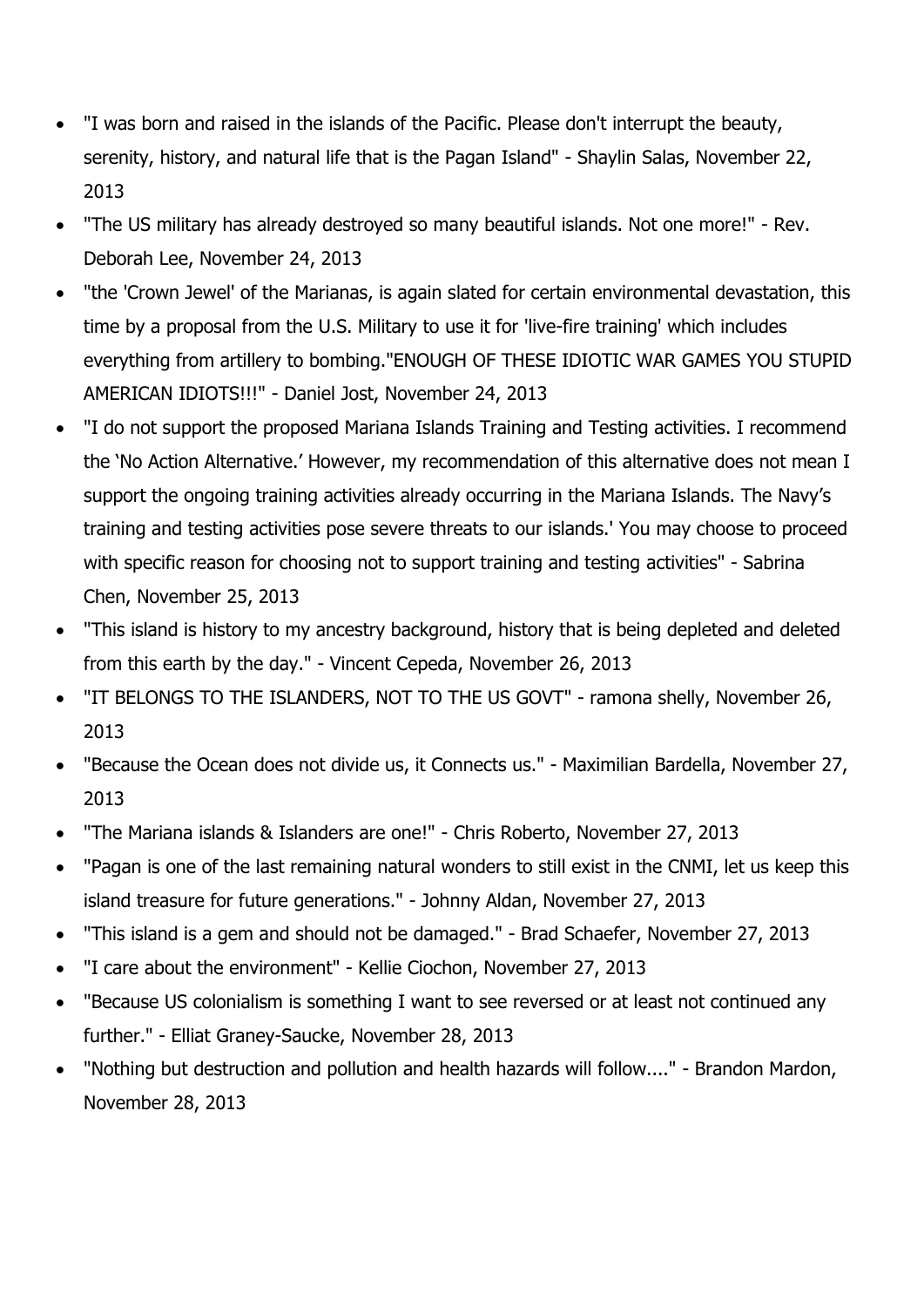- "There are hundreds of existing sites perfectly suited to host these Military exercises. The additional acquisition of indigenous lands from natives is cruel and unjust." - Chris LeonGuerrero, November 29, 2013
- "I have visited this island twice in recent years. It has a truly amazing biodiversity and is a haven for mariners and wildlife alike. To be made a no-go area and trashed by the military would disadvantage all persons" - Walter Mayne, November 30, 2013
- "This is important because I am a Chamorro and preserving my homeland should be important to me." - Nicole Calvo, December 03, 2013
- "I have worked in the Northern Marianas and being from Hawaii, I was excited for the people to have the opportunity to increase their living standards with eco and other tourism. We finally stopped bombing Kaho'olawe--30+ yrs ago--but it is still not inhabited, not by Hawaiians or even tourists. It would be such a step in the right direction if indigenous peoples could re-inhabit their lands." - Dana Johnston, December 03, 2013
- "This is my homeland. This is the land of my ancestors. This land is sacred!" Lasia Casil, December 04, 2013
- "they are infesting everything!" kenneth jr., December 04, 2013
- "The United States should not damage or destroy tropical lives of people and animals! test bomb on your own motherland!" - vinni orsini, December 05, 2013
- "Land is sacred. We should never take it from people who are native to it and have roots, ancestors, and great respect for it. We should never use it for military use." - Alida Cardos Whaley, December 05, 2013
- "This is important to me because I believe that the U.S. government is misrepresenting the view of its people." - Anthony Nipert, December 07, 2013
- "If we keep blowing up and trashing our environment in the name of defense, there soon won't be anything worth defending!" - Alexandra Kerr, December 10, 2013
- "This is dangerous and an insult to Island life and culture. They talk about colonialism like it is in the past when it comes to the pacific islands but that is clearly not the case." - Sione Lister, December 10, 2013
- "It is where we belong, and where we will return to. It's our home, and home to all our indigenous people. We built our homes on it, planted foods on it, and raised livestock on it that keeps multiplying today. It is our home and we intend to keep...and protect it from annihilation." - Emeterio Saures, December 11, 2013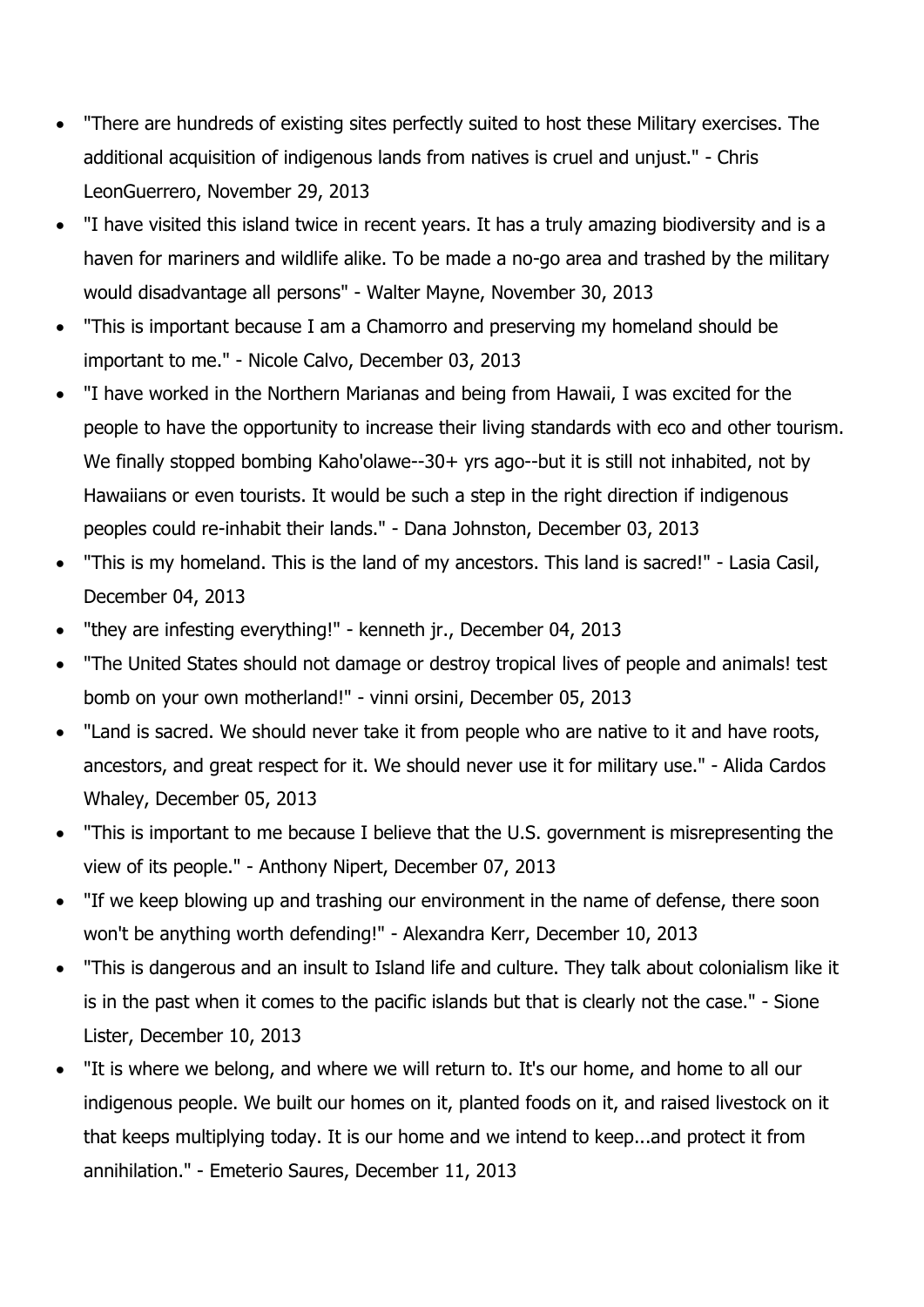- "I am a Native Hawaiian and my people struggled to STOP the U.S military bombing of one of our islands called Kaho'olawe. We have already experienced one possible future that Pagan Island could encounter if the US. military is allowed to use Pagan Island as a training area. Trust me it will not be good!!" - Jaynie Stone, December 11, 2013
- "Free Pagan from the military!" Eden Lord, December 11, 2013
- "I was born and raised on Saipan and only after I moved away to boarding school did I truly realise and appreciate the beauty of the islands. Such natural beauty needs to be preserved and kept intact for everyone to enjoy." - Nava Khorram, December 11, 2013
- "I'm tired of the destruction of this beautiful planet that was created for us to live on and enjoy. Taking peoples homes and cultures away from them just to have to be able to veiw the severity of devistation their bombs and sonars cause. There has to be already uninhabited (animals & humans) that they can destroy or use places they have already destroyed..It's called recycling ..." - Wanda Stiles, December 18, 2013
- "I don't want my tax dollars (or anyone's) to be used to invade and bomb a beautiful island." - Janet Weil, December 18, 2013
- "Preservation of this beautiful island will have an impact on future generations. Why can't the United States Military find areas within the Continental U.S to have live fire exercise?" - Paul Santos, December 19, 2013
- "the importance of signing this petition is to ensure that the beauty of pagan stays the same. I do not have any animosity with the US military but in Pagan there is a wide variety of wildlife and beautiful tropical flowers that does not exist anymore in our island of Guam. Please sign this petition so that we together can protect this beautiful island. Dangkolo na Si Yu'us Ma'ase." - bernadette aldan, December 23, 2013
- "STOP THE MILITARY" JOSE JAVIER ARMERO, December 30, 2013
- "This is wrong. Please consider signing this petition to help preserve this land, its history and its people." - Natalie Taitano, December 31, 2013
- "There is no good reason to destroy the most beautiful places on Earth!" Jonathan Woods, January 01, 2014
- "I grew up in Hawai`i. The destruction of Kaho`olawe is something I will always regret. Please don't inflict such damage on another island. It is morally unjustifiable. Those who propose to turn a landscape into a live fire range should ask if they would approve of such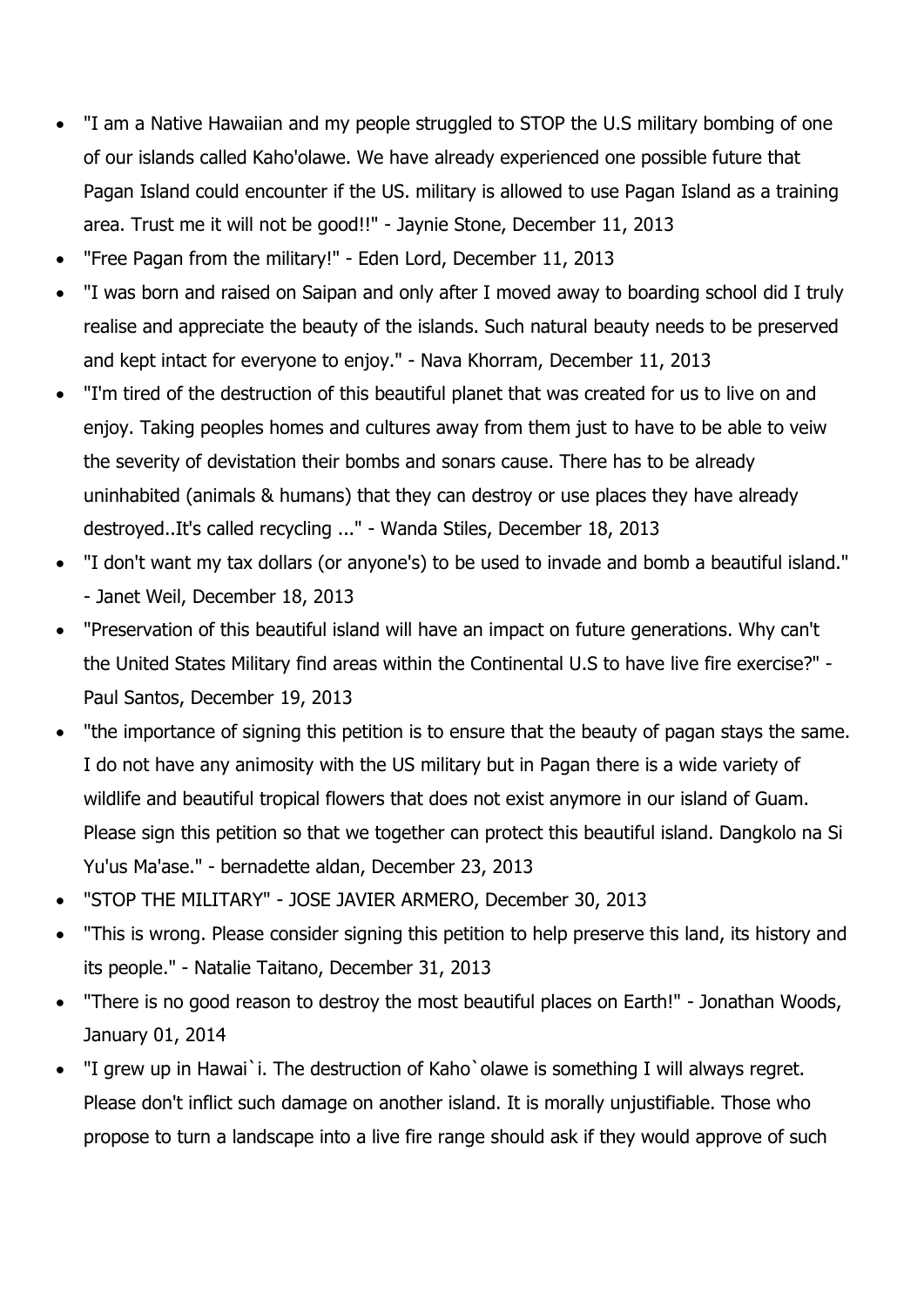an action in the place where they grew up-- and if so, please go ahead and propose it there." - James Rhoads, January 07, 2014

- "We need to conserve ecologically diverse islands. The military has plenty of places it has can use for live fire already." - Dave Strickland, January 07, 2014
- "military use not needed.keep this paradise as it is" TIM FOOTMAN, January 10, 2014
- "For my Children and my grandchildren" Lourdes Taimanao, January 12, 2014
- "Former resident of Rota and the CNMI who feels the people of the CNMI and the United States should have a voice in this matter" - Braden Clemeshaw, January 13, 2014
- "Because i love our natural environment." Cathy Lisua-Mihkel, January 14, 2014
- "Pagan is beautiful, we have ruined enough places like that with nuclear testing." Thomas Campbell, January 18, 2014
- "Don't we have other islands that we've been bombing for decades? Why pick a new one?" James Vandeventer, January 21, 2014
- "Haven't we already destroyed enough islands? Just because an island doesn't seem inhabited does not mean that it is ours for the taking. There are people who live on this island and would live on this island if given the basic resources. Save some money and give the inhabitants supplies so we can use the rest to try to fix this economy." - Zachary Vandeventer, January 21, 2014
- "Cause nature shouldn't be a place we ruin for such a stupid reason." Pete Wade, January 21, 2014
- "Northern Islands are for Carolinians, not US military..." Griffith Jones, January 27, 2014
- "There is nothing more than insanity in wanting to destroy a natural island habitat for occupying creatures on land, in the air and sea. Send the Marines to Mars or Venus to play with their war toys!" - james Michie, January 29, 2014
- "no need to destroy this diverse and ecological paradise" Brian Sanson, January 31, 2014
- "Its important because the US military have proven themselves to be the worst enemy of our environment and desecrators of indigenous countries and its people." - Puanani Rogers, February 03, 2014
- "This land is meant to be a sanctuary island in the Marianas along with some of the other Marianaa islands. Let it be as God created it and intended it to be. These islands were not created by the Creator for man to destroy. Adahi I Fina'tinas i Saina, yan i nina'i-na na tano' siha," - Mina Sablan, February 08, 2014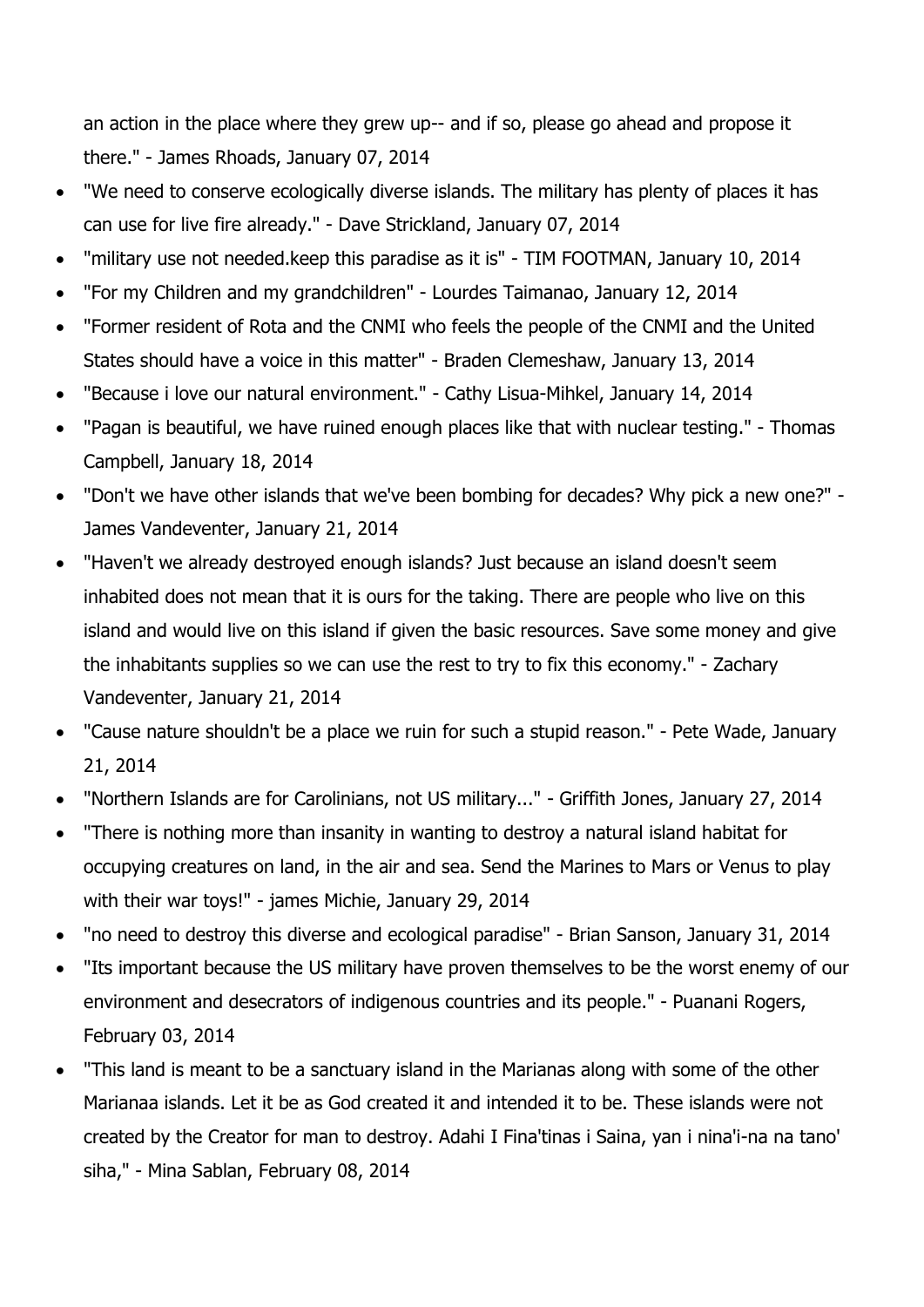- "We'll have another Bikini Island type of event. That would be terrible. Definitely, especially, unequivocally say NO to using Pagan for target practice." - Eric Uhden, February 12, 2014
- "My Grand Father was born on Pagan. My Great Grand Parents were from Pagan." Colin Scablands Lowe, February 14, 2014
- "It is part of my culture and my ancestry. The Chamorro culture has already lost so much of what it had due to the movement of Western and European cultures into the Pacific. Please do not let another aspect of this culture disappear. Do not erase another part of my ancestors lives." - Lauren Lowe, February 15, 2014
- "Save bio diversity." Quyen Kay, February 15, 2014
- "Pagan is a part of our families' history! My great grandparents and my grandfather were born and raised on Pagan!" - Clarice Lowe, February 15, 2014
- "I was raised in the Northern Marianas Islands." Jennifer Galloway, February 16, 2014
- "To save a beautiful place on earth" Lester Held, February 16, 2014
- "One of the few location in Guam where the Pass has left it alone for it natural Beauty that even today, we can look back and see the Pass Guam where if it is to be use by the U.S. Military, will be Destroyed forever. To the U.S. Military and the Federal Government, The Andersen Airforce Base has sufficient real estate to accommodate what is needed for a Firing Range, USE IT, and LEAVE Pagat alone." - Michael Mafnas, February 16, 2014
- "Safe the beauty of the land and the water surround" Rosa Sablan, February 16, 2014
- "The American military has already destroyed so much of Hawai?i; I would hate for that to happen anywhere else." - Lilikala Kameeleihiwa, February 17, 2014
- "I love life!" Robert J. Burrowes, February 19, 2014
- "stop to distroy mother nature" Edoardo Rota, February 19, 2014
- "Our children need a future. This is important, this is a must." Kathia Rota, February 19, 2014
- "The Pagan Volcano has a huge impact on earth and it has been apart of earths history for a while now. It is not time for it to go" - Jake Allgeier, February 19, 2014
- "save earth" robert t christensen, February 20, 2014
- "I would think the military could run enough computer simulations now that blowing up live ordinance to see if it works is obsolete." - Mark Abildgaard, February 21, 2014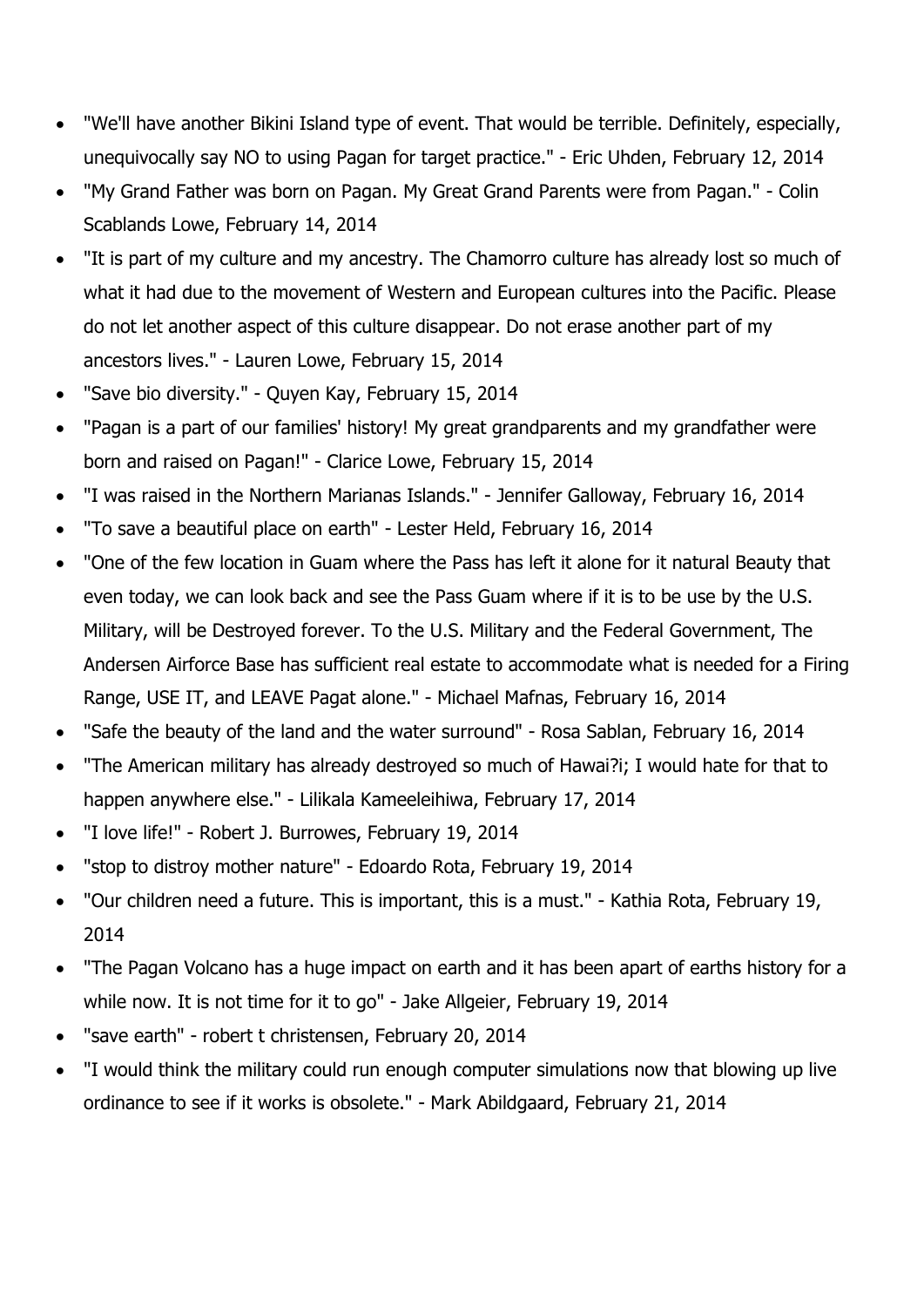- "One of the last non-commercial non-inhabited paradise places on earth needs be preserved so future generations can experience such a pristine place if they choose. Let us make it into a national park or commonwealth park." - Robert Laurie, February 23, 2014
- "Respect the native peoples & the land & its fauna. Hands off!" Jody Snyder, February 25, 2014
- "Save this beautiful for our children. Let us promote this island as a tourist destination, especially ECO Tourist. Let mine the Pozzalan to start payihg the government' liabilities to the Retirement Fund." - Juan M. Sablan, February 28, 2014
- "For the future of our Island kids." Joseph Espinosa, March 02, 2014
- "The US government need sto stop entire Marians island chain as their personal property to use as they wish. To think that these islands aren't whorth anything more than a place to drop bombs or allow foreign countries to dump radioactive waste is an insult to the Chamorro people and others who call these islands Home is an insult. Maybe it's time to change the political status with the USA." - Daniel Schuneman, March 09, 2014
- "I occasionally write about the Pacific islands as part of my job. This region has already suffered so much as a result of the carelessness of richer countries. It is now bearing the brunt of climate change that it did not cause. The military has already destroyed enough in this part of the world - the fact that it is seeking out new ecologically pristine habitats such as Pagan to play more war games on is unacceptable. The biodiversity of the island alone and its many endangered species should make it off limits for this sort of abuse. Please abandon these plans." - Katie Dawson, March 11, 2014
- "STOP THIS MILITARY MADNESS! SAVE LIFE D'ONT DESTROY IT!" Amy Harlib, March 11, 2014
- "Why should the military use this island for their"purposes"? This is part of the Commonwealth of the Northern Marianas Islands. A natural beautiful island from Rota all the way to Maug. We are not a US Territory.....yet. This island and the rest are potential Tourists sites...not fit for bombings, drills and any other future plans of the Military. They go to Guam and do their plans on the mountains of Umatac." - Rosa Oronigo Pehnos, March 16, 2014
- "Because if we don't care enough to save it, who will?" Janine Nogis, March 22, 2014
- "As a Stewart of the Earth and its resources, it is very important to me to actively insist that the environment be saved from the destructive activity of all organizations, including the Military." - Stanley Lewis, March 25, 2014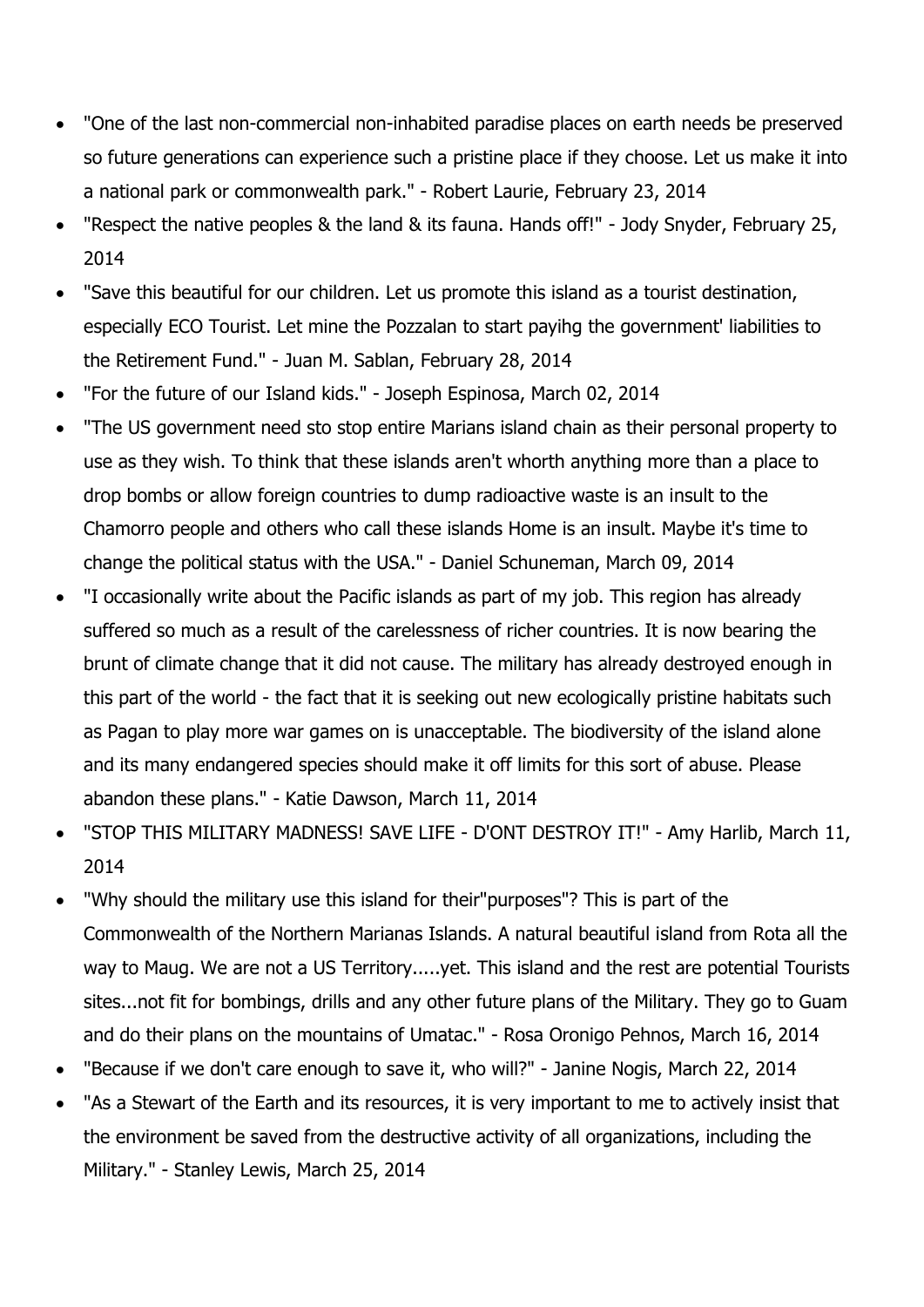- "This would never be allowed directly on US soil to exploit Pagan in this way is more than unreasonable. Why destroy a new and relatively pristine island when Farallon de Medinilla has already been bombed? Look as the expense that has been put into cleanup of Guam since WWII, after Pagan's destruction will the US government work 70 plus years to reestablish this island as well?" - Paul Taylor, March 25, 2014
- "Displacing human lives and property for a practice military firing ground? Please..." Jeaneen Kurtz, March 26, 2014
- "We only have one Earth It is our responsibility to protect it for future generations." Jason Wright, March 27, 2014
- "Save Pagan" Frank Jr. Olopai, March 27, 2014
- "It is simply wrong to force those who would be native to the island to give up the land due to a lack of resources. Let the military find some other place for target practice." - Crystal Cassidy, April 02, 2014
- "well,its" ivalani doses, April 02, 2014
- "Pagan Island is the 'Crown Jewel' of the Marianas Islands and must be protected." Jean Naples, April 02, 2014
- "Peoples homes are at stake. I don't agree with this at all. It seems unethical to me." Kahim Sturgis, April 02, 2014
- "PROTECT, RESPECT, Nature and Culture! Man cannot replace what it chooses to destroy on OUR ONE and ONLY Earth!" - Yeole Hanohano, April 02, 2014
- "I Live on the beautiful island of Guam. Our Guam rail is practically extinct, we have no fruit bats and there are other animals that are endangered. Coming from an island i know the beauty it has to offer. Pagan is our neighbor, my neighbor. They do not need to destroy an island with natural beauty!" - Hillary Acfalle, April 03, 2014
- "I used to live in Saipan, and had a glorious opportunity to visit Pagan many years ago. It is an incredible beautiful island, not to mention that it is home to threatened and endangered species, and has historical value. The US military should not have the right to destroy the island." - Qamar Schuyler, April 03, 2014
- "Paradise lost if they bomb." Jon Branch, April 03, 2014
- "This is important for many reasons (spiritual, cultural, historical, biological, ecological, environmental, geological, etc.). The desecration, pollution, devastation and destruction caused by the U.S. military on our own island of Vieques, as well as other islands throughout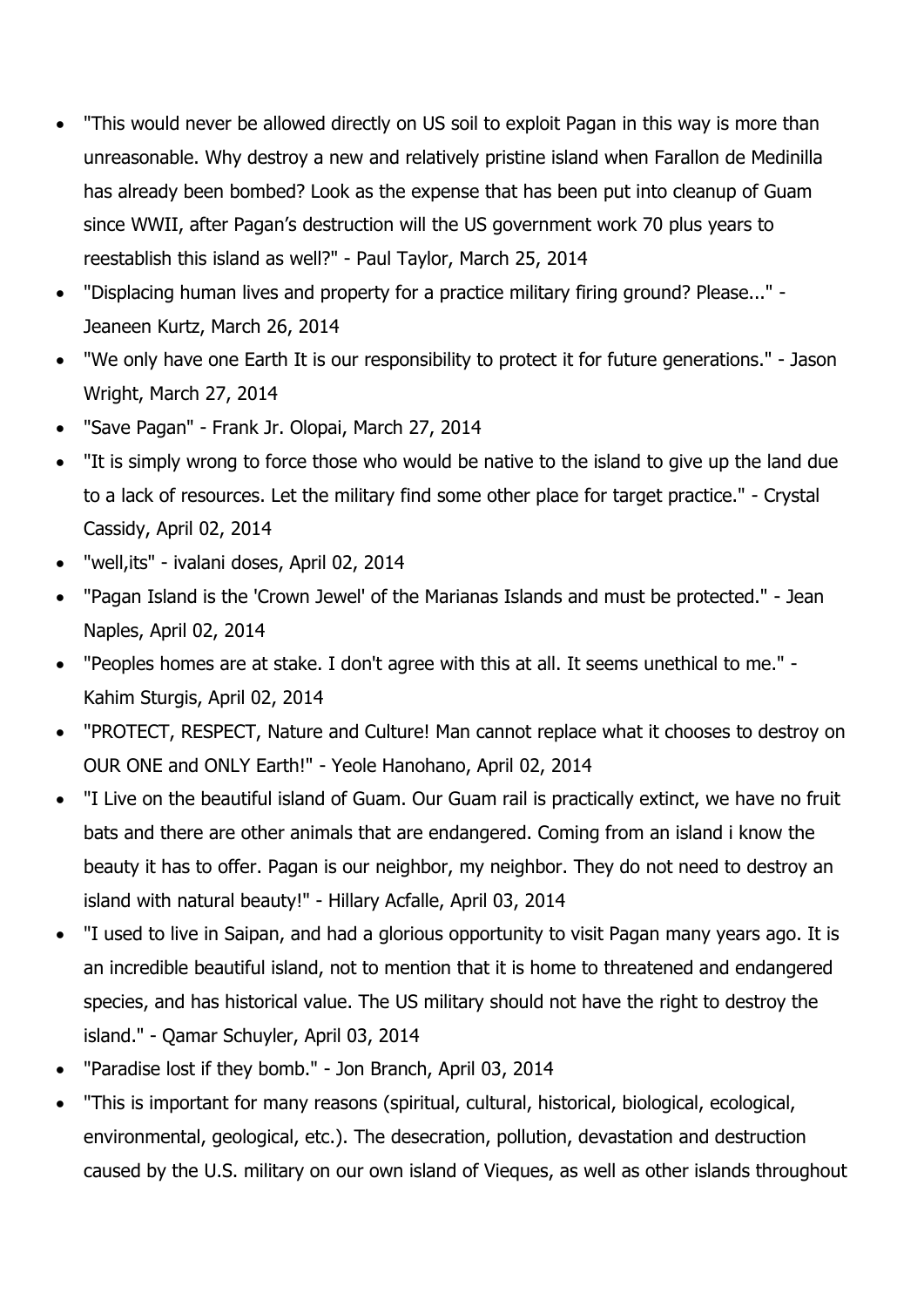the world, cannot be allowed to happen on Pagan Island. Pagan Island deserves to be maintained and preserved as a legacy for past, present and future generations." - Joanna Soto-Aviles, April 03, 2014

- "These Islands of the Northern Marianas is our ancestral grounds. Let me introduce myself. I am the President of the Chamorro Club. This organization runs in a high school called Marianas High School. Our guide to preserving our culture states in our club name. Guma MHS POLKSAI Chamorro Club. POLKSAI meaning protehi, onra, lengguahi, kuttura, saipan, ataha, inasa. The moral of these words assures us that we must protect and preserve our culture and as generations go by, I for one and probably the community would like to see their children attain any knowledge of our blood and blood land. Now all of this that's about to go down on the Islands of the Northern Marianas will turn the land to a chemical wasteland. Just to say I'm 17 years old and still I would like to know more about my culture. I feel that it is slipping away and as if you're dropping a bomb on us. Don't take these islands away from us please. You really won't know how much something is worth until it's all lost. I hope these matters are contemplated about to those who find the Islands as a worthless historical ground." - David Muna, April 03, 2014
- "Actually, I was searching Google maps for locations related to their April 1st Pokeman"game" (unusual activity for me). As volcano's were used in the search process I became fascinated by the geography and began to research some of these locations. There fore coming across environmental issues potentially facing Pagan Island. After more reading than I planned, I am writing in support of the petition I have signed and submitted. Thank you." - Anne Erwin, April 03, 2014
- "Endangered species" Catherine Lewis, April 03, 2014
- "Native peoples have been pushed off of almost 99% of their homelands. Hands off the Pacific Islanders' homelands. It's not like the Marianas have vast expanses of land to begin with." - Vincent Davis, April 03, 2014
- "For my children's children and future usage for my future generation of Kapileo and Ilo families" - Rayme Baybe Kapileo, April 04, 2014
- "I LOVE THE CHAIN OF THE CNMI AND I WOULD FOR ANYTHING TO PRESERVE IT" Angeline Orsini, April 04, 2014
- "we need to protect our islands!" Aysia Santos, April 04, 2014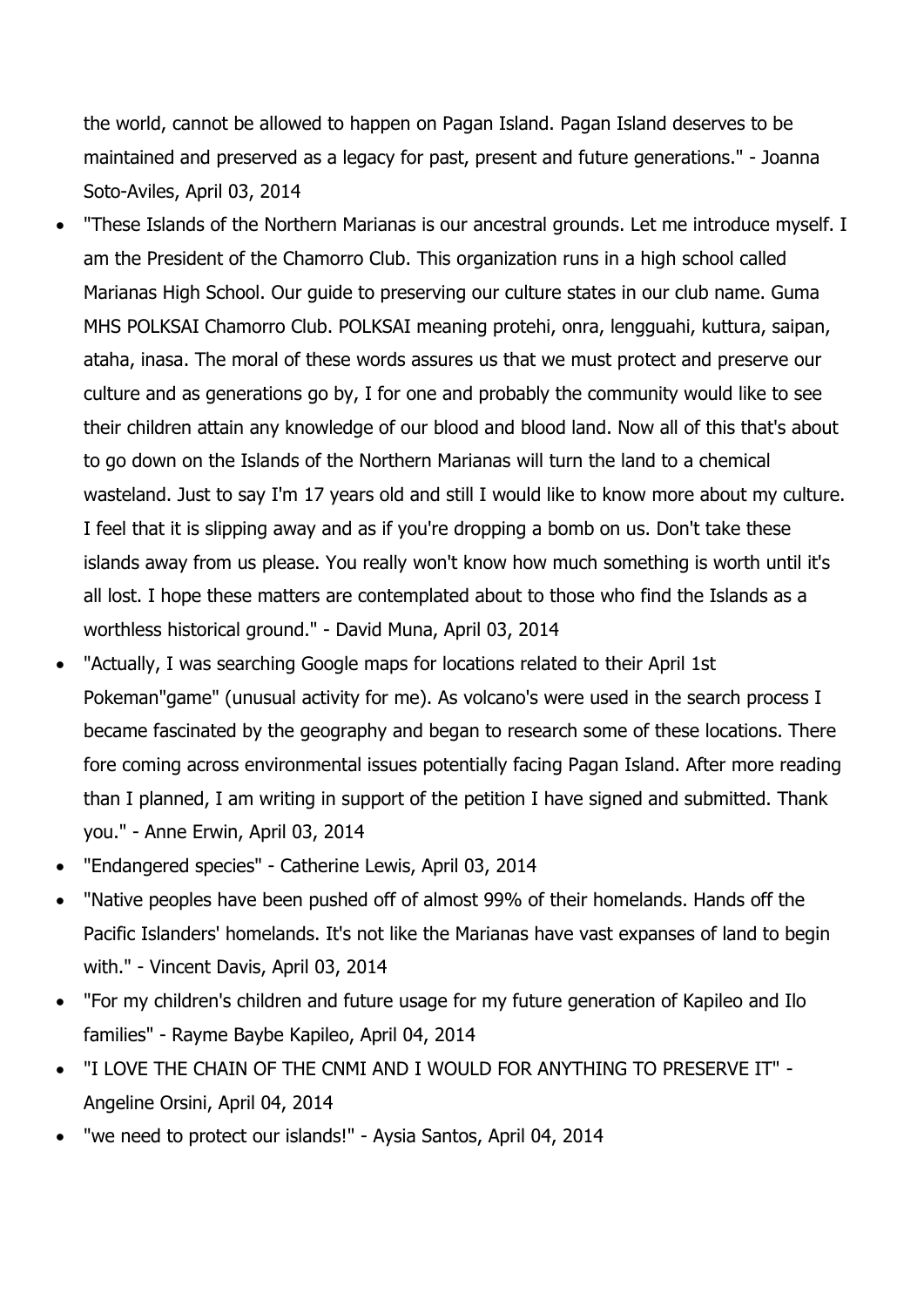- "The Pagan Islanders should have a say. Too many of these islands have been damaged by military action." - Elisabeth Gardiner, April 05, 2014
- "Love the Islands" chuck brittain, April 05, 2014
- "We must preserve endangered species and avoid negatively impacting this beautiful, biologically and geologically diverse area of the world." - Livia Nowlin, April 05, 2014
- "We need to respect the unique environment of Pagan Island. Please do not destroy it." Sandra Tracy, PhD, April 06, 2014
- "Why is this important to you? Ive seen the changes the military has made over several years taking up the most beautiful parts of our island. Please don't take this from us too." chadel andresen, April 07, 2014
- "Save Pagan" Vincent Manglona, April 08, 2014
- "Because I myself am a Pacific Islander and know the negative impacts of American Military target practice." - Lulu DeBoer, April 08, 2014
- "I grew up in the Northern Marianas, and cherish the unique upbringing that I had there. The world needs more peaceful places and more undisturbed land, not more live-fire training grounds." - Rossanne Arii, April 08, 2014
- "This land and ecosystem is important to people I care about-- and I am adamantly opposed to ongoing military destruction on land that rightfully belongs to Indigenous peoples." - Mishuana Goeman, April 09, 2014
- "Pagan should be left alone as it is one of the few places left on earth whose natural habitat is nearly untouched. It should stay that way." - Camille Orallo, April 09, 2014
- "Enough is Enough let us enjoy the land of our ancestors!" dolores suzuki, April 09, 2014
- "Some places must be protected from the warmongers" Emma Lewis, April 09, 2014
- "This is important to me because I believe the members of the U.S. government/military feel they have the right to intrude on others' land at their free will. I would like to take part in squashing that assertion, especially on behalf of preserving the iota of true nature that's left." - Julia Smelyantsev, April 09, 2014
- "the small land-masses in the pacific are very important for global cultural and ecological issues. They are not just some small islands. Better use a place in your own country." alfred banze, April 11, 2014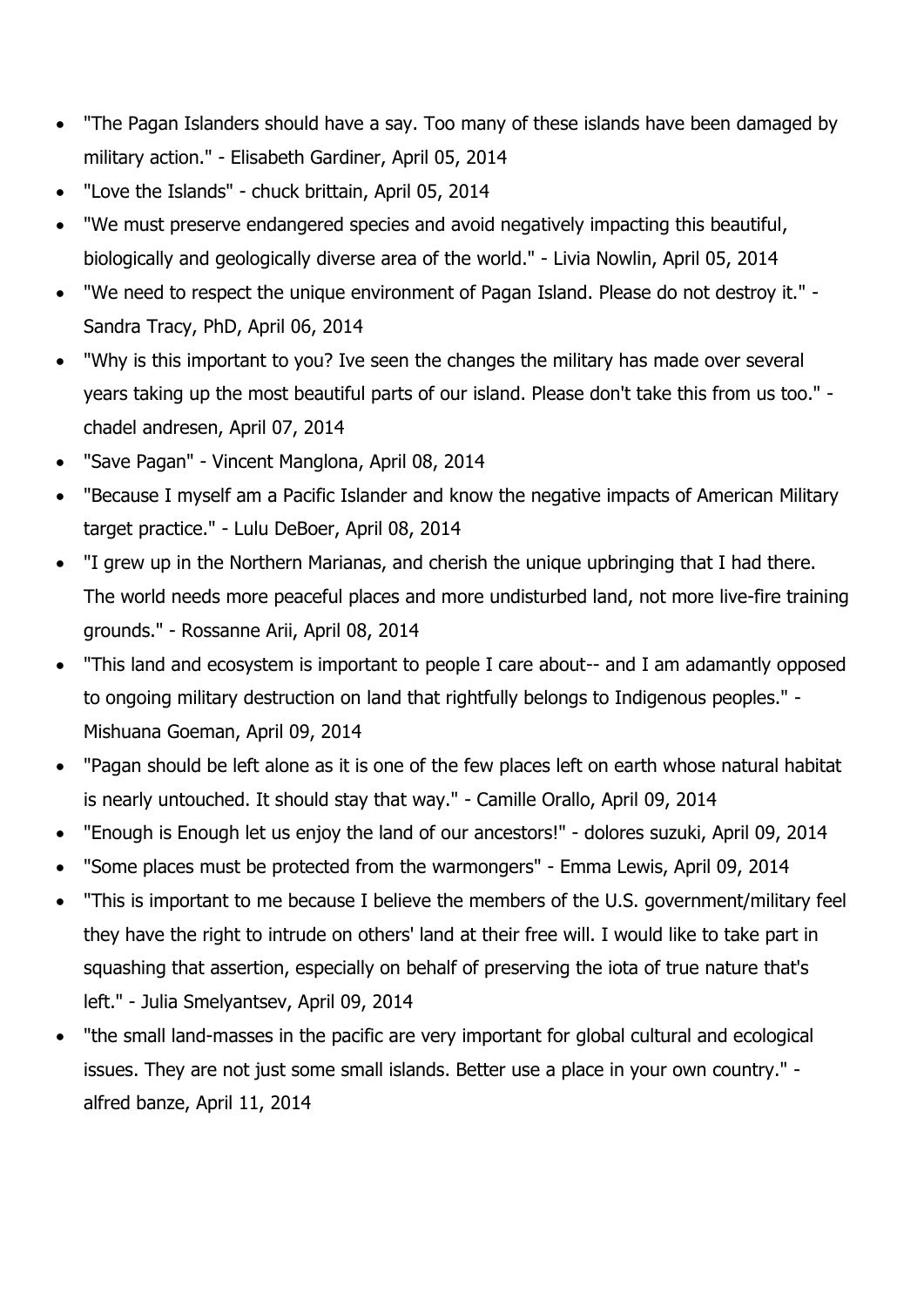- "Why can't the military do their"live fire" exercises on islands they've already destroyed ecologically for this purpose? What is the need to destroy more islands and displace more people?" - Darren Abramson, April 11, 2014
- "weil Natur wichtiger ist als Militär" Kris Krois, April 11, 2014
- "Dont you put your announce on my FB side! I did not allowed it." Maurus Gmuer, April 11, 2014
- "I am from the Island of Guam" Amanda Bennett, April 12, 2014
- "I am Chamorro!!" Catherine Ledbeeter, April 12, 2014
- "Because we need to stop destroying pristine Pacific Islands. There are enough firing ranges on the other islands already destroyed." - Christine Pruski, April 12, 2014
- "Can't let what's left of the CNMI be destroyed. There are wildlife and ancient Chamorro artifacts that's should remain there. Let's preserve what we can!" - Marisa Untalan, April 15, 2014
- "Family Heritage and the raw natural beauty." Jennifer Weimer, April 15, 2014
- "I may be a US military service member, but I was born and raised in the Commonwealth of the Northern Marianas Islands. I lived on Saipan for 18 years before enlisting in the United States Air Force and have represented the island of Saipan. There are members of the service who would like to come visit the islands and see the history that took place. Someday there won't be anything left for me to show them when they do visit and go island hopping with me. NOT cool." - Marie Joyce Seman, April 16, 2014
- "to help a friend" Brian Winfield II, April 16, 2014
- "Preservation of history" Patrick Dugan, April 16, 2014
- "I was a little boy who went to school and church in pagan in the early 80's . And I have a lot of good memories with family back then. Please STOP military action. I believe pagan is one of the most beautiful places on earth and should not be use for military excersice." - Marvin Ada, April 16, 2014
- "We must not allow the destruction of habitat for native animals and plants, nor should we allow a beautiful island to be polluted and harmed. It is simply wrong. The earth is not ours to ruin and pollute." - Kare Strong, April 16, 2014
- "Our Islands are beautiful & Does not need to be destroyed by US Military" Thomas Sablan, April 16, 2014
- "This island is part of my home! For posterity!" lou anna Vandermeid, April 16, 2014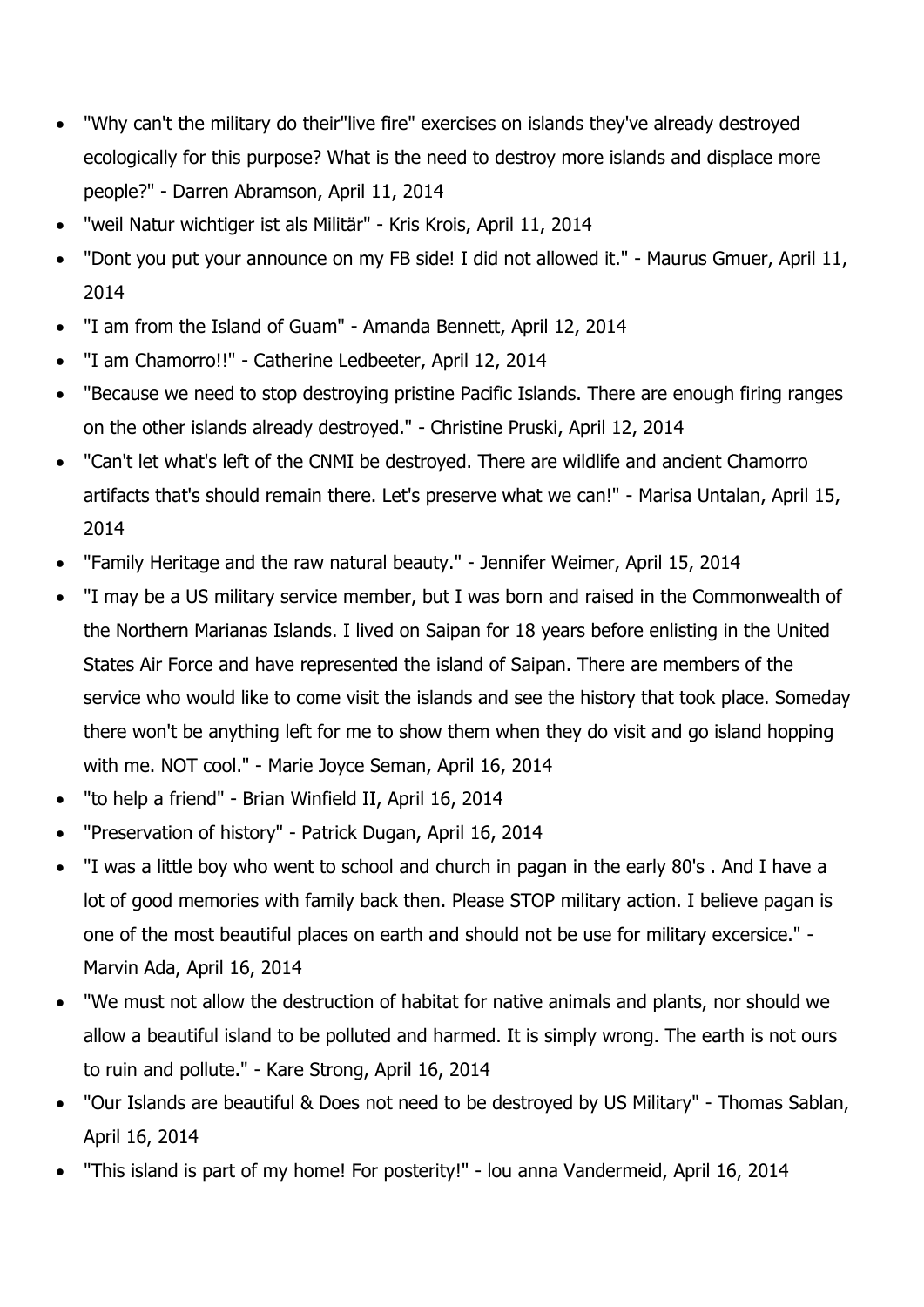- "It is a important island and it it well know for its beauty and their are species found no where on the world but Pagan." - jerick hermoso, April 16, 2014
- "The CNMI is my home and I will not tolerate that the US government wants to abuse our land and destroy my home." - Rochelle Lynn Dimapilis, April 17, 2014
- "Keeping the world green!" Leslie Syring, April 18, 2014
- "I was stationed in the Islands in the 60's. Thay should stay beautiful always, not a shooting range." - William Reynolds, April 22, 2014
- "As a person who has done hours of restoration work on the island of Kaho'olawe recently, it's heart breaking to see beautiful Pacific Islands get turned into barren wastelands. ALL of these islands belong to their respective native people. These lands are ancestral lands and bear cultural significance. Most, if not all, are sacred places to the indigenous people! Some of these islands were their ONLY home! Stop taking ancestral lands away from the native people and destroying them for the sake of testing weapons of mass destruction! All of these islands you have destroyed also had unique and exclusive flora and fauna not found any where else on the planet! Why eradicate these endemic species?! How many more islands will it take before you realize that you are no different than other nations that have conquered lands?! You already have the U.S. mainland, which rightfully belongs to the Native Americans! Don't do it, America! Just don't!" - David Concepcion, April 24, 2014
- "To preserve the endangered species and natural habitat found on these islands!!" Lukanicole Zavas, April 25, 2014
- "It is important to preserve nature as much as possible. The U.S. military does not need to destroy more of earth than it already has." - Jarret Rogerson, April 25, 2014
- "Protecting the rights of indigenous peoples to their home is of uttermost importance" Conor Handley, April 25, 2014
- "I wanted my home island to be a paradise place for visitors rather than a training ground for wars or a storage place for weapons of mass distruction." - Nicolas Blas, April 29, 2014
- "We visited Pagan in April 2014 on our sailboat. It was unplanned stop on our passage to Japan. It is a wonderful place. During our sail across the South Pacific Ocean we have seen what it looks like when the American military sets up shop. Nobody would wish that on any place, let alone a place such as this." - Tamara Piekaar, April 30, 2014
- "Because it is the land of our Ancestors" Don Joe, April 30, 2014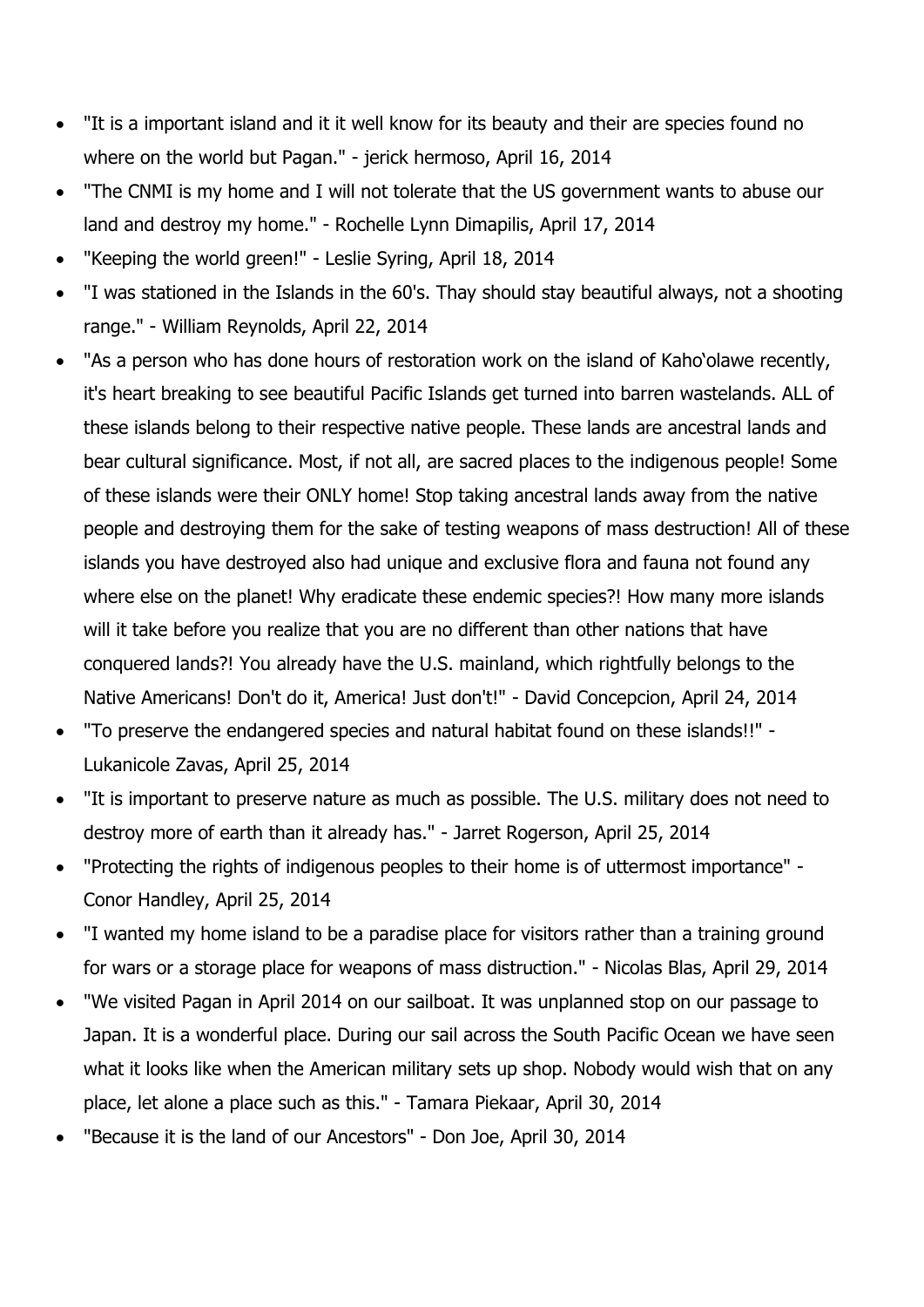- "Our military is to protect and defend Americans and our Constitution FOR the united States of America, and we must NOT allow them to destroy any more of God Good Earth for target practice. Military should stay in USA, arrest the foreign criminal usurping the Office of POTUS named Barack H. Obama II aka Barry Soetoro to prison, and protect USA from all enemies foreign and domestic, and REFUSE unlawful orders from Bill Clinton, Bushes, and the not even qualified to be POTUS Mr. BOH/BS." - George Peabody, May 03, 2014
- "As Chamorro's we should stand up for our islands, and not allow the wholesale destruction of them." - James Pineda, May 03, 2014
- "It's part of our culture and there is preserved life there and not to mention I would like to visit Pagan one day" - John Borja, May 05, 2014
- "This is an island full of life. If the military comes in, they'll be disturbing the life on Pagan" Nathan Manibusan, May 05, 2014
- "This land is my home. I respect my culture as well as the people who have lived before me. This land was theirs and is now ours. I support this in the name of the respect it deserves." - Michael Quenga, May 05, 2014
- "I am a born and raised Chamorro from Saipan. I think we have given enough to the US at this point in our history. It is time to stop the taking and preserve what we have left for our future generations." - Joseph Sablan Cruse, May 05, 2014
- "STOP DESTROYING ARE ANCESTOR LAND !!!! GET OFF ARE ANCESTORS ISLAND NOW !!!!!" - Jeremy LeonGuerrero, May 05, 2014
- "It is our land ...our history" thomas ascura, May 07, 2014
- "Please explain why Farallon de Medinilla cannot continue to be utilized. It has already been destroyed and there is no practical reason to destroy Pagan." - Darrell Fair, May 08, 2014
- "Farallon De Medinilla was already sacrificed. How much more?" John Borja, May 08, 2014
- "Because Pagan is still a pristine, minimally developed land, from which a vast variety of Flora and fauna exist." - Florence Pangelinan, May 13, 2014
- "lets not have another godzilla or kaiju type monster emerge because our disrespect for nature." - Pete Hilker, May 18, 2014
- "I was born on Rota but was raise on Guam. I have never been to Pagan and some day I would love to visit this Island with my family. If the U.S. military has plans for utilizing this Island visiting Pagan with my family will never happen due to restrictions by the military. We need to save Pagan!!!!" - Roman Manglona Jr., May 19, 2014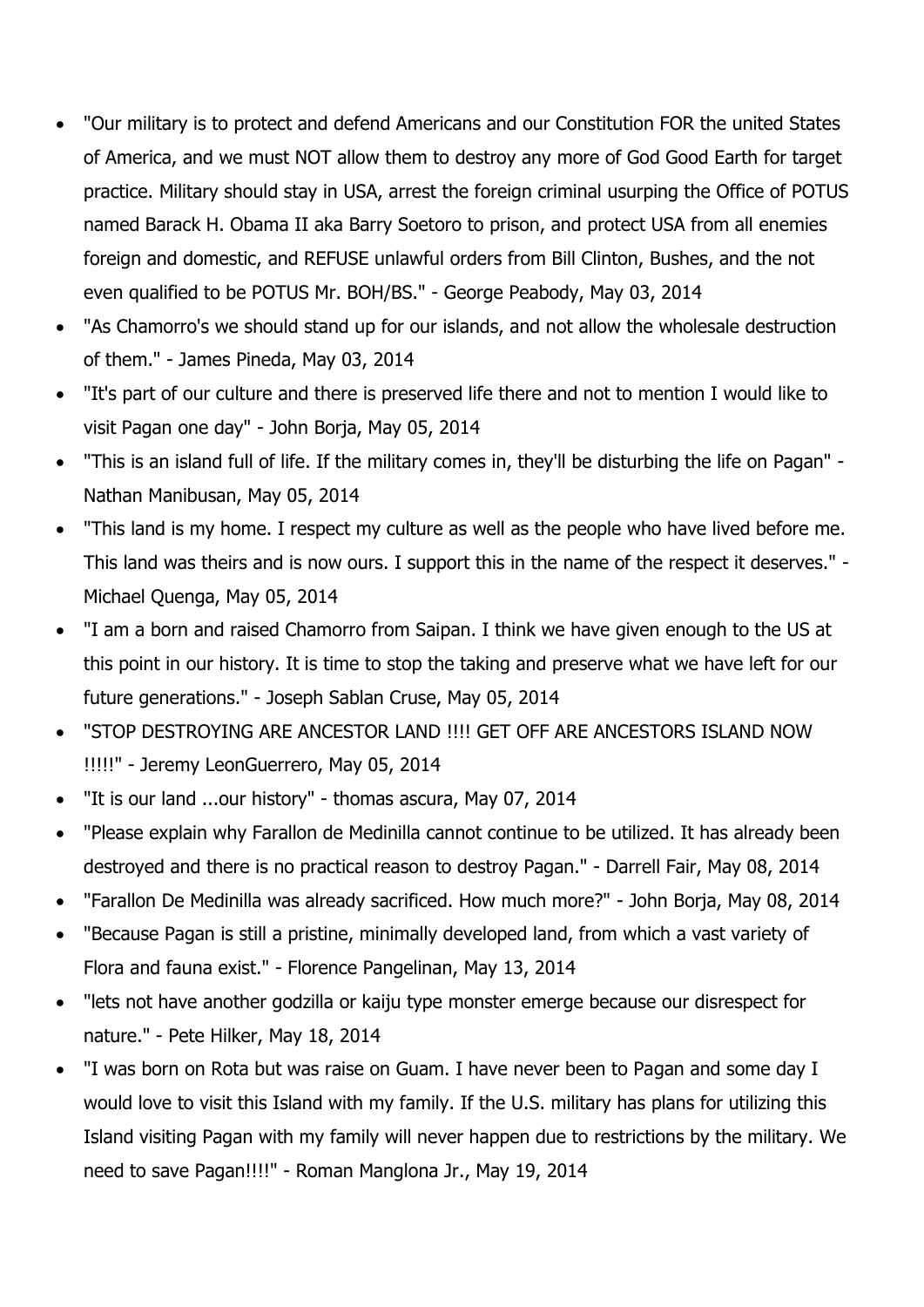- "this is the u.s. government committing an act of terrorism. it is simply wrong and most unnecessary; a shameful abuse of power." - renee girard, May 21, 2014
- "Because we only have ONE PLANET. And Obama is determined to destroy it at every turn." - ANIMALAURA KEY, May 22, 2014
- "The lands of the Chamoru People of the Marianas should be preserve and protected from further destuction, they are the lands of my ancestors that at one time thrived undisturbed respecting and caring for the land that provided them with all they needed to exist as a unique culture on this planet with live in, as a desendant of my great chamoru ancestors the land that we have is the only connection I have to honor the great people of the land that made it possible for me to be proudly be a part of. the land that provided all the resources to develop a great culture, the land that is the sacred grounds of the people whos blood flow through my viens, the land of the Chamoru people, please leave our land alone it is the only connection I have to my great ancestors before my time and will be the only connection a thousand years from with the people who live on the land to honor the extinct culture of the Great Chamoru People of the Marianas" - Dean Ada, May 25, 2014
- "This is my future childrens' land and I want them to see it how their grandparents saw it. It is sacred land that should not belong to anyone but the native people of the land. It is not right to take away traditional and sacred land that are so important to our people and use it for military purposes. That will result destroy it and it will then never be the same." - Ariel Benavente, May 26, 2014
- "I care dearly about the environment, especially the marianas islands, Having lived on them for the last 5 years I have grown very fond of them. The destruction of many, possibly indigenous, species, of plants that can only be found on that island in particular saddens me." - owen farrow, June 08, 2014
- "It is important to me because I am a Chamorro descent and I have children who may choose to make this island their home. It is our future and one day soon enough I hope my children and I can visit the amazing island we now are trying to SAVE!" - April Lynn L. Crisostomo, June 10, 2014
- "Pagan is my homeland and is the land of my ancestors. It is an absolute disgrace and sickening that the U.S. military is planning to destroy this Chamorro island fill with our ancestral burials and archaeological sites. We have the human right to protect Pagan and to tell CNMI leaders to tell the U.S. that Pagan as well as all the other islands in Gani are not for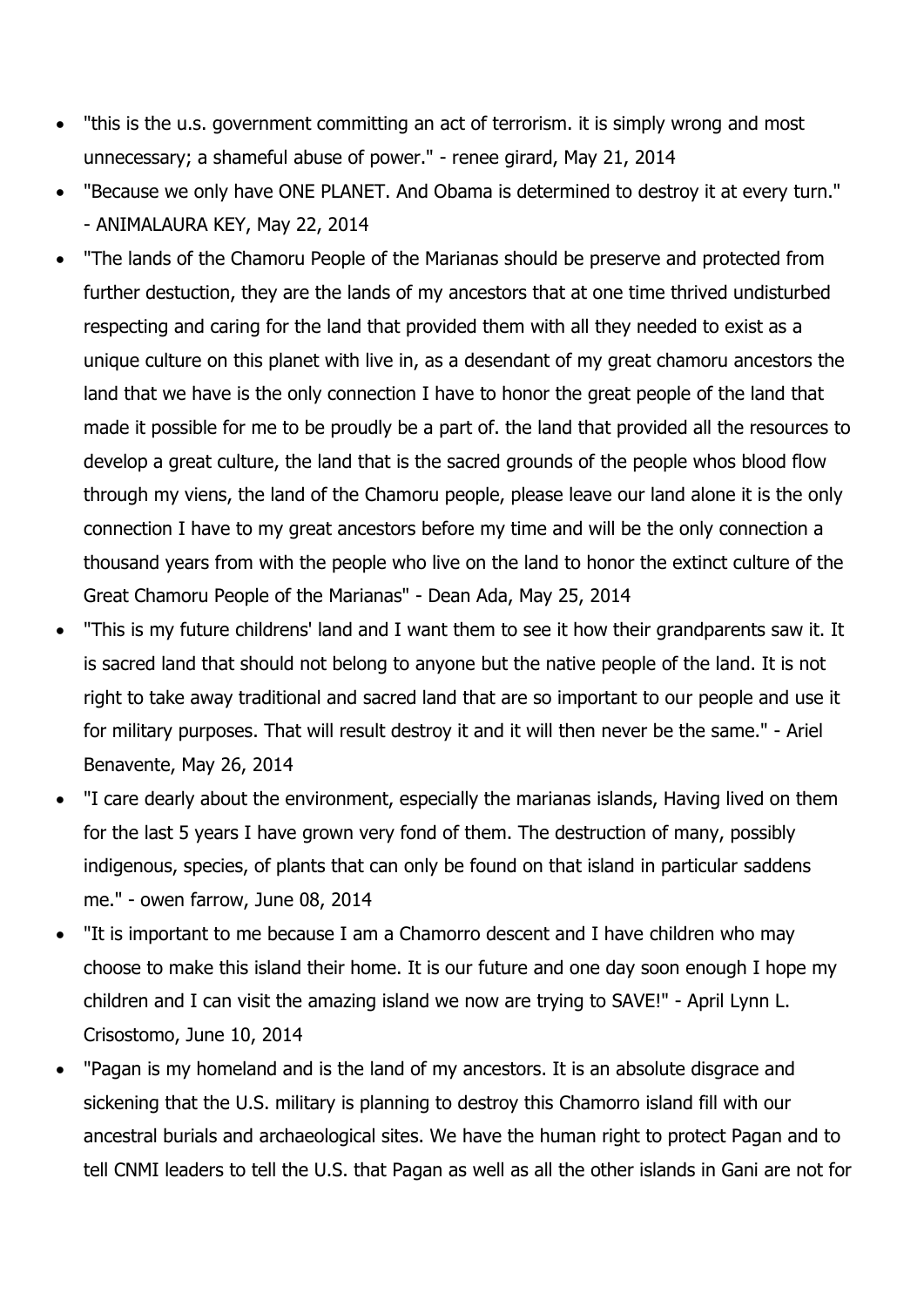sale at any price. The destruction of Pagan by the U.S. military is a human right violation and a genocide against the indigenous native people of the Marianas Chamorro Archipelago" jose ulloa garrido, June 16, 2014

- "This is a beautiful and biologically diverse area that should not be destroyed. The right of former residents to resettle there should be respected." - Douglas Bartley, June 20, 2014
- "C.N.M.I is my home and they have no right to come and destroy the natural beauty of it.." Vinnie Babauta, July 01, 2014
- "Each April and May i do field work with the birds if CNMI. I am committed to the conservation of these birds. Pagan is a beautiful and amazing place and needs to be preserved." - Hannah Bailey, July 03, 2014
- "Push-back against military devastation of the environment is critically needed. Good for you for issuing this petition." - Dian Deevey, July 05, 2014
- "Because, this is where my mother was born and raise until she was 2 or 3 years old." Erna I. Kapileo, July 08, 2014
- "I AM A Chamorro Native Descendant from the Island of Saipan, CNMI. I for one, I would love to have my kids experience & explore our neighboring SCENIC Islands; We live in a very NATURAL BEAUTIFUL, EXQUISITE surrounding that has to be protected in the SAKE OF THE FUTURE FOR"OUR CHILDREN" together we must protect our heritage, our culture, our history the Islands plant, wild life & ALL IT'S"NATURAL RESOURCES"..WE ASK THAT YOU LEAVE OUR PEOPLE & ISLANDS ALONE...." - Sydney Tudela, July 26, 2014
- "Because I feel sad that the beautiful paradise will be ruined !" Joseph Carothers, July 28, 2014
- "nothing more important than land, and destroy the earth for war, unforgivable" Giovanni Zuliani, July 28, 2014
- "C NMI government and it's people needs the island of Pagan for their livelihood. They can better use and protect the island from destruction then the US. Pagan is full of historical and cultural significance that needs to be free from military intervention. It also processes an economic potential for the CNMI. My suggestion is to keep it intact but if we must let it go, it should leave our grip for not less than \$50B. Otherwise,it's not for sell nor for in the name of National Defense. To use National Defense as a reason for the DOD to unilaterally condem a place must qualify certain scale of needs that should satisfy before the condemnation takes place. The local group should do more research on the DOD internal policy relative to the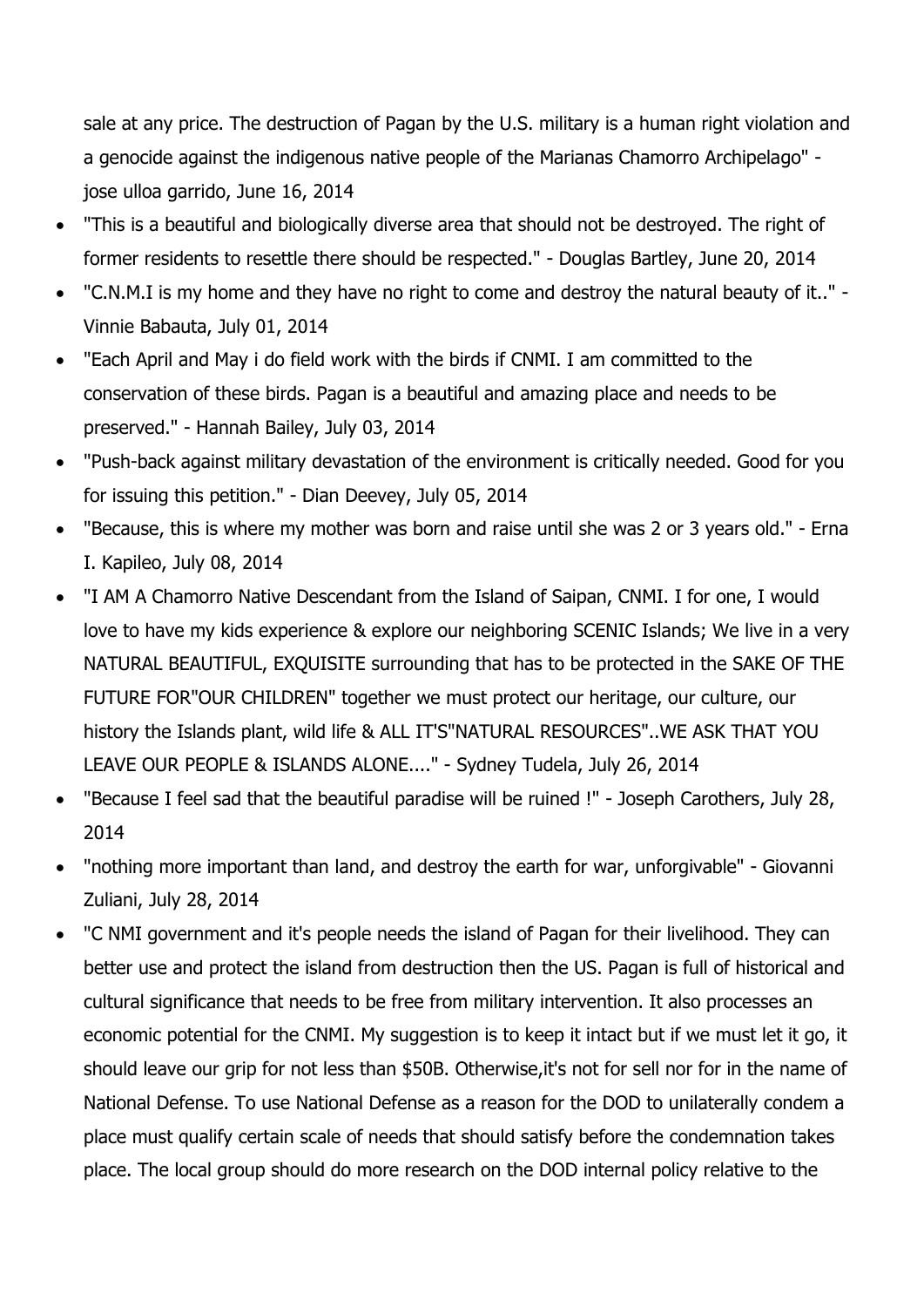issues at hand who may help shed light on the matter. Is there any group that might provide assistance on legal issues pertaining to this issue?" - Felix Calvo, July 30, 2014

- "I was born on Guahan to two U.S. Navy enlisted parents, and feel it is my duty to protect Pagan Island, as a citizen who believes in standing up for that which is right. The preservation of this island is my duty because I am as connected to the land as the Chamorro and Refaluwasch people. I want to be able to bring my children to Guahan and see Pagan Island one day to appreciate the beauty and the shelter it provided for our family as well as generations of a people and their heritage. I want Pagan Island standing, in tact, when I look my children in the eye and let them know that this place is a part of their history and I have done everything I can to preserve it. It would be a dishonor to fail in saving what is left of disappearing cultures that live in harmony with the land. I pray that the island stands so that I can tell my children it will one day be their duty to protect it against the heart that is corrupted by the business of war and profiteering. There is no future or honor in destroying that which cannot defend itself- this island and its indigenous life included." - Heather Moore, August 07, 2014
- "My heritage is Guamanian! And, I'm an American!!! HELLO!!!" Michele Henry, August 12, 2014
- "Pagan Island is a beautiful place and should remain so. I was privileged to visit this Island twice in the 1947- 1948 time period and would like to revisit again. My children's children have heard me talk of Pagan Island and , as the ability to travel keeps getting better, they and their children will surely enjoy a visit to a peaceful and quit get-a-way. Please do NOT destroy this Island .'" - Howard Davis, August 19, 2014
- "habitat loss of land which the true ownership belongs with Pacific islanders.. target practice this does not make!!" - kellee hooks, August 20, 2014
- "I love where I am from and if people were trying to take away my home I wouldn't be happy." - Roque Blas, August 27, 2014
- "This tiny spot of idyllic beauty and serenity must be preserved for posterity. Leave it and the Chamorro people in peace. Please don't continue to propagate the"Ugly American" image!" - Marie Ernst, August 29, 2014
- "Because I am a Chamorro! The United States has done enough damage to our land and our people!" - M B, September 04, 2014
- "This is an absolute discrase" melanie noel, September 12, 2014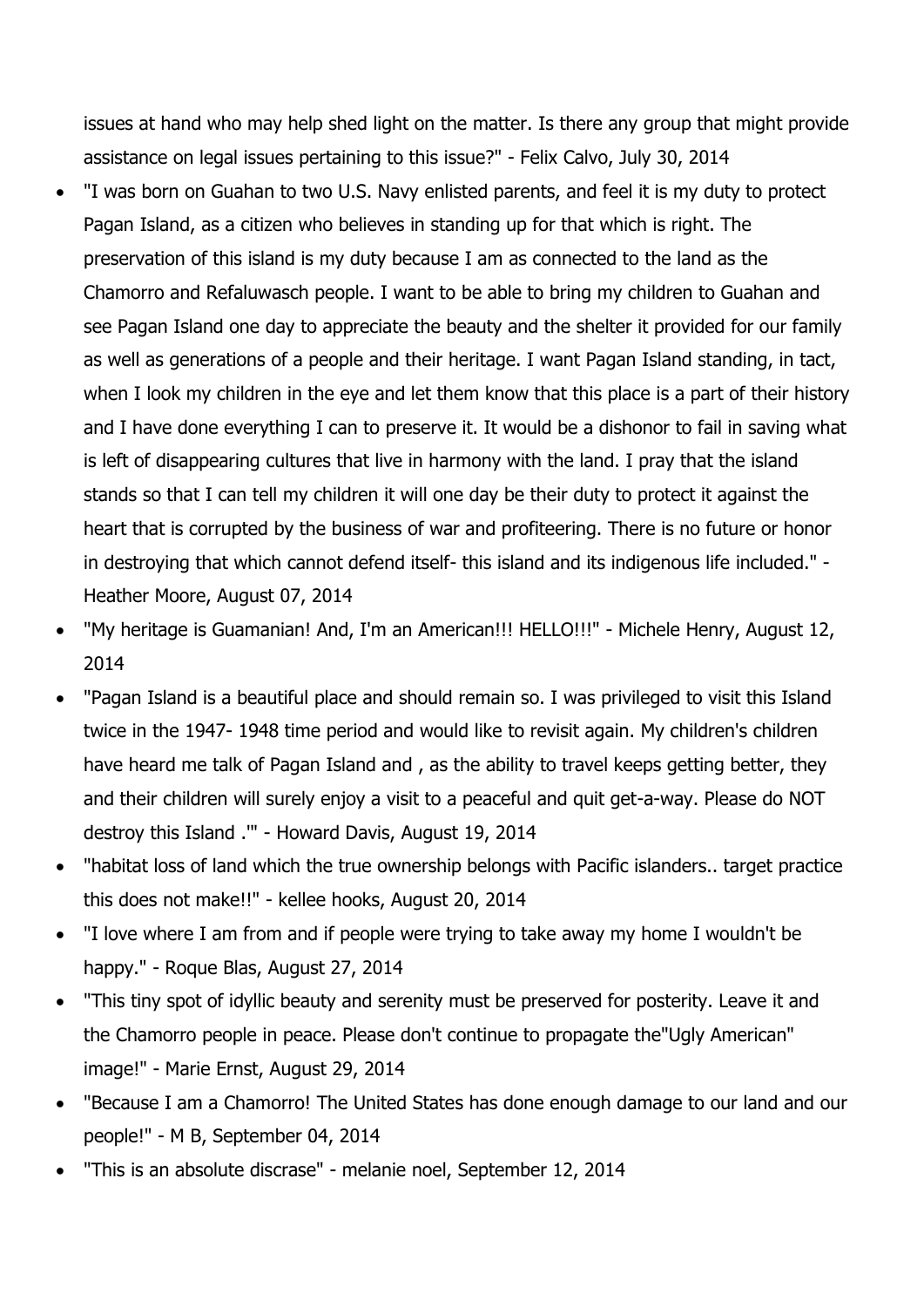- "My inlaws live and own land their" silvia villagomez, September 12, 2014
- "It's terrible to destroy the island" isa de luca, September 18, 2014
- "What next, where will it stop or end? To the government it is a speck of dirt on the map to the people and children or Pagan it is home and so much more. Once it is destroyed, we can never get it back." - Bertha Bowditch, September 19, 2014
- "war games need to end. in light of expansion of the Marine Monuments of the Pacific, this is shame and embarrassing that our administration wants to bomb another equally pristine and diverse island and marine ecosystem. shame." - Irene Kelly, September 26, 2014
- "This is a god-given beautiful island that deserve to be protected and preserved. Our people should be allowed to resettle Pagan without impacting its natural environment." - Jesus Taisague, October 01, 2014
- "I want to save the island of pagan for the people who live there." Joseph Hocog, October 01, 2014
- "A thousand times and more I will honor and salute you The beautiful islands of the Marianas" - Glorious are you - The USA Military has many other options to use for training." - Raymond Austin, October 03, 2014
- "Part of the CNMI National Anthem
- "Environmental, fisheries protection" Scott Strickland, October 05, 2014
- "Pagan is important because it is one of the islands that has developed within our archipelago. Our land is where our roots lie, and Pagan has many ties to our roots in both our Chamorro and Carolinian heritage. When we lose our land we lose what is embedded beneath our land, our ties to our ancestors. As a local resident of Saipan and family ties to Pagan, destroying this island with military buildup could not only break our ancestral ties to Pagan but destroy the island, pollute the area and waters, and potentially kill off indigenous species in the area that might not ever be seen again." - Jayson Camacho, October 06, 2014
- "The military will only destroy Pagan." guadalupe borja robinson, October 07, 2014
- "Because I live near Pagan and because the islands belong to us, not to the USA military." Lucy C Sablan, October 07, 2014
- "The Chamorro people and their land are dear to my heart. But does it really matter how somebody feels about it? It is wrong," - Jim Phelps, October 17, 2014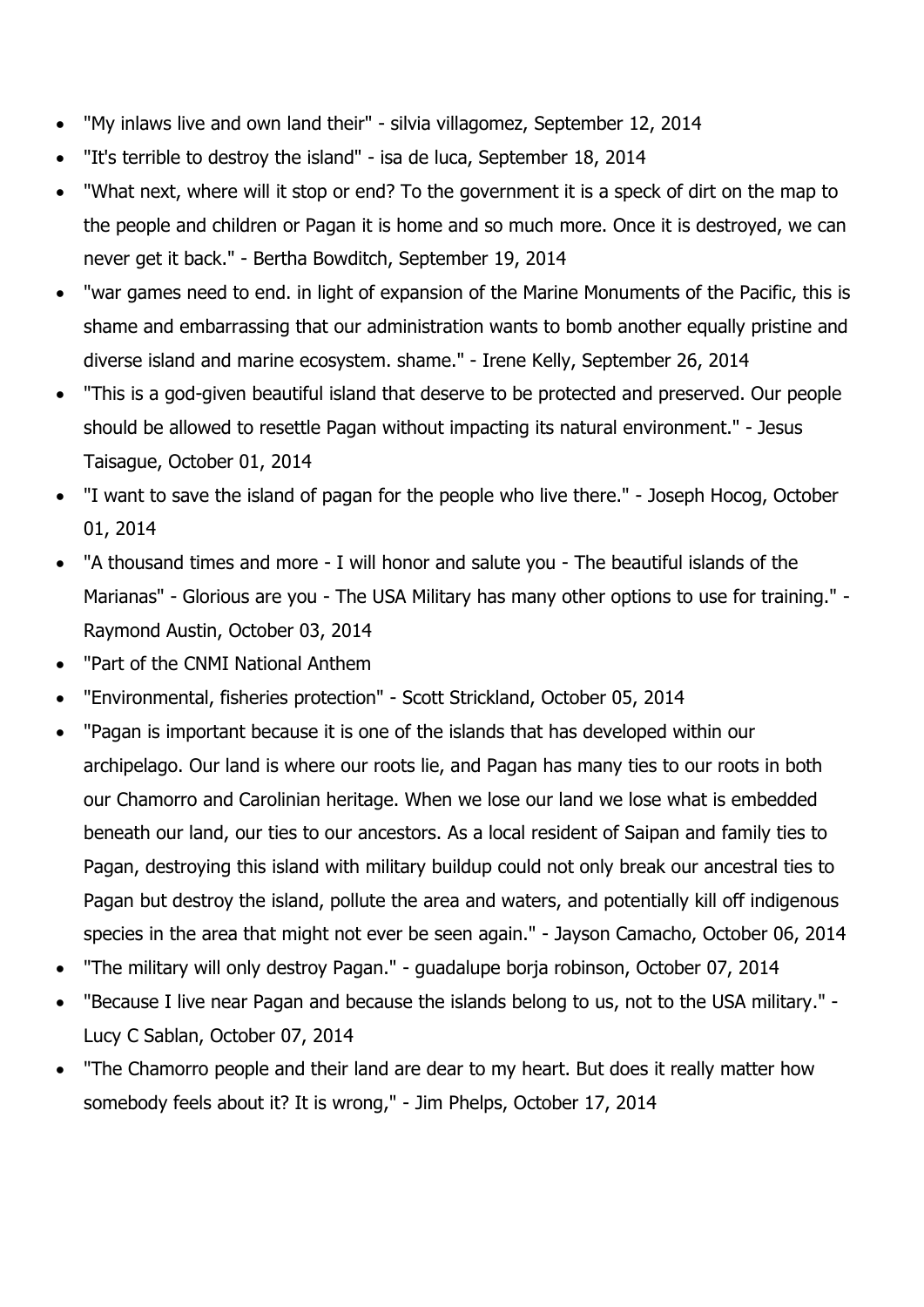- "I'm signing because there ARE people living there and there ARE others who want to go back. It is not a science experiment, it is a home. Not just to humans but to a lot of animals some being nearly extinct." - Katherine Gunderson, October 18, 2014
- "There is no good reason to take away the home of many families. We need to take our islands back. For too long the government has seen our land as disposable, and has given us no say in what happens with it. It is not a wasteland. It is home." - Maria Phelps, October 18, 2014
- "As a taxpayer, live fire training and bombing runs are a horrid waste of money. Isn't Detachment 1 still available in CO? As a Chamorro, just because the land is not populated with people does not mean serves no other use." - Kurt Gilman, October 18, 2014
- "It is our Island, our home, our peace, leave it alone." Raymond Meno, October 20, 2014
- "Pagan Island should be kept pure and beautiful and not destroyed It is biologically and geologically diverse and the loss would be devastating!" - Sandra Mafnas, October 20, 2014
- "I was here as a teenager and it's a beautiful place that dosent need to be messed up and the environment" - Monique Smith, October 20, 2014
- "It is our fundamental right and responsibility as natives of the Northern Mariana Islands to protect the welfare or our peoples and islands for which we are stewards of. No to Military! No is No! SAVE PAGAN!" - Roxanne Diaz, October 21, 2014
- "Military has many island and the us is 100 times bigger why use more of the marianas. Ruin the environment can affect us all here in the cnmi." - Dagger Duaz, October 22, 2014
- "Why would anyone destroy this beautiful and pristine island? Please leave Pagan be the way it is. Go practice with your toys somewhere else." - Daniel Camacho, October 22, 2014
- "Why Pagan? why not the remote places of in the united states?....U.S. is a Big Country with Big Mistake Too!" - Enrique Sablan, October 22, 2014
- "The right of self determination has to be respected,by law approval or no law approval,.to use this island for military practice is a law breaking procedure of the humanitarian Act as in keeping the earth enviorement safe,clean,and respected allowing nature to live by it's will and not destroyed by men" - Abraham quiles, October 25, 2014
	- "Please preserve our sacred islands. This is our home, save our planet." Carmen Borja, October 25, 2014
- "Pot I taotao-hu yan I famaguon-hu. Ini tano-ta i man chamorro siha." Francisco Villagomez, October 26, 2014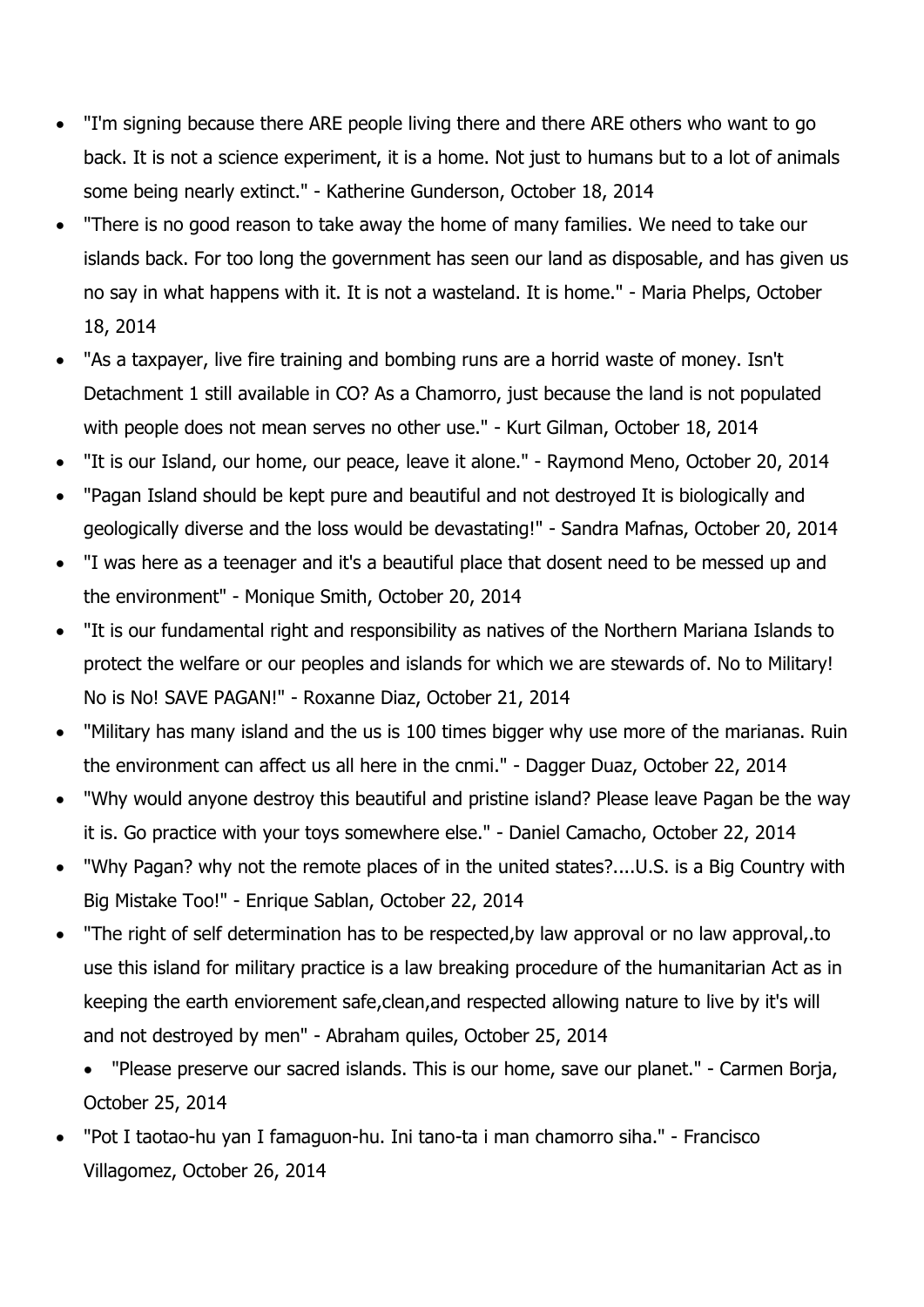- "I am signing this petition because I do not want my peoples islands to be taken over by the military." - Randizia Crisostomo, October 26, 2014
- "We need to protect and preserve our island, our home." Timothy Wesley, October 26, 2014
- "I am Chamorro and wish to preserve the beauty of our islands." Alex Borja, October 27, 2014
- "I am a Pacific Islander advocate in higher education." mathew apelu, October 28, 2014
- "The military has already destroyed a few other islands, why don't they continue to use those islands? Why do they feel the need to destroy more? Do they not realize that by destroying those islands, they have destroyed a person's culture. The military is uneducated about the islands and they would not find it acceptable if a decision was made to use one of the states for"live-fire training."" - Aolani Cruz, October 28, 2014
- "I'm signing because we must maintain the beauty and culture of the Mariana Islands." Cierra Leon Guerrero, October 29, 2014
- "This is important to me because I grew up on the island of Tinian, and at the time there were permanent inhabitants of the island. It is not only just an island, but it is also an untouched ecosystem such as the Galapagos now that the inhabitants have been temporarily displaced due to volcanic activity. It should be kept as a National treasure or park for the Chamorro Nation, such is allowed for the Native Indians, and so it should be for us. My question is what is the true nature of the U.S. Governments' motive of Imminent Domain, is it for mineral rights, or do they truely want to destroy and I do mean destroy a national treasure of the Chamorro people? I do fear that the Chamorro people will live in dire rimes if this island is turned into a form of pingalap atoll. I apologize if this is the wrong spelling for the atoll, its been years since I met people who have been misplaced due to the activities of the U.S. military in the destruction of that cultural inhabitats." - Marka Huber, October 29, 2014
- "FdM was too much already! Now they want Pagan?! Enough is enough! Leave pagan alone please." - Mary Reyes, October 29, 2014
- "I'm signing because.... 1. I was born in guam on June 6 1993 but raised on Rota for 18 years. I moved out of the island to explore more options and opportunities. I've never been to Pågan but I still plan on visiting the island one day 2. In school we learned that Pågan has a rich history not only about the people but the Island as well!!! 3. I would love to bring my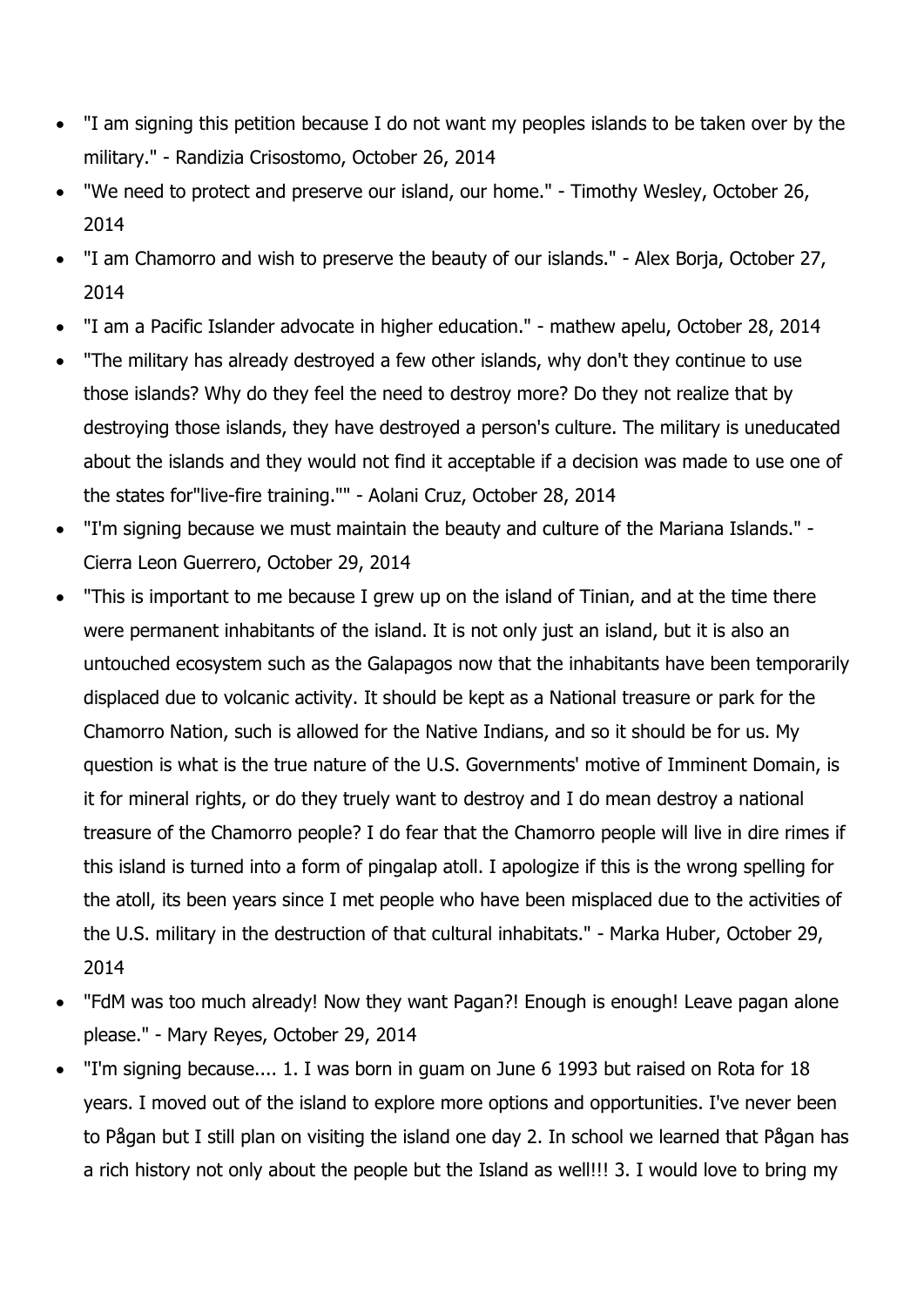kids and have others bring their children as well not only to enjoy it's natural beauty and it's richness of the place (water, animals, people, etc..) but to appreciate the place on what it has to offer! 4. My last and final reason and please excuse some of the words I'm about to say because I am about to express these words in a strong manner! If the fuckin military were to use Pågan as a missile or bomb training cite or what ever the fuck you call it, I bet for a motherfuckin fact that once they're done with that place, once they are done destroying one of our home, I'll say it again I bet for a motherfuckin fact their asses would leave the place acting like it ain't shit and won't do nothing about it!!!!!!" - Vince Mendiola, October 29, 2014

- "I'm a big fan of islands and the preservation of their natural beauty go bomb the desert." Jairek Barre, October 30, 2014
- "Signing cause I am very concern on the military's impact and the destruction of Pagan's environment & it's natural resources." - Paul Reyes, October 31, 2014
- "There are miles of lands in the US! Why pick a tiny Island? Spare Pagan and respect the people!" - Jordon Lee Kosam, October 31, 2014
- "I visited Pagan by sailboat in 1975. It's pristine beauty and black sand beaches topped by the volcano and natural hot springs are unmatched anywhere I have been. It was also home to many islanders who were born there. These are native indigenous lands, and must be treated with due respect to traditional lifestyles and the heritage of the Chamorro and Carolinian people. To use Pagan for"live fire" exercises is about like using Yellowstone National Park for"live fire" exercises. It ought to be unthinkable." - Stephen Woodruff, October 31, 2014
- "Bcuz is one of our last natural Island that holds the beauty of what nature offer.. and for the future of our kids.." - Joe Itibus, October 31, 2014
- "We have to. Save our marianas" G Camacho, November 02, 2014
- "Coz i care!" Mindy quitugua, November 03, 2014
- "For the next generation future.." Rebecca Lisua, November 04, 2014
- "Crown jewel" Daniel Durkin, November 08, 2014
- "I'm part of that island" darlene rasiang, November 08, 2014
- "I am from these islands and some things just needs to be left along for nature to do its thing." - leonrd cave, November 09, 2014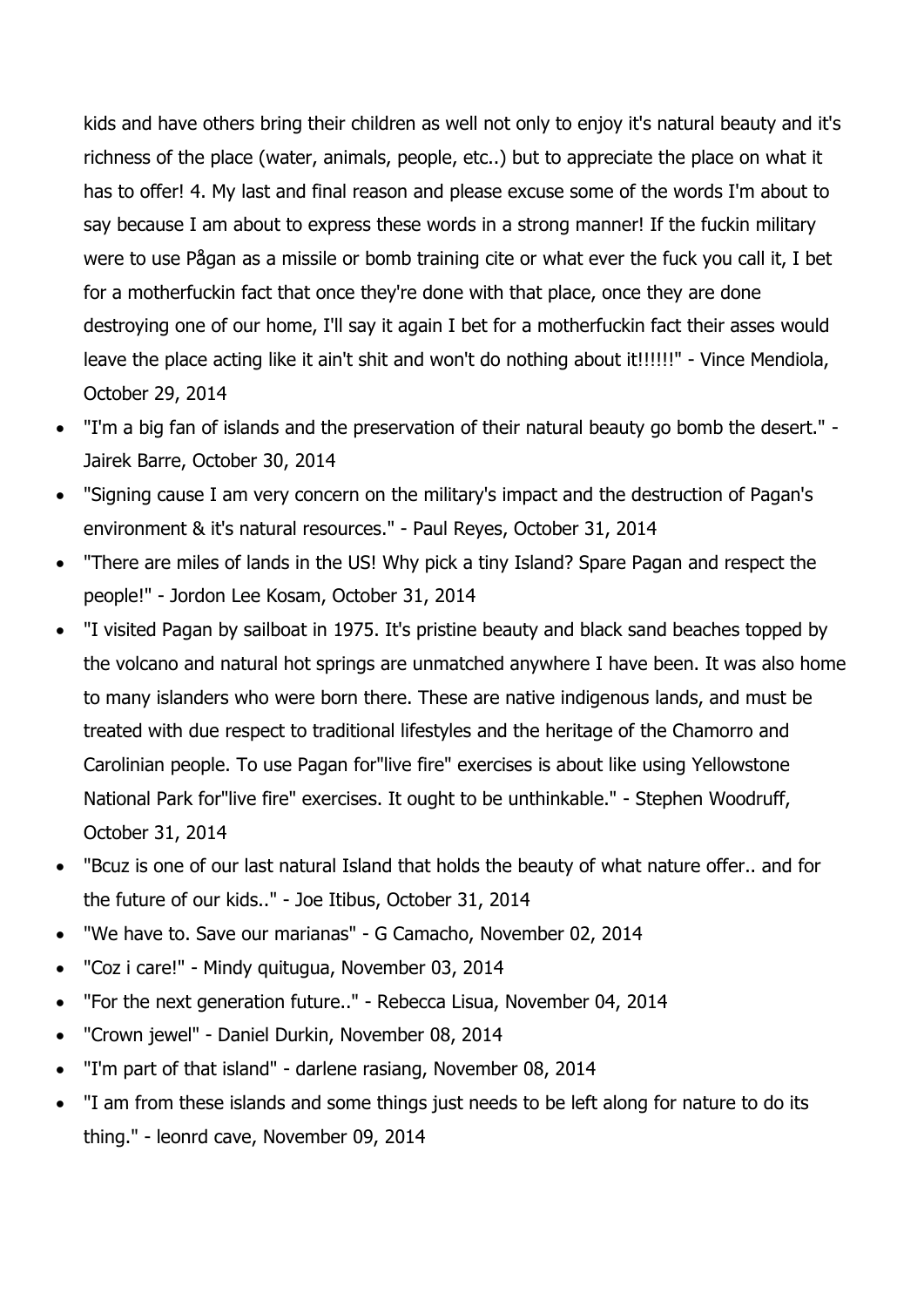- "America has plenty of wasteland that they could use, why spoil a beautiful place like this." Barrie Rodliffe, November 14, 2014
- "there is no need to bomb another Island in the CNMI they have Farallon de Medinilla which has no vegetation left on it from bombings" - Darryl Atwood, November 26, 2014
- "i want to save our Beautiful island of Pagan from any military disposal of any chemical or biological dumping of such kind of Distastrious materials that will affect our health or our natural growth on all the Northern Marianas Islands in the Pacific Region." I SUPPORT NO TO ILLEGAL DUMPING ON PAGAN AND THE REST OF THE OTHER ISLANDS IN THE CNMI"..!" - Vincent Deleon Guerrero, December 01, 2014
- "That's my home land" Christopher munoz, December 04, 2014
- "Protection and conservation of the Mariana Islands is a must! Whether it be Pagan or Agrigan, land is so extremely scarce within our islands. These are our ancestral homes where many of our families came from and wish to return to. There are so much naturally U.S. owned uninhabitable places and they should bomb those areas and not our islands where people still live, endangered land and sea animals still survive, and wild plant species endure! Let's not make them take it away from us as they did to the Marshallese, Hawaiians, and who knows who else. Also, let us please discourage our government leaders from 'selling' our islands for their personal or monetary gain and turn them into beautiful eco-destinations for residents and tourists alike to enjoy! Nihi ya tafanprotehi todu i tano-ta gi isla-ta siha. Mungga masedi i taotao hiyong para u fañuli yan para u fañaki i linala-ta. Chamu ma'a'ñao! Fanesalao!" - Elvin Quitugua, December 09, 2014
- "I'm signing because I'm sick of seeing countries like my own destroying things for reasons that truly benefit no one. This is sick and sad. It's intolerable to watch. If the US really needs a place to test weapons I highly recommend Washington DC." - Jesse Baker, December 15, 2014
- "So many of the indigenous people have yet to see the beauty of the island, please look elsewhere, enough of live-fire training in our Commonwealth." - Anna Hayes, December 15, 2014
- "They already have places to do that sort of thing. Why destroy such a beautiful island? There's plenty of desert where no life exist at all.....blow stuff up there!" - Amanda Manibusan, December 18, 2014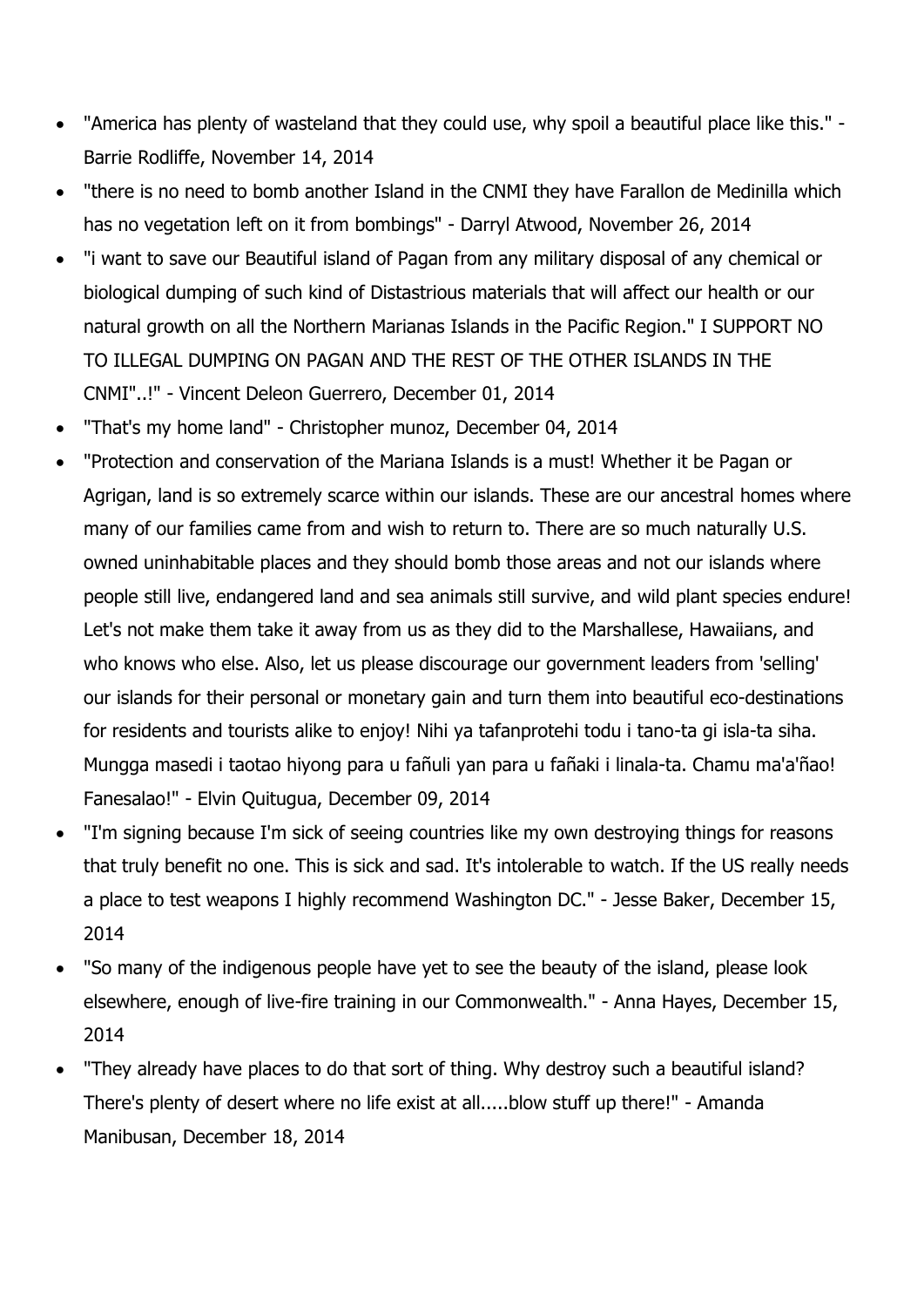- "I want to save my Chamorro heritage and to help return the land to it's people." Theresa Cepeda, December 20, 2014
- "stop wrecking!" Charles Smith, December 27, 2014
- "I'm signing so that our future generation can see the island that my mother cherishes and land as a resource." - Geraldine Songao, December 31, 2014
- "I'm signing this because I don't want the Northern Mariana Islands to be the next Bikini Atoll. They've already taken Farallon de Medinilla away from us, we can't let them take anymore." - Kiana Tenorio, December 31, 2014
- "I'm signing because I'm Chamorro and people need to start respecting the Islands!" Nicholas Verret, December 31, 2014
- "To save pagan, duhhh" Alexia Ada, January 05, 2015
- "I am signing this petition because I wouldnt want the military to destroy or use such a beautiful island that belongs to us Chamorros. Thank you!" - Tyanna Terlaje, January 06, 2015
- "I have a land in pagan I am from saipan my mother grandfather grandmother my whole family is from there" - Michael Germinaro, January 06, 2015
- "It's home for some people" Sylvan Luis Rangamar, January 06, 2015
- "My brotherinkaw is from thier" pauline blas, January 06, 2015
- "The Chamorro people are a great, hospitable & proud people. My Filipina wife & I are planning on moving there. The islanders have been very hospitable to all people and we should respect them and their islands just the same. Our military already have taken over two of the Mariana Islands for exercises and own 1/3 of the Northern part of Guam." - Patrick Wilson, January 06, 2015
- "After all been done with this initiative.. I would like to see the name of the island Pagan change if there's any indigenous name from Carolinian or Chamorro. As we all know this Pagan is a name of a false God in the old testament..This is just to ease the confusion from Christian brothers standpoint." - Henry Kaipat Kosam, January 11, 2015
- "I think it was the Cubans who said" 0, January 15, 2015
- "As Sam says.... save Pagan for the future generations. Dollars today will not be worth the devastations in the likens of Kahoolawe, FDM, and the Bikini Atolls. Caution" - 0, January 15, 2015